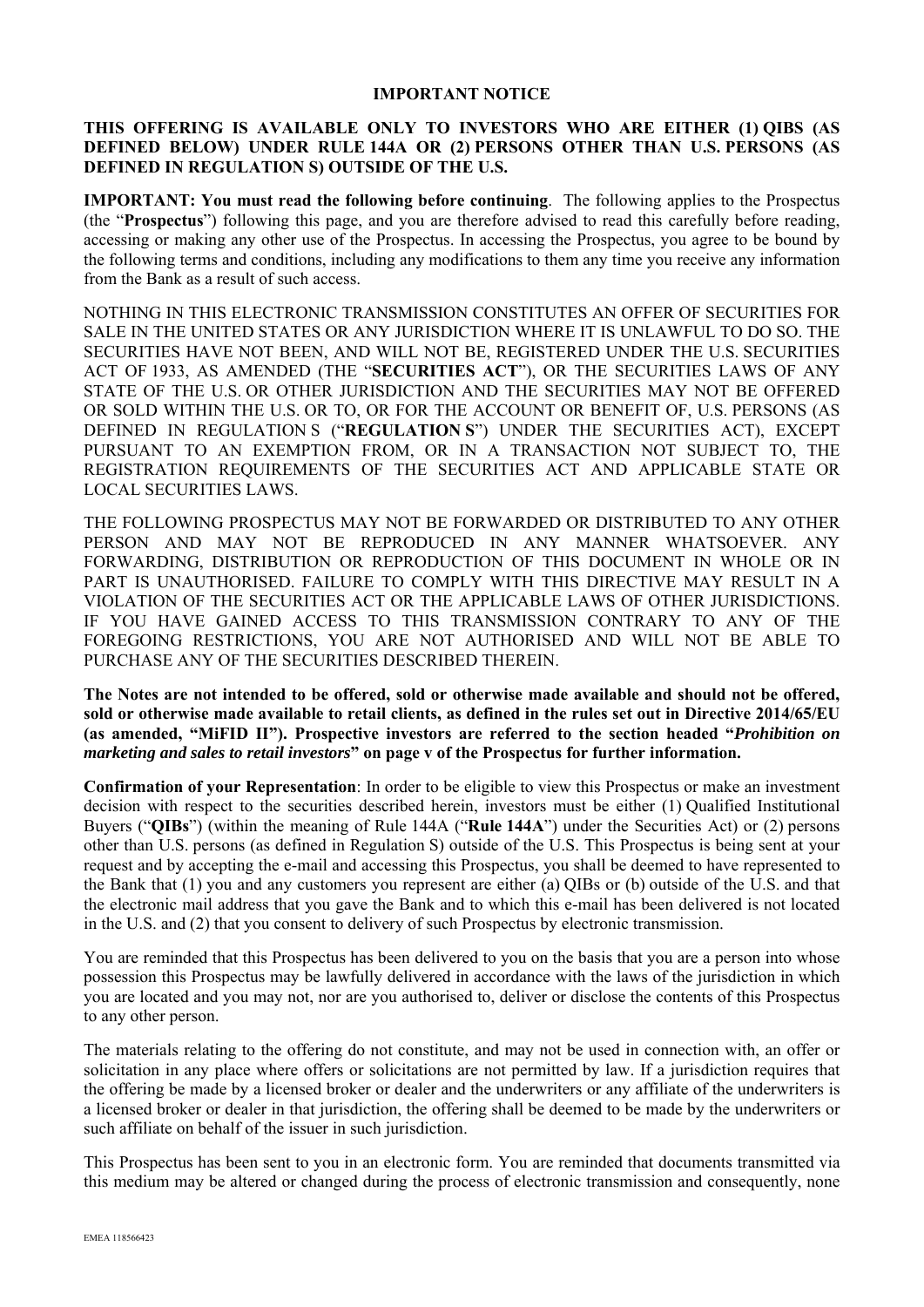of Citigroup Global Markets Limited, J.P. Morgan Securities plc, Merrill Lynch, Pierce, Fenner & Smith Incorporated, Société Générale and UniCredit Bank AG (the **Joint Bookrunners**), or any person who controls any of them, nor any director, officer, employee nor agent of any of them or affiliate of any such person accepts any liability or responsibility whatsoever in respect of any difference between the Prospectus distributed to you in electronic format and the hard copy version available to you on request from any of the Joint Bookrunners.

You are responsible for protecting against viruses and other destructive items. Your use of this e-mail is at your own risk and it is your responsibility to take precautions to ensure that it is free from viruses and other items of a destructive nature.

This Prospectus is being distributed only to and directed only at (i) persons who are outside the United Kingdom, (ii) persons who have professional experience in matters relating to investments falling within Article 19(5) of The Financial Services and Markets Act 2000 (Financial Promotion) Order 2005, or (iii) those persons to whom it may otherwise lawfully be distributed (all such persons together being referred to as "**relevant persons**"). This Prospectus is directed only at relevant persons and must not be acted on or relied on by persons who are not relevant persons. Any investment or investment activity to which this Prospectus relates is available only to relevant persons and will be engaged in only with relevant persons.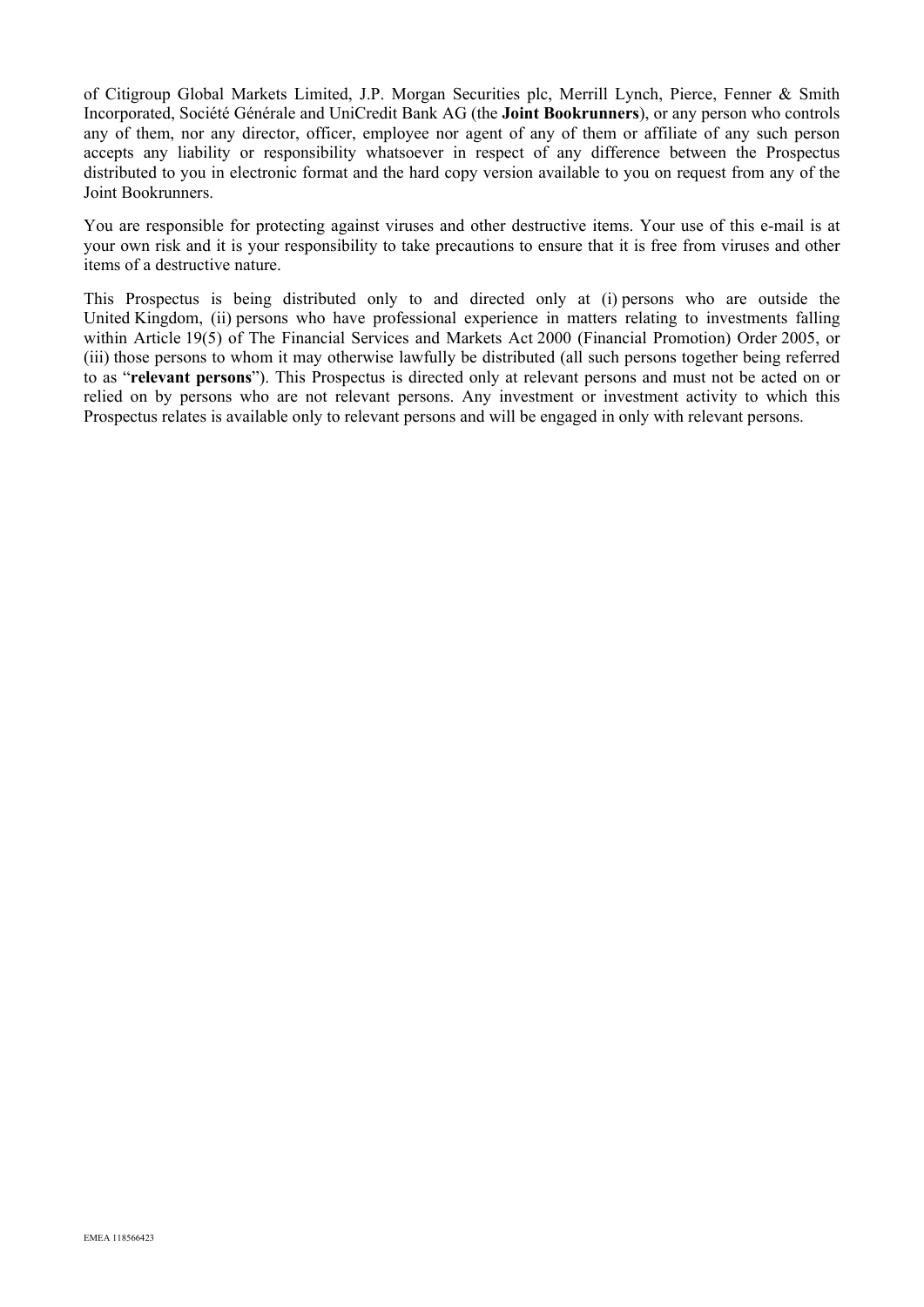

#### **Yapı ve Kredi Bankası A.Ş.**  *a Turkish banking institution organised as a joint stock company* **U.S.\$650,000,000 Perpetual Fixed Rate Resettable Additional Tier 1 Notes Under its U.S.\$11,000,000,000 Global Medium Term Note Programme**

Issue Price: 100% payable in full in U.S. dollars on the Issue Date

Yapı ve Kredi Bankası A.Ş., a Turkish banking institution organised as a joint stock company (the "**Bank**" or the "**Issuer**"), is issuing U.S\$650,000,000 Perpetual Fixed Rate Resettable Additional Tier 1 Notes (the "**Notes**") under its U.S.\$11,000,000,000 Global Medium Term Note Programme. The Notes have not been and will not be registered under the United States Securities Act of 1933, as amended (the "**Securities Act**"), or the securities or "blue sky" laws of any state of the United States of America ("**United States**" or "**U.S.**"), the Republic of Turkey ("**Turkey**"), the United Kingdom or any other jurisdiction, and are being offered: (a) for sale (the "**U.S. Offering**") in the United States to qualified institutional buyers (each a "**QIB**") as defined in, and in reliance upon, Rule 144A ("**Rule 144A**") under the Securities Act and (b) for sale (the "**International Offering**" and, with the U.S. Offering, the "**Offering**") outside the United States to persons other than U.S. persons in reliance upon Regulation S ("**Regulation S**") under the Securities Act. For a description of certain restrictions on sale and transfer of the Notes, see "*Subscription and Sale and Transfer and Selling Restrictions*" in the Base Prospectus (as defined under "*Documents Incorporated by Reference"*).

#### **INVESTING IN THE NOTES INVOLVES RISKS. PROSPECTIVE INVESTORS SHOULD CONSIDER THE FACTORS SET FORTH UNDER "***RISK FACTORS***" BEGINNING ON PAGE 1 OF THIS PROSPECTUS AND INCORPORATED BY REFERENCE FROM THE BASE PROSPECTUS (SEE "DOCUMENTS INCORPORATED BY REFERENCE" BELOW).**

As described further under "*Use of Proceeds*" in the Base Prospectus which is incorporated herein by reference (see "*Documents Incorporated by Reference"*), the net proceeds of the Notes will be used by the Issuer for the Issuer's general corporate purposes.

The shareholders of Koç Financial Services ("**KFS**") (Koç Holding A.S. ("**Koç Holding**") and UniCredit S.p.A ("**UniCredit**")) may purchase up to 80% of the Notes offered. The holding and any sale of Notes by these parties may adversely affect the liquidity of the Notes and may also affect the prices of the Notes in the secondary market, particularly if some or all of these holders elect to sell their Notes at the same time. Koç Holding and UniCredit have agreed with the Issuer not to sell or otherwise transfer or dispose of, directly or indirectly, other than any transfer to any of their affiliates, any of their interests in any Notes purchased in the initial offering of the Notes for a period of 180 days from the Issue Date. Under the Agency Agreement (as defined in "*Terms and Conditions of the Notes*"), there is no restriction on the exercise of voting rights with respect to the Notes held by the Controlling Shareholders (as defined in Condition 15.1) (which as of the date of this Prospectus are KFS, Koç Holding and UniCredit) and their Affiliates (as defined in Condition 4.5) but provision is included for the quorum at any meeting for passing an Extraordinary Resolution to effect any Reserved Matter (as defined in Condition 15.1) for so long as a majority of the Prevailing Principal Amount of the Notes for the time being outstanding are held directly or indirectly by any of the Controlling Shareholders and their Affiliates to be subject to persons holding or representing Notes held by persons other than the Controlling Shareholders and their Affiliates being at such meeting as further set out in Condition 15.1. For such an Extraordinary Resolution to be passed it must also be passed by a majority voting in respect of the Notes held by persons that are not the Controlling Shareholders or any of their Affiliates. For further information, see Condition 15.1. The interests of the shareholders of KFS may differ from the interests of other Noteholders. See "*Risk Factors - Risks Related to the Market Generally - No Secondary Market – An active secondary market in respect of the Notes may never be established or may be illiquid and this would adversely affect the value at which an investor could sell his Notes* " in the Base Prospectus and "*Risk Factors – Risks Related to the Structure of the Notes - Modification, waivers and substitution*" in this Prospectus. See "*Subscription*  and Sale and Transfer and Selling Restrictions" in the Base Prospectus. Accordingly, there is no assurance as to the development or liquidity of any trading market for the Notes.

The Notes will bear interest from (and including) 15 January 2019 (the "Issue Date") to (but excluding) 15 January 2024 (the "First Reset Date" and, together with every fifth anniversary thereof, each a "**Reset Date**") at a fixed rate of 13.875% per annum. In respect of each period from (and including) a Reset Date to (but excluding) the next succeeding Reset Date (each a "**Reset Period**"), the Notes will bear interest at a fixed rate of 11.245 per cent. per annum above the 5 Year Mid-Swap Rate (as defined in the terms and conditions of the Notes (the **Conditions**)). Subject to the right of the Issuer to cancel any payment of interest in respect of the Notes, interest will be payable semiannually in arrear on 15 January and 15 July in each year; *provided that* if any such date is not a Payment Day (as defined in Condition 7.4), then such payment will be made on the next Payment Day. The Notes initially will be sold to investors at a price equal to 100% of the principal amount thereof.

The Notes are perpetual securities and have no fixed date for redemption and Noteholders do not have the right to call for their redemption. Subject as provided herein and (if required by applicable law) to the prior approval of the Banking Regulatory and Supervisory Authority (the "**BRSA**"), the Notes may be redeemed at the option of the Issuer in whole (but not in part) (i) on any Reset Date, at their Prevailing Principal Amount and (ii) upon the occurrence of a Capital Disqualification Event or a Tax Event, at their Prevailing Principal Amount and in the manner described herein.

The Issuer may elect, in its sole and absolute discretion, to cancel any payment of interest in respect of the Notes in whole or in part at any time and for any reason, and payments of interest in respect of the Notes will also not be made in certain other circumstances as provided in Condition 5.6. Interest payments in respect of the Notes will be non-cumulative. Accordingly, if any payment of interest (or part thereof) is not made in respect of the Notes then the right of the Noteholders to receive the relevant interest payment (or part thereof) will be extinguished and the Issuer will have no obligation to pay such interest payment (or part thereof), whether or not future interest payments on the Notes are paid. The cancellation or other non-payment of interest as provided in Condition 5 will not constitute an event of default or entitle any action to be taken by Noteholders. For further information, see Condition 5.

**In the event that the CET1 Ratio of the Issuer and/or the Group is less than 5.125 per cent., in each case as determined by the Issuer** (a "**Trigger Event**")**, the Prevailing Principal Amount of the Notes will be Written-Down by the Trigger Event Write-Down Amount, as further provided in Condition 6.1, see "***Risk Factors – Upon the occurrence of a Trigger Event, the principal amount of the Notes will be Written-Down***". To the extent the Prevailing Principal Amount of the Notes is less than their Initial Principal Amount at any time as a result of a Trigger Event Write-Down, the Prevailing Principal Amount may, in the sole and absolute discretion of the Issuer and subject to certain conditions, be subsequently reinstated (in whole or in part) out of the profits generated by the Issuer or the Group, as further described in Condition 6.5.** 

**The Notes are also subject to loss absorption upon the occurrence of a Non-Viability Event (as defined in Condition 6.6), in which case, an investor in the Notes may lose some or all of its investment in the Notes. See "***Risk Factors – Potential Permanent Write-Down – The Prevailing Principal Amount outstanding of the Notes will be permanently Written-Down by the amount determined by the BRSA upon the occurrence of a Non-Viability Event with respect to the Issuer***" herein and Condition 6.2.** 

If at any time a Tax Event or a Capital Disqualification Event occurs, the Issuer may, instead of giving notice to redeem the Notes pursuant to Condition 8.3 or 8.4, as the case may be, but subject to compliance with Applicable Banking Regulations and the approval of the BRSA, either substitute all (but not some only) of the Notes for, or vary the terms of the Notes accordingly (without any requirement for the consent or approval of the Noteholders), provided that they remain or, as appropriate, so that they become, Qualifying Additional Tier 1 Securities (as defined in Condition 8.5). See "Risk Factors - Risks Related to the Structure of the Notes - Substitution and variation of *the Notes without Holder consent"* and Condition 8.5.

There is currently no public market for the Notes. This Prospectus has been approved by the Central Bank of Ireland as competent authority under Directive 2003/71/EC, (as amended, including by Directive 2010/73/EU) (the "**Prospectus Directive**"). The Central Bank of Ireland only approves this Prospectus as meeting the requirements imposed under Irish and European Union ("**EU**") law pursuant to the Prospectus Directive. Such approval relates only to the Notes which are to be admitted to trading on a regulated market for the purposes of Directive 2014/65/EU (as amended, "**MiFID II**") and/or which are to be offered to the public in any Member State of the European Economic Area. Application has been made to the Irish Stock Exchange plc trading as Euronext Dublin ("**Euronext Dublin**") for the Notes to be admitted to the official list (the "**Official List**") and trading on its regulated market (the "**Main Securities Market**"). This Prospectus constitutes a "Prospectus" for the purposes of the Prospectus Directive as implemented in Ireland by the Prospectus (Directive 2003/71/EC) Regulations 2005 (the "**Prospectus Regulations**"). References in this Prospectus to the Notes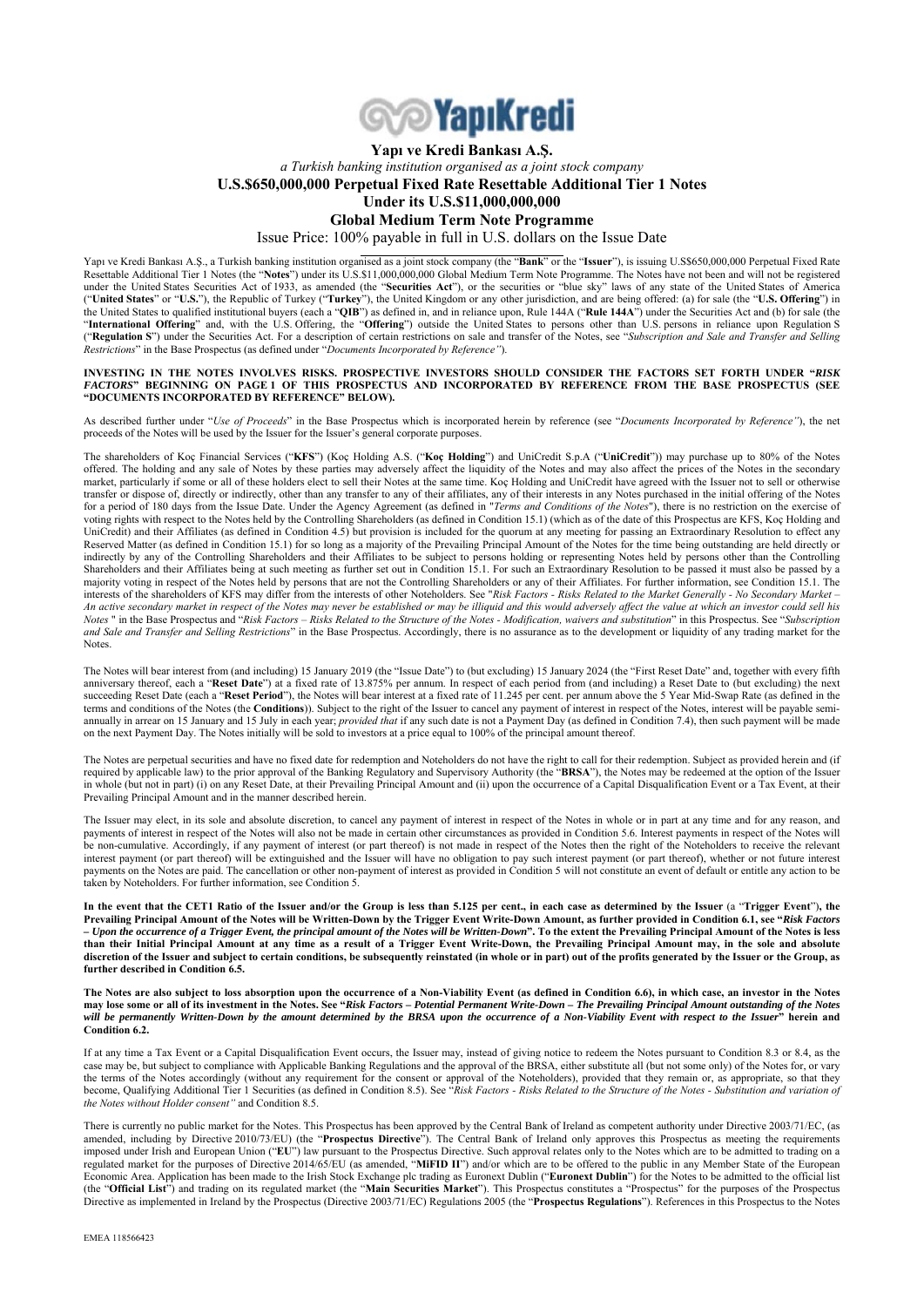being listed (and all related references) shall mean that the Notes have been admitted to the Official List and have been admitted to trading on the Main Securities Market. The Main Securities Market is a regulated market for the purposes of MiFID II.

Application has been made to the Capital Markets Board of Turkey (the "**CMB**") in its capacity as competent authority under Law No.6362 of the Republic of Turkey relating to capital markets (the "**Capital Markets Law**") for the approval of the issuance certificate relating to the Notes by the CMB and the issuance and sale of the Notes by the Bank outside Turkey. The Notes cannot be sold outside Turkey before the necessary approvals and an approved issuance certificate in respect of the Notes are obtained from the CMB. The CMB approval relating to the issuance of the Notes based upon which the offering of the Notes will be conducted was obtained by the CMB letter dated 24 April 2017 and (to the extent and in the form required by applicable law or regulation) the written approval for this Tranche of Notes will be obtained from the CMB on or before any sale and issuance of this Tranche of Notes.

**MIFID II product governance / Professional investors and ECPs only target market** – Solely for the purposes of each manufacturer's product approval process, the target market assessment in respect of the Notes has led to the conclusion that: (i) the target market for the Notes is eligible counterparties and professional clients only, each as defined in MiFID II; and (ii) all channels for distribution of the Notes to eligible counterparties and professional clients are appropriate. Any person subsequently offering, selling or recommending the Notes (a "distributor") should take into consideration the manufacturers' target market assessment; however, a distributor subject to MiFID II is responsible for undertaking its own target market assessment in respect of the Notes (by either adopting or refining the manufacturers' target market assessment) and determining appropriate distribution channels.

Amounts payable under the Notes during each Reset Period will be calculated by reference to the 5 Year Mid-Swap Rate which is provided by ICE Benchmark Administration Limited (the "**Benchmark Provider**"). As at the date of this Prospectus, the Benchmark Provider does not appear on the register of administrators and benchmarks established and maintained by the European Securities and Markets Authority pursuant to Article 36 of the Benchmark Regulation (Regulation (EU) 2016/1011) (the "**Benchmark Regulation**"). As far as the Issuer is aware, the transitional provisions in Article 51 of the Benchmark Regulation apply, such that the Benchmark Provider is not currently required to obtain authorisation or registration.

All payments in respect of the Notes by or on behalf of the Issuer shall be made without withholding or deduction for, or on account of, any present or future Taxes (as defined in Condition 9) imposed or levied by or on behalf of a Relevant Jurisdiction (as defined in Condition 9) other than Taxes withheld relating to FATCA (as defined on page 53 below), unless the withholding or deduction of the Taxes is required by law. In that event, except as provided for in Condition 9, the Issuer will pay such additional amounts as may be necessary in order that the net amounts received by the Noteholders (as defined below) after the withholding or deduction shall equal the respective amounts which would have been receivable in respect of the Notes in the absence of such withholding or deduction. The withholding tax rate on interest payments in respect of bonds issued by Turkish entities outside of Turkey varies depending on the original maturity of such bonds as specified under decrees numbered 2010/1182 published on 29 December 2010 and numbered 2011/1854 published on 29 June 2011 (the "**Decrees**"). Pursuant to the Decrees, (i) with respect to bonds with a maturity of less than one year, the withholding tax rate on interest is 10%, (ii) with respect to bonds with a maturity at least of one and less than three years, the withholding tax rate on interest is 7%, (iii) with respect to bonds with a maturity at least of three and less than five years, the withholding tax rate on interest is 3%, and (iv) with respect to bonds with a maturity of five years and more, the withholding tax rate on interest is 0%. Accordingly, the withholding tax rate on interest on the Notes is 0%. See "*Taxation—Certain Turkish Tax Considerations*" in the Base Prospectus.

The Notes are being offered under Rule 144A and under Regulation S by Citigroup Global Markets Limited, J.P. Morgan Securities plc, Merrill Lynch, Pierce, Fenner & Smith Incorporated, Société Générale and UniCredit Bank AG (collectively, the "**Joint Bookrunners**"), subject to their acceptance and right to reject orders in whole or in part. The Notes will initially be represented by global certificates in registered form (the "**Global Certificates**"). The Notes offered and sold in the United States to QIBs in reliance on Rule 144A (the "**Rule 144A Notes**") will be represented by beneficial interests in one or more permanent global certificates in fully registered form without interest coupons (the "**Restricted Global Certificate**") and will be registered in the name of Cede & Co., as nominee for The Depositary Trust Company ("**DTC**") and will be deposited on or about the Issue Date (as defined below) with The Bank of New York Mellon, New York Branch in its capacity as custodian (the "**Custodian**") for DTC. The Notes offered and sold outside the United States to persons other than U.S. persons in reliance on Regulation S (the "**Regulation S Notes**") will be represented by beneficial interests in a single, permanent global certificate in fully registered form without interest coupons, the "**Unrestricted Global Certificate**") and will be registered in the name of The Bank of New York Depository (Nominees) Limited as nominee, and will be deposited on or about the Issue Date with The Bank of New York Mellon, London Branch as common depositary for, and in respect of interests held through, Euroclear Bank SA/NV ("**Euroclear**") and Clearstream Banking S.A. ("**Clearstream, Luxembourg**"). It is expected that the Global Certificates will be delivered against payment therefor in immediately available funds on the Issue Date.

The Notes are not intended to be offered, sold or otherwise made available and should not be offered, sold or otherwise made available to retail clients, as defined **in the rules set out in MiFID II. Prospective investors are referred to the section headed "***Prohibition on marketing and sales to retail investors***" on page v of this Prospectus for further information.**

*Joint Global Coordinators, Structuring Advisors and Bookrunners* 

**BofA Merrill Lynch** Citigroup

*Joint Global Coordinator and Bookrunner* 

#### **UniCredit Bank**

#### *Joint Bookrunners*

**J.P. Morgan Société Générale Corporate & Investment Banking** 

The date of this Prospectus is 11 January 2019.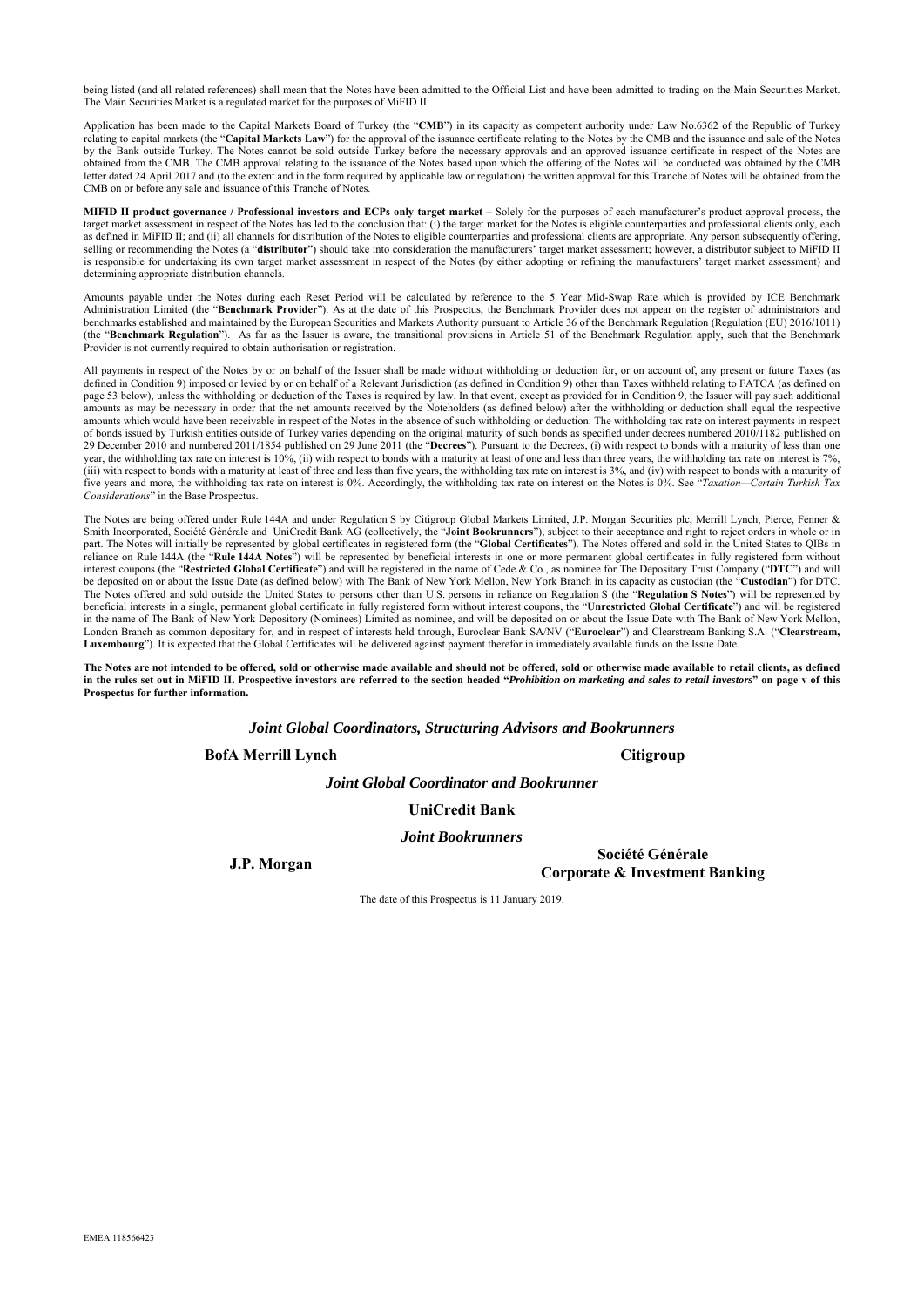**This prospectus (the "Prospectus") constitutes a prospectus for the purpose of Article 5 of the Prospectus Directive as implemented in Ireland and for the purpose of giving information with regard to the Issuer and the Notes which, according to the particular nature of the Issuer and the Notes, is necessary to enable investors to make an informed assessment of the assets and liabilities, financial position, profit and losses and prospects of the Issuer and of the rights attaching to the Notes. This Prospectus is to be read in conjunction with all documents (or parts thereof) which are deemed to be incorporated herein by reference (see "***Documents Incorporated by Reference***"). This Prospectus shall be read and construed on the basis that such documents (or parts thereof) are incorporated by reference in, and form part of, this Prospectus. Where there is any inconsistency between the Base Prospectus of the Bank dated 4 September 2018 (the "Base Prospectus") relating to the Bank's Global Medium Term Note Programme (the "Programme") and this Prospectus, the language used in this Prospectus shall prevail.** 

**The Issuer, having made all reasonable enquiries, confirms that this Prospectus contains all information which is material with respect to the Issuer and the Notes, that the information contained in this Prospectus is true and accurate in all material respects and is not misleading, that the opinions, predictions and intentions expressed in this Prospectus are honestly held and are not misleading in any material respects and that there are no other facts the omission of which would make this Prospectus or any of such information or the expression of any such opinions, predictions or intentions misleading in any material respect and all reasonable enquiries have been made by the Bank to ascertain such facts and to verify the accuracy of all such information and statements.**

**This Prospectus does not constitute an offer of, or an invitation by or on behalf of the Issuer or the Joint Bookrunners to subscribe for or purchase, any Notes. The distribution of this Prospectus and the offer or sale of the Notes in certain jurisdictions is restricted by law. Persons into whose possession this Prospectus may come are required by the Issuer and the Joint Bookrunners to inform themselves about and to observe any such restrictions.**

**No person has been authorised in connection with the offering of the Notes to give any information or make any representation regarding the Issuer, the Joint Bookrunners or the Notes other than as contained in this Prospectus. Any such representation or information must not be relied upon as having been authorised by the Issuer or the Joint Bookrunners. The delivery of this Prospectus at any time does not imply that there has been no change in the Issuer's affairs or that the information contained in it is correct as at any time subsequent to its date. This Prospectus may only be used for the purpose for which it has been published.**

**No representation or warranty, express or implied, is made by the Joint Bookrunners as to the accuracy or completeness of the information set forth in this document, and nothing contained in this document is, or shall be relied upon as, a promise or representation, whether as to the past or the future. None of the Joint Bookrunners assumes any responsibility for the accuracy or completeness of the information set forth in this document or any responsibility for any acts or omissions of the Issuer or any other person in connection with the issue and offering of the Notes. Each person contemplating making an investment in the Notes must make its own investigation and analysis of the creditworthiness of the Issuer and its own determination of the suitability of any such investment, with particular reference to its own investment objectives and experience, and any other factors which may be relevant to it in connection with such investment.** 

**None of the Issuer or the Joint Bookrunners or any of their respective representatives is making any representation to any offeree or purchaser of the Notes regarding the legality of any investment by such offeree or purchaser under appropriate legal investment or similar laws. Each investor should consult with his own advisors as to the legal, tax, business, financial and related aspects of a purchase of the Notes.**

In this Prospectus, the "**Group**" refers to the Bank and its consolidated subsidiaries, unless the context otherwise requires.

Unless otherwise indicated, "**Noteholder**" refers to the registered holder of any Note. "**Beneficial Owner**" refers to an owner of a beneficial interest in any Note.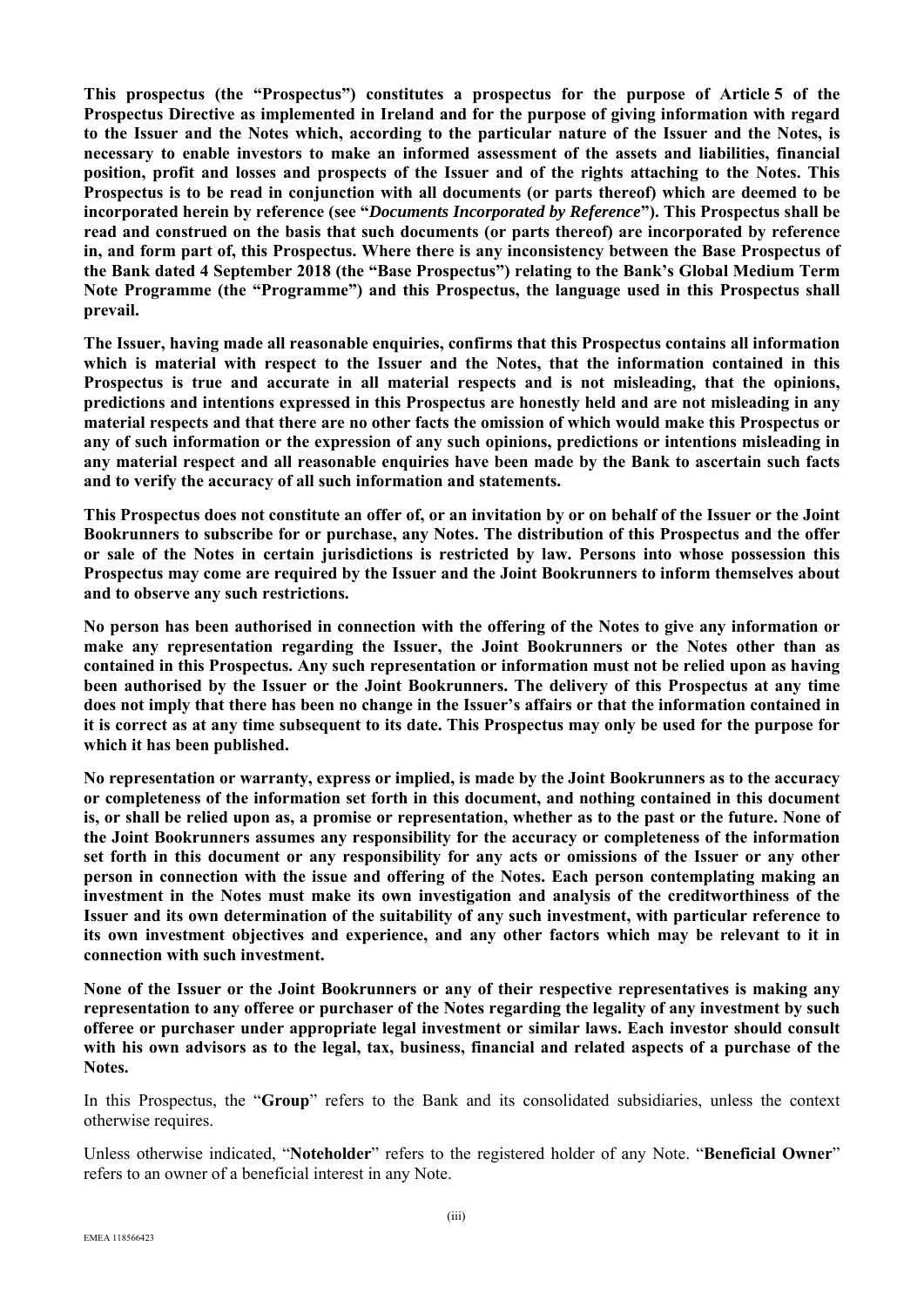Unless otherwise indicated, references to "**resident**" herein refer to tax residents of Turkey and references to "**non-resident**" herein refer to persons who are not tax residents of Turkey.

The Notes have not been and will not be registered under the Securities Act or under the securities or "blue sky" laws of any state of the United States or any other U.S. jurisdiction. Each investor, by purchasing a Note (or a beneficial interest therein), agrees that the Notes (or beneficial interests therein) may be reoffered, resold, pledged or otherwise transferred only upon registration under the Securities Act or pursuant to the exemptions therefrom described under "*Subscription and Sale and Transfer and Selling Restrictions*" in the Base Prospectus*.* Each investor also will be deemed to have made certain representations and agreements as described therein. Any resale or other transfer, or attempted resale or other attempted transfer that is not made in accordance with the transfer restrictions may subject the transferor and transferee to certain liabilities under applicable securities laws.

Prospective investors must determine the suitability of investment in the Notes in the light of their own circumstances. In particular, prospective investors should:

- (a) have sufficient knowledge and experience to make a meaningful evaluation of the Notes and the merits and risks of investing in the Notes;
- (b) have access to, and knowledge of, appropriate analytical tools to evaluate, in the context of its particular financial situation, an investment in the Notes and the impact the Notes will have on the investor's overall investment portfolio;
- (c) have sufficient financial resources and liquidity to bear all of the risks of an investment in the Notes, including where the currency for principal or interest payments is different from the investor's currency;
- (d) understand thoroughly the terms of the Notes and be familiar with the behaviour of any relevant indices and financial markets; and
- (e) be able to evaluate (either alone or with the help of a financial advisor) possible scenarios for economic, interest rate and other factors that may affect the investor's investment and ability to bear the applicable risks.

The issuance of the Notes was approved by the CMB on 30 March 2018 by the CMB letter dated 2 April 2018 and numbered 53/BA-435 (and the issuance certificate (*ihraç belgesi*) annexed thereto (the "**CMB Approval**") and by the BRSA in its letter dated 9 May 2018 and numbered 20008792-101.02.0150-E.6269 (the "**BRSA Approval**" and, together with the CMB Approval, the "**Approvals**"). In addition, the Issuer is required to apply to the CMB for approval via electronic signature on or before the Issue Date in order to proceed with the sale and issuance of the Notes; however, as of the date of this Prospectus, the CMB's system allowing such application has not yet become operational. Therefore, unless such system becomes operational before the Issue Date, the written approval of the CMB (which might be in the form of a tranche issuance certificate (*tertip ihraç belgesi*)) in respect of the Notes must be obtained by the Issuer from the CMB on or before the Issue Date in order to proceed with the sale and issuance of the Notes.

Pursuant to the CMB Approval, the offering of the Notes has been authorised by the CMB only for the purpose of the sale of the Notes outside of Turkey in accordance with Article 15(b) of Decree 32 on the Protection of the Value of the Turkish Currency (as amended from time to time, "**Decree 32**"), the Capital Markets Law No. 6362 and Communiqué Serial VII, No 128.8 on Debt Instruments.

The BRSA Approval authorised the treatment of the Notes as Additional Tier 1 capital of the Issuer for so long as the Notes comply with the requirements of the BRSA Regulation on the Equity of Banks (published in the Official Gazette dated 5 September 2013 (No. 28756) (the "**Equity Regulation**"). The BRSA Approval is conditional on the compliance of the Notes with the requirements of the Equity Regulation. For a description of the regulatory requirements in relation to Additional Tier 1 capital, see paragraph (a) of "*Additional Information – Turkish Regulatory Environment*".

In addition, the Notes (or beneficial interests therein) have to be offered or sold outside of Turkey. Under the CMB Approval, the CMB has approved the offering of the Notes, *provided that*, following the primary sale of the Notes, no transaction that may be deemed as a sale of the Notes (or beneficial interests therein) in Turkey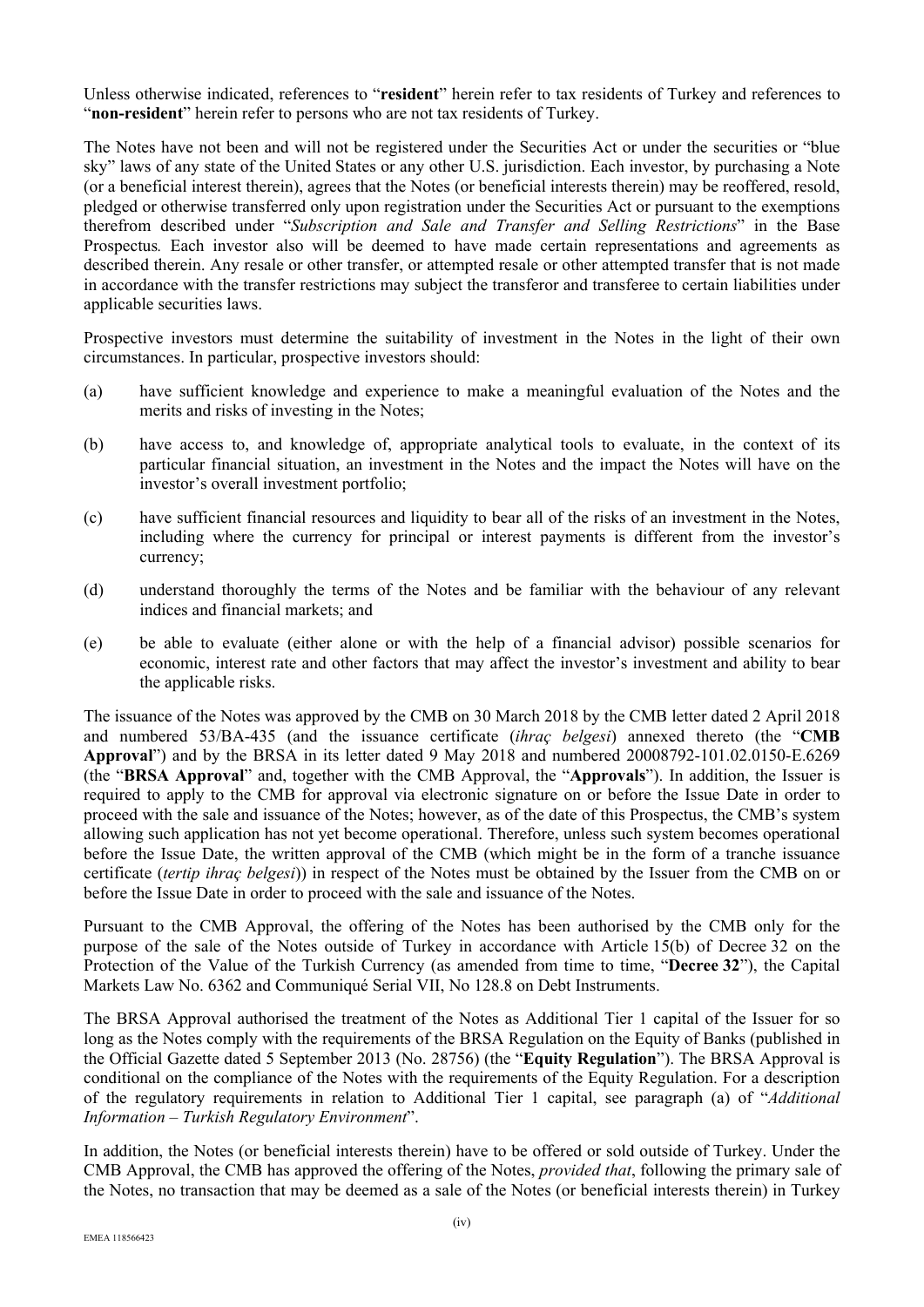by way of private placement or public offering may be engaged in. Pursuant to Article 15(d)(ii) of Decree 32, there is no restriction on the purchase or sale of the Notes (or beneficial interests therein) by residents of Turkey offshore on an unsolicited (reverse inquiry) basis in the secondary markets; *provided that* they purchase or sell such Notes (or beneficial interests) in the financial markets outside of Turkey and such sale and purchase is made through licensed banks and/or licensed brokerage institutions authorised pursuant to the BRSA and/or CMB regulations and the purchase price is transferred through licensed banks authorised pursuant to BRSA regulations. Monies paid for purchases of the Notes are not protected by the insurance coverage provided by the Savings Deposit Insurance Fund of Turkey (the "**SDIF**").

Pursuant to the Communiqué on Debt Instruments, the Issuer is required to notify the Central Registry Agency (*Merkezi Kayıt Kuruluşu*) (trade name: Central Registry Istanbul (*Merkezi Kayıt İstanbul*) (the "**CRA**") within three Turkish business days from the Issue Date of the amount, issue date, ISIN, first payment date, maturity date, interest rate, name of the custodian, currency of the Notes and the country of issuance. Except as described in this Prospectus, beneficial interests in the Global Certificates will be represented through accounts of financial institutions acting on behalf of beneficial owners as direct and indirect participants in DTC, Euroclear and Clearstream, Luxembourg. Except as described in this Prospectus, owners of beneficial interests in the Global Certificates will not be entitled to have the Notes registered in their names, will not receive or be entitled to receive physical delivery of the Notes in definitive form and will not be considered holders of the Notes under the Notes and the Agency Agreement (as defined below).

An application has been made to admit the Notes to listing on Euronext Dublin; however, no assurance can be given that such application will be accepted.

This Prospectus has been filed with and approved by the Central Bank of Ireland as required by the Prospectus Regulations.

# **PROHIBITION ON MARKETING AND SALES TO RETAIL INVESTORS**

The Notes are complex financial instruments and are not a suitable or appropriate investment for all investors. In some jurisdictions, regulatory authorities have adopted or published laws, regulations or guidance with respect to the offer or sale of securities such as the Notes to retail investors.

In particular, in June 2015, the United Kingdom Financial Conduct Authority (the "**FCA**") published the Product Intervention (Contingent Convertible Instruments and Mutual Society Shares) Instrument 2015 (the "**PI Instrument**").

In addition, (i) on 1 January 2018, the provisions of Regulation (EU) No. 1286/2014 on key information documents for packaged and retail and insurance-based investment products (the "**PRIIPs Regulation**") became directly applicable in all EEA member states and (ii) the Markets in Financial Instruments Directive 2014/65/EU (as amended) ("**MiFID II**") was required to be implemented in EEA member states by 3 January 2018. Together, the PI Instrument, the PRIIPs Regulation and MiFID II are referred to as the "**Regulations**".

The Regulations set out various obligations in relation to (i) the manufacture and distribution of financial instruments and (ii) the offering, sale and distribution of packaged retail and insurance-based investment products and certain contingent write-down or convertible securities, such as the Notes.

Potential investors should inform themselves of, and comply with, any applicable laws, regulations or regulatory guidance with respect to any resale of the Notes (or any beneficial interests therein), including the Regulations.

Each Joint Bookrunner is required to comply with some or all of the Regulations. By purchasing, or making or accepting an offer to purchase, any Notes (or a beneficial interest in such Notes) from the Bank and/or the Joint Bookrunners, each prospective investor represents, warrants, agrees with and undertakes to the Issuer and each of the Joint Bookrunners that:

- (i) it is not a retail client (as defined in MiFID II);
- (ii) whether or not it is subject to the Regulations, it will not:
	- (a) sell or offer the Notes (or any beneficial interests therein) to retail clients (as defined in MiFID II); or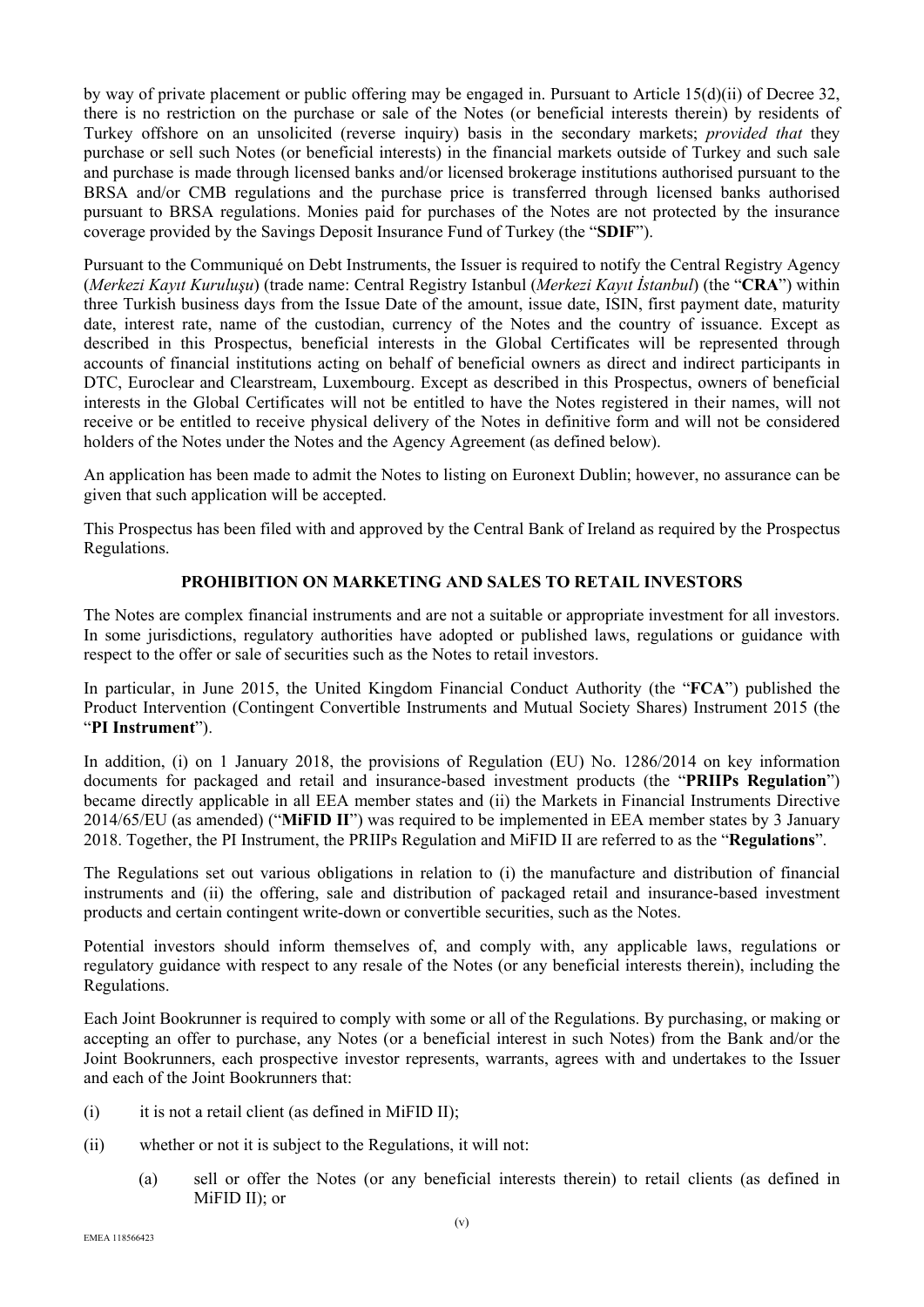(b) communicate (including the distribution of this Prospectus) or approve an invitation or inducement to participate in, acquire or underwrite the Notes (or any beneficial interests therein) where that invitation or inducement is addressed to or disseminated in such a way that it is likely to be received by a retail client (in each case within the meaning of MiFID II).

In selling or offering Notes or making or approving communications relating to the Notes, it may not rely on the limited exemptions set out in the PI Instrument; and

(iii) it will at all times comply with all applicable laws, regulations and regulatory guidance (whether inside or outside the EEA) relating to the promotion, offering, distribution and/or sale of the Notes (or any beneficial interests therein), including (without limitation) MiFID II and any other applicable laws, regulations and regulatory guidance relating to determining the appropriateness and/or suitability of an investment in the Notes (or any beneficial interests therein) by investors in any relevant jurisdiction.

Where acting as agent on behalf of a disclosed or undisclosed client when purchasing, or making or accepting an offer to purchase, any Notes (or any beneficial interests therein) from the Bank and/or the Joint Bookrunners, the foregoing representations, warranties, agreements and undertakings will be given by and be binding upon both the agent and its underlying client.

**IMPORTANT – EEA RETAIL INVESTORS** - The Notes are not intended to be offered, sold or otherwise made available to any retail investor in the EEA (each, an "**EEA Retail Investor**"). For these purposes, a retail investor means a person who is one (or more) of: (a) a retail client as defined in point (11) of Article 4(1) of MiFID II, (b) a customer within the meaning of Directive 2002/92/EC, where that customer would not qualify as a professional client as defined in point (10) of Article 4(1) of MiFID II, or (c) not a qualified investor as defined in the Prospectus Directive. Consequently, no key information document required by the PRIIPs Regulation for offering or selling the Notes (or beneficial interests therein) or otherwise making them available to EEA Retail Investors has been prepared and, therefore, offering or selling the Notes or otherwise making them available to any EEA Retail Investors might be unlawful under the PRIIPs Regulation.

**MIFID II product governance / Professional investors and eligible counterparties only target market -**  Solely for the purposes of each manufacturer's product approval process, the target market assessment in respect of the Notes has led to the conclusion that: (i) the target market for the Notes is eligible counterparties and professional clients only, each as defined in MiFID II; and (ii) all channels for distribution of the Notes to eligible counterparties and professional clients are appropriate. Any person subsequently offering, selling or recommending the Notes (a "**distributor**") should take into consideration the manufacturers' target market assessment; however, a distributor subject to MiFID II is responsible for undertaking its own target market assessment in respect of the Notes (by either adopting or refining the manufacturers' target market assessment) and determining appropriate distribution channels.

All references herein to "**Turkey**" are to the Republic of Turkey, all references to "**Ireland**" are to Ireland (exclusive of Northern Ireland) and all references to a "**Member State**" are to a Member State of the European Economic Area.

**In connection with the issue of Notes to be underwritten by the Joint Bookrunners, Citigroup Global Markets Limited (the "Stabilisation Manager") (or persons acting on behalf of the Stabilisation Manager) may over-allot Notes or effect transactions with a view to supporting the market price of the Notes at a level higher than that which might otherwise prevail. However, stabilisation may not necessarily occur. Any stabilisation action may begin on or after the date on which adequate public disclosure of the terms of the offer of the issue of Notes is made and, if begun, may cease at any time, but it must end no later than the earlier of 30 days after the Issue Date and 60 days after the date of the allotment of the Notes. Any stabilisation action or over-allotment must be conducted by the Stabilisation Manager (or persons acting on behalf of the Stabilisation Manager) in accordance with all applicable laws and rules. Notwithstanding anything herein to the contrary, the Bank may not (whether through over-allotment or otherwise) issue more Notes than have been approved by the CMB.**

Other than the Approvals, the Notes have not been approved or disapproved by any state securities commission or any other U.S., Turkish, United Kingdom, Irish or other regulatory authority, nor have any of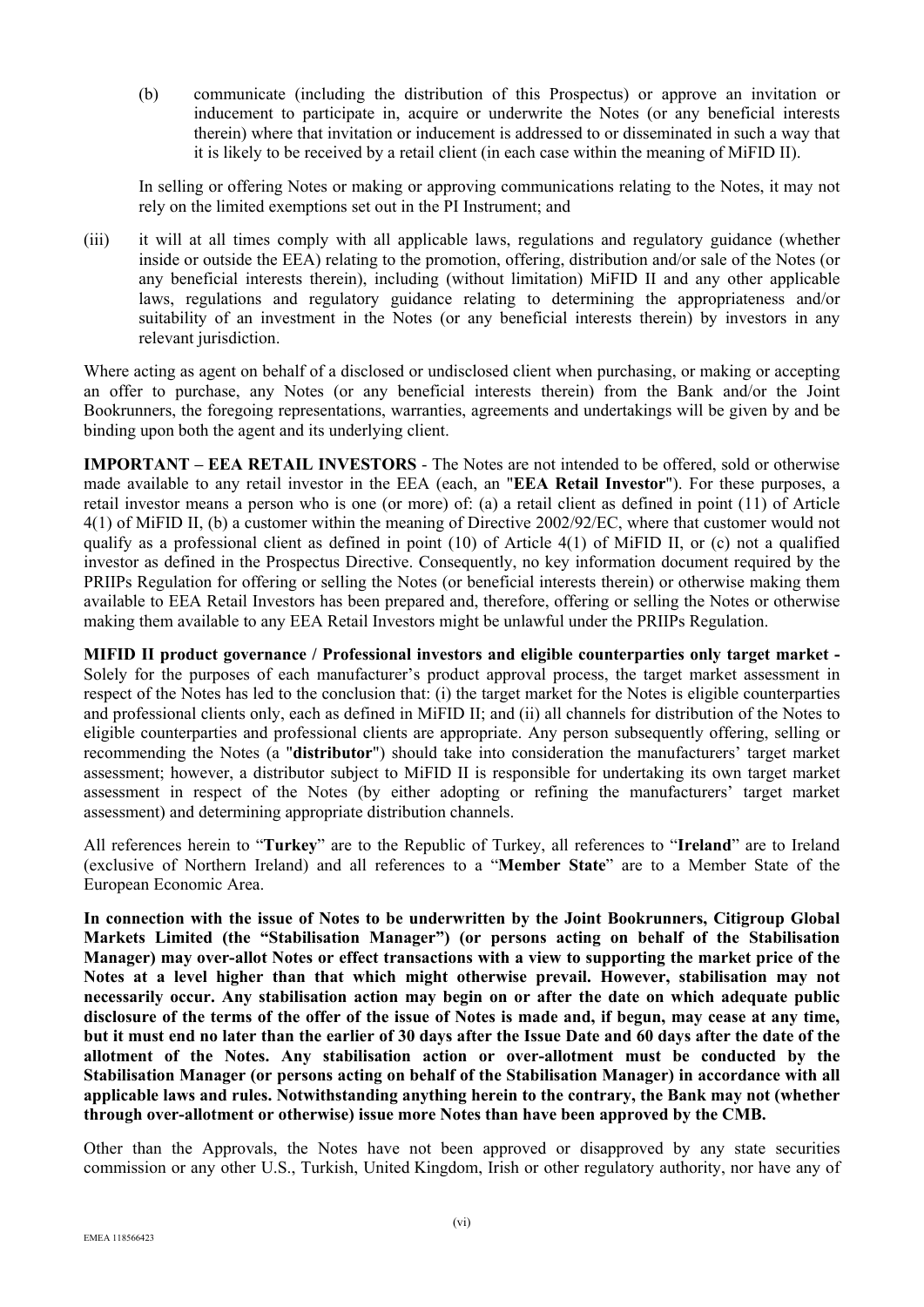the foregoing authorities passed upon or endorsed the merits of this Offering or the accuracy or adequacy of this Prospectus. Any representation to the contrary may be a criminal offence.

The distribution of this Prospectus and the offering of the Notes (and beneficial interests therein) in certain jurisdictions may be restricted by law. Persons that come into possession of this Prospectus are required by the Bank and the Joint Bookrunners to inform themselves about and to observe any such restrictions.

This Prospectus does not constitute an offer to sell or the solicitation of an offer to buy the Notes (or any beneficial interest therein) in any jurisdiction in which such offer or solicitation is unlawful. In particular, there are restrictions on the distribution of this Prospectus and the offer and sale of the Notes (and beneficial interests therein) in the United States, Turkey, the United Kingdom, Ireland and other jurisdictions.

#### **RESPONSIBILITY STATEMENT**

The Issuer accepts responsibility for the information contained in this Prospectus. To the best of the knowledge and belief of the Issuer (which has taken all reasonable care to ensure that such is the case), the information contained in this Prospectus is in accordance with the facts and contains no omission likely to affect the import of such information.

The Issuer has derived substantially all of the information contained in this Prospectus concerning the Turkish market and its competitors, which may include estimates or approximations, from publicly available information, including press releases and filings made under various securities laws. Unless otherwise indicated, all data relating to the Turkish banking sector in this Prospectus has been obtained from the website of the BRSA at www.bddk.org.tr and the Banks' Association of Turkey's website at www.tbb.org.tr and all data relating to the Turkish economy, including statistical data, has been obtained from TurkStat's website at www.turkstat.gov.tr, the Central Bank of Turkey (the "**Central Bank**", or "**CBRT**") website at www.tcmb.gov.tr and the Turkish Treasury's website at www.hazine.gov.tr. Data has been downloaded/observed on various days between the months of January 2018 and February 2018 and may be the result of calculations made by the Issuer and therefore may not appear in the exact same form on such websites or elsewhere. Such websites do not form a part of, and are not incorporated into, this Prospectus. Unless otherwise indicated, the sources for statements and data concerning the Issuer and its business are based on best estimates and assumptions of the Issuer's management. Management believes that these assumptions are reasonable and that its estimates have been prepared with due care. The data concerning the Issuer included herein, whether based on external sources or based on the Issuer's management internal research, constitute the best current estimates of the information described.

Any translation of information from Turkish into English for the purpose of inclusion in this Prospectus is direct and accurate.

Where third party information has been used in this Prospectus, the source of such information has been identified. In the case of the presented statistical information, similar statistics may be obtainable from other sources, although the underlying assumptions and methodology, and consequently the resulting data, may vary from source to source. Where information has been sourced from a third party, such publications generally state that the information they contain has been obtained from sources believed to be reliable, but that the accuracy and completeness of such information is not guaranteed. Such data, while believed to be reliable and accurately extracted by the Issuer for the purposes of this Prospectus, has not been independently verified by the Issuer or any other party and you should not place undue reliance on such data included in this Prospectus. As far as the Issuer is aware and able to ascertain from the information published by such third party sources, this information has been accurately reproduced and no facts have been omitted which would render the reproduction of this information inaccurate or misleading.

#### **TURKISH TAX CONSIDERATIONS**

All payments in respect of the Notes by or on behalf of the Issuer shall be made without withholding or deduction for, or on account of, any present or future Taxes (as defined in Condition 9) other than Taxes withheld relating to FATCA (as defined on page 53 below) imposed or levied by or on behalf of any Relevant Jurisdiction (as defined in Condition 9), unless the withholding or deduction of the Taxes is required by law. In that event, except as provided for in Condition 9, the Issuer will pay such additional amounts as may be necessary in order that the net amounts received by the Noteholders after the withholding or deduction shall equal the respective amounts which would have been receivable in respect of the Notes in the absence of such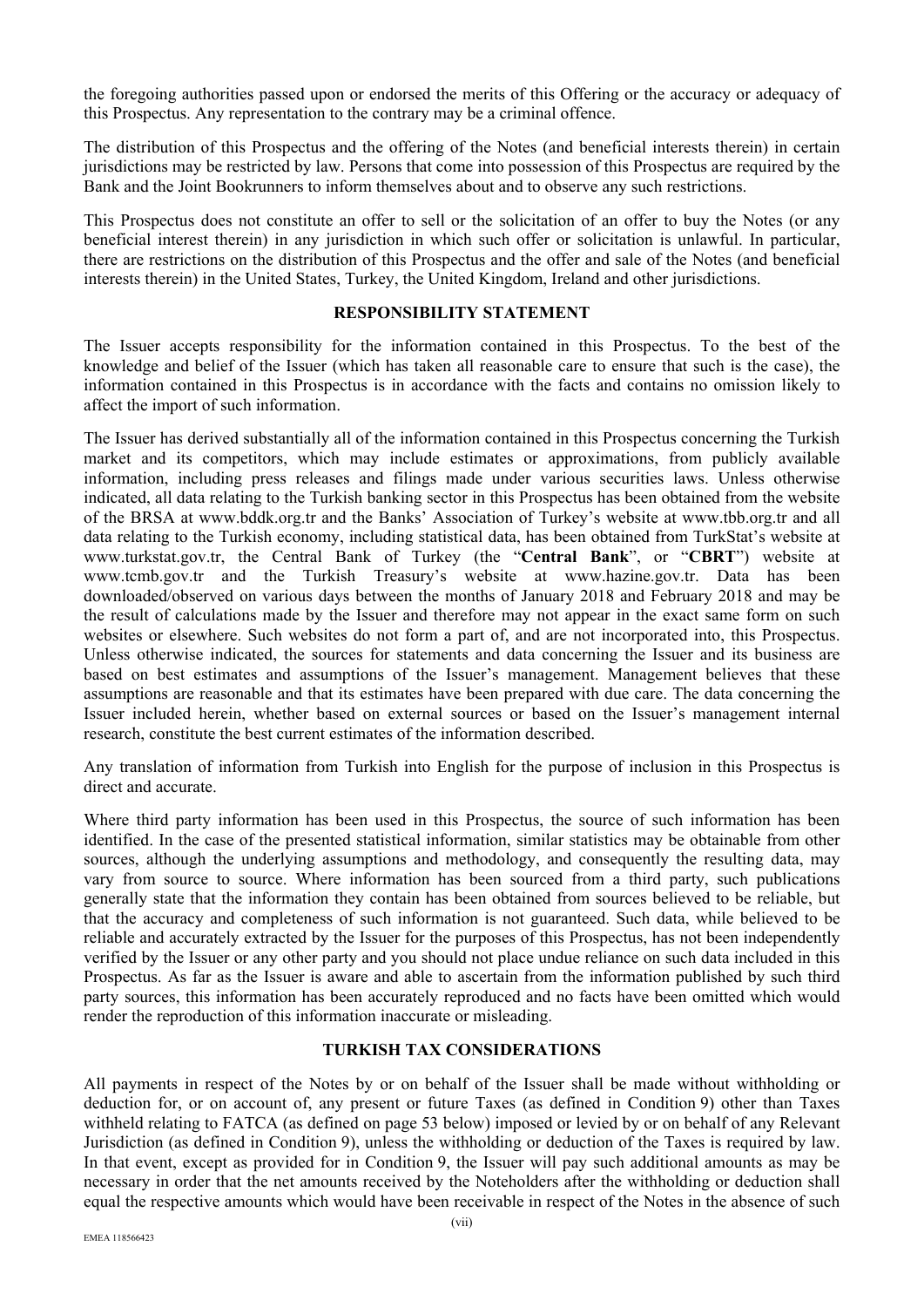withholding or deduction. The withholding tax rate on interest payments in respect of bonds issued by Turkish entities outside of Turkey varies depending on the original maturity of such bonds as specified under the Decrees. Pursuant to the Decrees, (i) with respect to bonds with a maturity of less than one year, the withholding tax rate on interest is 10%, (ii) with respect to bonds with a maturity at least of one and less than three years, the withholding tax rate on interest is  $7\%$ , (iii) with respect to bonds with a maturity at least of three and less than five years, the withholding tax rate on interest is 3%, and (iv) with respect to bonds with a maturity of five years and more, the withholding tax rate on interest is 0%.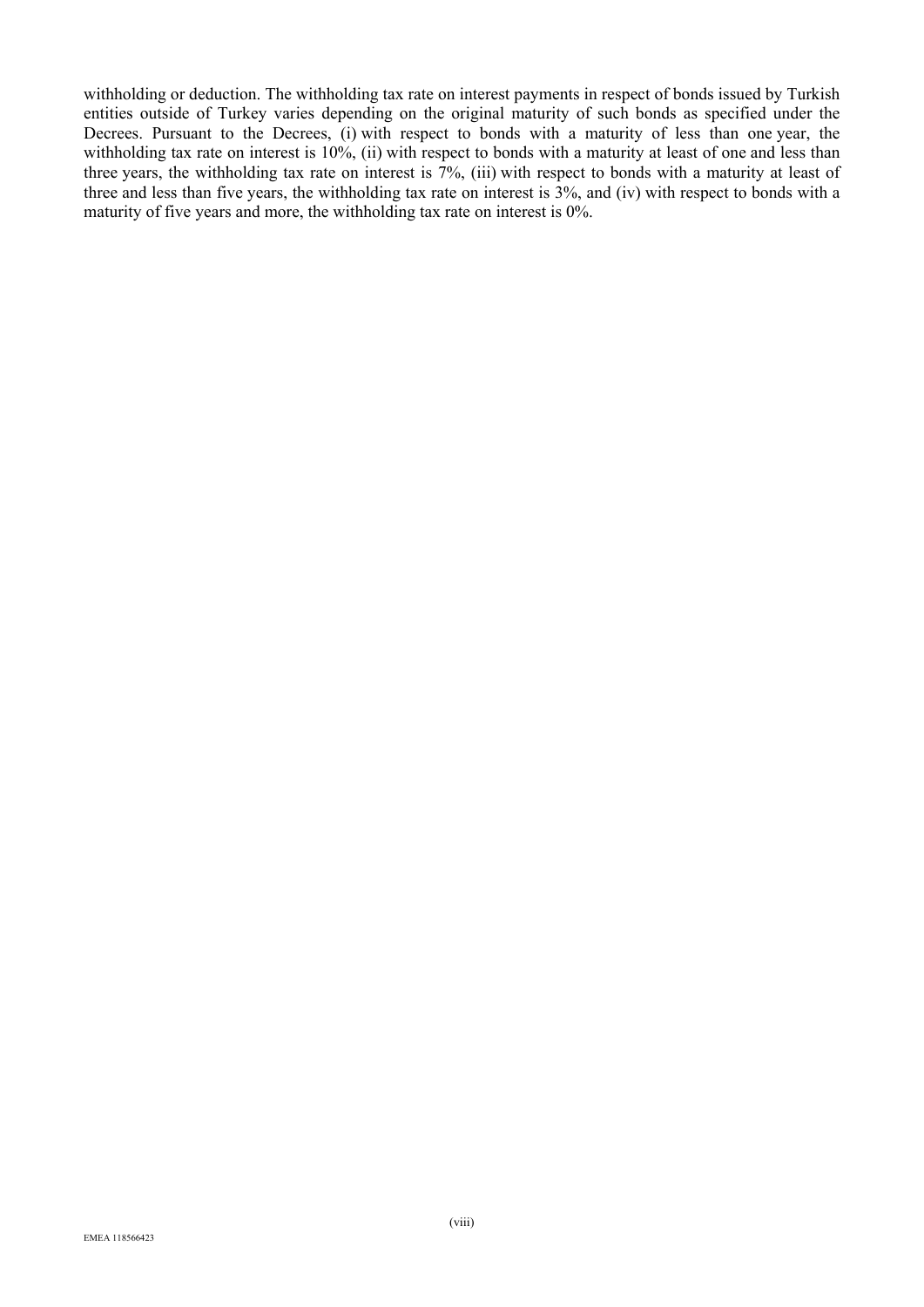# **TABLE OF CONTENTS**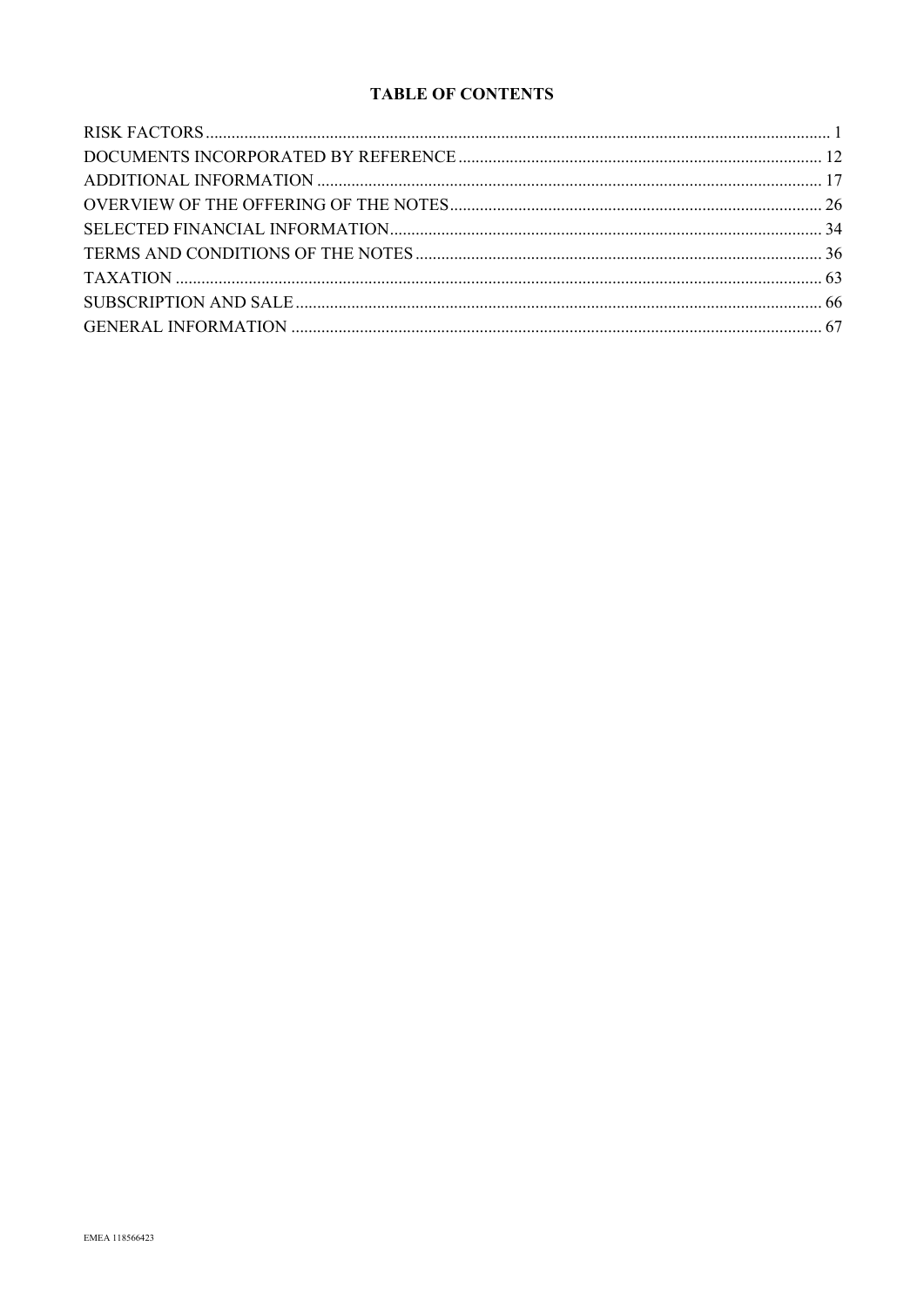#### **RISK FACTORS**

*An investment in the Notes involves certain risks. Prior to making an investment decision, prospective purchasers of the Notes should carefully read the entire Prospectus and the documents (or parts thereof) that are incorporated herein by reference, and in particular should consider all the risks inherent in making such an investment, including the information under the heading "Risk Factors" on pages 1 to 41 (inclusive) of the Base Prospectus (the "***Programme Risk Factors***"), before making a decision to invest. In addition to the other information in this Prospectus a number of factors that are material for the purpose of assessing the market risks associated with the Notes are also described in the Programme Risk Factors. Prospective investors should also read the detailed information set out elsewhere in (or incorporated by reference into) this Prospectus and reach their own views prior to making any investment decision. If any of the risks set out in the Programme Risk Factors or herein actually occur, the market value of the Notes may be adversely affected. The Bank believes that the factors described in the Programme Risk Factors and below represent the principal risks inherent in investing in the Notes, but the Bank does not represent that such statements regarding the risks of holding any Notes are exhaustive.* 

The Programme Risk Factors are incorporated by reference into this Prospectus. For the purpose of the Notes only, investors should read the following "*Risks Relating to the Structure of a Particular Issue of Notes*" (with references to Conditions in the following being references to the Conditions of the Notes as forth in "*Terms and Conditions of the Notes*" herein) in addition to the Programme Risk Factors:

#### **Risks Related to the Structure of the Notes**

#### *The Notes are complex instruments that may not be suitable for all investors*

The Notes may not be suitable for all investors. Prospective investors must determine the suitability of investment in the Notes in the light of their own circumstances. In particular, prospective investors should:

- (a) have sufficient knowledge and experience to make a meaningful evaluation of the Notes and the merits and risks of investing in the Notes;
- (b) have access to, and knowledge of, appropriate analytical tools to evaluate, in the context of its particular financial situation, an investment in the Notes and the impact the Notes will have on the investor's overall investment portfolio;
- (c) have sufficient financial resources and liquidity to bear all of the risks of an investment in the Notes, including where the currency for principal or interest payments is different from the investor's currency;
- (d) understand thoroughly the terms of the Notes and be familiar with the behaviour of any relevant indices and financial markets; and
- (e) be able to evaluate (either alone or with the help of a financial advisor) possible scenarios for economic, interest rate and other factors that may affect the investor's investment and ability to bear the applicable risks.

A potential investor should not invest in the Notes unless it has the expertise (either alone or with its financial and other professional advisers) to evaluate how the Notes will perform under changing conditions, the resulting effects on the value of the Notes and the impact this investment will have on the potential investor's overall investment portfolio.

#### *Subordination – Claims of Noteholders under the Notes will be unsecured and deeply subordinated*

The Notes will constitute unsecured and deeply subordinated obligations of the Issuer. On any distribution of the assets of the Issuer on its dissolution, winding-up or liquidation (as further described in the definition of "Subordination Event" in Condition 3.4), and for so long as such Subordination Event subsists, the Issuer's obligations under the Notes will rank subordinate in right of payment to the payment of all Senior Obligations and no amount will be paid under the Subordinated Notes until all such Senior Obligations have been paid in full. Unless the Issuer has assets remaining after making all such payments, no payments will be made on the Notes. Consequently, although the Notes may pay a higher rate of interest than comparable notes which are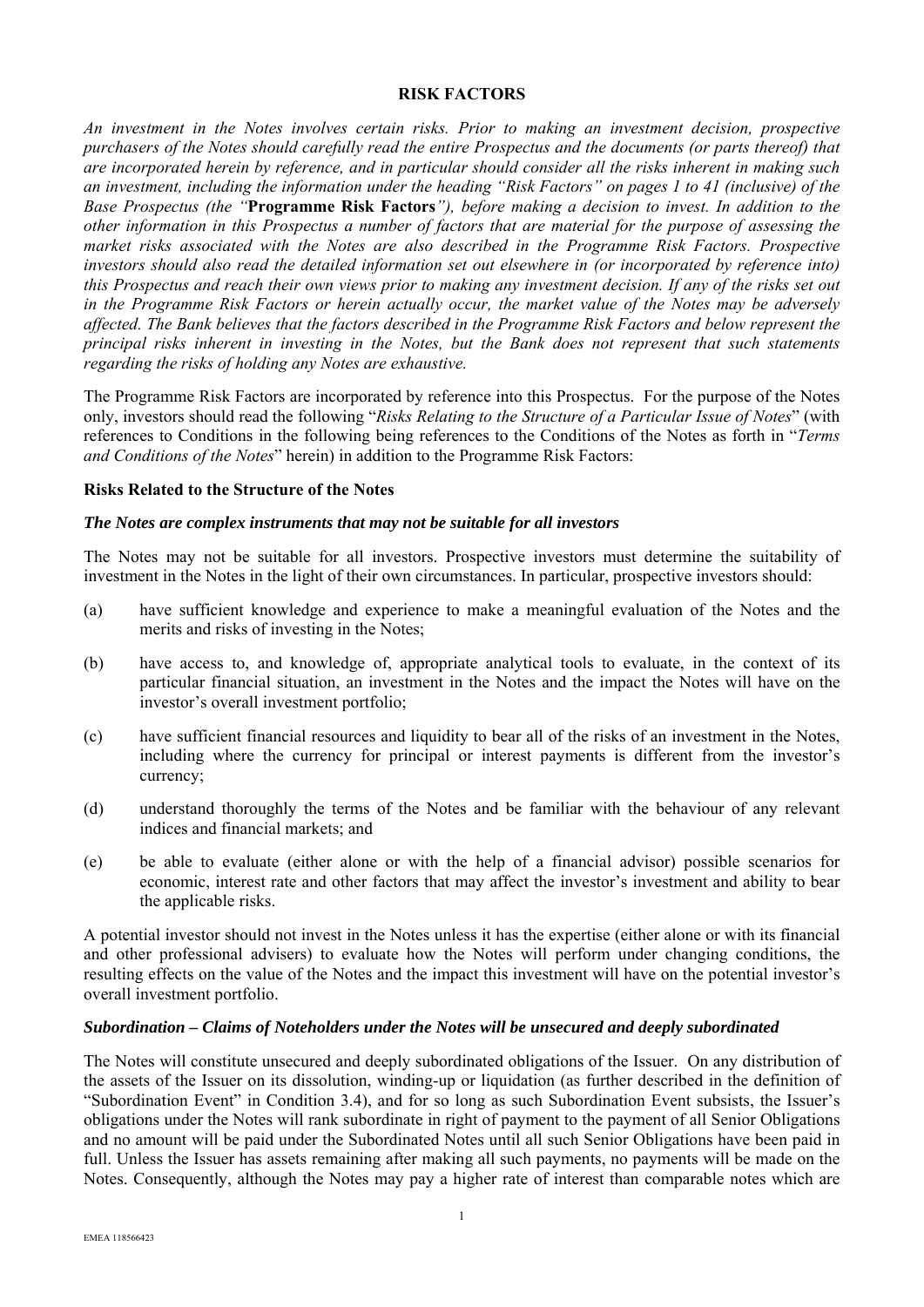not subordinated, there is a real risk that an investor in the Notes will lose all or some of its investment on the occurrence of a Subordination Event.

#### *Upon the occurrence of a Trigger Event, the principal amount of the Notes will be Written-Down*

The Notes are being issued for regulatory capital adequacy purposes with the intention and purpose of being eligible as Additional Tier 1 capital of the Issuer. Such eligibility depends upon a number of conditions being satisfied, which are reflected in the Conditions and which, in particular, require the Notes and the proceeds of their issue to be available to absorb any losses of the Issuer and/or the Group.

Accordingly, if at any time the CET1 ratio of the Issuer and/or the Group, in each case as determined by the Issuer, falls below 5.125 per cent., the Prevailing Principal Amount of the Notes shall be Written-Down by the relevant Trigger Event Write-Down Amount (being the amount sufficient to restore the CET1 ratio of the Issuer and/or the Group, as the case may be, to at least 5.125 per cent. or otherwise to reduce such Prevailing Principal Amount to one cent), as described in Condition 6.1. Any Trigger Event Write-Down of the Notes will be effected, save as may otherwise be required by Applicable Banking Regulations, (i) such that each Note will be Written-Down *pro rata* with the other Notes and (ii) taking into account the write-down or conversion into equity of each other Trigger Event Loss Absorbing Instrument to the extent required to restore the CET1 Ratio of the Issuer and/or the Group to the lower of (A) the Specified Trigger Threshold of such other Trigger Event Loss Absorbing Instrument and (B) 5.125 per cent. (to the extent it is possible for such other Trigger Event Loss Absorbing Instruments to be written-down or converted into equity *pro rata* with any Trigger Event Write-Down of the Notes). Any such Trigger Event Write-Down of the Notes will not, therefore, take into account any further write-down or conversion of such other Trigger Event Loss Absorbing Instruments in accordance with their terms in determining any Trigger Event Write-Down Amount in respect of the Notes necessary to restore the CET1 ratio of the Issuer and/or the Group, as the case may be, to at least 5.125 per cent.

Noteholders may lose all or some of their investment as a result of such a reduction in the Prevailing Principal Amount of the Notes. The Trigger Event Write-Down of the Notes pursuant to Condition 6.1, together with any write-down or conversion to the extent possible of any other Trigger Event Loss Absorbing Instrument, may also result in the CET1 Ratio of the Issuer and/or the Group being restored to a level greater than the respective Trigger Event level, as all such instruments are intended to be written-down or converted into equity by at least the *pro rata* amount necessary to restore the CET1 Ratio of the Issuer and/or the Group to at least the Trigger Event level of 5.125 per cent. and the terms of certain instruments may require the further write-down or conversion of those instruments.

To the extent such write-down or conversion of any other Trigger Event Loss Absorbing Instrument is not possible for any reason, this shall not in any way impact on any Trigger Event Write-Down of the Notes. The only consequence shall be that the Notes will be Written-Down and the Trigger Event Write-Down Amount determined as provided below without taking into account any such write-down or conversion of such other Trigger Event Loss Absorbing Instrument.

A Trigger Event Write-Down of the Notes may occur at any time and on more than one occasion. Any such reduction of the Prevailing Principal Amount shall not constitute an event of default and, following such reduction, Noteholders' claims in respect of principal will, in all cases, be based on the reduced Prevailing Principal Amount to the extent the Prevailing Principal Amount has not subsequently been written up, as described in Condition 6.5.

In addition, any accrued and unpaid interest to (but excluding) the Trigger Event Write-Down Date in connection with any Trigger Event Write-Down as described above will be cancelled, and interest will only continue to accrue on the Prevailing Principal Amount of the Notes following such Trigger Event Write-Down, which interest will accrue on a Prevailing Principal Amount that is lower than the Initial Principal Amount of the Notes or, as the case may be, the Prevailing Principal Amount of the Notes immediately prior to such Trigger Event Write-Down.

Any redemption of the Notes on any Optional Redemption Date and upon the occurrence of a Tax Event or a Capital Disqualification Event following any such Trigger Event Write-Down will further be at the then Prevailing Principal Amount of the Notes, which may be lower than their Initial Principal Amount.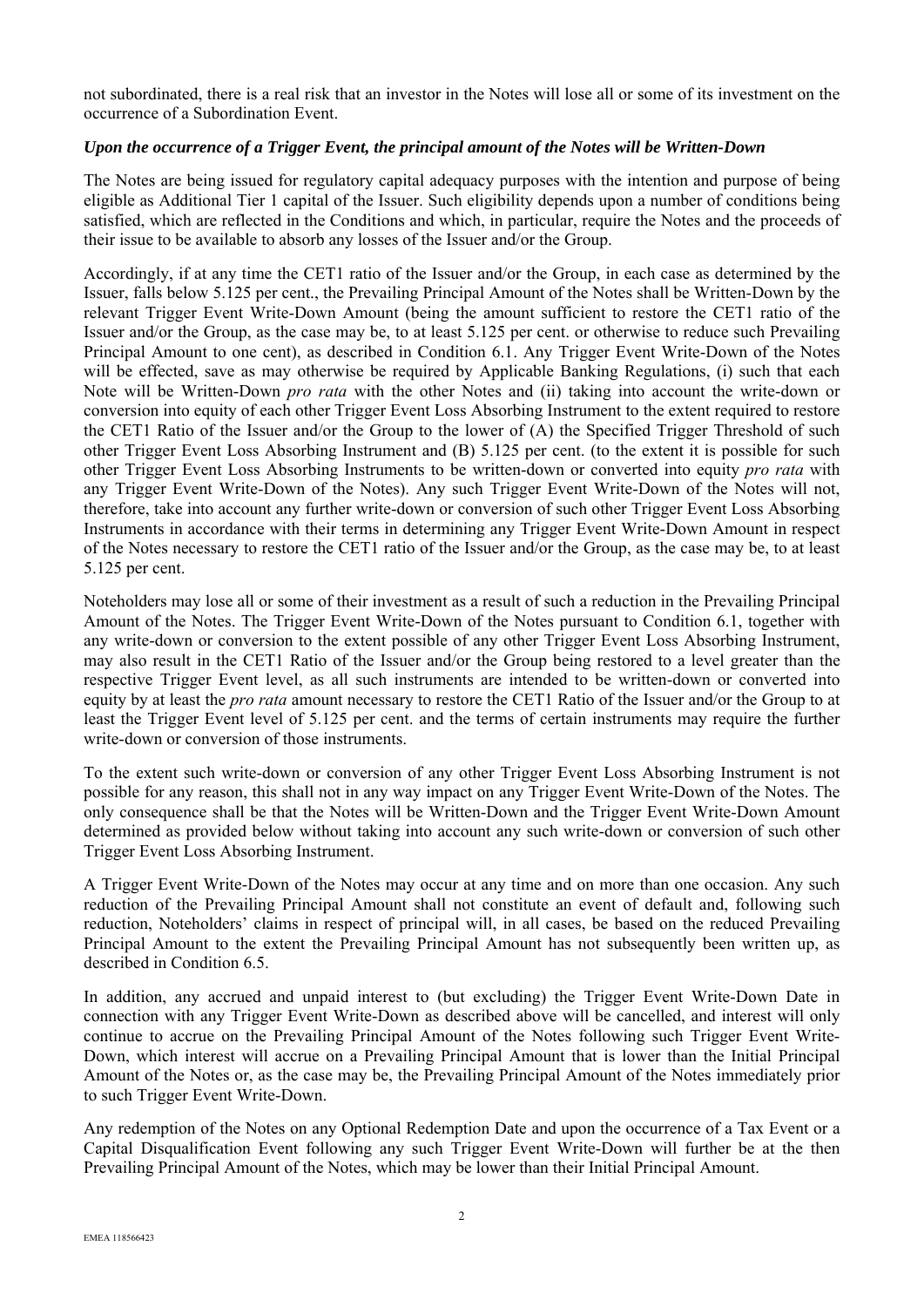Following any such Trigger Event Write-Down, the Issuer will not in any circumstances be obliged to Write-Up the Prevailing Principal Amount of the Notes.

To the extent the Issuer does exercise its discretion to Write-Up the Notes, such Write-Up can only be undertaken as provided in Condition 6.5 and is subject to compliance with certain restrictions and Applicable Banking Regulations. A Write-Up may only occur if both a positive Solo Distributable Net Profit and a Consolidated Distributable Net Profit are recorded, and will be subject to the Maximum Distributable Amount. No Write-Up of the Notes will be effected: (i) if a Trigger Event has occurred in respect of which the Trigger Event Write-Down has not yet occurred, (ii) if a Trigger Event has occurred in respect of which the Trigger Event Write-Down has occurred but the CET 1 Capital Ratio of the Issuer and/or the Group has not been restored to at least 5.125 per cent., (iii) if the Write-Up (together with any corresponding write-up of all other Written-Down Additional Tier 1 Instruments of the Issuer or the Group that have terms providing for such write-up) would cause a Trigger Event to occur, (iv) if a Non-Viability Event has occurred at any time subsequent to a Trigger Event insofar as the amount of the Notes Written-Down pursuant to that Trigger Event is concerned or (v) in respect of any Written-Down Amount of the Notes that has been Written-Down pursuant to a Non-Viability Event Write-Down.

Investors should note that, the risk of a Trigger Event Write-Down is an appreciable risk and is not limited to the liquidation or bankruptcy of the Issuer. It may result in Noteholders losing some or all of their investment. Due to the limited circumstances in which a Write-Up may be undertaken, any reinstatement of the principal amount of the Notes and recovery of such investment may only take place over an extended period if at all (and, among other reasons and without limiting the complete discretion of the Issuer in relation to any Write-Up (including the amount of such Write-Up), and may not occur as a result of any prior redemption of the Notes at their Prevailing Principal Amount on any Reset Date or upon the occurrence of a Tax Event or a Capital Disqualification Event).

Any Trigger Event Write-Down of the Notes or any suggestion of a Trigger Event Write-Down could, therefore, materially adversely affect the rights of Noteholders, the price or value of the Notes issued and/or the amounts payable by the Issuer to in respect of the Notes. The Notes are also subject to loss absorption upon the occurrence of a Non-Viability Event, and such Non-Viability Event may occur prior to the occurrence of a Trigger Event (see "—*Potential Permanent Write-Down – The Prevailing Principal Amount outstanding of the Notes will be permanently Written-Down by the amount determined by the BRSA upon the occurrence of a Non-Viability Event with respect to the Issuer*").

### *Potential Permanent Write-Down – The Prevailing Principal Amount outstanding of the Notes will be permanently Written-Down by the amount determined by the BRSA upon the occurrence of a Non-Viability Event with respect to the Issuer*

If a Non-Viability Event occurs at any time, then the Issuer shall cancel any interest in respect of the Notes accrued and unpaid to (but excluding the date of occurrence of that Non-Viability Event (including if payable on such date) and:

- (a) *pro rata* with the other Notes and any other Parity Loss Absorbing Instruments; and
- (b) in conjunction with, and such that no Non-Viability Event Write-Down shall take place without there also being, the maximum possible reduction in the principal amount and/or corresponding conversion into equity being made in respect of, or other absorption to the maximum extent possible under the laws of Turkey of the relevant loss(es) by, all Junior Obligations (including CET1 Capital (Çekirdek Sermaye)) to the maximum extent allowed by law of the relevant loss(es) giving rise to the Non-Viability of the Issuer within the framework of the procedures and other measures by which the relevant loss(es) of the Issuer giving rise to the Non-Viability Event may be absorbed by such Junior Obligations pursuant to Article 71 of Banking Law (No. 5411) and/or otherwise under Turkish law and regulations,

reduce the then Prevailing Principal amount of each Note by the relevant Non-Viability Event Write-Down Amount. For these purposes, any determination of a Non-Viability Event Write-Down Amount will take into account the absorption of the relevant loss(es) to the maximum extent possible by all Junior Obligations and the Writing Down of the Notes pro rata with any other Parity Loss-Absorbing Instruments, thereby maintaining the respective rankings of the Issuer's obligations as described in Condition 3.1.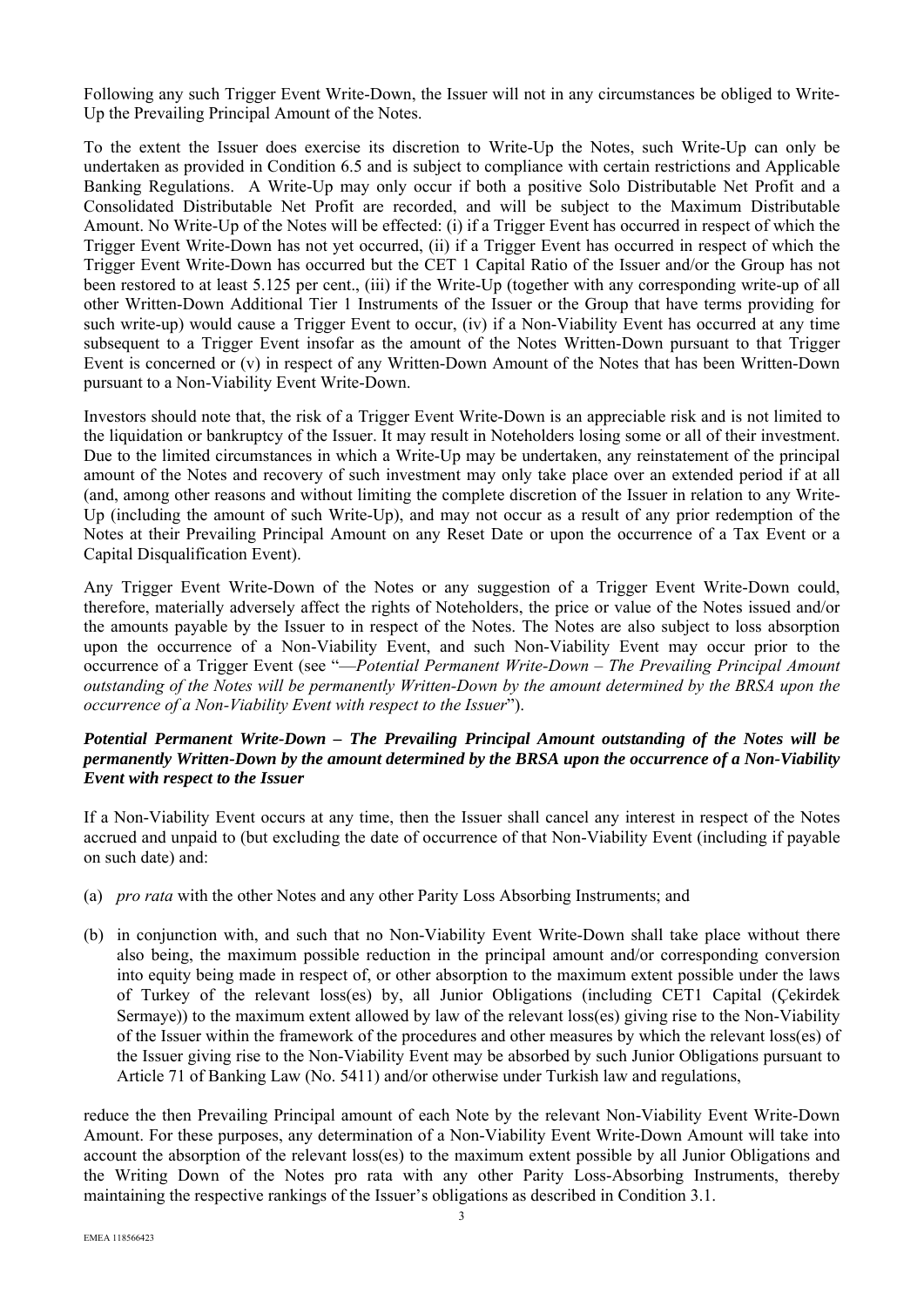A Non-Viability Event is defined in Condition 6.6 as the determination by the BRSA that, upon the incurrence of a loss by the Issuer (on a consolidated or non-consolidated basis), the Issuer has become, or it is probable that the Issuer will become, Non-Viable. The Issuer is Non-Viable at the point at which the BRSA may determine pursuant to Article 71 of the Banking Law that (i) its operating licence is to be revoked and the Issuer liquidated or (ii) the rights of all of its shareholders, and the management and supervision of the Issuer, are to be transferred to the SDIF on the condition that losses are deducted from the capital of existing shareholders.

Prior to any such determination of Non-Viability by the BRSA, there are a number of measures that may be taken by the BRSA under Articles 68 to 70 of the Banking Law as a form of early intervention including corrective, rehabilitative and restrictive measures. In addition to the measures referred to in those Articles, the BRSA may also request other measures. These may include the BRSA calling for an increase in the bank's own funds, which the BRSA may look for the bank to achieve through, among other things, the issue of further shares (whether to existing or new shareholders). The scope and manner of implementation of the measures described above that may be taken pursuant to Articles 68 to 70 of the Banking Law (No. 5411) will be decided solely by the Board of the BRSA. The transfer of shareholders' rights (except to dividends) and the management and supervision of the Issuer to the SDIF under Article 71 of the Banking Law (No. 5411) on the condition that losses are deducted from the capital of existing shareholders will also take place only upon the decision of the Board of the BRSA.

It is only (A) where such measures are not taken, or are taken but the bank's capital structure is not strengthened or the BRSA considers that the bank's capital structure cannot be strengthened, or (B) where the continuation of the bank is considered as endangering the position for deposit holders and the security and stability of the financial system, or (C) upon the default or insolvency of the bank or fraud of its management, that the BRSA is then authorised under Article 71 of the Banking Law (No. 5411) to make the relevant determination that the bank's operating licence is to be revoked and the bank liquidated or its shareholders rights and management and supervision are to be transferred to the SDIF.

In conjunction with any determination by the BRSA of the Issuer's Non-Viability, losses may be absorbed by shareholders of the Issuer pursuant to Article 71 of the Banking Law (No. 5411) upon: (a) the transfer of shareholders' rights (except to dividends) and the management and supervision of the Issuer to the SDIF, on the condition that such loss(es) are deducted from the capital of the shareholders or (b) the revocation of the Issuer's operating licence and its liquidation. However, the Non-Viability Event Write-Down of the Notes under the Equity Regulation may take place before any such transfer or liquidation.

Pursuant to the provision in the first paragraph of Condition 6.2, while the Notes may be Written-Down before any transfer or liquidation as described in the preceding paragraph, it is essential that the Non-Viability Event Write-Down takes place in conjunction with such transfer to the SDIF or revocation of the Issuer's operating licence and the possibility of its liquidation pursuant to Article 71 of the Banking Law (No. 5411) in order that the respective rankings described in Condition 3.1 are maintained and the relevant loss(es) are absorbed by Junior Obligations to the maximum extent possible. In this respect such action will be taken as is decided by the Board of the BRSA. Where a Non-Viability Event Write-Down of the Notes does take place before the liquidation of the Issuer, Noteholders would only be able to claim and prove in respect of the Prevailing Principal Amount of the outstanding Notes following the Non-Viability Event Write-Down. To the extent the Notes are Written-Down in full, Noteholders will have no further claim against the Issuer.

Notwithstanding the above, should the BRSA determine that the Notes are to be Written-Down before the absorption of the relevant loss(es) by shareholders of the Issuer pursuant to Article 71 of the Banking Law or any other Statutory Loss Absorption Measure, there can be no assurance that such loss absorption will take place or that it will be taken into account by the BRSA in the determination of the Non-Viability Event Write-Down Amount.

Should such loss absorption not take place or be so taken into account by the BRSA, subject as described in "– *Limited Remedies – Investors will have limited Remedies under the Notes*" below, a Noteholder may institute proceedings against the Issuer to enforce the above provisions of the Notes. However, to the extent any judgment was obtained in the United Kingdom on the basis of English law as the governing law of the Notes (other than those provisions of the Conditions governed by Turkish law), there is uncertainty as to the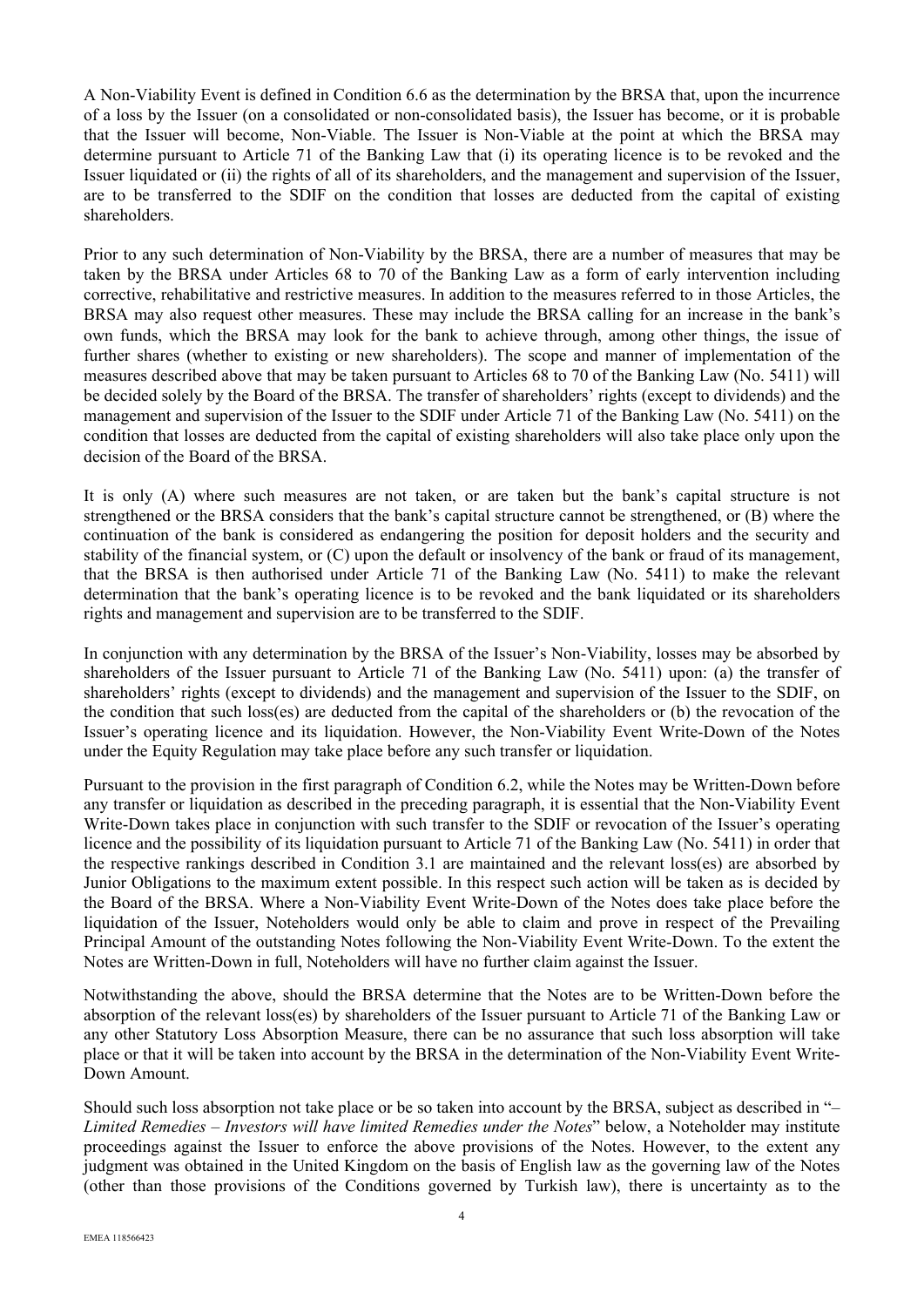enforceability of any such judgment by the Turkish courts. In addition, there are certain circumstances in which the courts of Turkey might not enforce a judgment obtained in the courts of another country, which are more fully described under the section entitled "*Enforcement of Judgments and Service of Process*" on page 42 of the Base Prospectus. Therefore, there can be no assurance that a Noteholder would be able to enforce in Turkey any judgment obtained in the courts of another country in these circumstances.

Any Non-Viability Event Write-Down of the Notes would be permanent and Noteholders will have no further claim against the Issuer in respect of any amount of the Notes the subject of any Non-Viability Event Write-Down. In addition, a Non-Viability Event may occur prior to the occurrence of a Trigger Event. Consequently, there is a real risk that an investor in the Notes will lose all or some of its investment upon the occurrence of a Non-Viability Event. Therefore, the occurrence of any such event or any suggestion of such occurrence could materially adversely affect the rights of Noteholders, the market price of investments in the Notes and/or the ability of the Issuer to satisfy its obligations under the Notes. See Condition 6 for further information on any such potential Non-Viability Event Write-Downs of the Notes.

#### *Payments of interest on the Notes are discretionary and subject to the fulfilment of certain conditions*

The Notes accrue interest as further described in Condition 5, but the Issuer may elect, in its sole and absolute discretion, to cancel any payment of interest which is otherwise scheduled to be paid on an Interest Payment Date in whole or in part at any time and for any reason. Payments of interest in respect of the Notes shall be made only out of Distributable Items of the Issuer (for further information regarding Distributable Items, see "*Risk Management—Capital Management*" in the Base Prospectus and paragraph (a) of "*Additional Information – Turkish Regulatory Environment*" below). To the extent that (i) the Issuer has insufficient Distributable Items to make any payment of interest in respect of the Notes scheduled for payment in the then current financial year and any other interest payments or distributions paid and/or required and/or scheduled to be paid out of Distributable Items in such financial year, in each case excluding any portion of such payments already accounted for in determining the Distributable Items of the Issuer, and/or (ii) the BRSA, in accordance with Applicable Banking Regulations then in force, requires the Issuer to cancel the relevant payment of interest in respect of the Notes in whole or in part, then the Issuer will, without prejudice to the right above to cancel all such payments of interest in respect of the Notes, make partial or, as the case may be, no such payment of interest in respect of the Notes.

Moreover, no payment of interest will be made in respect of the Notes if and to the extent that such payment (i) would cause the Maximum Distributable Amount (if any) then applicable to the Issuer and/or the Group to be exceeded provided that a partial payment of interest may be made to the extent that such partial payment does not cause the relevant Maximum Distributable Amount to be exceeded; or (ii) would cause a breach of any regulatory restriction or prohibition on payments on Additional Tier 1 Instruments pursuant to Applicable Banking Regulations. The calculation of the Maximum Distributable Amount is a complex calculation, which is subject to requirements applicable at the relevant time, and any shortfalls in CET1 capital, Additional Tier 1 capital and Tier 2 capital will affect this calculation. Further, from time to time, as the BRSA has the authority to impose additional capital adequacy ratio requirements on a bank-by-bank basis, by taking into account their internal systems, their assets and financial structure or otherwise as a result of the ICAAP process, the applicable capital adequacy ratios applicable as of the date of this Prospectus for the purposes of calculation of the Maximum Distributable Amount may change. For further information regarding the Maximum Distributable Amount, see paragraph (a) of "*Additional Information – Turkish Regulatory Environment*".

There can, therefore, be no assurances that a Noteholder will receive payments of interest in respect of the Notes. Unpaid interest is not cumulative or payable at any time thereafter and, accordingly, if any payment of interest (or part thereof) is not made in respect of the Notes as a result of any election of the Issuer to cancel such payment of interest then the right of the Noteholders to receive the relevant interest payment (or part thereof) will be extinguished and the Issuer will have no obligation to pay such interest (or part thereof) or to pay any interest thereon, whether or not interest on the Notes is paid in respect of any future Interest Period.

No such election to cancel the payment of any interest (or part thereof) or non-payment of any interest (or part thereof) will constitute an event of default or the occurrence of any event related to the bankruptcy or insolvency of the Issuer or entitle Noteholders to take any action to cause the Issuer to be declared bankrupt or insolvent or for the dissolution, winding-up or liquidation of the Issuer or in any way limit or restrict the Issuer from making any payment of interest or equivalent payment or other distribution in connection with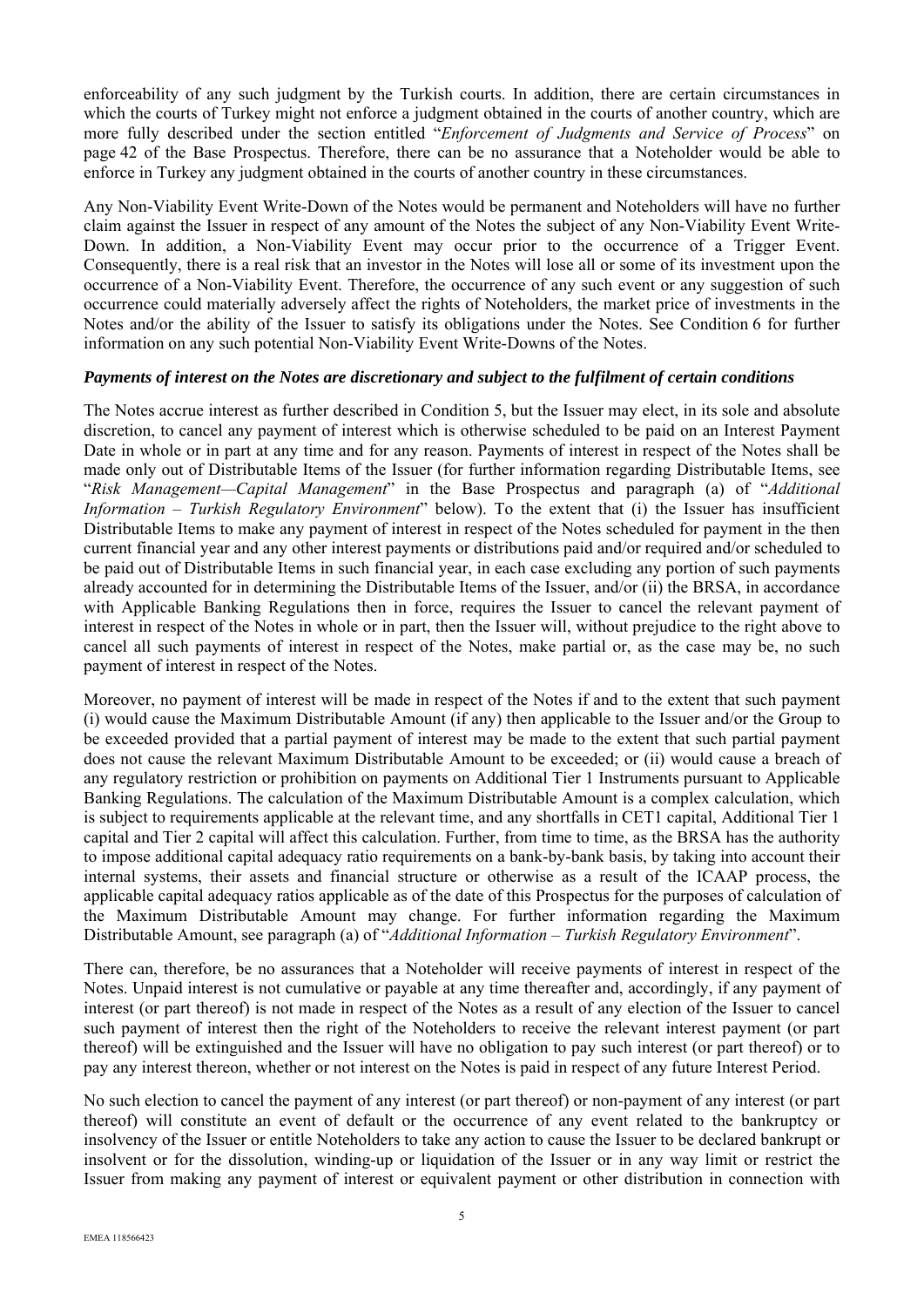any Junior Obligation or Parity Obligation other than payments to shareholders of the Issuer, which payments shall be subject to the provisions of Condition 5.11.

If, as a result of any of the conditions set out above being applicable, only part of any interest on the Notes may be paid, the Issuer may proceed, in its sole discretion, to make such partial interest payments under the Notes.

Furthermore, upon the occurrence of the Trigger Event or a Non-Viability Event, any accrued and unpaid interest on the Notes will be cancelled.

Any actual or anticipated cancellation of interest on the Notes will likely have an adverse effect on the market price of the Notes. In addition, as a result of the interest cancellation provisions of the Notes, the market price of the Notes may be more volatile than the market prices of other debt securities on which interest accrues that are not subject to such cancellation and may be more sensitive generally to adverse changes in the Issuer's financial condition. Any indication that, for example, the Issuer may not have sufficient Distributable Items or of the application of a Maximum Distributable Amount may have an adverse effect on the market price of the Notes.

#### *The circumstances that may give rise to the Trigger Event or the cancellation of any payment of interest on the Notes are unpredictable*

The occurrence of the Trigger Event and the cancellation of any payment of interest on the Notes is inherently unpredictable and depends on a number of factors, many of which are outside of the Issuer's control. For example, the occurrence of one or more of the risks described in "*Risk Factors - Risks Related to the Group's Business*" in the Base Prospectus, or the deterioration of the circumstances described therein, will substantially increase the likelihood of the occurrence of the Trigger Event or the cancellation of any payment of interest on the Notes. Furthermore, the occurrence of the Trigger Event depends, in part, on the calculation of the CET1 Ratio (which is to be determined by the Issuer) and payments of interest in respect of the Notes shall be made only out of Distributable Items and subject to any Maximum Distributable Amount not being exceeded as a result of any such payment, each of which can be affected, among other things, by the growth of the business and future earnings of the Issuer and/or the Group, as applicable; expected payments by the Issuer and/or the Group, as applicable, in respect of dividends and distributions and other equivalent payments in respect of instruments ranking junior to the Notes as well as other Additional Tier 1 Instruments; regulatory changes (including, in the case of the calculation of the CET1 Ratio and any Maximum Distributable Amount, possible changes in regulatory capital definitions and calculations, and the definition and calculation of risk weighted assets, and, in the case of Distributable Items, possible changes in the items eligible for such distribution, as well as reserve requirements) and, for the purposes of the CET1 Ratio and any Maximum Distributable Amount, the Issuer's ability to actively manage the risk weighted assets of the Issuer and the Group. The usual reporting cycle of the Issuer is for the CET1 Ratio of the Issuer and the Group to be reported on a quarterly basis in conjunction with its interim financial statements, which may mean investors are given limited warning of any significant deterioration in the CET1 Ratio. In addition, since the BRSA may require the Bank to calculate the CET1 Ratio at any time, the Trigger Event could occur at any time. The availability of Distributable Items for any interest payments and the making of such payments being subject to a Maximum Distributable Amount could also change at any time and with limited warning.

The CET1 Ratio and any Maximum Distributable Amount of the Issuer and/or the Group will also depend on the Issuer's decisions relating to its businesses and operations, as well as the management of its capital position, and may be affected by changes in applicable accounting rules (including, but not limited to, the introduction of TFRS 9) or by changes to regulatory adjustments which modify the regulatory capital impact of accounting rules. The Distributable Items of the Issuer will further depend on such decisions, as well as those relating to payments in respect of dividends, distributions and other equivalent payments, as well as changes in applicable accounting rules and similar regulatory adjustments. For example, the Issuer may decide not to, or not be able to, raise capital at a time when it is feasible to do so, even if that would result in the occurrence of a Trigger Event or the cancellation of interest payments as a result of a Maximum Distributable Amount otherwise being exceeded. The Issuer may also decide to pay a dividend even if that would result in the subsequent cancellation of any interest payment in respect of the Notes. See also "*Risk Factors –Risks Related to the Group's Business*" in the Base Prospectus for further developments, circumstances and events which may impact the CET1 Ratio of the Issuer and/or the Group and/or result in the cancellation of interest payments in respect of the Notes.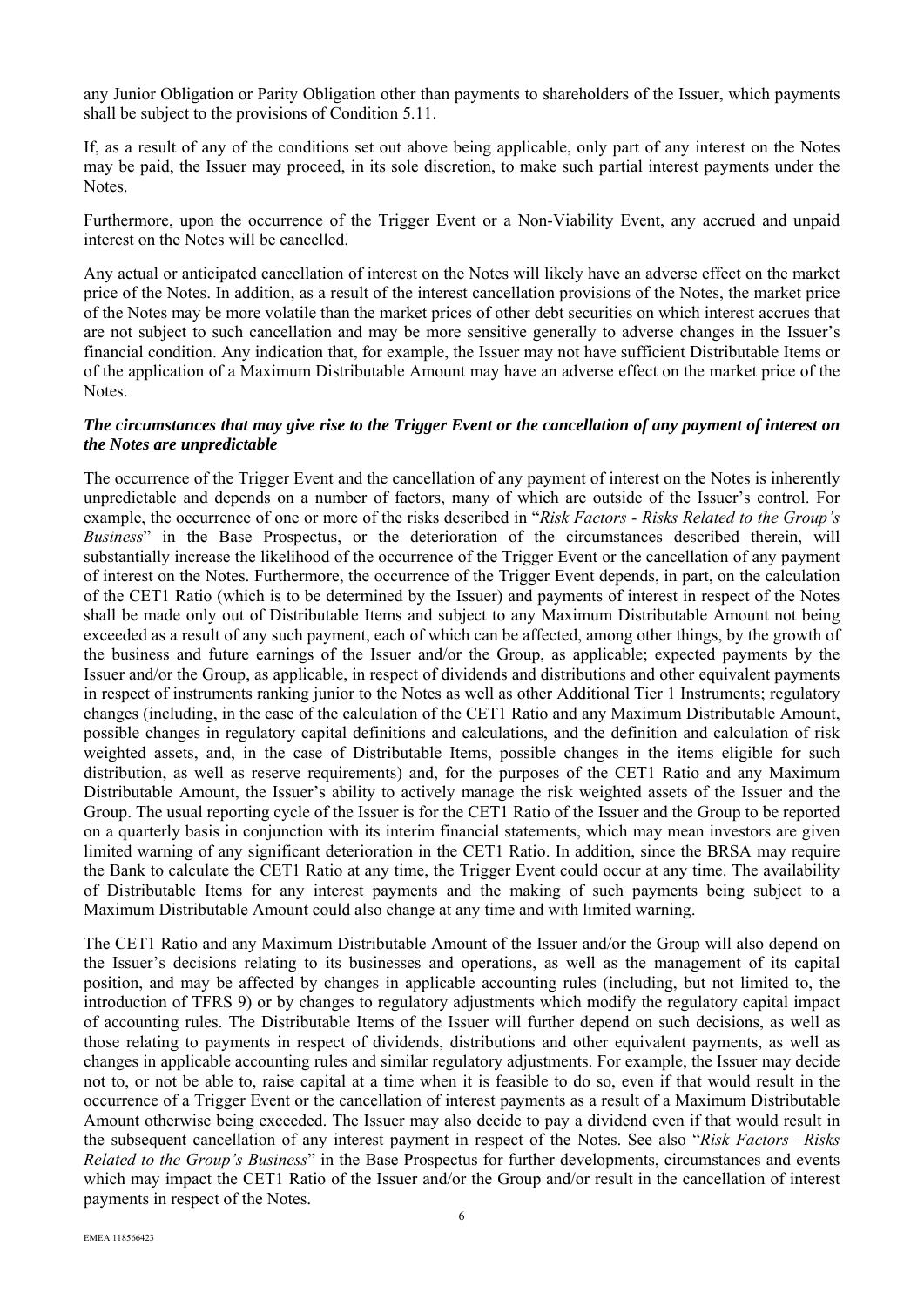Due to the inherent uncertainty in advance of any determination of a Trigger Event or cancellation of any interest payment in respect of the Notes regarding whether any such Trigger Event may exist or interest payment may be cancelled, it will be difficult to predict when, if at all, the Notes will be subject to a Trigger Event Write-Down or cancellation of an interest payment. Accordingly, trading behaviour in respect of the Notes is not necessarily expected to follow trading behaviour associated with other types of interest-bearing securities. Any indication that the Issuer and/or the Group, as applicable, is trending towards the Trigger Event or the cancellation of interest payments in respect of the Notes can be expected to have an adverse effect on the market price of the Notes. Under such circumstances, investors may not be able to sell their Notes easily or at prices comparable to other similar yielding instruments.

#### *Holders will bear the risk of movements in the CET1 Ratio of the Issuer and the Group that could give rise to the occurrence of the Trigger Event and the availability of Distributable Items or application of any Maximum Distributable Amount that could give rise to any cancellation of interest payments*

The market price of the Notes is expected to be affected by movements in the CET1 Ratio of the Issuer and the Group, and the availability of Distributable Items and application of any Maximum Distributable Amount, including, in particular, if at any time there is a significant deterioration in any such CET1 Ratio, the availability of sufficient Distributable Items for the making of any interest payments together with any other payments to be made from Distributable Items or so as to result in the possible application of a Maximum Distributable Amount. Any indication that the CET1 Ratio of the Issuer or the Group is trending towards occurrence of the Trigger Event or that the Issuer is trending towards the cancellation of interest payments in respect of the Notes may have an adverse effect on the market price of the Notes. The level of the CET1 Ratio and Distributable Items, as well as the relevant capital of the Bank and/or the Group for the purposes of any Maximum Distributable Amount may also significantly affect the market price of the Notes.

# *Perpetual Notes*

The Issuer is under no obligation to redeem the Notes at any time and the Noteholders have no right to call for their redemption. The only circumstances in which Noteholders may claim payment in respect of the Notes is in the winding-up, dissolution or liquidation of the Issuer (see "—*Limited Remedies – Investors will have limited remedies under the Notes*" below).

#### *Early Redemption – The Notes may be subject to early redemption at the option of the Issuer*

The Issuer will have the right to redeem the outstanding Notes at their then Prevailing Principal Amount together with interest accrued to (but excluding) the relevant Reset Date, subject (if required by applicable law) to having obtained the prior approval of the BRSA in accordance with Condition 8.2 of the Notes, with any such redemption subject to the conditions under Article  $7(2)(d)$  of the Equity Regulation that (i) the Notes are replaced with an equivalent, or higher, quality of capital, and such replacement does not restrict the Issuer's ability to continue its operations and (ii) the Issuer continues to satisfy its applicable capital requirements following the exercise of the redemption option. Also, the Issuer shall have the right to redeem the Notes pursuant to this optional redemption feature following a Write-Down before the Prevailing Principal Amount has been restored to the Initial Principal Amount (including where such Write-Down occurs following the delivery to the Noteholders of a notice of redemption and prior to the relevant redemption of the Notes). Accordingly, Noteholders risk receiving only the amount of principal so reduced by the Write-Down.

This optional redemption feature is likely to limit the market value of the Notes during the period in which the Issuer may elect or is perceived to be able to elect so to redeem them, as the market value during this period generally will not rise substantially above the price at which they can be redeemed. This may similarly be true prior to such period.

An investor might not be able to reinvest the redemption proceeds at an effective interest rate as high as the interest rate on the Notes and might only be able to do so at a significantly lower rate. Potential investors should consider reinvestment risk in light of other investments available at that time.

#### *Substitution and variation of the Notes without Holder consent*

Subject to Condition 8.5, if a Tax Event or a Capital Disqualification Event occurs, the Issuer may, instead of redeeming the Notes, at any time either substitute the Notes or vary their terms accordingly, provided that they remain or, as appropriate, so that they become, Qualifying Additional Tier 1 Securities. Qualifying Additional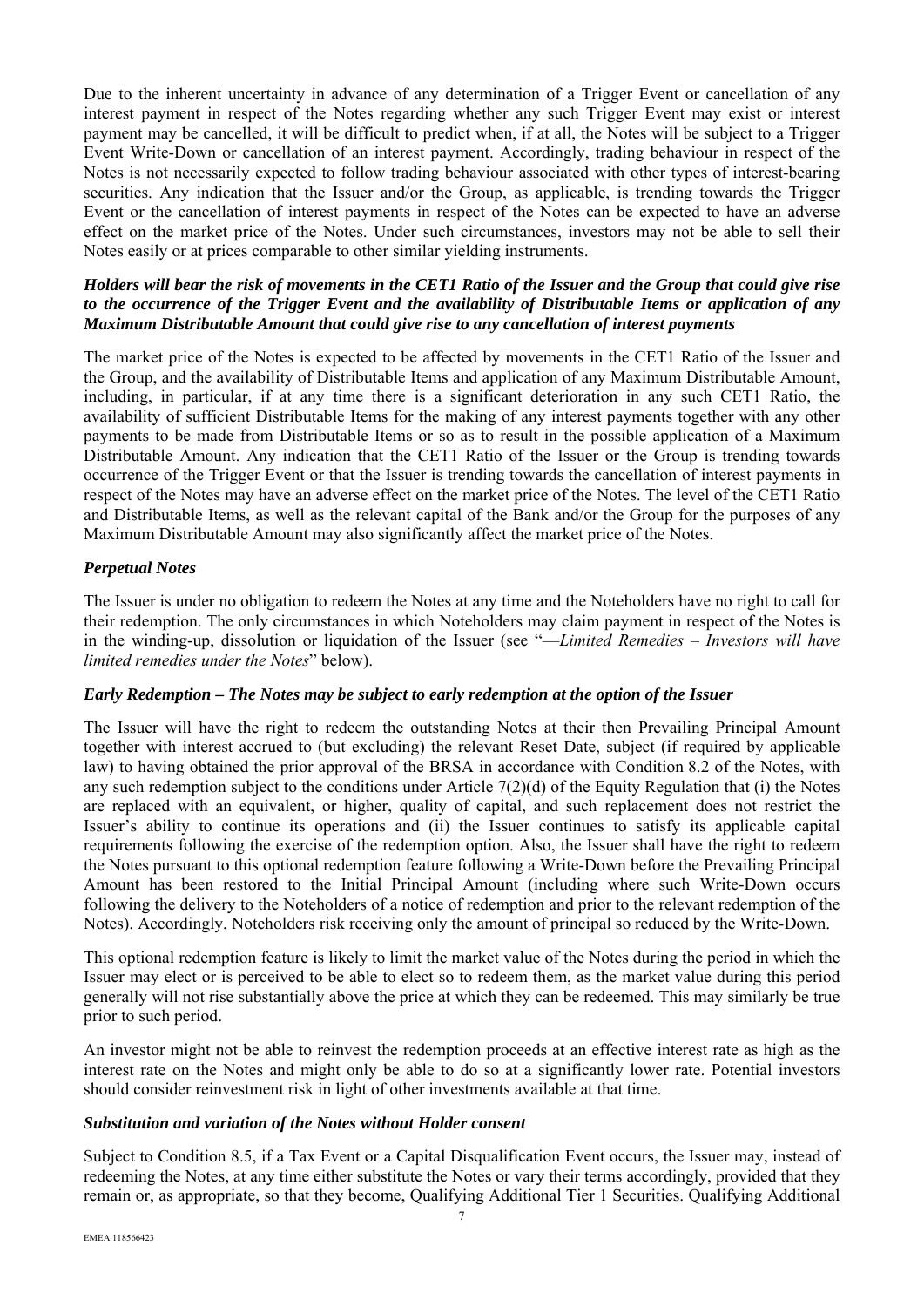Tier 1 Securities are, among other things, notes that have terms not materially less favourable to a Noteholder, as reasonably determined by the Issuer following the advice of an independent financial institution of international standing, than the terms of the Notes as specified in Condition 8.5.

There can be no assurance that, due to the particular circumstances of each Noteholder, any Qualifying Additional Tier 1 Securities will be as favourable to each Noteholder in all respects or that, if it were entitled to do so, a particular Noteholder would make the same determination as the Issuer as to whether the terms of the relevant Qualifying Additional Tier 1 Securities are not materially less favourable to Noteholders than the terms of the Notes. The Issuer bears no responsibility towards the Noteholders for any adverse effects of such substitution or variation (including, without limitation, with respect to any adverse tax consequences suffered by any Noteholder).

#### *Holders of the Notes only have a limited ability to cash in their investment in the Notes*

The Issuer has the option to redeem the Notes in certain circumstances but the ability of the Issuer to redeem or purchase the Notes is subject to the Issuer satisfying certain conditions. See "—*Early Redemption - The Notes may be subject to early redemption at the option of the Issuer*" below and Condition 8. There can be no assurance that Noteholders will be able to reinvest the amount received upon any such redemption and at a rate that will provide the same rate of return as their investment in the Notes.

Therefore, Noteholders have no ability to cash in their investment, except:

- (i) if the Issuer exercises its right to redeem or purchase the Notes in accordance with Condition 8; or
- (ii) by selling their Notes, provided a secondary market exists at the relevant time for the Notes (see "— *Risks Related to the Market Generally - No Secondary Market – An active secondary market in respect of the Notes may never be established or may be illiquid and this would adversely affect the value at which an investor could sell his Notes*" in the Base Prospectus).

# *No Limits on Senior or Parity Obligations – There will be no limitation under the documents relating to the issuance of the Notes on the Issuer's incurrence of Senior Obligations or Parity Obligations*

There is no restriction in the documents relating to the issuance of the Notes on the amount of Senior Obligations or Parity Obligations that the Issuer may incur. The incurrence of any such obligations may reduce the amount recoverable by the Noteholders on any dissolution, winding up or liquidation of the Issuer and may result in an investor in the Notes losing all or some of its investment.

#### *Limited Remedies – Investors will have limited remedies under the Notes*

A holder of a Note will only be able to accelerate payment of the Prevailing Principal Amount of that Note, together with interest accrued and unpaid to the date of repayment (if not cancelled pursuant to Condition 5), on the occurrence of a Subordination Event or otherwise on the winding-up, dissolution or liquidation of the Issuer as described in Condition 11 and then claim or prove in the winding-up, dissolution or liquidation. Noteholders may institute proceedings against the Issuer as described in Condition 11 to enforce any obligation, condition, undertaking or provision binding on the Issuer under the Notes (other than, without prejudice to the provisions above, any obligation for the payment of any principal or interest in respect of the Notes) but will not have any other right of acceleration under the Notes, whether in respect of any default in payment or otherwise, and the only remedy of a Noteholder on any default in a payment on the Notes will be to institute proceedings for the Issuer's winding-up, dissolution or liquidation as described in Condition 11 and to prove in the winding-up, dissolution or liquidation.

No other remedy will be available to Noteholders against the Issuer, whether for the recovery of amounts owing in respect of the Notes or in respect of any breach by the Issuer of any of its obligations, covenants or undertakings under the Notes, and Noteholders will not be able to take any further or other action to enforce, claim or prove for any payment by the Issuer in respect of the Notes.

In addition, in accordance with Condition 3.2, all payment obligations of, and payments made by, the Issuer under and in respect of the Notes must be determined and made without reference to any right of set-off or counterclaim of any holder of the Notes, whether arising before or in respect of any Subordination Event. By virtue of the subordination of the Notes, following a Subordination Event and for so long as that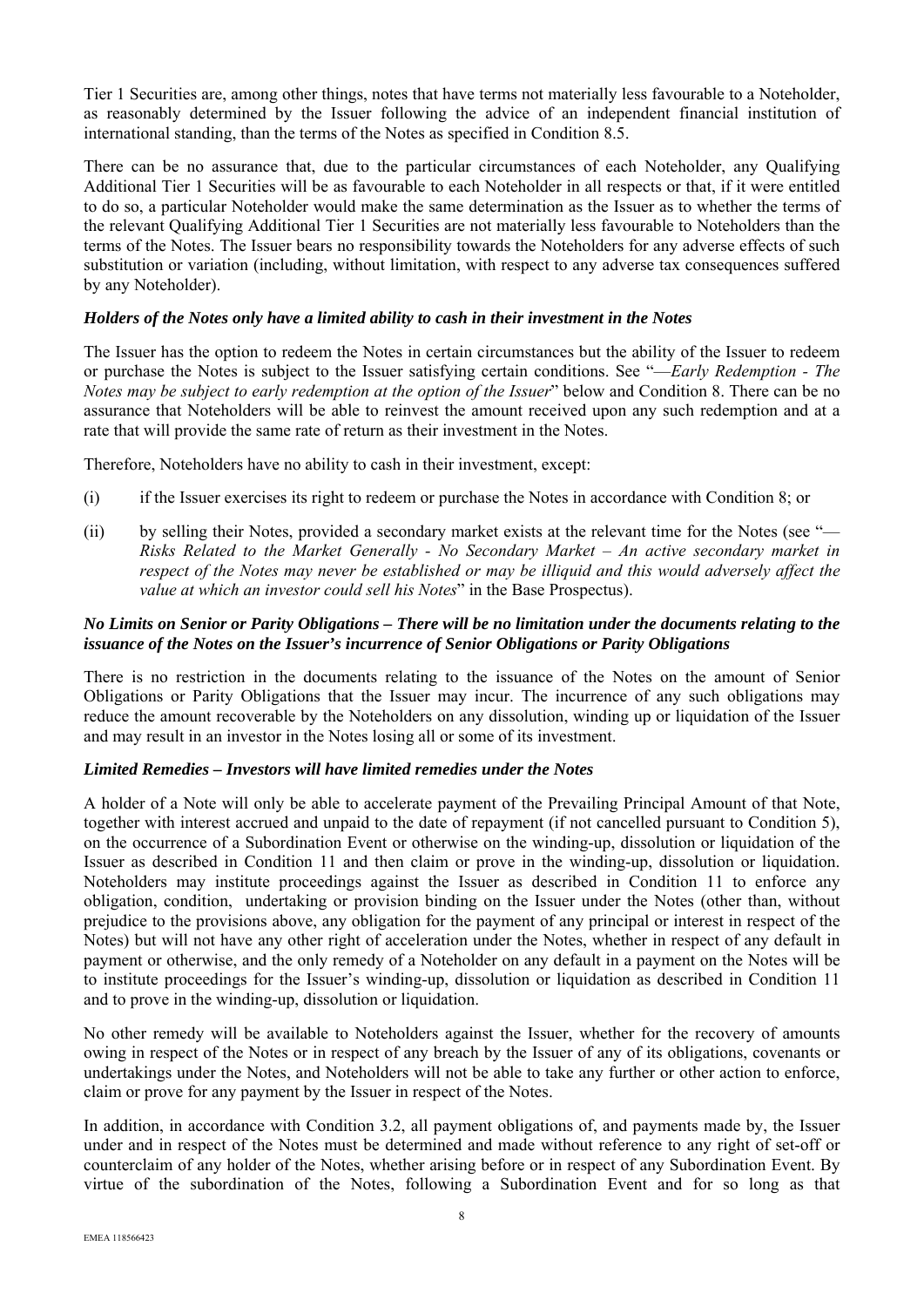Subordination Event subsists and prior to all payment obligations in respect of Senior Obligations having been satisfied, no holder of the Notes shall exercise any right of set-off or counterclaim in respect of any amount owed to such holder by the Issuer in respect of the Notes and any such rights shall be deemed to be waived.

# *Reset Interest Rate – The interest rate on the Notes will be reset on each Reset Date, which could affect interest payments on an investment in the Notes and the market price of any such investment*

The Notes will initially bear interest at the Initial Interest Rate to (but excluding) the First Reset Date. On each Reset Date, the Rate of Interest will be reset to the Reset Interest Rate, all as more fully described in Condition 5. Any Reset Interest Rate could be less than the Initial Interest Rate and thus could affect the market price of an investment in the Notes.

#### *National and international regulatory reform in relation to benchmarks could have an adverse effect on the value and liquidity of and return on the Notes during each Reset Period*

So-called benchmarks such as ISDAFIX (now restructured and renamed the ICE Swap Rate) referenced swap rates and other indices which are deemed "benchmarks" (each a "**Benchmark**" and together, the "**Benchmarks**"), to which the interest on the Notes during each Reset Period is linked, have become the subject of regulatory scrutiny and recent national and international regulatory guidance and proposals for reform. International proposals for reform of Benchmarks include the European Council's regulation (EU) 2016/1011 on indices used as benchmarks in financial instruments and financial contracts or to measure the performance of investment funds which was published in the official journal on 29 June 2016.

On 27 July 2017, the Chief Executive of the FCA, which regulates LIBOR, announced that it does not intend to continue to persuade, or use its powers to compel, panel banks to submit rates for the calculation of LIBOR to the administrator of LIBOR after 2021. The announcement indicates that the continuation of LIBOR on the current basis is not guaranteed after 2021. It is not possible to predict whether, and to what extent, panel banks will continue to provide LIBOR submissions to the administrator of LIBOR going forwards. This may cause LIBOR to perform differently than it did in the past and may have other consequences which cannot be predicted.

Any changes to a Benchmark as a result of the Benchmark Regulation, the discontinuation of LIBOR or other initiatives, could require an adjustment to the terms and conditions of the Notes or result in other consequences, in respect of the Notes. For example, if LIBOR were discontinued or otherwise unavailable, the 5 Year Mid-Swap Rate to be used in the determination of the Reset Interest Rate on each Reset Date is based on a LIBOR rate and if the 5 Year Mid-Swap Rate does not appear on the Screen Page as of the Relevant Time the determination of the 5 Year Mid-Swap Rate may be reliant on the provision of offered quotations for the equivalent of a LIBOR rate by the Reference Banks which may not operate as intended and, depending on market circumstances, may not be available at the relevant time. This may result in the effective application of a fixed rate based on the rate or rates which applied or were offered in the previous Reset Period when such Benchmark was available or, if none, the Initial Interest Rate. Investors should be aware that they face the risk that any changes to the relevant Benchmark may have a material adverse effect on the value or liquidity of and the amount payable under the Notes.

# *Redemption upon a Capital Disqualification Event – The Issuer will have the right to redeem the Notes upon the occurrence of a Capital Disqualification Event*

The Issuer will have the right to redeem the outstanding Notes at their then Prevailing Principal Amount and accrued interest upon the occurrence of a Capital Disqualification Event. Upon such redemption, the investors in the Notes might not be able to reinvest the amounts received at a rate that will provide the same rate of return as their investment in the Notes. Also, the Issuer shall have the right to redeem the Notes following a Write-Down upon the occurrence of a Capital Disqualification Event before the Prevailing Principal Amount has been restored to the Initial Principal Amount (including where such Write-Down occurs following the delivery to the Noteholders of a notice of redemption and prior to the relevant redemption of the Notes). Accordingly, Noteholders risk only receiving the amount of principal so reduced by the Write-Down.

This optional redemption feature is also likely to limit the market value of the Notes during any period in which the Issuer may elect or is perceived to be able to elect to redeem them, as the market value during this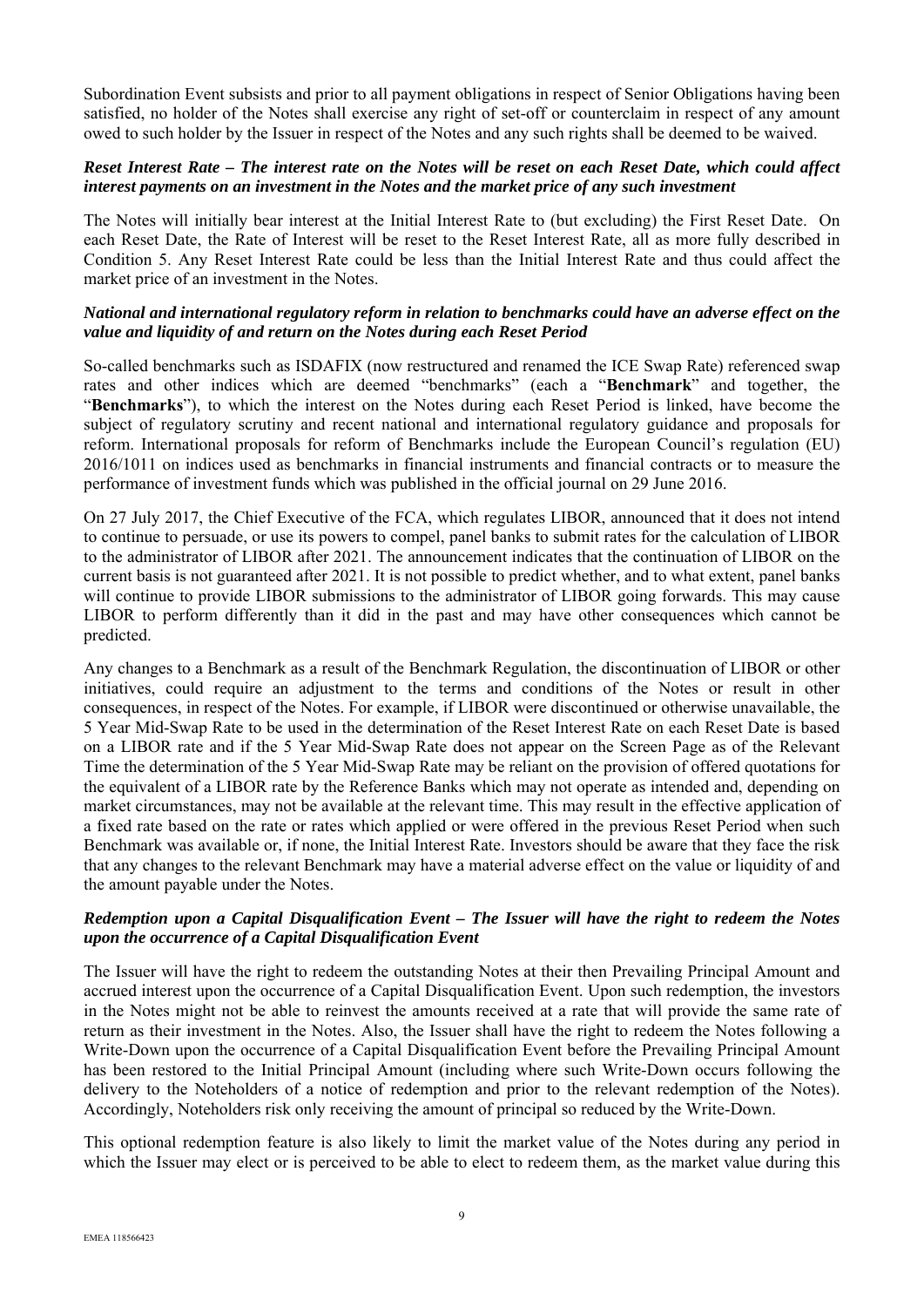period generally will not rise substantially above the price at which they can be redeemed. This may similarly be true prior to any such period.

There can be no assurance that Noteholders will be able to reinvest the amount received upon any such redemption and at a rate that will provide the same rate of return as their investment in the Notes.

#### *Redemption for Taxation Reasons – The Issuer will have the right to redeem the Notes upon the occurrence of certain changes requiring it to pay increased withholding taxes with respect to interest or other payments on the Notes or which result in it no longer being entitled to claim a deduction in calculating its tax liability in respect of the payment of interest or the value of such deduction being reduced*

The withholding tax rate on interest payments in respect of bonds issued by Turkish legal entities outside of Turkey varies depending upon the original maturity of such bonds as specified under Decree 2009/14592 dated 12 January 2009, which has been amended by Decree No. 2010/1182 dated 20 December 2010 and Decree No. 2011/1854 dated 26 April 2011 (together, the "**Tax Decrees**"). Pursuant to the Tax Decrees, with respect to bonds with a maturity of five years or more, the withholding tax rate on interest is 0 per cent. Accordingly, the initial withholding tax rate on interest on the Notes will be 0 per cent. The Issuer is also entitled to claim a deduction in calculating its tax liability under Turkish tax law in respect of payments of interest on the Notes.

The Issuer will have the right to redeem all, but not some only, of the Notes, subject to having obtained the prior approval of the BRSA (see "- *Early Redemption – The Notes may be subject to early redemption at the option of the Issuer*" above for a description of the conditions for any such approval of the BRSA), at any time at their then Prevailing Principal Amount together with interest accrued to (but excluding) the date of redemption if, as a result of any change in, or amendment to, the laws or regulations of a Relevant Jurisdiction (as defined in Condition 9.1) or any change or clarification in the application or official interpretation of the laws or regulations of a Relevant Jurisdiction, which change, clarification or amendment becomes effective after 15 January 2019, on the next Interest Payment Date, the Issuer would:

- (a) be required to (i) pay additional amounts as provided or referred to in Condition 9 and (ii) make any withholding or deduction for, or on account of, any Taxes imposed or levied by or on behalf of the Relevant Jurisdiction, where such requirement cannot be avoided by the Issuer taking reasonable measures available to it; or
- (b) no longer be entitled to claim a deduction in calculating its tax liability in a Relevant Jurisdiction in respect of the payment of interest to be made on the next Interest Payment Date, or the value of such deduction to the Issuer, as compared to what it would have been on 15 January 2019, is reduced.

Upon notice of such a redemption being given, investors in the Notes might not be able to reinvest the amounts received at a rate that will provide an equivalent rate of return as their investment in the Notes.

Also, the Issuer shall have the right to redeem the Notes pursuant to this redemption feature following a Write-Down before the Prevailing Principal Amount has been restored to the Initial Principal Amount (including where such Write-Down occurs following the delivery to the Noteholders of a notice of redemption and prior to the relevant redemption of the Notes). Accordingly, Noteholders risk only receiving the amount of principal so reduced by the Write-Down.

This redemption feature is also likely to limit the market value of the Notes at any time when the Issuer has the right to redeem them or is perceived to have such right as provided above, as the market price at such time will generally not rise substantially above the price at which they can be redeemed. This may similarly be true in any prior period when any relevant change in law or regulation is yet to become effective.

There can be no assurance that Noteholders will be able to reinvest the amount received upon any such redemption and at a rate that will provide the same rate of return as their investment in the Notes.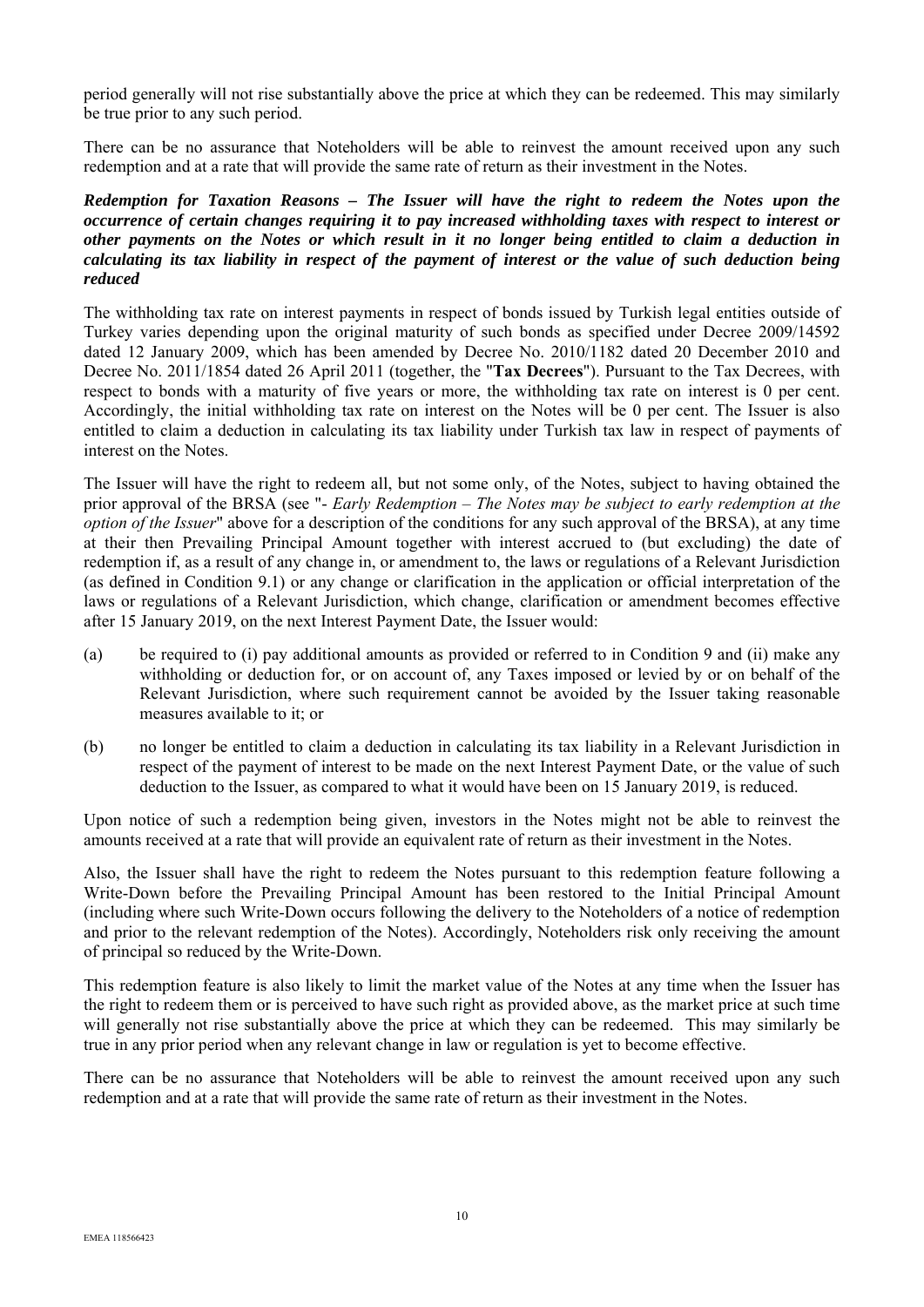#### *The Issuer's interests may not be aligned with those of investors in the Notes*

The CET1 Ratio, Distributable Items and any Maximum Distributable Amount will depend in part on decisions made by the Issuer (including its shareholders, see "—*The Group is controlled by two large shareholders and has business with related parties*" in the Base Prospectus) and other entities in the Group relating to their businesses and operations, as well as the management of their capital position. The Issuer and other entities in the Group will have no obligation to consider the interests of Noteholders in connection with their strategic decisions, including in respect of capital management and the relationship among the various entities in the Group and the Group's structure. The Issuer may decide not to raise capital at a time when it is feasible to do so, even if that would result in the occurrence of a Trigger Event. Noteholders will not have any claim against the Issuer or any other entity in the Group relating to decisions that affect the capital position of the Group, regardless of whether they result in the occurrence of a Trigger Event. Such decisions could cause Noteholders to lose all or part of their investment in the Notes.

#### *Modification, waivers and substitution*

The Conditions of the Notes contain provisions for calling meetings of Noteholders to consider matters affecting their interests generally. These provisions permit defined majorities to bind all Noteholders including Noteholders who did not attend and vote at the relevant meeting and Noteholders who voted in a manner contrary to the majority. As a result, such binding decisions made by majorities of Noteholders may be adverse to the interests of potential investors.

The shareholders of KFS (Koç Holding and UniCredit) may purchase up to 80% of the Notes offered. Koç Holding and UniCredit have agreed with the Issuer not to sell or otherwise transfer or dispose of, directly or indirectly, other than any transfer to any of their affiliates, any of their interests in any Notes purchased in the initial offering of the Notes for a period of 180 days from the Issue Date. Under the Agency Agreement, there is no restriction on the exercise of voting rights with respect to the Notes held by the Controlling Shareholders (as defined in Condition 15.1) (which as of the date of this Prospectus are KFS, Koç Holding and UniCredit) and their Affiliates, but provision is included for the quorum at any meeting for passing an Extraordinary Resolution to effect any Reserved Matter (as defined in Condition 15.1) for so long as a majority of the Prevailing Principal Amount of the Notes for the time being outstanding are held directly or indirectly by any of the Controlling Shareholders and their Affiliates to be subject to persons holding or representing Notes held by persons other than the Controlling Shareholders and their Affiliates being at such meeting as further set out in Condition 15.1. For such an Extraordinary Resolution to be passed it must also be passed by a majority voting in respect of the Notes held by persons that are not the Controlling Shareholders or any of their Affiliates. For further information, see Condition 15.1. The interests of the shareholders of KFS may differ from the interests of other Noteholders and the above provisions by which additional requirements for the quorum at any meeting the business of which includes the passing of an Extraordinary Resolution to effect any Reserved Matter will not apply where the Controlling Shareholders and their Affiliates hold directly or indirectly less than a majority of the Prevailing Principal Amount of the Notes for the time being outstanding.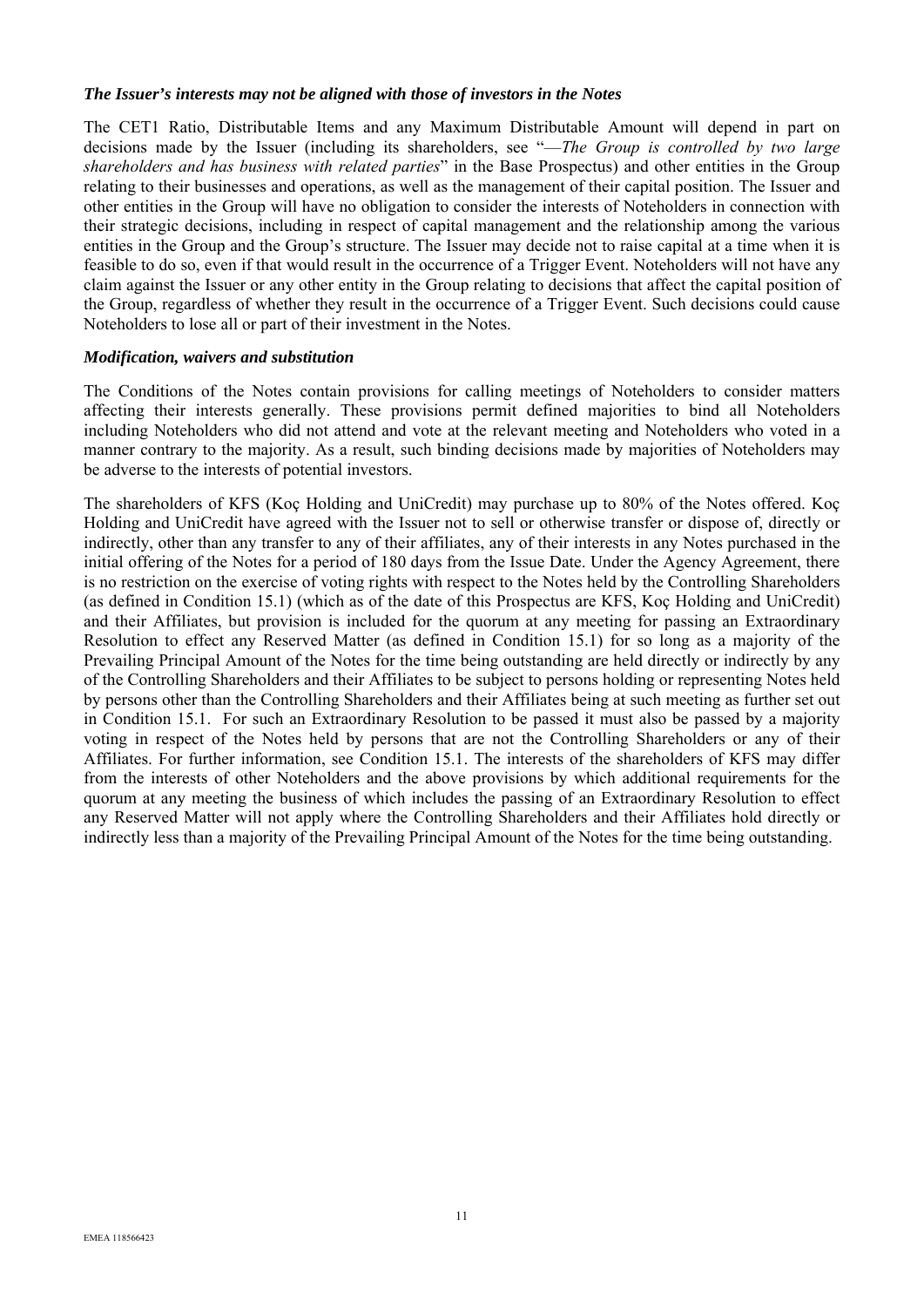# **DOCUMENTS INCORPORATED BY REFERENCE**

The following documents which have previously been published or are published simultaneously with this Prospectus and have been filed with the Central Bank of Ireland shall be incorporated in, and form part of, this Prospectus:

(a) the sections of the Base Prospectus of the Bank dated 4 September 2018 relating to the Programme, entitled as set out in the table below:

|                                                                            | Page<br>references<br>(inclusive) |
|----------------------------------------------------------------------------|-----------------------------------|
|                                                                            | iii                               |
|                                                                            | iv to viii                        |
|                                                                            | $ix$ to $x$                       |
|                                                                            | 1 to $41$                         |
|                                                                            | 42                                |
| Overview of the Group and the Programme - Overview of the Bank             | 46 to 47                          |
|                                                                            | 53 to 55                          |
|                                                                            | 56 to 59                          |
|                                                                            | 104                               |
|                                                                            | 105 to 109                        |
|                                                                            | 110                               |
|                                                                            | 111                               |
| Management's Discussion and Analysis of Financial Condition and Results of |                                   |
|                                                                            | 112 to 170                        |
|                                                                            | 171 to 181                        |
|                                                                            | 182 to 214                        |
|                                                                            | 215 to 238                        |
|                                                                            | 239 to 248                        |
|                                                                            | 249 to 250                        |
|                                                                            | 251 to 254                        |
|                                                                            | 255 to 260                        |
|                                                                            | 261 to 284                        |
|                                                                            | 285 to 296                        |
|                                                                            | 297 to 298                        |
|                                                                            | 299 to 309                        |
| Appendix 1 Overview of Significant Differences Between IFRS and BRSA       |                                   |
|                                                                            | 315                               |

which is published on the website of Euronext Dublin at:

https://www.ise.ie/debt\_documents/Base%20Prospectus\_8a7c4f7b-0dfb-47d9-b7c7-0a70a2d76708.PDF;

(b) the First Supplement to the Base Prospectus dated 13 November 2018 which is published on the website of Euronext Dublin at:

https://www.ise.ie/debt\_documents/Supplements\_32f8ebda-25cd-4eb0-8255-78b7da8b6c74.PDF;

(c) the convenience translations into English of the BRSA condensed consolidated interim financial statements and related notes of the Group as of and for the nine month period ended 30 September 2018 and the review report of PwC Bağımsız Denetim ve Serbest Muhasebeci Mali Müşavirlik A.Ş. (a member firm of PricewaterhouseCoopers International Limited) ("**PwC**") thereon, which are published on the Bank's website at:

https://www.yapikredi.com.tr/medium/file/30-september-2018-consolidatedfinancials\_48908/download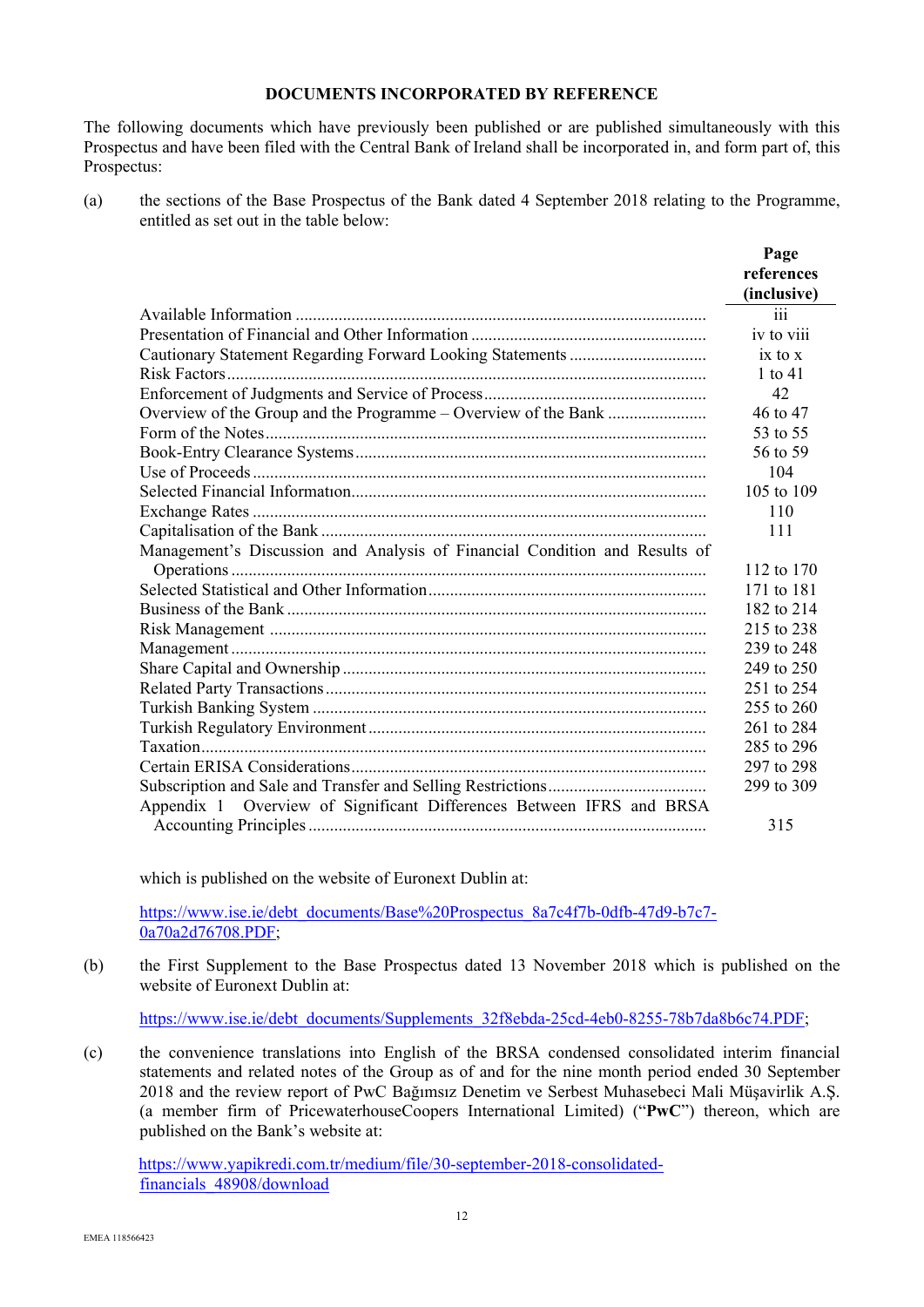(d) the convenience translations into English of the BRSA condensed consolidated interim financial statements and related notes of the Group as of and for the six month period ended 30 June 2018 and the review report of PwC thereon, which are published on the Bank's website at:

https://www.yapikredi.com.tr/medium/file/30-june-2018-consolidated-financials\_46880/download;

(e) the convenience translations into English of the BRSA condensed consolidated interim financial statements and related notes of the Group as of and for the three month period ended 31 March 2018 and the review report of PwC thereon, which are published on the Bank's website at:

https://www.yapikredi.com.tr/medium/file/31-march-2018-consolidated-financials\_44760/download;

(f) the convenience translations into English of the BRSA consolidated financial statements and related notes of the Group as of and for the year ended 31 December 2017 and the audit report of PwC thereon, which are published on the Bank's website at:

https://www.yapikredi.com.tr/medium/file/31-december-2017-consolidatedfinancials\_42455/download;

(g) the convenience translations into English of the BRSA condensed consolidated interim financial statements and related notes of the Group as of and for the nine month period ended 30 September 2017 and the review report of PwC thereon, which are published on the Bank's website at:

https://www.yapikredi.com.tr/medium/file/30-september-2017-consolidatedfinancials\_39349/download;

(h) the convenience translations into English of the BRSA condensed consolidated interim financial statements and related notes of the Group as of and for the six month period ended 30 June 2017 and the review report of PwC thereon, which are published on the Bank's website at:

https://www.yapikredi.com.tr/medium/file/30-june-2017-consolidated-financials\_36927/download;

(i) the convenience translations into English of the BRSA condensed consolidated interim financial statements and related notes of the Group as of and for the three month period ended 31 March 2017 and the review report of PwC thereon, which are published on the Bank's website at:

https://www.yapikredi.com.tr/medium/file/31-march-2017-consolidated-financials\_33553/download;

(j) the convenience translations into English of the BRSA consolidated financial statements and related notes of the Group as of and for the year ended 31 December 2016 and the audit report of EY thereon, which are published on the Bank's website at:

https://www.yapikredi.com.tr/medium/file/31-december-2016-consolidatedfinancials\_31247/download;

(k) the convenience translations into English of the BRSA consolidated financial statements and related notes of the Group as of and for the nine month period ended 30 September 2016 (with 30 September 2015 comparatives for the statement of income) and the review report of EY thereon, which are published on the Bank's website at:

https://www.yapikredi.com.tr/medium/file/30-september-2016-consolidatedfinancials\_27873/download;

(l) the convenience translations into English of the BRSA consolidated financial statements and related notes of the Group as of and for the six month period ended 30 June 2016 (with 30 June 2015 comparatives for the statement of income) and the review report of EY thereon, which are published on the Bank's website at:

https://www.yapikredi.com.tr/medium/file/30-june-2016-signed\_25768/download;

(m) the convenience translations into English of the BRSA consolidated financial statements and related notes of the Group as of and for the three month period ended 31 March 2016 (with 31 March 2015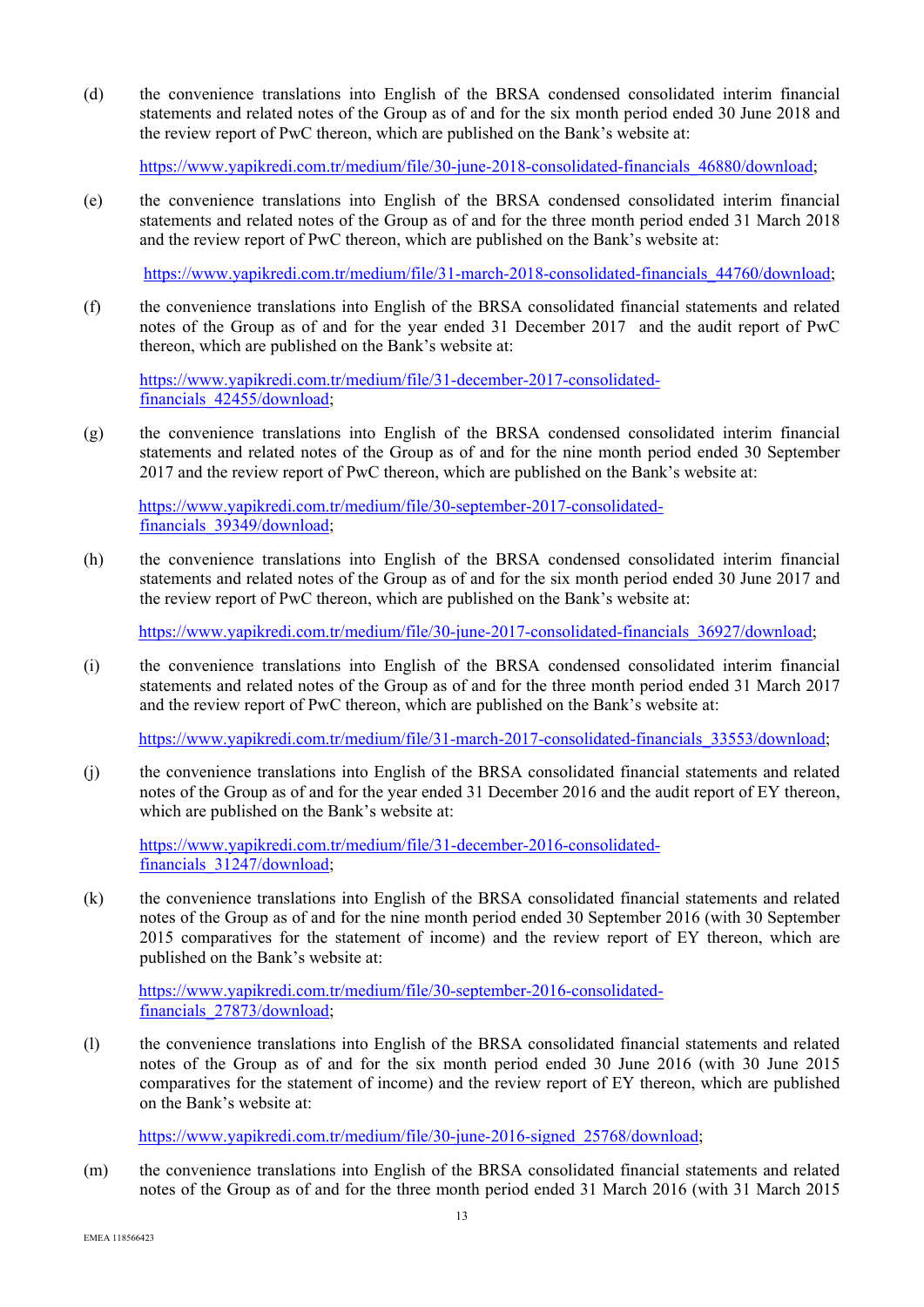comparatives for the statement of income) and the review report of EY thereon, which are published on the Bank's website at:

https://www.yapikredi.com.tr/medium/file/31-march-2016-signed\_25016/download;

(n) the convenience translations into English of the BRSA consolidated financial statements and related notes of the Group as of and for the year ended 31 December 2015 and the audit report of EY thereon, which are published on the Bank's website at:

https://www.yapikredi.com.tr/medium/file/31-december-2015-signed\_23945/download.aspx;

(o) the convenience translations into English of the BRSA consolidated financial statements and related notes of the Group as of and for the nine month period ended 30 September 2015 (with 30 September 2014 comparatives for the statement of income) and the review report of EY thereon, which are published on the Bank's website at:

https://www.yapikredi.com.tr/medium/file/30-september-2015-signed\_22688/download;

(p) the convenience translations into English of the BRSA consolidated financial statements and related notes of the Group as of and for the six month period ended 30 June 2015 (with 30 June 2014 comparatives for the statement of income) and the review report of EY thereon, which are published on the Bank's website at:

https://www.yapikredi.com.tr/medium/file/30-june-2015-signed\_21941/download;

(q) the convenience translations into English of the BRSA consolidated financial statements and related notes of the Group as of and for the three month period ended 31 March 2015 (with 31 March 2014 comparatives for the statement of income) and the review report of EY thereon, which are published on the Bank's website at:

https://www.yapikredi.com.tr/medium/file/31-march-2015-signed\_20621/download;

(r) the convenience translations into English of the BRSA unconsolidated financial statements and related notes of the Bank as of and for the nine months ended 30 September 2018 (with 30 September 2017 comparatives) and the review report of PwC thereon, which are published on the Bank's website at:

https://www.yapikredi.com.tr/medium/file/30-september-2018-unconsolidatedfinancials\_48912/download;

 (s) the convenience translations into English of the BRSA unconsolidated financial statements and related notes of the Bank as of and for the six months ended 30 June 2018 (with 30 June 2017 comparatives) and the review report of PwC thereon, which are published on the Bank's website at:

https://www.yapikredi.com.tr/medium/file/30-june-2018-unconsolidated-financials\_46882/download;

(t) the convenience translations into English of the BRSA unconsolidated financial statements and related notes of the Bank as of and for the three months ended 31 March 2018 (with 31 March 2017 comparatives) and the review report of PwC thereon, which are published on the Bank's website at:

https://www.yapikredi.com.tr/medium/file/31-march-2018-unconsolidatedfinancials\_44650/download;

(u) the convenience translations into English of the BRSA unconsolidated financial statements and related notes of the Bank as of and for the year ended 31 December 2017 and the audit report of PwC thereon, which are published on the Bank's website at:

https://www.yapikredi.com.tr/medium/file/31-december-2017-unconsolidatedfinancials\_42454/download;

(v) the convenience translations into English of the BRSA unconsolidated financial statements and related notes of the Bank as of and for the nine months ended 30 September 2017 (with 30 September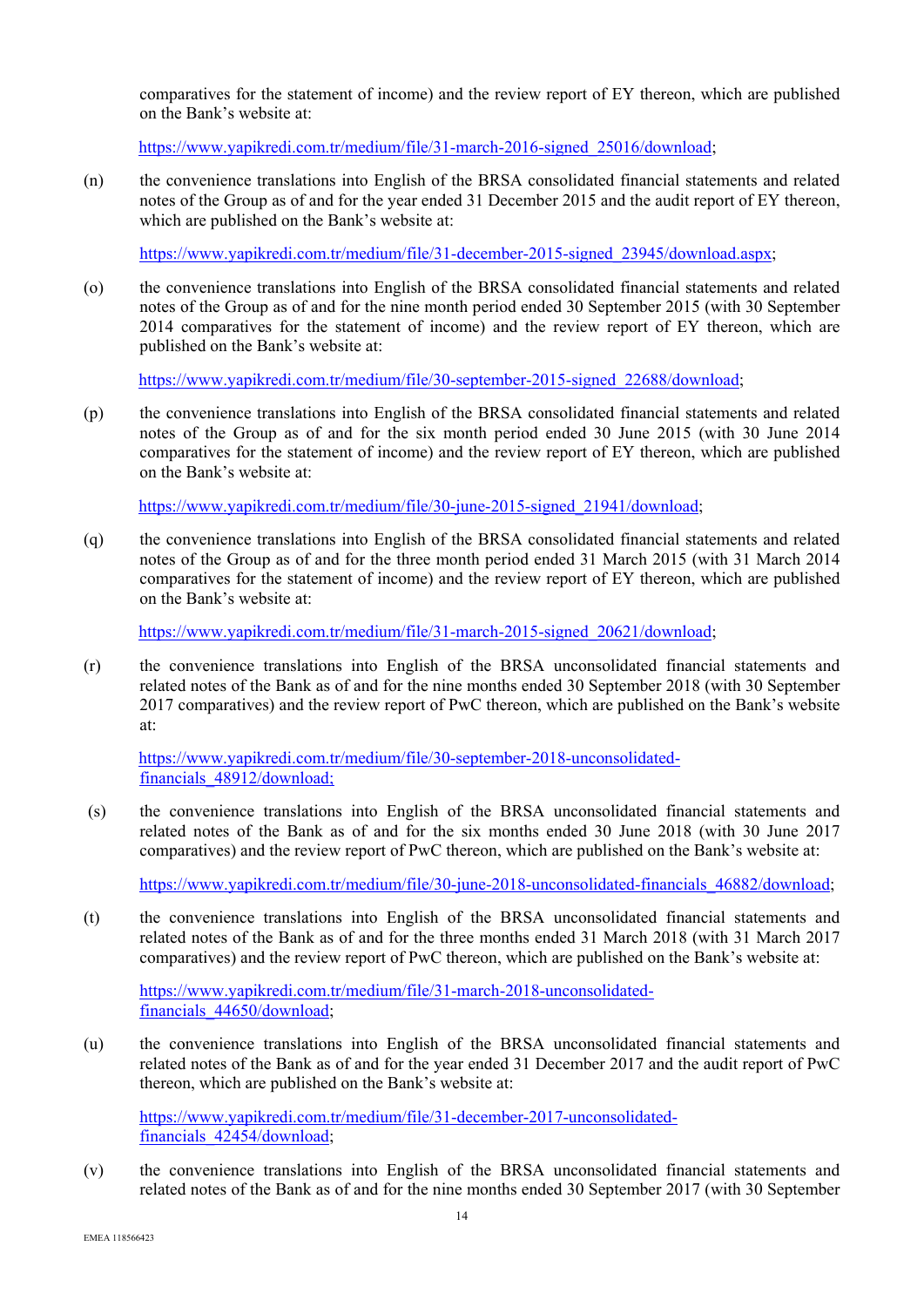2016 comparatives) and the audit report of PwC thereon which are published on the Bank's website at:

https://www.yapikredi.com.tr/medium/file/30-september-2017-unconsolidatedfinancials\_39348/download;

(w) the convenience translations into English of the BRSA unconsolidated financial statements and related notes of the Bank as of and for the six months ended 30 June 2017 (with 30 June 2016 comparatives) and the review report of PwC thereon which are published on the Bank's website at:

https://www.yapikredi.com.tr/medium/file/30-june-2017-unconsolidated-financials\_36928/download;

(x) the convenience translations into English of the BRSA unconsolidated financial statements and related notes of the Bank as of and for the three months ended 31 March 2017 (with 31 March 2016 comparatives) and the review report of PwC thereon which are published on the Bank's website at:

https://www.yapikredi.com.tr/medium/file/31-march-2017-unconsolidatedfinancials\_33532/download;

(y) the convenience translations into English of the BRSA unconsolidated financial statements and related notes of the Bank as of and for the year ended 31 December 2016 and the audit report of EY thereon, which are published on the Bank's website at:

https://www.yapikredi.com.tr/medium/file/31-december-2016-unconsolidatedfinancials\_31248/download;

(z) the convenience translations into English of the BRSA unconsolidated financial statements and related notes of the Bank as of and for the nine months ended 30 September 2016 (with 30 September 2015 comparatives) and the review report of EY thereon which are published on the Bank's website at:

https://www.yapikredi.com.tr/medium/file/30-september-2016-unconsolidatedfinancials\_27875/download;

(aa) the convenience translations into English of the BRSA unconsolidated financial statements and related notes of the Bank as of and for the six months ended 30 June 2016 (with 31 June 2015 comparatives) and the review report of EY thereon which are published on the Bank's website at:

https://www.yapikredi.com.tr/medium/file/30-june-2016-signed\_25774/download;

(bb) the convenience translations into English of the BRSA unconsolidated financial statements and related notes of the Bank as of and for the three months ended 31 March 2016 (with 31 March 2015 comparatives) and the review report of EY thereon which are published on the Bank's website at:

https://www.yapikredi.com.tr/medium/file/31-march-2016-signed\_27325/download;

(cc) the convenience translations into English of the BRSA unconsolidated financial statements and related notes of the Bank as of and for the year ended 31 December 2015 and the audit report of EY thereon, which are published on the Bank's website at:

https://www.yapikredi.com.tr/medium/file/31-december-2015-signed\_23947/download.aspx;

(dd) the convenience translations into English of the BRSA unconsolidated financial statements and related notes of the Bank as of and for the nine months ended 30 September 2015 (with 30 September 2014 comparatives) and the review report of EY thereon which are published on the Bank's website at:

https://www.yapikredi.com.tr/medium/file/30-september-2015\_22691/download;

(ee) the convenience translations into English of the BRSA unconsolidated financial statements and related notes of the Bank as of and for the six months ended 30 June 2015 (with 30 June 2014 comparatives) and the audit report of EY thereon which are published on the Bank's website at: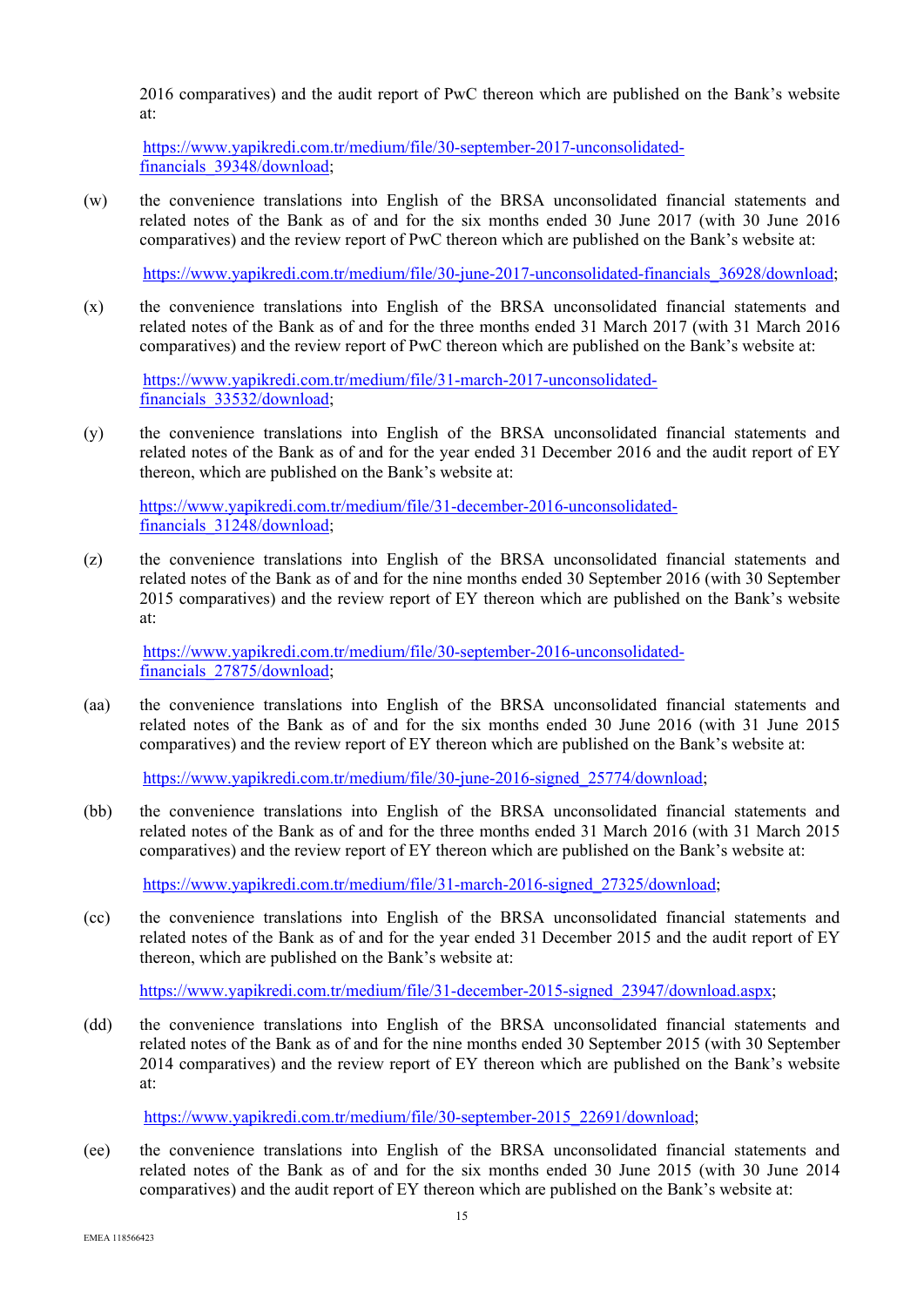# https://www.yapikredi.com.tr/medium/file/30-june-2015\_21927/download;

(ff) the convenience translations into English of the BRSA unconsolidated financial statements and related notes of the Bank as of and for the three months ended 31 March 2015 (with 31 March 2014 comparatives) and the review report of EY thereon which are published on the Bank's website at:

https://www.yapikredi.com.tr/medium/file/31-march-2015\_20619/download.

No other part of the Bank's website forms a part of, or is incorporated into, this Prospectus. Any documents themselves incorporated by reference in the documents incorporated by reference in this Prospectus shall not form part of this Prospectus. Any information contained in any of the documents specified above which is not incorporated by reference in this Prospectus is either not relevant to investors or is covered elsewhere in this Prospectus.

Printed copies of the documents incorporated by reference will also be available, during usual business hours on any workday (Saturdays, Sundays and public holidays excepted), for inspection at the specified office of the Fiscal Agent and at the registered office of the Issuer.

**Following the publication of this Prospectus a supplement may be prepared by the Issuer and approved by the Central Bank of Ireland in accordance with Article 16 of the Prospectus Directive, in the event of any significant new factor, material mistake or inaccuracy relating to information included in this Prospectus which is capable of affecting the assessment of the Notes. Statements contained in any such supplement (or contained in any document incorporated by reference therein) shall, to the extent applicable (whether expressly, by implication or otherwise) be deemed to modify or supersede statements contained in this Prospectus or in a document which is incorporated by reference in this Prospectus.**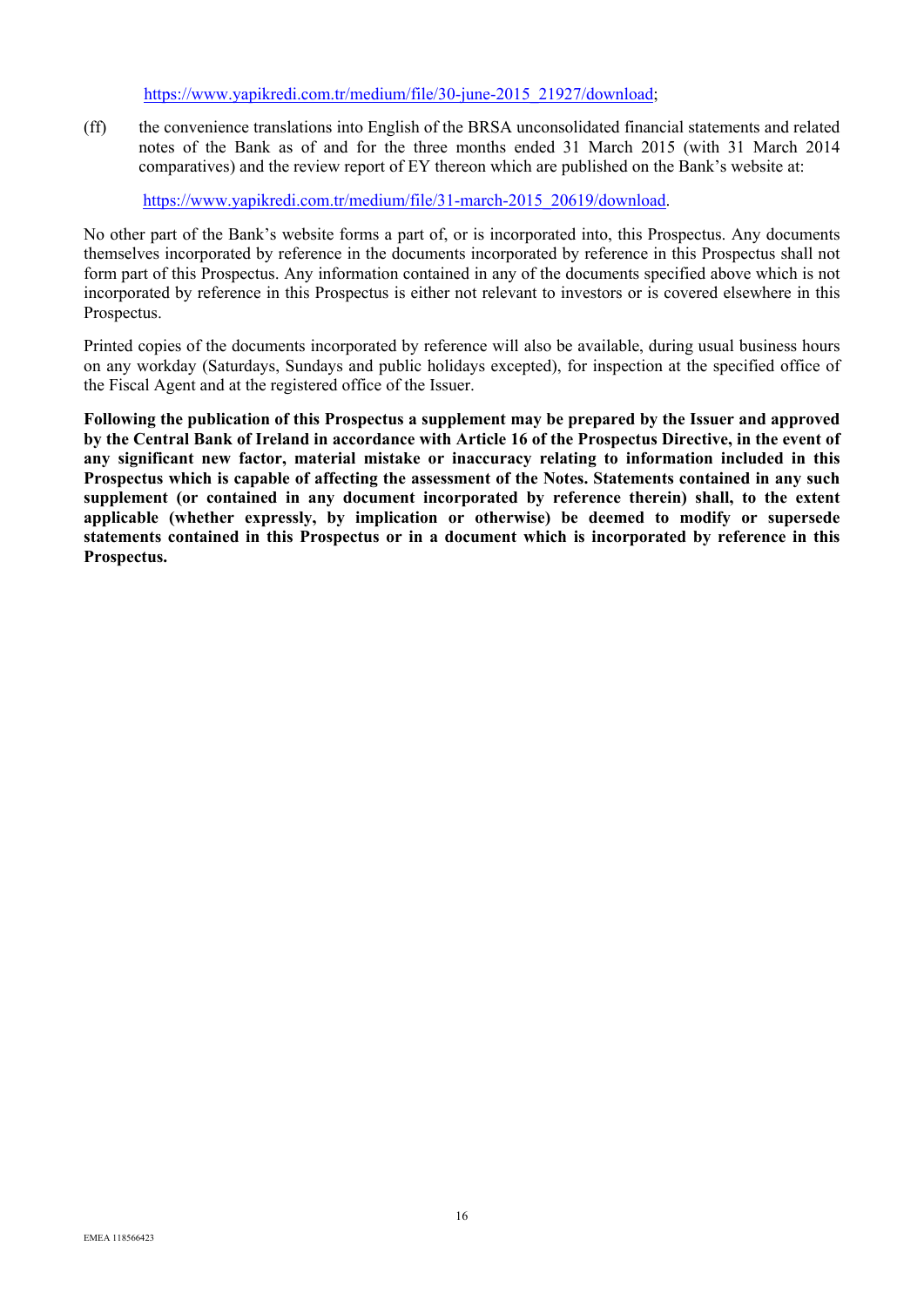# **ADDITIONAL INFORMATION**

#### **Turkish Regulatory Environment**

The section entitled "*Turkish Regulatory Environment*" on pages 261 to 284 (inclusive) of the Base Prospectus is incorporated herein by reference. For the purposes of the Notes and this Prospectus only, investors should read the following two paragraphs entitled "*Additional Tier 1 Rules under Turkish Law*" and "*Distributable Items and Restrictions on Dividend Distribution*" in addition to the section entitled "*Turkish Regulatory Environment*" in the Base Prospectus:

#### **Additional Tier 1 Rules under Turkish Law**

#### *Permanent write-down or conversion into equity of Additional Tier 1 instruments upon a determination of non-viability by the BRSA or if the Common Equity Tier 1 capital adequacy ratio or the consolidated Common Equity Tier 1 capital adequacy ratio of the bank falls below 5.125%*

Under Article 7(2)(i) of the Equity Regulation, in order for a debt instrument to constitute Additional Tier 1 capital, the bank must be entitled, pursuant to the terms of that debt instrument, to write-down or convert into equity such debt instrument, if (i) the Common Equity Tier 1 capital adequacy ratio or (ii) the consolidated Common Equity Tier 1 capital adequacy ratio of the bank falls below 5.125%, in which case the bank shall promptly notify the BRSA. In such a case, an amount of the debt instruments must be written-down or converted into equity so as to restore the Common Equity Tier 1 capital adequacy ratio or the consolidated Common Equity Tier 1 capital adequacy ratio of the bank to at least 5.125%. As a result of the write-down:

- the claims of the holders of the debt instrument must be reducible in the event of liquidation of the bank;
- the amount payable must be reducible in the event of exercise of the redemption option; and
- dividend or interest payments must be partially or completely cancellable.

Under Article 7(2)(j) of the Equity Regulation, in order for a debt instrument to constitute Additional Tier 1 capital it should be possible, pursuant to the terms of that debt instrument, for the debt instrument to be written-down or converted into equity, upon the decision of the BRSA in the event that it is probable that (i) the bank's operating licence may be revoked or (ii) shareholder rights (other than dividend rights), and the management and supervision of the bank, may be transferred to the SDIF, in each case pursuant to Article 71 of the Banking Law.

Prior to any determination of non-viability of a bank under Article 71 of the Banking Law, or the Common Equity Tier 1 capital adequacy ratio or the consolidated Common Equity Tier 1 capital adequacy ratio of a bank falling below 5.125%, in accordance with Articles 68, 69 and 70 of the Banking Law, the BRSA may require a number of corrective, rehabilitative and restrictive measures to be taken by the bank, including, without limitation, the following:

- *Article 68 (Corrective measures)*: the corrective measures that the BRSA may require the bank to take under Article 68 of the Banking Law may include an increase in the capital of the bank, a temporary suspension on the distribution of profits, the sale of assets, restrictions on lending to the shareholders and restrictions on long-term investments;
- *Article 69 (Rehabilitative measures)*: where the measures under Article 68 of the Banking Law are either not taken or are considered by the BRSA to be insufficient the BRSA may, under Article 69 of the Banking Law, require the bank to take certain rehabilitative measures including changes to the financial structure, an increase in capital adequacy and/or liquidity ratios, the sale of assets, restrictions on operational and management expenditure, restrictions on variable payments to employees, restrictions or prohibition on lending, changes to the board of directors and responsible employees and the preparation of short to long term business plans; and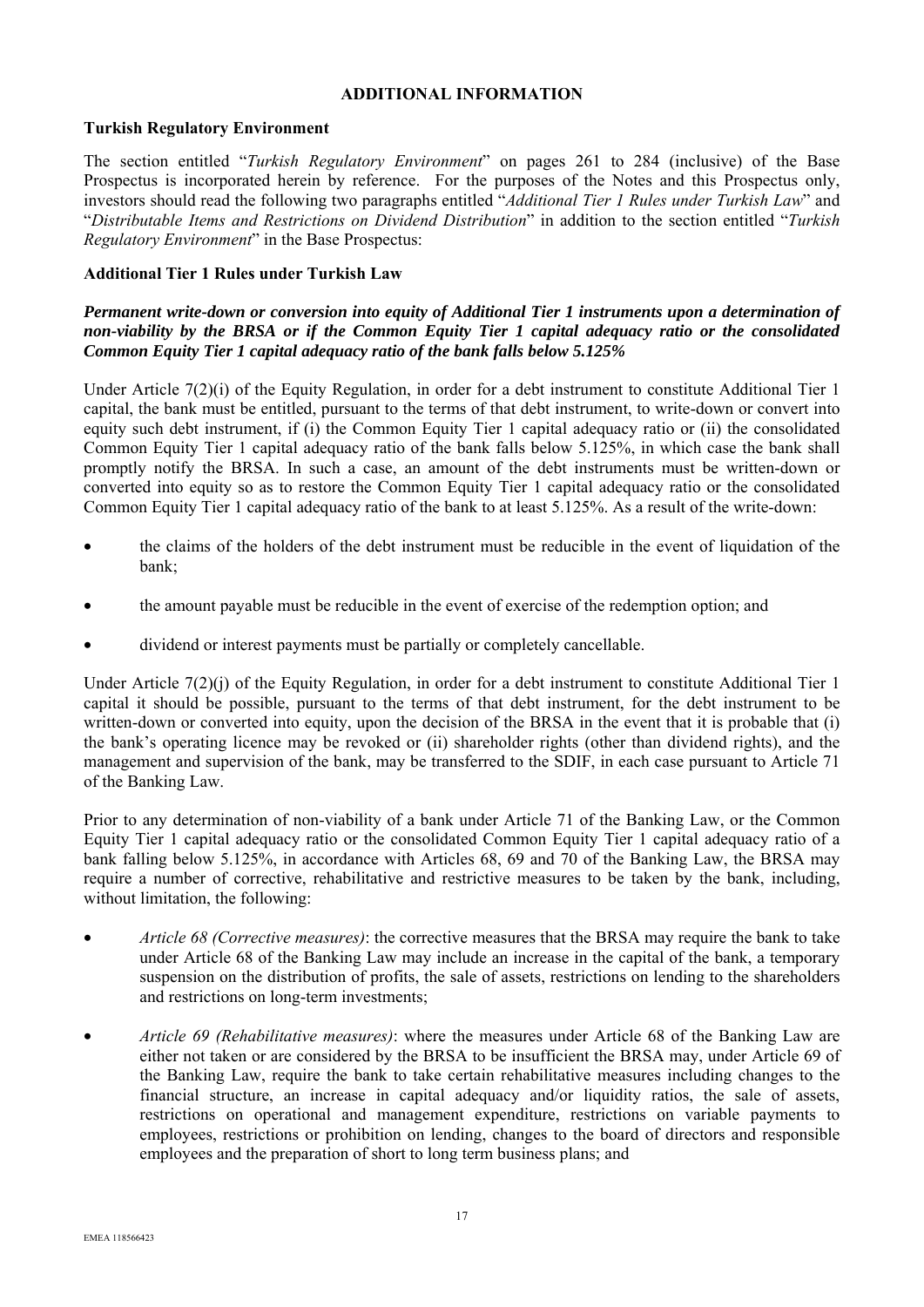• *Article 70 (Restrictive measures)*: where the measures under Articles 68 and 69 of the Banking Law are either not taken or are considered by the BRSA to be insufficient, the BRSA may, under Article 70 of the Banking Law, require the bank to take certain restrictive measures including restricting or temporarily suspending activities, dismissal of management, limiting or ceasing its non-performing operations, disposal of its non-performing assets, merger with another bank and the finding of new shareholders.

It is only where the BRSA determines that (a) such measures are not taken (partially or completely) either within the time period required by the BRSA or, in any case, within 12 months following BRSA's request to take the necessary measure(s), or are taken but the bank's financial structure is not strengthened or the BRSA considers that the bank's financial structure cannot be strengthened; or (b) the continuation of the activities of such bank is considered as endangering the rights of deposit holders and the security and stability of the financial system; or (c) the bank is in default, is insolvent, or its management or controlling shareholders have utilised such bank's resources for their own interests, directly, indirectly or fraudulently, in a manner that jeopardised the secure functioning of the bank or caused such bank to sustain a loss as a result of such misuse, that the BRSA is then authorised under Article 71 of the Banking Law to make the determination of nonviability of a bank.

# *Additional Tier 1 Rules*

According to the Equity Regulation, Additional Tier 1 capital shall be calculated by subtracting capital deductions from the sum of (i) preferred shares that are not included in Common Equity Tier 1 capital (save for such shares which require the distribution of dividends in the future); (ii) share premiums resulting from the issue of the preferred shares under (i); and, (iii) the debt instruments that have been approved by the BRSA and related issuance premiums.

The Equity Regulation sets out that, in order for a debt instrument to be included in the calculation of Additional Tier 1 capital, the following conditions will need to be met (the "**Additional Tier 1 Conditions**"):

- (i) the debt instrument shall have been issued by the bank and approved by the CMB and shall have been fully collected in cash;
- (ii) in the event of dissolution of the bank, shall be subordinated with respect to the debt instruments that are included in Tier 2 capital and rights of deposit holders and all other creditors;
- (iii) the debt instrument shall not be related to any derivative operation or contract violating the condition stated in clause (ii) nor shall it be tied to any guarantee or security, in one way or another, directly or indirectly;
- (iv) the debt instrument shall not have a maturity and shall not include any provision that may incentivise redemption, such as dividends and increase of interest rate;
- (v) if the debt instrument includes a redemption option, such option shall be exercisable no earlier than five years after issuance and only with the approval of the BRSA; approval of the BRSA is subject to the following conditions:
	- (1) the bank should not create any market expectation that the option will be exercised by the bank,
	- (2) the debt instrument shall be replaced by another debt instrument either of the same quality or higher quality, and such replacement shall not have a restrictive effect on the bank's ability to sustain its operations, or
	- (3) following the exercise of the option, the equity of the bank shall exceed the higher of: (A) the capital adequacy requirement that is to be calculated pursuant to the Capital Adequacy Regulation along with the Regulation on Capital Maintenance and Cyclical Capital Buffer,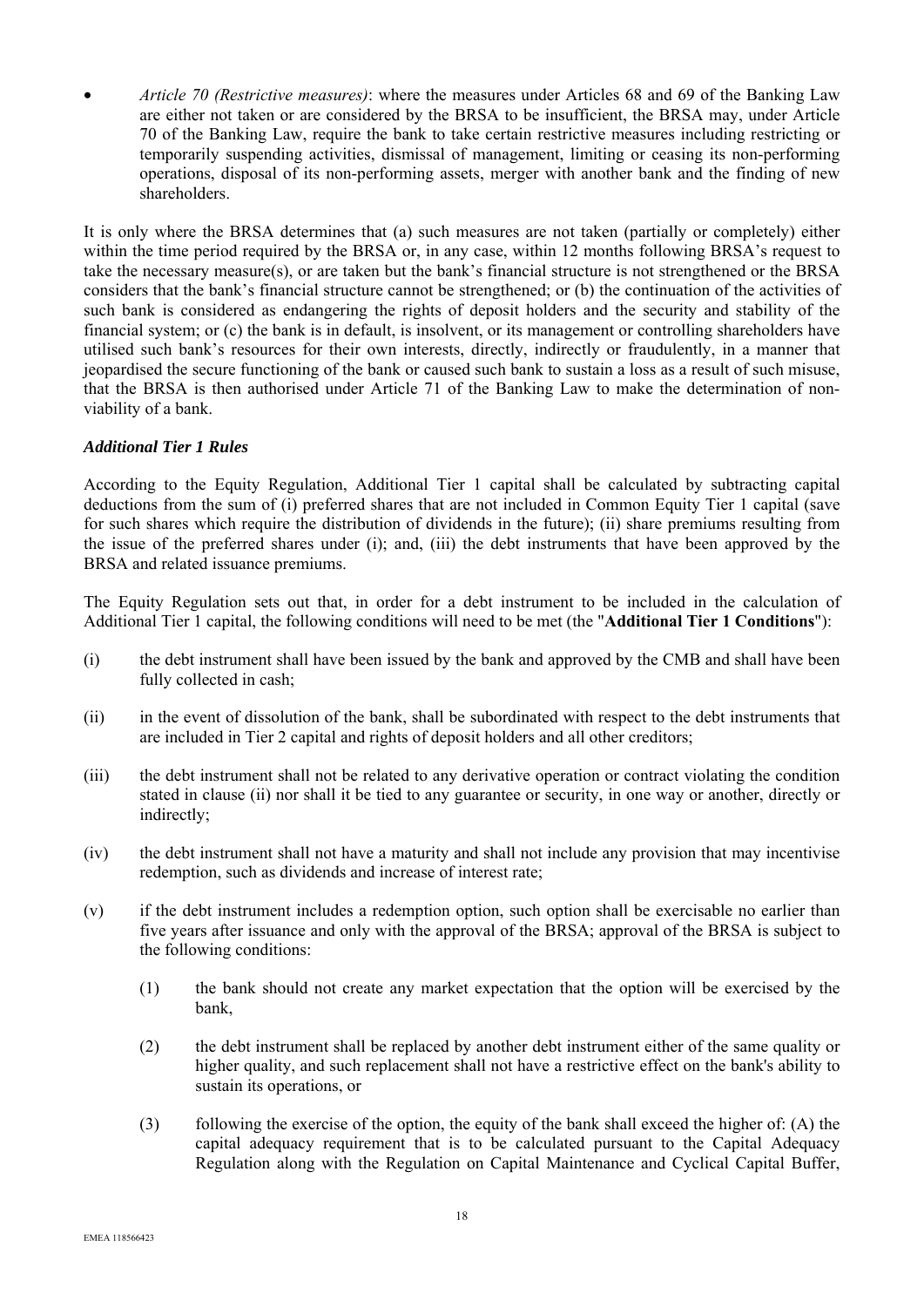(B) the capital requirement derived as a result of an internal capital adequacy assessment process of the bank and (C) the higher capital requirement set by the BRSA (if any);

however, if tax legislation or other regulations are materially amended, a redemption option may be exercised; provided that the above conditions in this clause (v) are met and the BRSA approves;

- (vi) the redemption of the principal shall be subject to approval of the BRSA, in which case the BRSA would seek the conditions stated in clause (v) to be met;
- (vii) the bank must be entitled to cancel the interest and dividend payments and if it exercises such right, it shall not have an obligation to pay the difference between the amount set out in the terms of that debt instrument and the amount actually paid in the subsequent periods (even in case of non-payment), cancellation of payments shall not be considered as default, the bank must be entitled to use at its own discretion the amounts corresponding to the cancelled payments, and the cancellation shall not have any effect restricting the bank, except for the payments to be made to the shareholders;
- (viii) the dividend and interest payments shall be made out of distributable items;
- (ix) the debt instrument's dividend or interest payments shall not be linked to the creditworthiness of the bank;
- (x) the debt instrument shall not be: (1) purchased by the bank or by corporations controlled by the bank or significantly under the influence of the bank, (2) assigned to such entities, or (3) in respect of its purchase, directly or indirectly financed by the bank itself;
- (xi) the debt instrument shall not possess any features hindering the issuance of new equity items;
- (xii) the bank must be entitled, pursuant to the terms of that debt instrument, to write-down or convert into equity the debt instrument, if the Common Equity Tier 1 capital adequacy ratio or the consolidated Common Equity Tier 1 capital adequacy ratio of the bank falls below 5.125%, in which case the bank shall promptly notify the BRSA. An amount of the debt instruments must be written-down or converted into equity such that the Common Equity Tier 1 capital adequacy ratio or the consolidated Common Equity Tier 1 capital adequacy ratio reaches at least 5.125% (see "—*Potential Permanent Write-Down–The Prevailing Principal Amount outstanding of the Notes will be permanently Written-Down by the amount determined by the BRSA upon the occurrence of a Non-Viability Event with respect to the Issuer*" above). As a result of the write-down:
	- (1) the claims of the holders of the debt instrument must be reducible in the event of liquidation;
	- (2) the amount payable must be reducible in the event of exercise of the redemption option; and
	- (3) dividend or interest payments must be partially or completely cancellable.
- (xiii) in the event it is probable that as a result of the losses it incurs (1) the bank's operating licence may be revoked or (2) shareholder rights (other than dividend rights), and the management and supervision of the bank, may be transferred to the SDIF, in each case pursuant to Article 71 of the Banking Law, then the debt instrument may be subject to set-off against such losses, written-down or converted into equity upon the decision of the BRSA (see "—*Potential Permanent Write-Down–The Prevailing Principal Amount outstanding of the Notes will be permanently Written-Down by the amount determined by the BRSA upon the occurrence of a Non-Viability Event with respect to the Issuer"*above); and
- (xiv) in the event that the debt instrument has not been issued by the bank itself or one of its consolidated entities, the proceeds obtained from the issuance shall be immediately transferred without any restriction to the bank or its consolidated entity (as the case may be) in accordance with the rules listed above.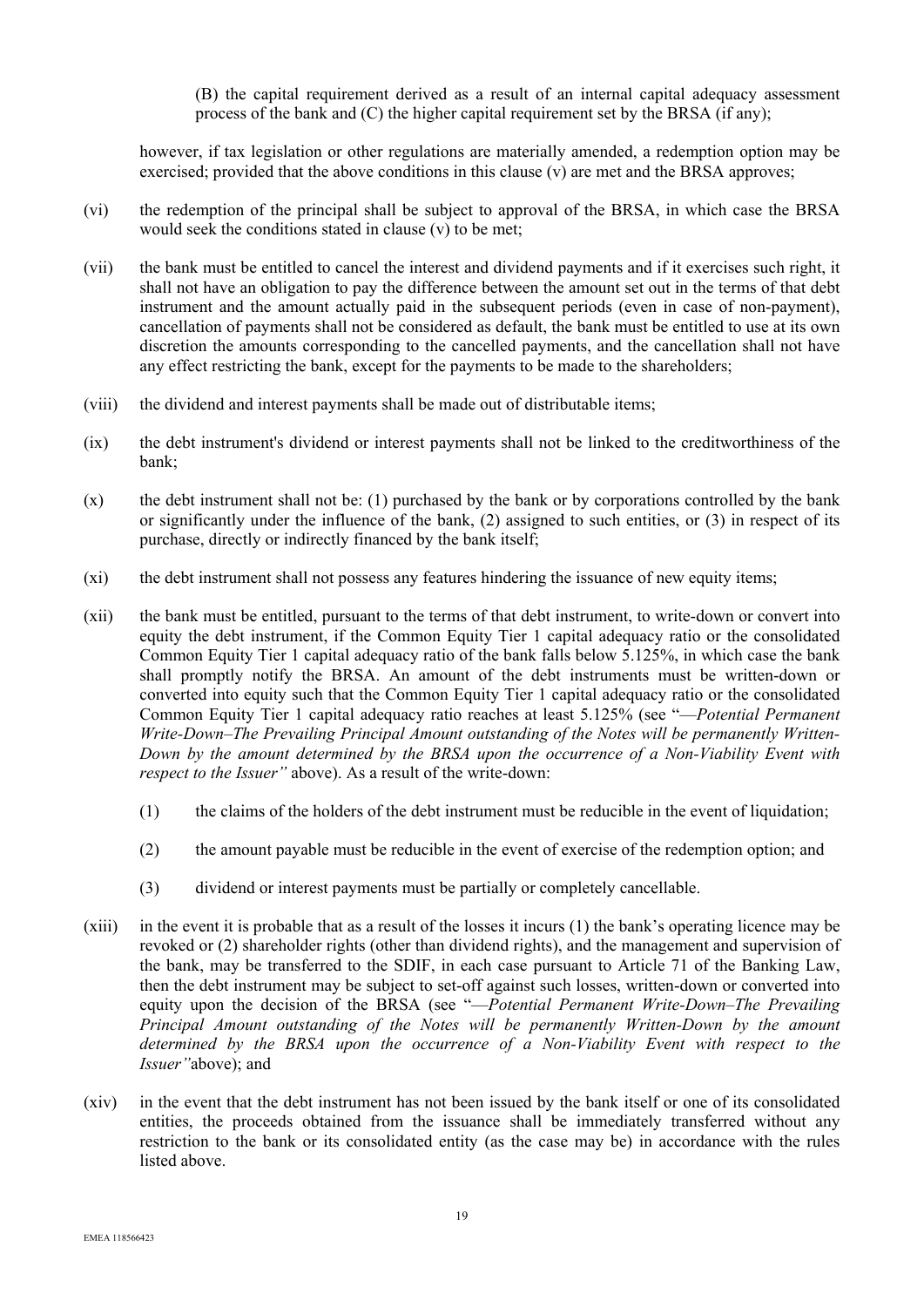Loans (as opposed to securities) that have been approved by the BRSA upon the application of the board of directors of the applicable bank, with such application accompanied by a written statement from the board of directors of the applicable bank confirming that all of the Additional Tier 1 Conditions are met (except for the requirements that they are issued and that they are approved by the CMB), may also be included in the calculation of Additional Tier 1 capital.

The BRSA may also require other conditions in addition to the Additional Tier 1 Conditions to be met in respect of a debt instrument, including in connection with the procedures relating to the write down or conversion into equity of the debt instrument.

Applications to include debt instruments or loans in the calculation of Additional Tier 1 capital are required to be accompanied with the CMB registration letter and the terms of the debt instrument or the original copy or a notarised copy of the applicable loan agreement(s), as the case may be. If an applicable loan agreement is not yet signed, a draft of such agreement is filed with the BRSA. If the terms of the executed loan agreement or issued debt instrument contain different provisions than the draft thereof so provided to the BRSA, then a written statement of the board of directors of the applicable bank confirming that such difference does not affect Additional Tier 1 capital qualifications is required to be submitted to the BRSA within five business days of the signing of such loan agreement or the issuance date of such debt instrument. If the interest rate is not explicitly indicated in the loan agreement or the prospectus relating to the debt instrument (*borçlanma aracı izahnamesi*), or if the interest rate is excessively high compared to that of similar loans or debt instruments, then the BRSA may not authorise the inclusion of the loan or debt instrument in the calculation of Additional Tier 1 capital.

Debt instruments and loans that are approved by the BRSA are included in the calculation of Additional Tier 1 capital as of the date of transfer to the relevant accounts in the applicable bank's records. When applying the measures set out under Article 71 of the Banking Law, the BRSA shall not take into account as liabilities the debt instruments and loans included in the calculation of Additional Tier 1 capital of the bank.

#### *BRSA Communiqué on the Debt Instruments Included in the Equity Calculation of the Banks*

Paragraph 9 of Article 7 of the Equity Regulation provides that the BRSA is to determine the rules and procedures with respect to the write-down or conversion into equity of the debt instruments included in the Additional Tier 1 capital calculation of the banks. Accordingly, on 7 June 2018, the BRSA published the Communiqué on Debt Instruments to be Included in the Equity Calculation of the Banks (the "**Regulatory Capital Communiqué**") in the Official Gazette dated 7 June 2018 and numbered 30444, which entered into force upon its publication. The Regulatory Capital Communiqué is intended to align the Turkish Additional Tier 1 framework with the European practice and imposes certain new requirements on the issuers.

In this regard, Article 4 of the Regulatory Capital Communiqué introduces a new requirement for issuers of Additional Tier 1 or Tier 2 debt instruments to mandate a locally licensed independent auditor to provide an opinion to the BRSA, confirming that the terms and conditions of the Additional Tier 1 or Tier 2 debt instruments, as the case may be, are in full compliance with the requirements set forth under Article 7 or Article 8 of the Equity Regulation, as applicable.

Further, the Regulatory Capital Communiqué stipulates that the debt instruments included in Additional Tier 1 capital of the banks come before the debt instruments included in Tier 2 capital of the banks, in terms of writeoff, write-down or conversion into equity. The nominal value of the debt instruments is to be taken into account for determination of the amount to be written-off, written-down or converted into equity.

If there are multiple debt instruments included in Additional Tier 1 capital of the bank; the write-off, writedown or conversion into equity is to be carried out *pro rata* for each debt instrument included in Additional Tier 1 capital of the bank, by taking into account each debt instrument's portion in the total value of the debt instruments included in Additional Tier 1 capital of the bank. The same provision applies for the debt instruments included in Tier 2 capital of the bank. Dividend distribution for, prepayment or early redemption of, the debt instruments included in equity calculation, converted into equity or written-down, is to take into account the outstanding amount after the conversion into equity or write-down.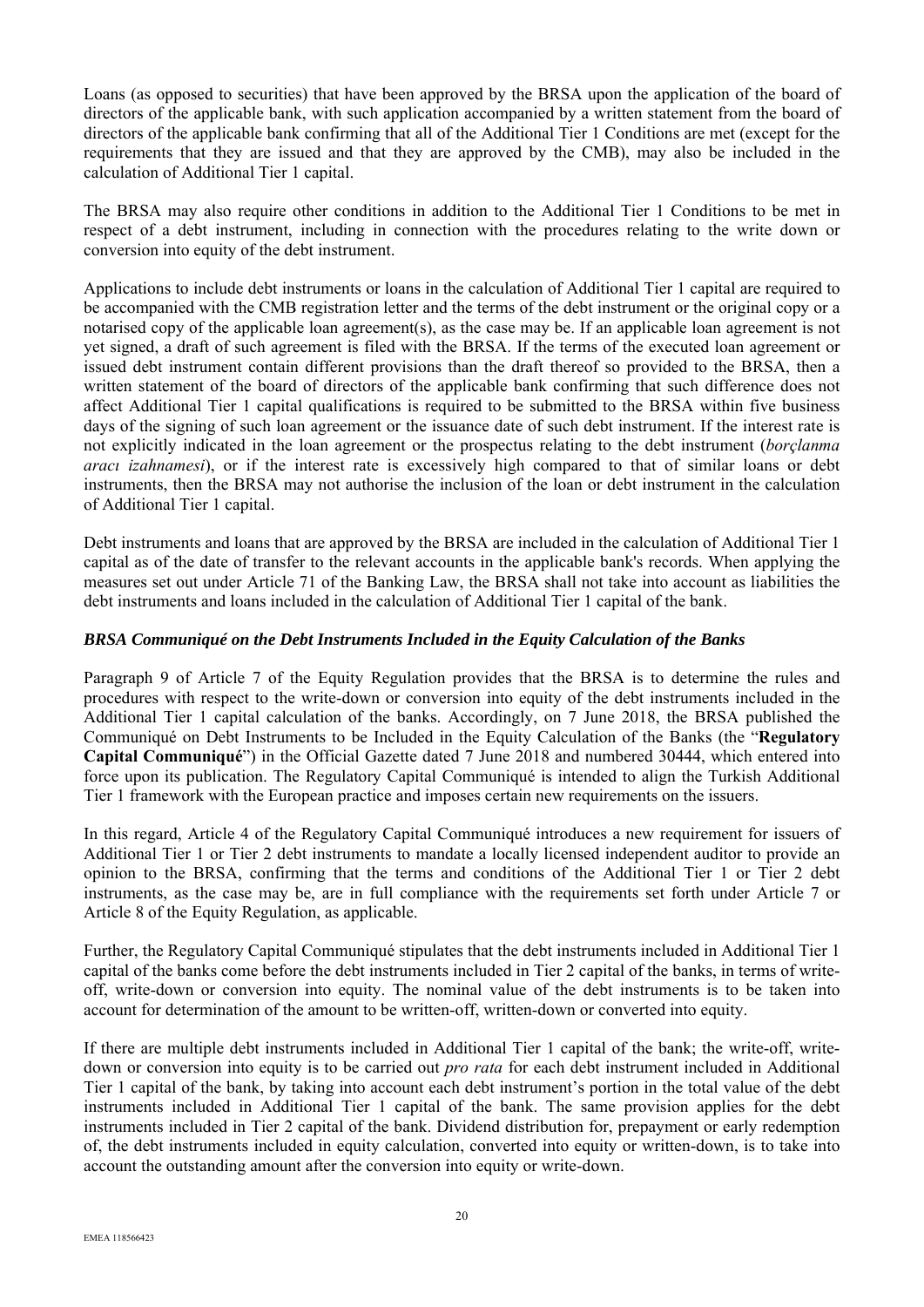The Regulatory Capital Communiqué provides for a temporary-write down of the AT1 debt instruments upon occurrence of a trigger event (i.e., the Common Equity Tier I ratio of a bank falling below 5.125% on a solo and consolidated basis). In terms of the temporary write-down procedure, a bank is required to immediately notify the BRSA and the holders of such debt instrument of the occurrence of a trigger event. An issuer will have one month from the occurrence of a trigger event to decide whether it will make a permanent and/or temporary write-down of the Additional Tier 1 debt instruments and to determine the amount of such temporary/permanent written-down or conversion into equity, without prejudice to any authority that the Banking Law grants to the BRSA. The BRSA is entitled to change such period of one (1) month, if it deems necessary.

According to the Regulatory Capital Communiqué, a write-up is not possible for the debt instruments constituting Additional Tier 1 capital or Tier 2 capital, which have been written-down or converted into equity, upon the decision of the BRSA due to the probability of (i) revocation of the bank's operating licence or (ii) transfer to the SDIF of the shareholder rights (other than dividend rights), and the management and supervision of the bank, in each case pursuant to Article 71 of the Banking Law.

The Regulatory Capital Communiqué, however, allows the issuers to effect a write-up, provided that the following conditions are satisfied:

- the write-up subsequent to a temporary write-down must be made on the net profit of the issuer generated within its current accounting period;
- the sum of the maximum write-up amount and the dividend or coupon payments to be made over the written-down principal amount must not be more than the distributable net profit of the issuer multiplied by the sum of the aggregate initial principal amount of the Additional Tier 1 debt instruments and the aggregate initial principal amount of all written-down debt instruments of the issuer, divided by the total Tier 1 capital of the issuer. This calculation is to be made as of the date of the write-up;
- The write-up must be made on a *pro rata* basis with other written-down Additional Tier 1 debt instruments of the issuer; and
- the sum of any write-up amount, coupon and dividend payments over the written-down debt instruments will be treated as dividend payments, which will be subject to the restrictions relating to distributions and the maximum distributable amount restrictions.

The Regulatory Capital Communiqué has introduced certain requirements for implementation of conversion into equity option, as well. Accordingly:

- in order for an issuer to issue regulatory capital debt instruments with the conversion into equity mechanism, the issuer must have obtained a general assembly of shareholders resolution prior to the issuance;
- the issuer must have obtained all requisite consents to ensure that equity issuance as set forth under the agreement for debt instrument/issuance certificate is promptly effected once the "conversion into equity" requirement has arisen;
- regulatory capital debt instruments cannot be converted into preferred shares;
- the agreement for debt instrument/issuance certificate must include the following item (iii), as well as either of the following items (i) or (ii):
	- (i) conversion rate and the maximum equity amount to be issued for conversion;
	- (ii) conversion range; and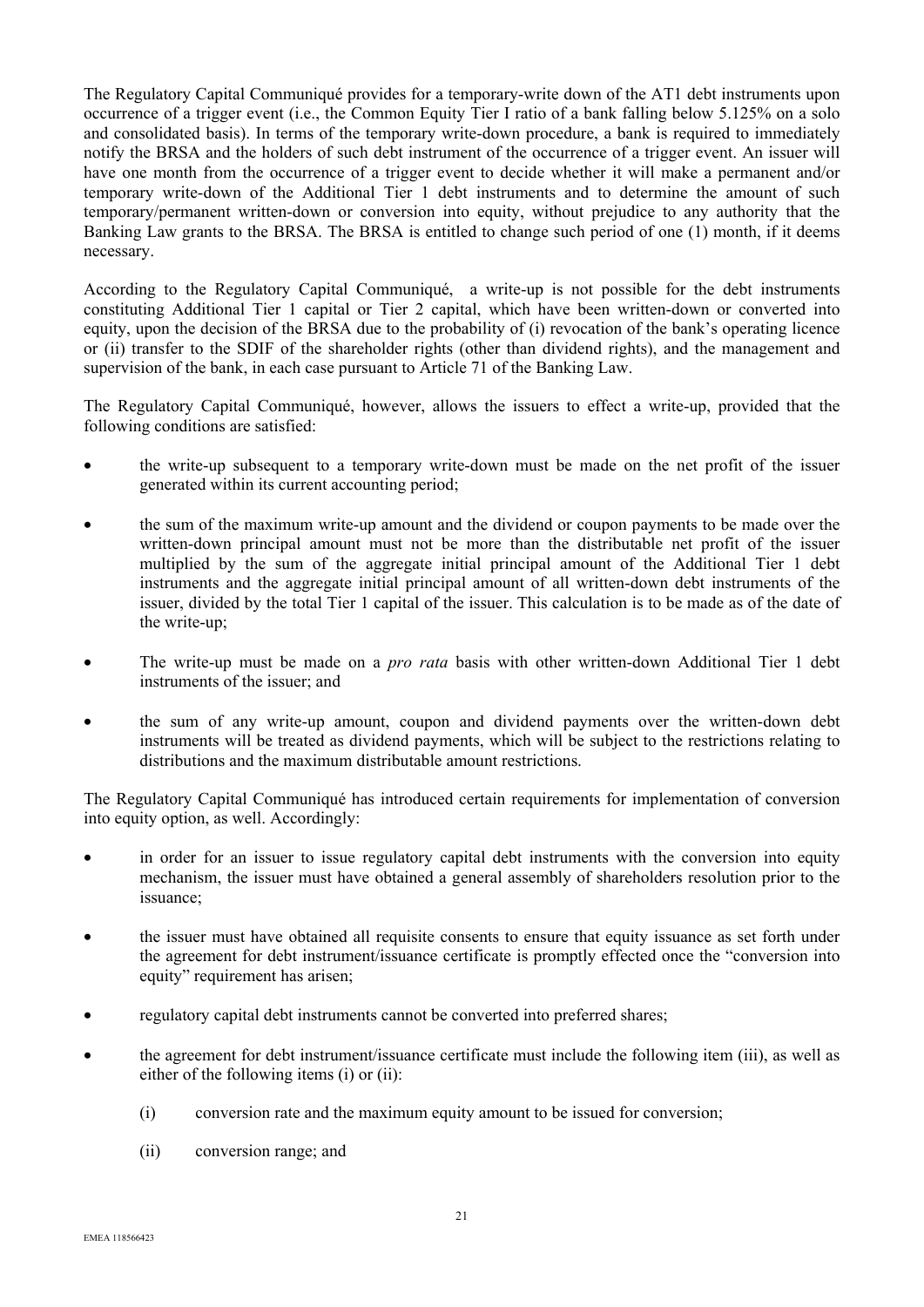- (iii) method for determining equity price to be employed in calculation of conversion rate or conversion range,
- if as a result of implementation of conversion into equity, holding of a person in the relevant issuer reaches, exceeds or falls below 10%, 20%, 33% or 50%, the BRSA approval would be required for exercise of shareholding rights (other than dividend rights), provided that such persons meet the eligibility criteria for founders of a bank as set out under the Banking Law; and
- the shares acquired as a result of "conversion into equity" are not taken into account for calculations to be made under the Regulation on the Capital Maintenance and Cyclical Capital Buffer or such other restrictions of the CMB with respect to dividend distribution.

# **Distributable Items and Restrictions on Dividend Distribution**

The following is a description of certain information relating to the distributable items, including requirements under the Turkish Commercial Code, the Capital Markets Law, the CMB regulations, the Banking Law and the BRSA regulations.

Public companies have the option to distribute dividends in the form of cash or in the form of bonus shares to the shareholders, to distribute a combination of cash and bonus shares, or to retain all or part of their earnings for the relevant financial year as retained earnings, to make their payments as lump sum or in installments subject to the limitations discussed below. Public companies may distribute dividends from net profits or nonmandatory reserves.

Distributable items are calculated in accordance with the articles of association of the public companies after deducting all expenses, depreciation and similar payments and setting aside legally required reserves, taxes and the previous year's losses, if any, from the revenue for the prior fiscal period. The amount of distributable items is the lesser of the amounts derived by performing this calculation using (i) the statutory financial statements, which are prepared in accordance with the Turkish Commercial Code and Turkish tax legislation and (ii) the TFRS accounts prepared in accordance with CMB regulations, which may differ from the IFRS accounts due to different depreciation, expense, revenue and foreign exchange gain and loss recognition standards.

Distributable items are then allocated in the following order:

- (i) 5.0% of the distributable items is allocated to a first legal reserve until the first legal reserve reaches 20.0% of the paid-in capital;
- (ii) the remaining amount after adding the value of any donations made within the relevant annual term (if any), may be distributed to the shareholders as a first dividend in accordance with the Turkish Commercial Code, Turkish capital markets regulations and the articles of association of a public company;
- (iii) the remainder of the distributable items may be (i) distributed in full or in part to the shareholders as a second dividend or distributed to the board members, officers, employees as a share of the profit or distributed to the foundations or similar institutions established for various purposes or (ii) set aside as year-end profits or as part of non-mandatory reserves; and
- (iv) after deducting an amount equal to 5.0% of the paid-in capital from the amount to be distributed to the shareholders and persons participating in profit as stated above, 10.0% of the remaining amount is allocated as a second legal reserve and added to the statutory reserve.

Unless and until the statutory funds and other financial obligations required by the law are set aside and the dividend determined in accordance with the articles of association of a public company is distributed in cash or as bonus shares, such public company cannot resolve:

(i) to set aside any reserve,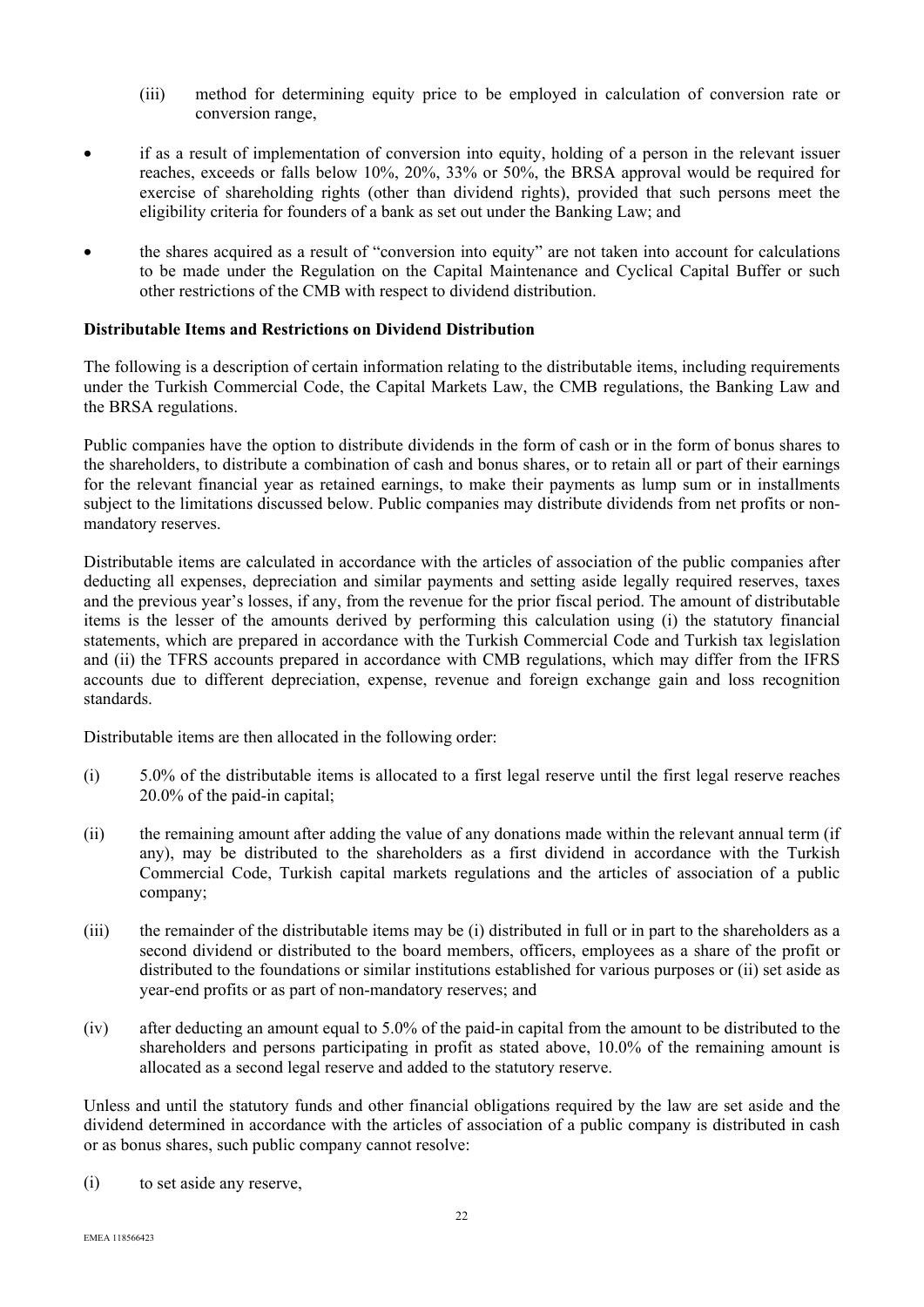- (ii) to transfer a dividend to the next year, or
- (iii) to make distributions to the members of its board of directors, managers, employees and foundations or similar institutions established for various purposes.

If the calculated first dividend amount is less than 5.0% of the paid-in capital, a public company may not distribute the first dividend. However, the amount retained will be added to the calculation of the first dividend for the following fiscal year.

As of 30 September 2018, the Bank's total distributable items, net of tax, amounted to TL 17,138,285 thousand compared to TL 14,677,384 thousand as of 31 December 2017.

#### *BRSA Restrictions*

However, pursuant to Article 6 of the Regulation on the Capital Maintenance and Cyclical Capital Buffer published in the Official Gazette dated 5 November 2013 and numbered 28812 (the "**Regulation on the Capital Maintenance and Cyclical Capital Buffer**"), the amount of dividends (*kâr dağıtım tutarı*) which can be distributed by the banks is the product of (i) the amount of "distributable dividends" (*dağıtılabilir kâr tutarı*), and (ii) "the maximum ratio of dividend distribution" (*azami kâr dağıtım oranı*) calculated as per Article 5 of the Regulation on the Capital Maintenance and Cyclical Capital Buffer.

Article 6 further provides that the BRSA shall determine the rules and procedures for determining the scope and calculation of the amount of distributable dividends. Accordingly, with Article 20 of its decision dated 18 December 2015 No. 6602, the BRSA has determined that the amount of distributable dividends is the sum of (i) the net profit for the relevant period calculated under the Turkish Accounting Standards and after deduction of all statutory and contractual obligations, and (ii) the profit carried forward.

Article 5 of the Regulation on the Capital Maintenance and Cyclical Capital Buffer provides that the maximum ratio of dividend distribution of a bank is based on the additional core capital requirement (*ilâve çekirdek sermaye gereksinimi*) of such bank, and contains the table below indicating specific maximum ratios of dividend distribution for a bank, depending on the level of additional core capital requirement of such bank. Such levels are calculated by dividing the additional core capital of the bank by its additional core capital requirement.

| Result of division of the additional core capital of a bank | The maximum ratio of dividend      |
|-------------------------------------------------------------|------------------------------------|
| by its additional core capital requirement                  | distribution for such bank $(\% )$ |
|                                                             |                                    |
|                                                             | 20                                 |
|                                                             | 40                                 |
|                                                             | 60                                 |

Pursuant to Article 5 of the Regulation on the Capital Maintenance and Cyclical Capital Buffer, the aforementioned maximum ratio of dividend distribution applies only if the additional core capital of the bank is lower than its additional core capital requirement. If the additional core capital of the bank is lower than its additional core capital requirement according to calculations on a consolidated basis and non-consolidated basis, for the purposes of determining the maximum ratio of dividend distribution, the calculation giving rise to a lesser ratio must be taken into consideration.

Article 4 of the Regulation on the Capital Maintenance and Cyclical Capital Buffer stipulates that the additional core capital of a bank is the excess core capital (i.e. excess CET 1 capital) of that bank, which is calculated by deducting from the total core capital of the bank, the core capital of the bank required, pursuant to the 2016 Capital Adequacy Regulation, for meeting its obligations of (i) core capital adequacy (i.e. CET 1 ratio) ratio, (ii) Tier 1 capital adequacy ratio and (iii) capital adequacy standard ratio. Article 29 and Article 30 of the 2016 Capital Adequacy Regulation stipulate that, on both a consolidated and non-consolidated basis, those ratios are, respectively: (i) 4.5%, (ii) 6.0% and (iii) 8.0%. However, the BRSA has the authority to impose additional capital adequacy requirements on a standalone basis for each bank either (i) pursuant to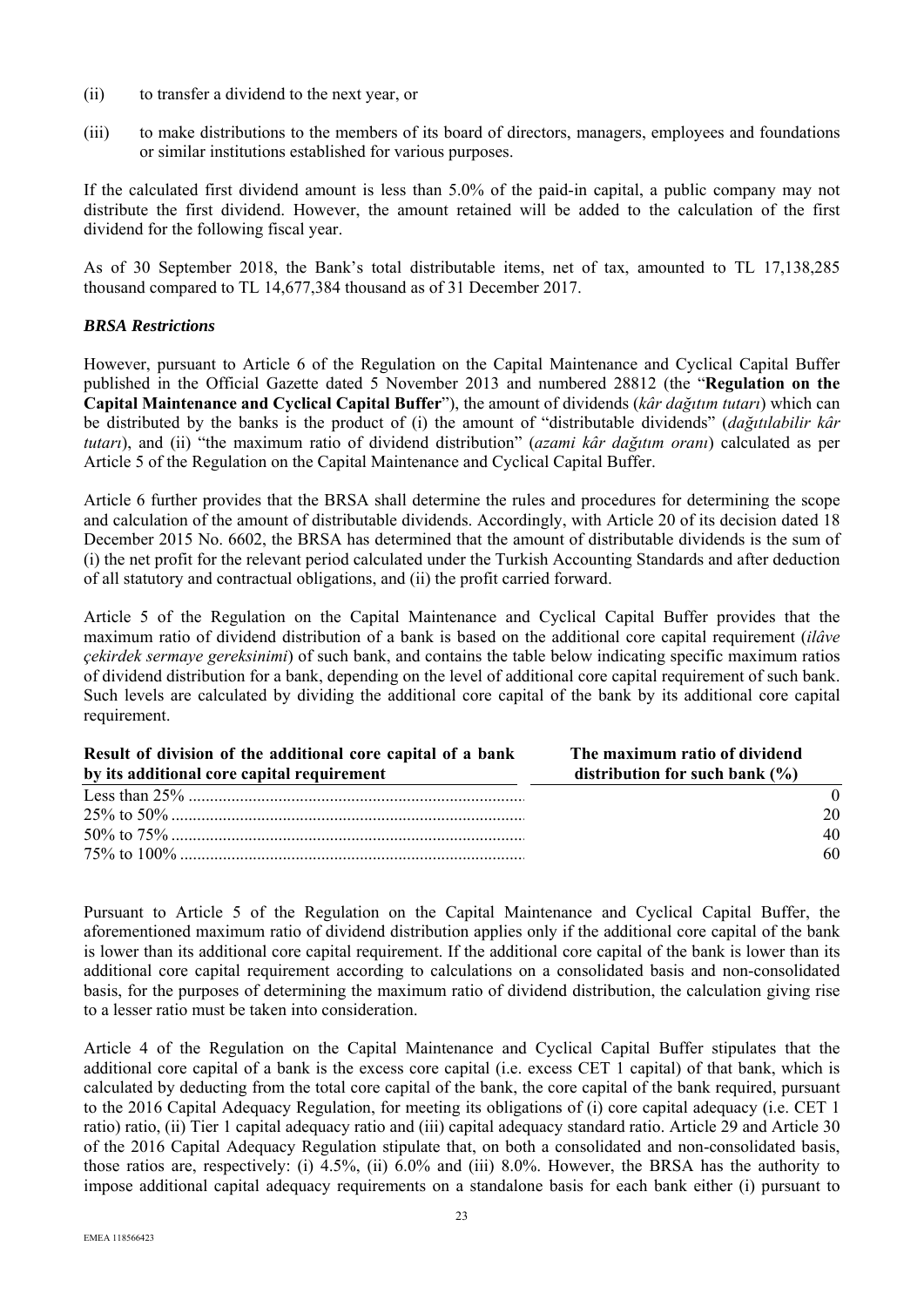Article 31/2 of the 2016 Capital Adequacy Regulation, by taking into account their internal systems, assets and financial structures; or, (ii) pursuant to Article 56 et seq. of the Regulation on the Internal Systems and Internal Capital Adequacy Assessment Process of Banks, as issued by the BRSA and published in the Official Gazette dated 11 July 2014 and numbered 29057 (the "**Internal Systems Regulation**"), as a result of the assessment of the capital adequacy by the BRSA of each bank as submitted in the context of the ICAAP process each year, if not required more often by the BRSA. When the BRSA imposes such additional capital adequacy requirements as per Article 31/2 of the 2016 Capital Adequacy Regulation, the additional capital may or may not be in the form of core capital; whereas, any additional capital adequacy requirement imposed under the Internal Systems must be in the form of core capital. Therefore, any additional capital adequacy requirement so required by the BRSA may impact the calculation of the excess CET1 capital and, hence, the Maximum Distributable Amount.

On 30 April 2018, as part of the Capital Strengthening Plan, the Bank requested approval from the relevant authorities for a paid-in share capital increase, which was completed on 29 June 2018. As a result, the Bank's new issued share capital reached TL 8,447,051 thousand. The domestic rights issue was 94.3% subscribed and the Bank expects that, following the domestic rights issue, the issuance of U.S.\$500 million of Perpetual Fixed Rate Resettable Additional Tier 1 Notes would improve the Bank's Tier 1 ratio from 13.1% to 14.2% and Capital Adequacy Ratio from 17.4% to 18.5%, and the Group's Tier 1 ratio from 12.1% to 13.1% and Capital Adequacy Ratio from 16.1% to 17.1% based on the Bank's financial condition as of 30 September 2018. The Bank's and the Group's CET 1 ratio would remain at 13.1% and 12.1%, respectively. Without giving effect to the BRSA's regulatory forbearances, the Group's Tier 1, Capital Adequacy Ratio and CET 1 ratios would have been 9.8%, 13.3% and 9.8%, respectively, and the Bank's Tier 1, Capital Adequacy Ratio and CET 1 ratio would have been 10.7%, 14.4% and 10.7%, respectively, as of 30 September 2018.

Accordingly, this would reflect an amount of additional core capital above the additional core capital requirement of each of the Bank and the Group for the purposes of any Maximum Distributable Amount calculation under the Conditions of the Notes (the distance to the Maximum Distributable Amount restrictions) of TL 17,206 million and TL 11,938 million, respectively, or of TL 5,717 million for the Group and TL 11,879 million for the Bank without giving effect to the BRSA's regulatory forbearances, as compared to TL 14,211 million for the Bank and TL 8,943 million for the Group as of 30 September 2018 (see "*BRSA Restrictions*" in paragraph (a) of "*Additional Information – Turkish Regulatory Environment*" and Condition 5.6). The amount of CET 1 capital above the trigger event level applicable to the Notes (being a CET 1 ratio of less than 5.125%) (the distance to trigger event) as of 30 September 2018 was TL 20,349,624 thousand on a consolidated basis and TL 21,731,675 thousand on an unconsolidated basis. Without giving effect to the BRSA's regulatory forbearances, the amount of CET 1 capital above the trigger event level applicable to the Notes would have been TL 15,949,725 thousand on a consolidated basis and TL 17,569,376 thousand on an unconsolidated basis as of 30 September 2018.

 Article 5 of the Regulation on the Capital Maintenance and Cyclical Capital Buffer provides that the additional core capital requirement of a bank is the product of (i) the sum of (a) the bank-specific countercyclical capital buffer ratio and the (b) the capital conservation buffer ratio; and (ii) the risk-weighted assets of such bank.

Pursuant to the BRSA Decisions on the Countercyclical Capital Buffer, the countercyclical capital buffer for Turkish banks' exposures in Turkey has initially been set at 0% of a bank's risk-weighted assets in Turkey (effective as of 1 January 2016); however, such ratio might fluctuate between 0% and 2.5% as announced from time to time by the BRSA. Any increase in the countercyclical capital buffer ratio is to be effective one year after the relevant public announcement, whereas any reduction is to be effective as of the date of the relevant public announcement.

The Regulation on the Capital Maintenance and Cyclical Capital Buffer sets the capital conservation buffer ratios for banks as 0.625%, 1.250%, 1.875% and 2.500%, respectively for 2016, 2017, 2018 and 2019.

Further, on 23 February 2016, the BRSA issued the D-SIBs Regulation, introducing a methodology for assessing the degree to which banks are systemically important in the domestic market. The contemplated methodology requires the identification of the Turkish D-SIBs under four different categories based on their 2014 year-end consolidated financial statements, and requires the banks falling within these categories to hold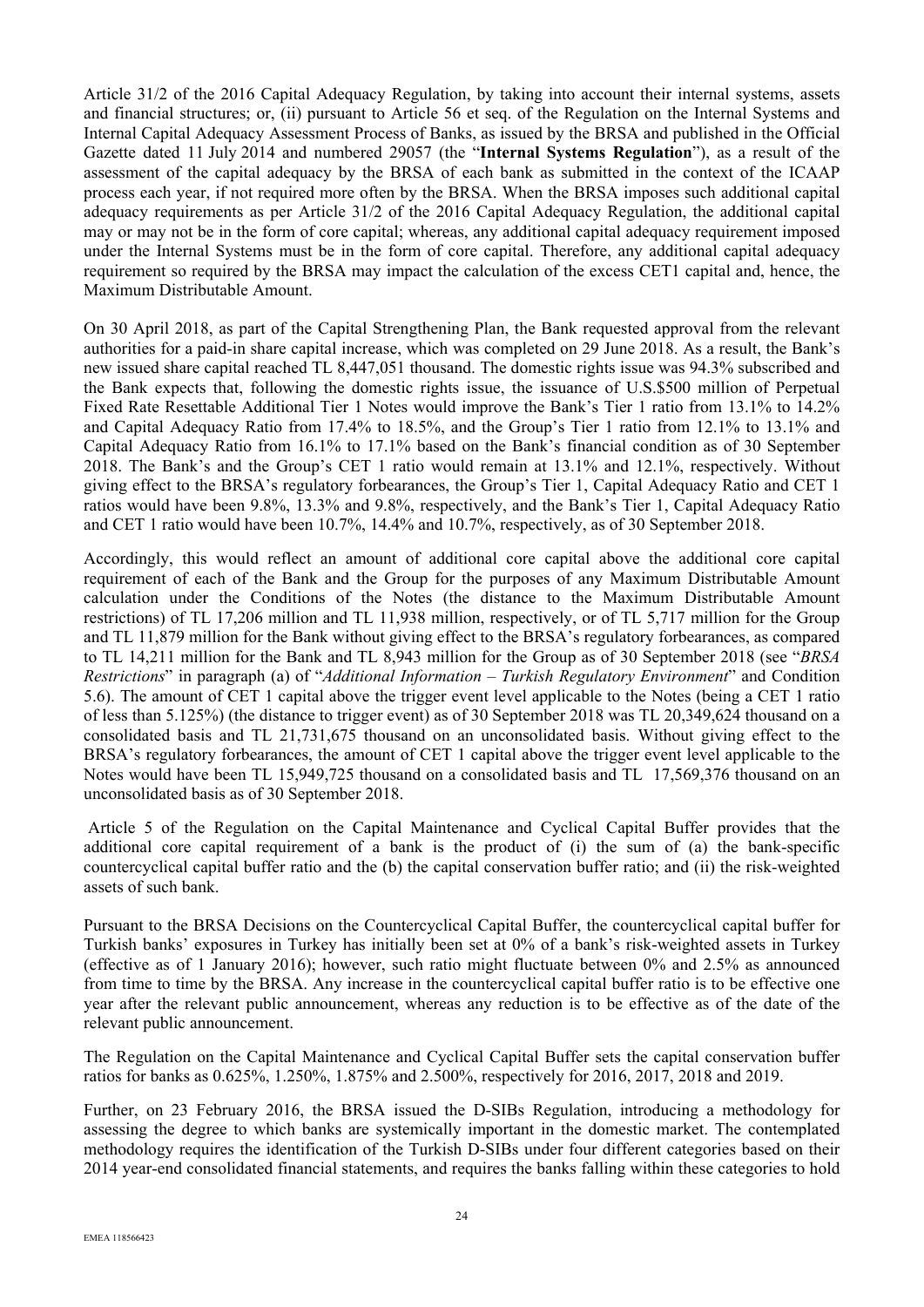1% to 3% of additional core capital of their total risk-weighted assets. This additional core capital requirement entered into effect on 31 March 2016, subject to a transition period as set out below.

| Groups            | <b>D-SIBs Buffer Ratios (%)</b> |      |       |                     |
|-------------------|---------------------------------|------|-------|---------------------|
|                   | 2016                            | 2017 | 2018  | from 1 January 2019 |
| 4th group (empty) | 0.75                            |      | 2.25  |                     |
| 3rd group         | 0.5                             |      | L.C   |                     |
| 2nd group         | 0.375                           | 0.75 | 1.125 | 1.5                 |
| 1st group         | 0.25                            | U.S  | 0.75  |                     |

Accordingly, in respect of the D-SIBs, for the purposes of calculating (i) the additional core capital requirement and (ii) the maximum ratio of dividend distribution; these additional core capital requirements arising from the D-SIBs Regulation are also taken into account.

Finally, pursuant to Article 17 of the decision of the BRSA dated 18 December 2015 No. 6602, banks must obtain the approval of the BRSA prior to making any dividend distribution. In such decision, the BRSA has stated that, for the purposes of such approvals, it takes into account paragraphs 2 and 3 of Article 6 of the Regulation on the Capital Maintenance and Cyclical Capital Buffer, stipulating that the following are also deemed a "dividend distribution":

- (i) Dividend payments to shareholders, and share buybacks;
- (ii) Payments in respect of instruments which can be included in Additional Tier 1 capital of a bank, provided that the bank makes such payment in spite of its right to not make such payment;
- (iii) All discretionary payments made to employees within scope of TFRS 2; and
- (iv) Other payments and transactions to be determined by the BRSA.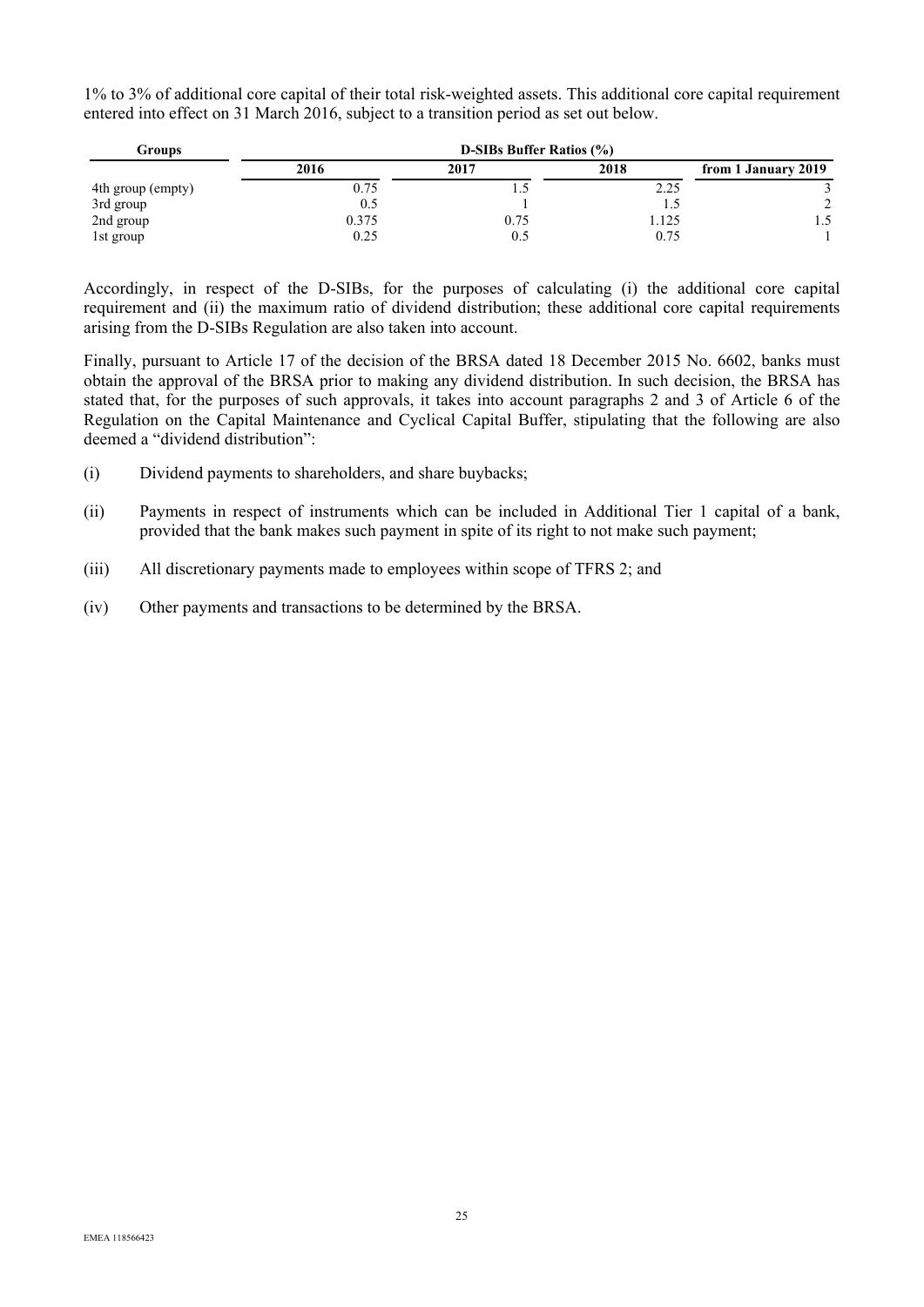# **OVERVIEW OF THE OFFERING OF THE NOTES**

*The following is an overview of certain information relating to the offering of the Notes, including the principal provisions of the terms and conditions thereof. This overview is indicative only, does not purport to be complete and is qualified in its entirety by the more detailed information appearing elsewhere in this Prospectus (including in the Base Prospectus). See, in particular,* "*Terms and Conditions of the Notes*"*. Terms used in this section and not otherwise defined shall have the meanings given to them in the Terms and Conditions of the Notes.* 

| <b>Issue</b>                               | U.S.\$ 650,000,000 Perpetual Fixed Rate Resettable                                                                                                                                                                                                                                                                                                                                                                                                                                                                                                                                                                                                                                                                                                              |  |  |
|--------------------------------------------|-----------------------------------------------------------------------------------------------------------------------------------------------------------------------------------------------------------------------------------------------------------------------------------------------------------------------------------------------------------------------------------------------------------------------------------------------------------------------------------------------------------------------------------------------------------------------------------------------------------------------------------------------------------------------------------------------------------------------------------------------------------------|--|--|
|                                            | <b>Additional Tier 1 Notes.</b>                                                                                                                                                                                                                                                                                                                                                                                                                                                                                                                                                                                                                                                                                                                                 |  |  |
|                                            |                                                                                                                                                                                                                                                                                                                                                                                                                                                                                                                                                                                                                                                                                                                                                                 |  |  |
| <b>Interest and Interest Payment Dates</b> | The Notes will bear interest from and including the<br>Issue Date to (but excluding) the First Reset Date at a<br>fixed rate of 13.875 per cent. per annum. From (and<br>including) each Reset Date to (but excluding) the<br>next succeeding Reset Date, the Notes will bear<br>interest at a fixed rate equal to the Reset Interest<br>Rate. Interest will be payable semi-annually in arrear<br>on each of 15 January and 15 July in each year,<br>provided that if any such date is not a Payment Day<br>(as defined in Condition 7.4), then the Noteholders<br>will not be entitled to payment until the next<br>following Payment Day in the relevant place and will<br>not be entitled to further interest or other payment in<br>respect of such delay. |  |  |
|                                            | "Reset Interest Rate" means the rate per annum<br>equal to the aggregate of: (a) the Reset Margin and<br>(b) the 5 Year Mid-Swap Rate (each as defined in<br>Condition 5.12), as determined by the Fiscal Agent<br>on the Reset Determination Date.                                                                                                                                                                                                                                                                                                                                                                                                                                                                                                             |  |  |
| <b>Interest Cancellation</b>               | The Issuer may elect, in its sole and absolute<br>discretion, to cancel any payment of interest that is<br>otherwise scheduled to be paid on an Interest<br>Payment Date in whole or in part at any time and for<br>any reason. The Issuer will also be obliged to cancel<br>interest in certain circumstances. See Condition 5.                                                                                                                                                                                                                                                                                                                                                                                                                                |  |  |
|                                            | If a Capital Disqualification Event (as defined below)<br>has occurred in respect of the Notes and the Notes are<br>no longer eligible to comprise (in whole and not part<br>only) Additional Tier 1 capital of the Issuer, in the<br>event that the Issuer does not exercise its option to<br>redeem the Notes, the interest cancellation provisions<br>shall cease to apply to the Notes and the Issuer shall<br>no longer have the discretion to cancel any interest<br>payments due on the Notes on any Interest Payment<br>Date following the occurrence of that Capital<br>Disqualification Event.                                                                                                                                                        |  |  |
|                                            | If, on any Interest Payment Date, any payment of<br>interest in respect of the Notes scheduled to be made<br>on such date is not made in full and such unpaid<br>amount is cancelled, then certain restrictions on the<br>recommendation by the board of directors of the<br>Issuer with respect to Distributions and the<br>acquisition of Ordinary Shares or any other class of                                                                                                                                                                                                                                                                                                                                                                               |  |  |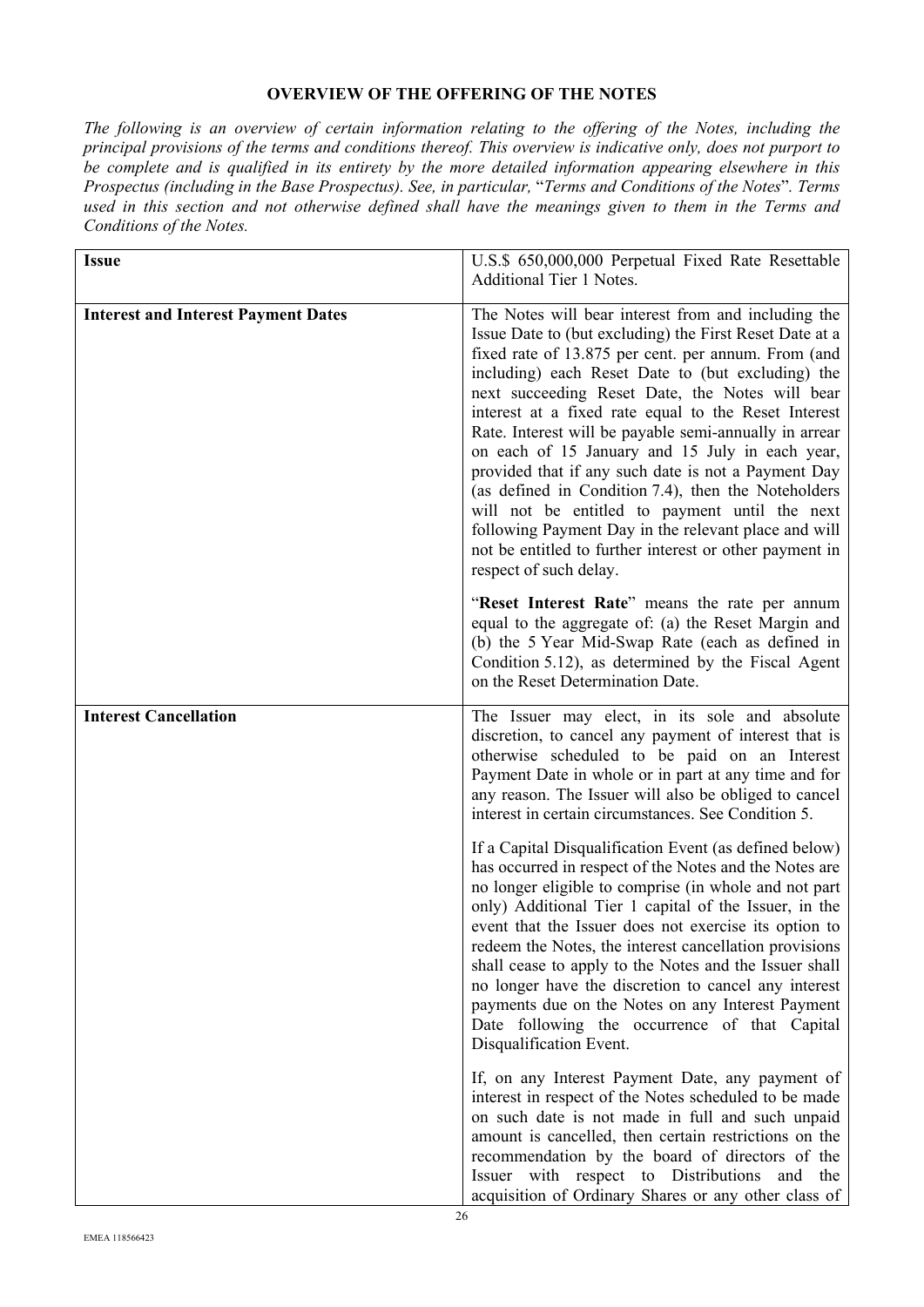|                                              | share capital of the Issuer will apply, as further<br>described in Condition 5.11.                                                                                                                                                                                                                                                                                                                                                                                                                                                                |  |  |
|----------------------------------------------|---------------------------------------------------------------------------------------------------------------------------------------------------------------------------------------------------------------------------------------------------------------------------------------------------------------------------------------------------------------------------------------------------------------------------------------------------------------------------------------------------------------------------------------------------|--|--|
| <b>Issue Date</b>                            | 15 January 2019.                                                                                                                                                                                                                                                                                                                                                                                                                                                                                                                                  |  |  |
| <b>First Reset Date</b>                      | 15 January 2024.                                                                                                                                                                                                                                                                                                                                                                                                                                                                                                                                  |  |  |
| <b>Use of Proceeds</b>                       | The net proceeds of the Offering will be used by the<br>Issuer for general corporate purposes.                                                                                                                                                                                                                                                                                                                                                                                                                                                    |  |  |
| <b>Regulatory Treatment</b>                  | Application was made by the Issuer to the BRSA for<br>confirmation that the full principal amount of the<br>Notes will qualify for initial treatment as Additional<br>Tier 1 capital (as provided under Article 7 of the<br>Equity Regulation), which approval was received on<br>9 May 2018. See paragraph (a) of "Additional<br>Information - Turkish Regulatory Environment".                                                                                                                                                                  |  |  |
| <b>Status and Subordination</b>              | See Condition 3.1. The Notes (and claims for<br>payment by the Issuer in respect thereof) will<br>constitute direct, unsecured and<br>subordinated<br>obligations of the Issuer and shall, in the case of a<br>Subordination Event and for so long as that<br>Subordination Event subsists, rank:                                                                                                                                                                                                                                                 |  |  |
|                                              | subordinate in right of payment to the payment<br>(a)<br>of all Senior Obligations,                                                                                                                                                                                                                                                                                                                                                                                                                                                               |  |  |
|                                              | pari passu without any preference among<br>(b)<br>themselves and with all Parity Obligations, and                                                                                                                                                                                                                                                                                                                                                                                                                                                 |  |  |
|                                              | in priority to all payments in respect of Junior<br>(c)<br>Obligations.                                                                                                                                                                                                                                                                                                                                                                                                                                                                           |  |  |
|                                              | By virtue of the subordination of the Notes set out in<br>Condition 3, no amount will, in the case of a<br>Subordination Event and for so long as that<br>Subordination Event subsists, be paid under the<br>Notes until all payment obligations in respect of<br>Senior Obligations have been satisfied.                                                                                                                                                                                                                                         |  |  |
| <b>Trigger Event Write-Down of the Notes</b> | If a Trigger Event occurs at any time, the Issuer will<br>cancel any interest in respect of the Notes accrued<br>and unpaid to (but excluding) the Trigger Event<br>Write-Down Date and reduce the then Prevailing<br>Principal Amount of each Note by the relevant<br>Trigger Event Write-Down Amount in the manner<br>described in Condition 6.1.                                                                                                                                                                                               |  |  |
|                                              | Any Trigger Event Write-Down of the Notes will be<br>effected, save as may otherwise be required by<br>Applicable Banking Regulations, (i) such that each<br>Note will be Written-Down pro rata with the other<br>Notes and (ii) taking into account the write-down or<br>conversion into equity of each other Trigger Event<br>Loss Absorbing Instrument to the extent required to<br>restore the CET1 Ratio of the Issuer and/or the Group<br>to the lower of (A) the Specified Trigger Threshold<br>of such other Trigger Event Loss Absorbing |  |  |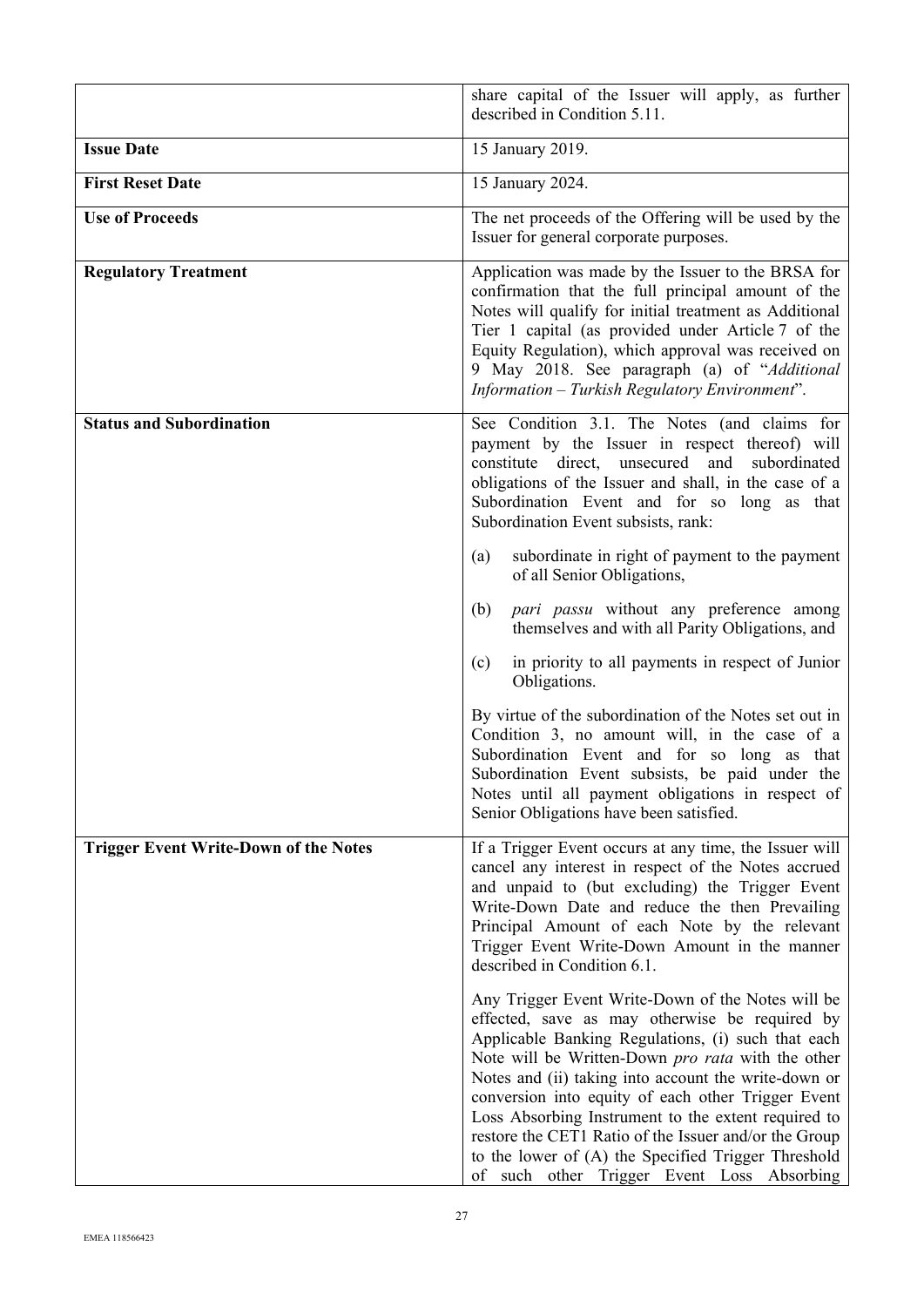|                                                    | Instrument and $(B)$ 5.125 per cent.                                                                                                                                                                                                                                                                                                                                                                                                                                                                                                                                                                                                                                                                          |  |
|----------------------------------------------------|---------------------------------------------------------------------------------------------------------------------------------------------------------------------------------------------------------------------------------------------------------------------------------------------------------------------------------------------------------------------------------------------------------------------------------------------------------------------------------------------------------------------------------------------------------------------------------------------------------------------------------------------------------------------------------------------------------------|--|
|                                                    | To the extent such write-down or conversion of any<br>other Trigger Event Loss Absorbing Instrument is not<br>possible for any reason, this shall not in any way<br>impact on any Trigger Event Write-Down of the<br>Notes. The only consequence shall be that the Notes<br>will be Written-Down and the Trigger Event Write-<br>Down Amount determined as provided below<br>without taking into account any such write down or<br>conversion of such other Trigger Event Loss<br>Absorbing Instrument.                                                                                                                                                                                                       |  |
|                                                    | "Trigger Event Write-Down Amount" means save<br>as may otherwise be required by Applicable Banking<br>Regulations, the amount by which the then Prevailing<br>Principal Amount of each outstanding Note is to be<br>Written Down pro rata with the other Notes pursuant<br>to a Trigger Event Write-Down, which amount shall<br>be determined by the Issuer as:                                                                                                                                                                                                                                                                                                                                               |  |
|                                                    | (i)<br>the amount of such Prevailing Principal<br>Amount that (together with the pro rata write<br>down or conversion to the extent possible of<br>any other Trigger Event Loss Absorbing<br>Instruments) would be sufficient to restore the<br>CET1 ratio of the Issuer and/or the Group, as<br>the case may be, to at least 5.125 per cent. (but<br>without taking into account for these purposes<br>any further write down or conversion of any<br>other<br>Trigger<br>Event<br>Loss<br>Absorbing<br>Instruments in accordance with their terms by<br>any amount greater than the pro rata amount<br>necessary to so restore such CET1 ratios); or<br>if such Write-Down (together with the write<br>(ii) |  |
|                                                    | down or conversion to the extent possible of<br>any other Trigger Event Loss Absorbing<br>Instruments) would be insufficient to so restore<br>such CET1 ratio(s), the amount necessary to<br>reduce the Prevailing Principal Amount of each<br>Note to one cent.                                                                                                                                                                                                                                                                                                                                                                                                                                              |  |
| <b>Non-Viability Event Write-Down of the Notes</b> | If a Non-Viability Event occurs at any time, the<br>Issuer will cancel any interest in respect of the Notes<br>accrued and unpaid to (but excluding) the date of the<br>occurrence of that Non-Viability Event and will, pro<br>rata with the other Notes and any other Parity Loss-<br>Absorbing Instruments, reduce the then Prevailing<br>Principal Amount of each outstanding Note by the<br>relevant Non-Viability Event Write-Down Amount in<br>described in Condition 6.2.<br>the<br>manner<br>See<br>Condition 6.                                                                                                                                                                                     |  |
| Reinstatement                                      | To the extent the Prevailing Principal Amount of the<br>Notes is less than their Initial Principal Amount at<br>any time as a result of a Trigger Event Write-Down,<br>the Issuer may increase the Prevailing Principal                                                                                                                                                                                                                                                                                                                                                                                                                                                                                       |  |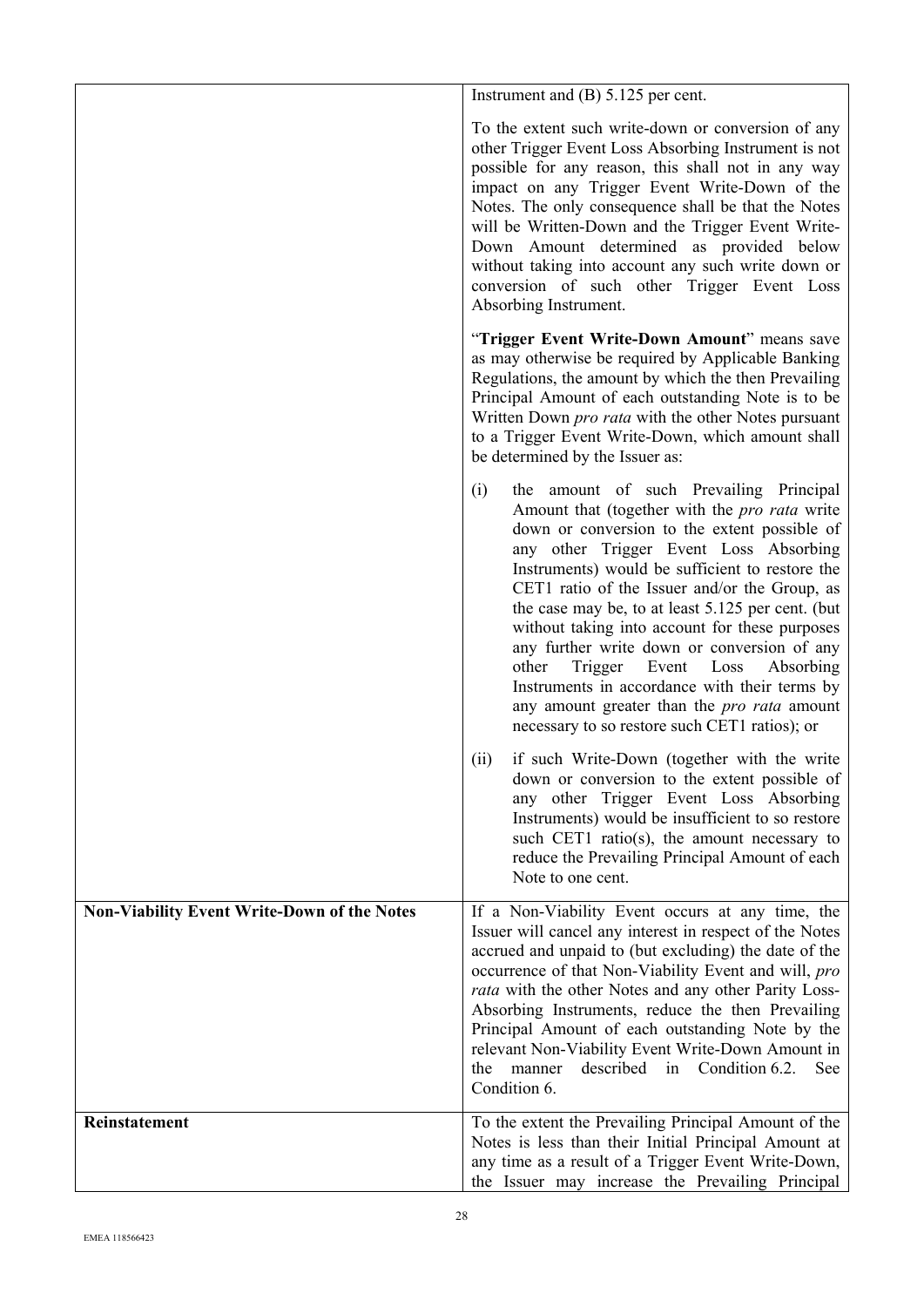|     |           | Amount of each Note (a "Write-Up") up to a<br>maximum of its Initial Principal Amount. Any Write-<br>Up (including the amount of such Write-Up) shall be:                                                                                                                                                                                                                     |
|-----|-----------|-------------------------------------------------------------------------------------------------------------------------------------------------------------------------------------------------------------------------------------------------------------------------------------------------------------------------------------------------------------------------------|
| (a) |           | subject to compliance with Applicable Banking<br>Regulations and, if required by Applicable<br>Banking Regulations, to having obtained the<br>prior approval of the BRSA;                                                                                                                                                                                                     |
| (b) |           | in the sole and absolute discretion of the Issuer;                                                                                                                                                                                                                                                                                                                            |
| (c) | recorded; | effected only to the extent that both a positive<br>Solo Distributable Net Profit and a positive<br>Consolidated Distributable Net Profit are                                                                                                                                                                                                                                 |
| (d) |           | effected on a <i>pro rata</i> basis with the other<br>Notes and any Written-Down Additional Tier 1<br>Instruments of the Issuer or the Group that have<br>terms permitting a principal write-up to occur<br>on a basis similar to that set out in these<br>provisions in the circumstances existing on the<br>date of the relevant Write-Up;                                  |
| (e) |           | subject to the Maximum Distributable Amount<br>(if any) then applicable to the Issuer and/or the<br>Group (when the amount of the Write-Up is<br>aggregated together with any other Relevant<br>Distributions) not being exceeded thereby; and                                                                                                                                |
| (f) |           | effected only if the sum of:                                                                                                                                                                                                                                                                                                                                                  |
|     | (i)       | the aggregate amount of the relevant<br>Write-Up on all of the Notes;                                                                                                                                                                                                                                                                                                         |
|     | (ii)      | the aggregate amount of any payments of<br>interest in respect of the Notes that were<br>paid on the basis of a Prevailing Principal<br>Amount lower than the Initial Principal<br>Amount at any time after the end of the<br>previous financial year;                                                                                                                        |
|     | (iii)     | the aggregate amount of the increase in<br>principal amount of each such Written-<br>Down Additional Tier 1 Instrument at the<br>time of the relevant Write-Up and the<br>increase in principal amount of the Notes<br>and any such Written-Down Additional<br>Tier 1 Instrument as a result of any<br>previous write-up since the end of the<br>previous financial year; and |
|     | (iv)      | the aggregate amount of any payments of<br>interest or distributions in respect of each<br>such Written-Down Additional Tier 1<br>Instrument that were paid on the basis of<br>a principal amount lower than the<br>principal amount it was issued with at<br>any time after the end of the previous                                                                          |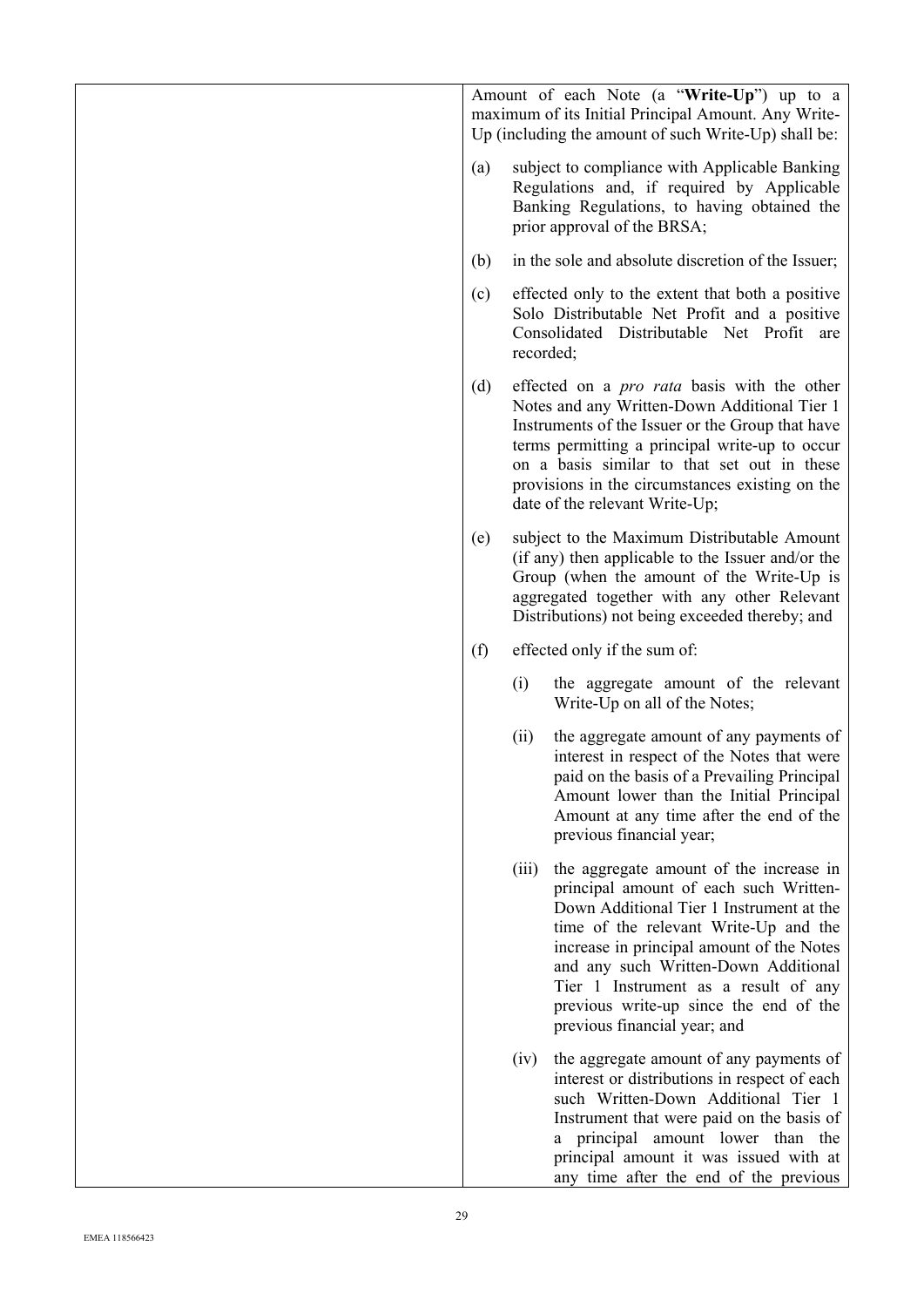|                                                               | financial year,                                                                                                                                                                                                                                                                                                                                                                                                                                                                                                                          |  |  |
|---------------------------------------------------------------|------------------------------------------------------------------------------------------------------------------------------------------------------------------------------------------------------------------------------------------------------------------------------------------------------------------------------------------------------------------------------------------------------------------------------------------------------------------------------------------------------------------------------------------|--|--|
|                                                               | does not exceed the Maximum Write-Up<br>Amount.                                                                                                                                                                                                                                                                                                                                                                                                                                                                                          |  |  |
|                                                               | "Maximum Write-Up Amount" means the lower<br>of:                                                                                                                                                                                                                                                                                                                                                                                                                                                                                         |  |  |
|                                                               | the Solo Distributable Net Profit multiplied by<br>(A)<br>the sum of the aggregate Initial Principal<br>Amount of the Notes and the aggregate initial<br>amount of<br>all Written-Down<br>principal<br>Additional Tier 1 Instruments of the Issuer, and<br>divided by the total Tier 1 capital of the Issuer<br>as at the date of the relevant Write-Up; and                                                                                                                                                                             |  |  |
|                                                               | the Consolidated Distributable Net Profit<br>(B)<br>multiplied by the sum of the aggregate Initial<br>Principal Amount of the Notes and the<br>aggregate initial principal amount of all<br>Written-Down Additional Tier 1 Instruments of<br>the Group, and divided by the total Tier 1<br>capital of the Group as at the date of the<br>relevant Write-Up,                                                                                                                                                                              |  |  |
|                                                               | or any higher amount permissible pursuant to<br>Applicable Banking Regulations in force on the date<br>of the relevant Write-Up.                                                                                                                                                                                                                                                                                                                                                                                                         |  |  |
|                                                               | See Condition 6.5.                                                                                                                                                                                                                                                                                                                                                                                                                                                                                                                       |  |  |
| <b>No Set-off or Counterclaim</b>                             | See Condition 3.2.                                                                                                                                                                                                                                                                                                                                                                                                                                                                                                                       |  |  |
| No Link to Derivative Transactions, Guarantees<br>or Security | See Condition 3.3.                                                                                                                                                                                                                                                                                                                                                                                                                                                                                                                       |  |  |
| <b>Certain Covenants</b>                                      | The Issuer will agree to certain covenants, including<br>covenants limiting transactions with affiliates. See<br>Condition 4.                                                                                                                                                                                                                                                                                                                                                                                                            |  |  |
| Redemption at the option of the Issuer                        | The Issuer may, having given not less than 30 nor<br>more than 60 days' notice to the Noteholders (which<br>notice will be irrevocable and will specify the date<br>fixed for redemption), redeem all but not some only<br>of the Notes then outstanding, subject (if required by<br>applicable law) to having obtained the prior approval<br>of the BRSA, on any Reset Date at their then<br>Prevailing Principal Amount together with interest<br>accrued and unpaid to (but excluding) the relevant<br>Reset Date. See Condition 8.2. |  |  |
| <b>Redemption upon a Capital Disqualification Event</b>       | The Issuer may, having given not less than 30 nor<br>more than 60 days' notice to the Noteholders (which<br>notice will be irrevocable and will specify the date<br>fixed for redemption), redeem all but not some only<br>of the Notes then outstanding at any time at their then<br>Prevailing Principal Amount together with interest<br>accrued and unpaid to (but excluding) the date of<br>redemption upon the occurrence of a Capital                                                                                             |  |  |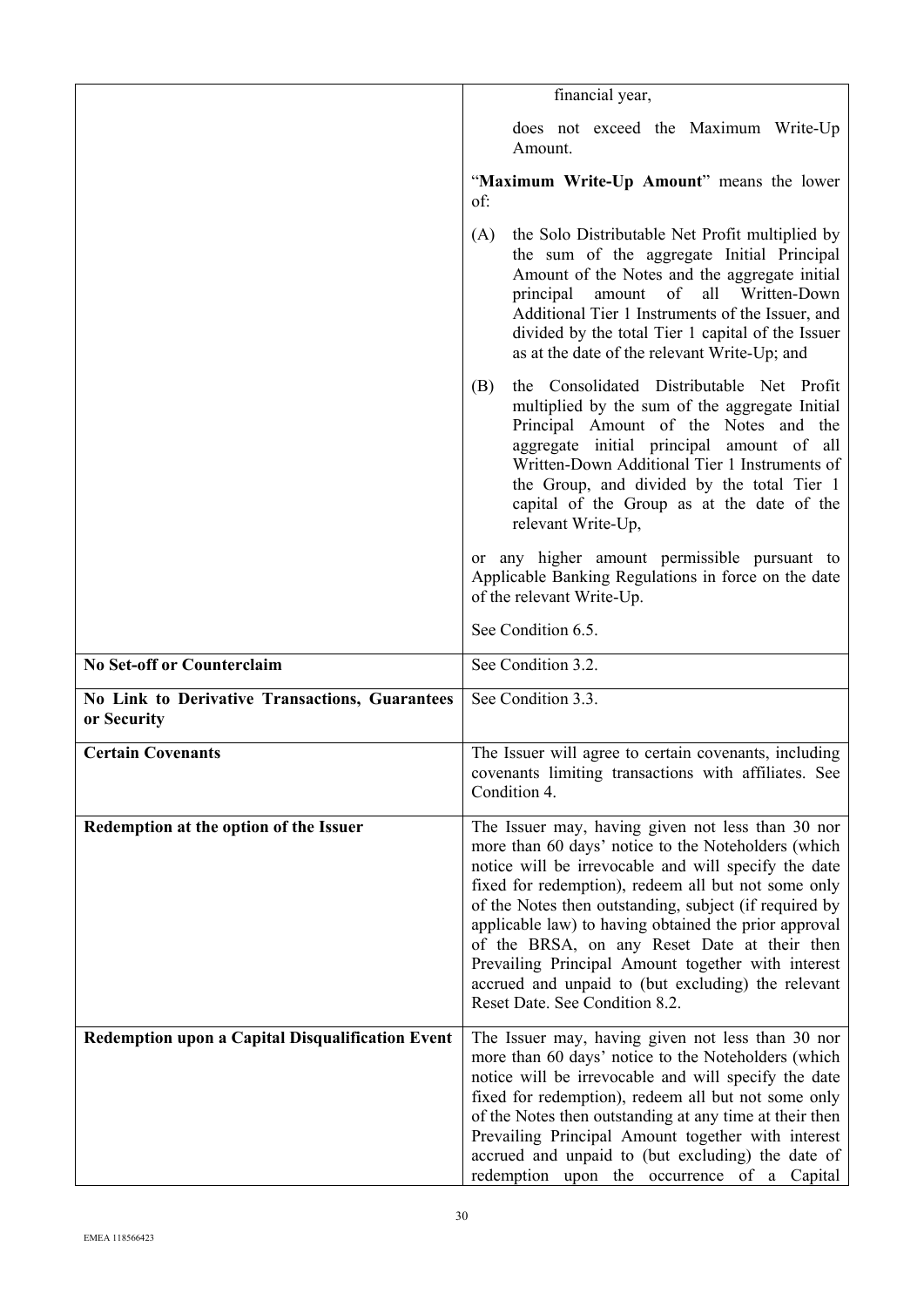|                                                        | Disqualification Event.                                                                                                                                                                                                                                                                                                                                                                                                                                                                                                                                                                                                                                                                                                                                                                                                                                                                                                                                                                                                                                                                                                                                                                                                                                                                                  |  |  |
|--------------------------------------------------------|----------------------------------------------------------------------------------------------------------------------------------------------------------------------------------------------------------------------------------------------------------------------------------------------------------------------------------------------------------------------------------------------------------------------------------------------------------------------------------------------------------------------------------------------------------------------------------------------------------------------------------------------------------------------------------------------------------------------------------------------------------------------------------------------------------------------------------------------------------------------------------------------------------------------------------------------------------------------------------------------------------------------------------------------------------------------------------------------------------------------------------------------------------------------------------------------------------------------------------------------------------------------------------------------------------|--|--|
|                                                        | "Capital Disqualification Event" means if, as a<br>result of any change in applicable law (including the<br>Equity Regulation), or the application or official<br>interpretation thereof, as confirmed in writing by the<br>BRSA, all or any part of the aggregate Prevailing<br>Principal Amount of the outstanding Notes is not<br>eligible for inclusion as Additional Tier 1 capital of<br>the Issuer (save where such exclusion is only as a<br>result of any applicable limitation on the amount of<br>such capital). See Condition 8.4.                                                                                                                                                                                                                                                                                                                                                                                                                                                                                                                                                                                                                                                                                                                                                           |  |  |
| <b>Redemption for Tax Reasons</b>                      | See Condition 8.3.                                                                                                                                                                                                                                                                                                                                                                                                                                                                                                                                                                                                                                                                                                                                                                                                                                                                                                                                                                                                                                                                                                                                                                                                                                                                                       |  |  |
| <b>Substitution or Variation instead of Redemption</b> | If at any time a Capital Disqualification Event or a<br>Tax Event occurs, the Issuer may either substitute all<br>(but not some only) of the Notes for, or vary the<br>terms of the Notes accordingly, provided that they<br>remain or, as appropriate, so that they become,<br>Qualifying Additional Tier 1 Securities.<br>See<br>Condition 8.5.                                                                                                                                                                                                                                                                                                                                                                                                                                                                                                                                                                                                                                                                                                                                                                                                                                                                                                                                                        |  |  |
| <b>Taxation; Payment of Additional Amounts</b>         | See Condition 9.                                                                                                                                                                                                                                                                                                                                                                                                                                                                                                                                                                                                                                                                                                                                                                                                                                                                                                                                                                                                                                                                                                                                                                                                                                                                                         |  |  |
|                                                        | As of the date of this Prospectus, withholding tax at<br>the rate of 0 per cent. applies on interest on the Notes.<br>See "Taxation - Certain Turkish Tax Considerations"<br>in the Base Prospectus.                                                                                                                                                                                                                                                                                                                                                                                                                                                                                                                                                                                                                                                                                                                                                                                                                                                                                                                                                                                                                                                                                                     |  |  |
| <b>Enforcement</b>                                     | Upon the occurrence of certain events, the holder of<br>any Note may exercise certain limited remedies. See<br>Condition 11.                                                                                                                                                                                                                                                                                                                                                                                                                                                                                                                                                                                                                                                                                                                                                                                                                                                                                                                                                                                                                                                                                                                                                                             |  |  |
| <b>Form, Transfer and Denominations</b>                | The Regulation S Notes will be represented by<br>beneficial interests in the Unrestricted Global<br>Certificate in registered form, without interest<br>coupons attached, which will be delivered to a<br>common depositary for, and registered in the name of<br>a common nominee of, Euroclear and Clearstream,<br>Luxembourg. The Rule 144A Notes will be<br>represented by beneficial interests in the Restricted<br>Global Certificate, in registered form, without<br>interest coupons attached, which will be deposited<br>with the Custodian, and registered in the name of<br>Cede & Co., as nominee for, DTC. Except in limited<br>circumstances, certificates for Notes will not be<br>issued in exchange for beneficial interests in the<br>Global Notes. See "Terms and Conditions of the<br><i>Notes—Condition 2"</i> in the Base Prospectus.<br>Interests in the Rule 144A Notes will be subject to<br>certain restrictions on transfer. See "Transfer<br>Restrictions" herein. Interests in the Global Notes<br>will be shown on, and transfers thereof will be<br>effected only through, records maintained by<br>Euroclear and Clearstream, Luxembourg, in the case<br>of the Regulation S Notes, and by DTC and its direct<br>and indirect participants, in the case of the Rule 144A |  |  |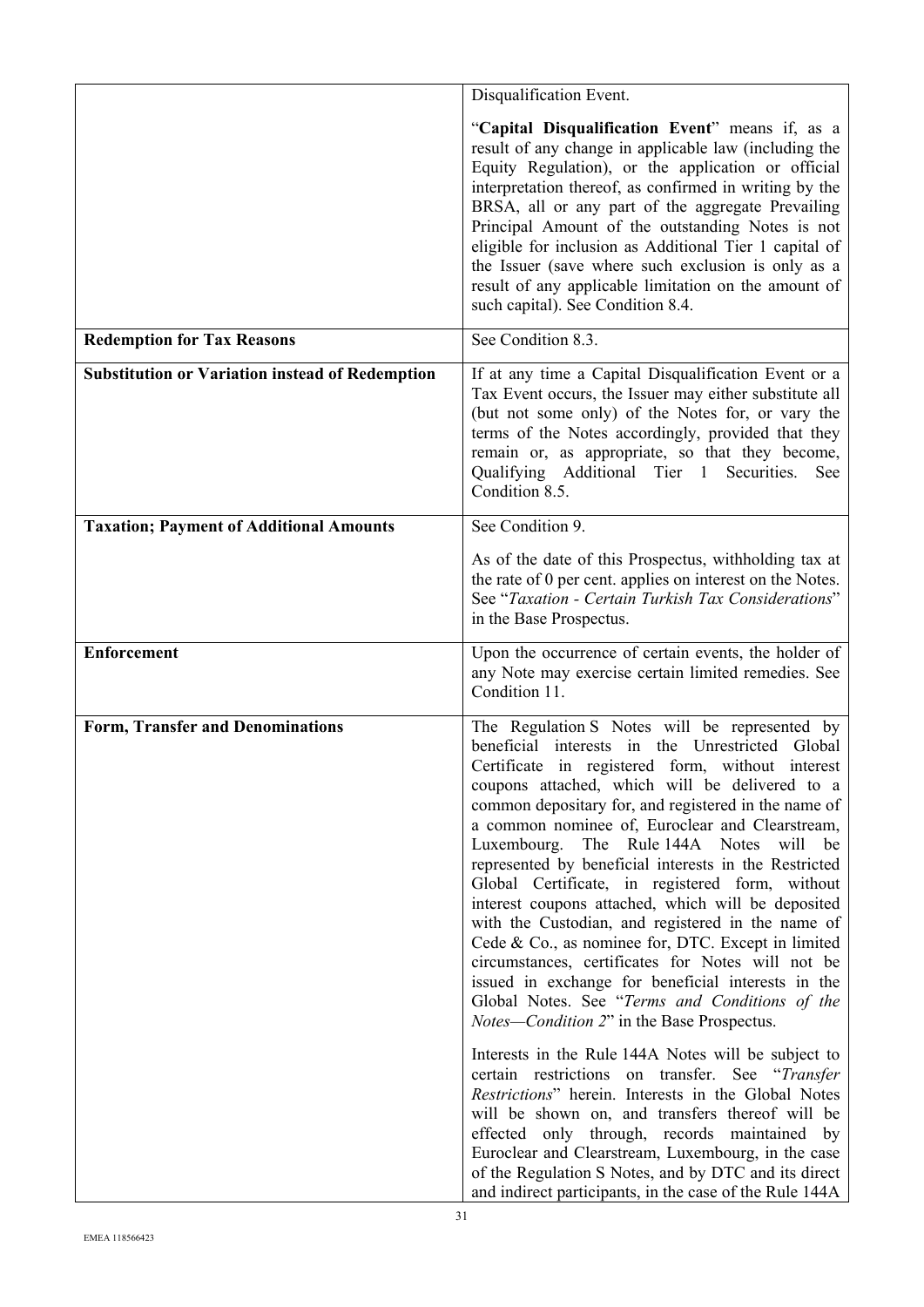|                                                                        | Notes.                                                                                                                                                                                                                                                                                                                                                                                                                                                                                                                                                                                                                                                                                                                                                                                                                                                |
|------------------------------------------------------------------------|-------------------------------------------------------------------------------------------------------------------------------------------------------------------------------------------------------------------------------------------------------------------------------------------------------------------------------------------------------------------------------------------------------------------------------------------------------------------------------------------------------------------------------------------------------------------------------------------------------------------------------------------------------------------------------------------------------------------------------------------------------------------------------------------------------------------------------------------------------|
|                                                                        | denominations<br>be issued<br><b>Notes</b><br>will<br>in<br>of<br>U.S.\$200,000 and integral multiples of U.S.\$1,000<br>thereafter. See Condition 1.                                                                                                                                                                                                                                                                                                                                                                                                                                                                                                                                                                                                                                                                                                 |
| Purchases by the Issuer, its Subsidiaries and its<br><b>Affiliates</b> | Except to the extent permitted by applicable law, the<br>Notes shall not be purchased by, or otherwise<br>assigned and/or transferred to, or for the benefit of,<br>any Related Entity (as defined in Condition 8.6) or<br>the Issuer. If so permitted by applicable law, and<br>subject to having obtained the prior approval of the<br>BRSA, the Issuer or any Related Entity may at any<br>time purchase Notes in any manner and at any price<br>in the open market or otherwise.                                                                                                                                                                                                                                                                                                                                                                  |
| <b>Governing Law</b>                                                   | The Notes will be, and the Agency Agreement, the<br>Deed of Covenant and the Deed Poll are, and any<br>non-contractual obligations arising out of, or in<br>connection with, any of them will be, governed by<br>and construed in accordance with English law, except<br>for the provisions of Condition 3, which are and shall<br>be governed by, and construed in accordance with,<br>Turkish law.                                                                                                                                                                                                                                                                                                                                                                                                                                                  |
| <b>Listing</b>                                                         | An application has been made to Euronext Dublin to<br>admit the Notes to listing on the Official List and<br>trading on the Main Securities Market. However, no<br>assurance can be given that such application will be<br>accepted.                                                                                                                                                                                                                                                                                                                                                                                                                                                                                                                                                                                                                  |
| <b>Other Selling Restrictions</b>                                      | The Notes have not been nor will be registered under<br>the Securities Act or any state securities laws and<br>may not be offered or sold within the United States or<br>to, or for the account or benefit of, any U.S. person<br>(as defined in Regulation S under the Securities Act),<br>except to qualified institutional buyers in reliance on<br>the exemption from the registration requirements of<br>the Securities Act provided by Rule 144A or<br>otherwise pursuant to an exemption from, or in a<br>transaction<br>not<br>subject<br>the<br>to,<br>registration<br>requirements of the Securities Act. The offer and sale<br>of Notes is also subject to restrictions in Turkey and<br>the United Kingdom. See "Subscription and Sale and<br>Transfer<br>Selling<br>Restrictions-Selling<br>and<br>Restrictions" in the Base Prospectus. |
| <b>Risk Factors</b>                                                    | For a discussion of certain risk factors relating to<br>Turkey, the Issuer and the Notes that prospective<br>investors should carefully consider prior to making<br>an investment in the Notes, see "Risk Factors" herein<br>and in the Base Prospectus.                                                                                                                                                                                                                                                                                                                                                                                                                                                                                                                                                                                              |
| <b>Issue Price</b>                                                     | 100% of the principal amount of the Notes payable in<br>full in U.S. dollars on the Issue Date.                                                                                                                                                                                                                                                                                                                                                                                                                                                                                                                                                                                                                                                                                                                                                       |
| <b>Yield</b>                                                           | 13.875% per annum.                                                                                                                                                                                                                                                                                                                                                                                                                                                                                                                                                                                                                                                                                                                                                                                                                                    |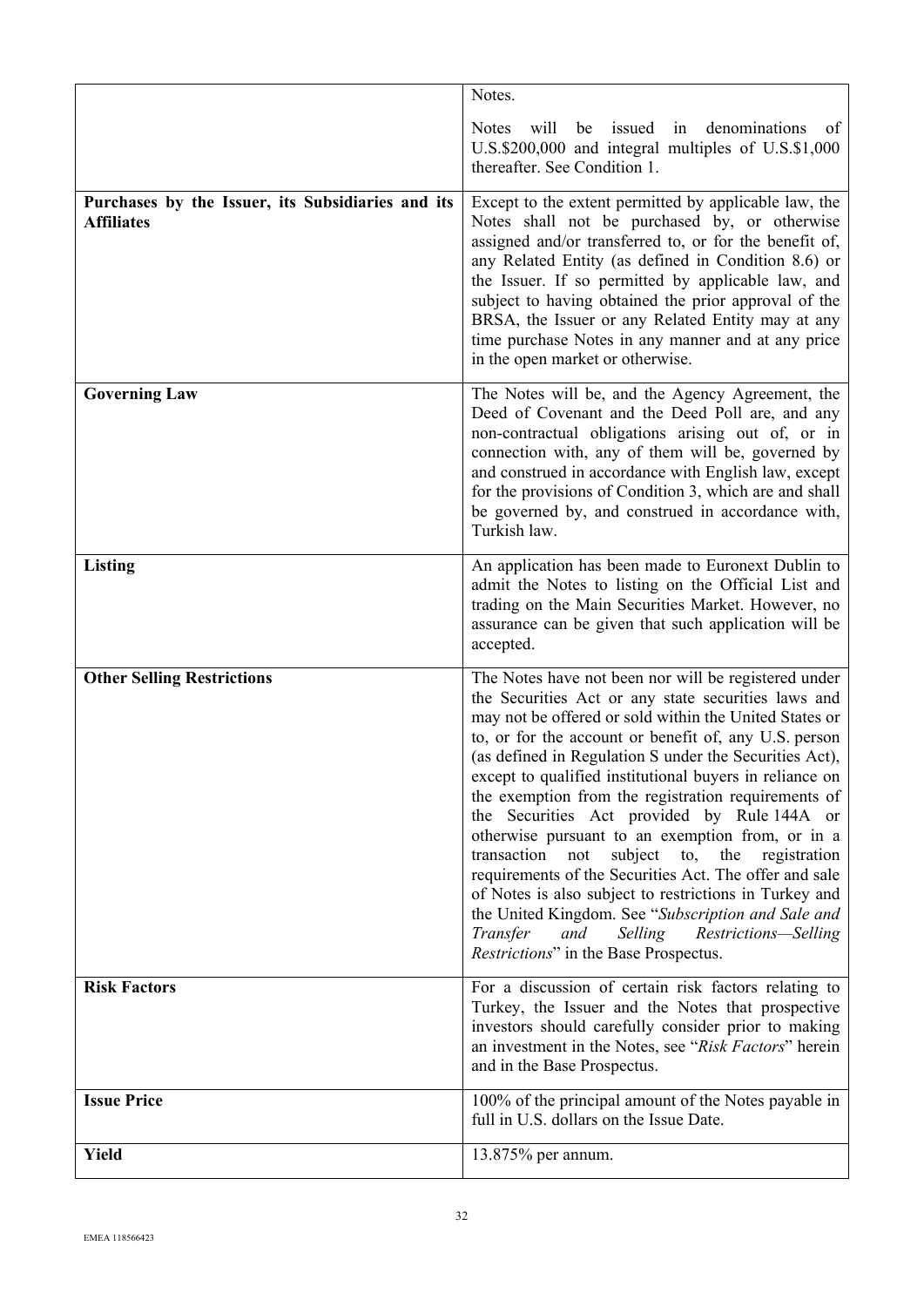| <b>Regulation S Security Codes</b>                                    | ISIN: XS1867595750                                             |
|-----------------------------------------------------------------------|----------------------------------------------------------------|
|                                                                       | Common Code: 186759575                                         |
| <b>Rule 144A Security Codes</b>                                       | <b>ISIN: US984848AL55</b>                                      |
|                                                                       | CUSIP: 984848 AL5                                              |
|                                                                       | Common Code: 193678564                                         |
| <b>Representation of Noteholders</b>                                  | There will be no trustee.                                      |
| Fiscal Agent, Exchange Agent, Principal Paying<br>and Transfer Agent: | The Bank of New York Mellon, London Branch                     |
| Registrar:                                                            | The Bank of New York Mellon SA/NV, Luxembourg<br><b>Branch</b> |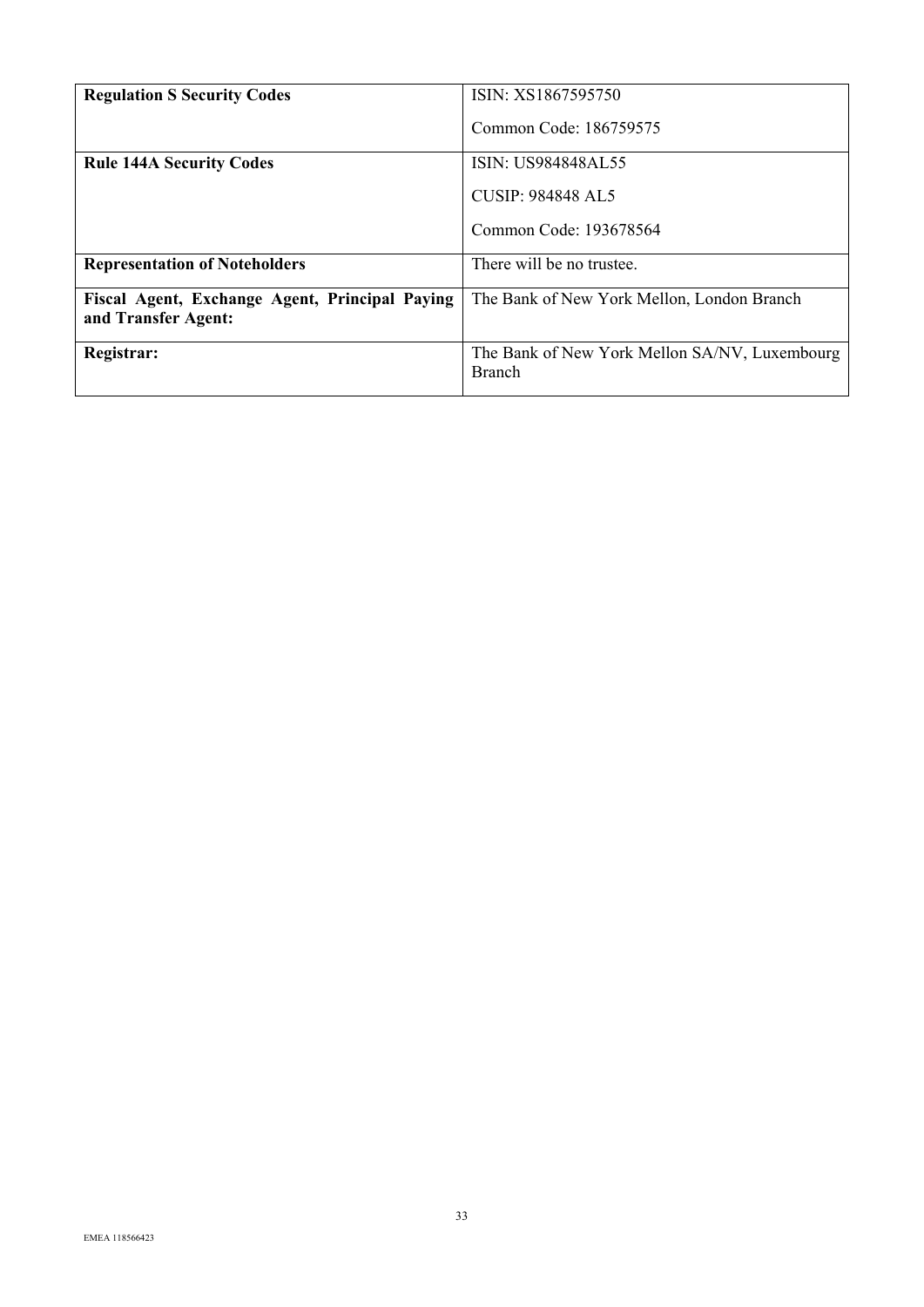# **SELECTED FINANCIAL INFORMATION**

### **Key Ratios**

The following table provides certain of the Group's key ratios as of and for the nine months ended 30 September 2018 and the years ended 31 December 2017, 2016 and 2015. The basis for calculation of ratios that are non-GAAP financial measures is set out in the notes below. Non-GAAP financial measures should not be considered in isolation from, or as a substitute for, financial information presented in compliance with BRSA Principles. See "*Presentation of Financial Information—Non-GAAP Measures of Financial Performance*" in the Base Prospectus.

Prospective investors should read the following information in conjunction with "*Presentation of Financial Information*" "*Management's Discussion and Analysis of Financial Condition and Results of Operations*" in the Base Prospectus*,* and the Annual BRSA Financial Statements as of and for the years ended 31 December 2017, 2016 and 2015 and the Interim BRSA Financial Statements as of and for the nine months ended 30 September 2018.

|                                                  | For the nine<br>months ended 30 |      |                                |      |
|--------------------------------------------------|---------------------------------|------|--------------------------------|------|
|                                                  | September                       |      | For the year ended 31 December |      |
|                                                  | 2018                            | 2017 | 2016                           | 2015 |
|                                                  |                                 | (%)  |                                |      |
| Return on average shareholders' equity excluding |                                 |      |                                |      |
|                                                  | 14.3                            | 13.6 | 12.7                           | 9.5  |
|                                                  | 1.3                             |      | 1.2                            | 0.9  |
|                                                  | 4.2                             | 3.5  | 3.4                            | 3.4  |
|                                                  | 16.1                            | 13.4 | 13.2                           | 12.9 |
|                                                  | 32.1                            | 42.2 | 44.2                           | 49.5 |
|                                                  | 5.3                             | 6.3  | 7.8                            | 7.7  |
|                                                  | 3.7                             | 4.4  | 4.8                            | 3.9  |
|                                                  |                                 | 2.0  | 2.1                            | 2.3  |
|                                                  | 4.4                             | 3.6  | 3.9                            | 4.1  |
|                                                  | 2.4                             | 2.2  | 3.1                            | 3.4  |
|                                                  | 10.9                            | 9.6  | 9.6                            | 9.5  |
|                                                  | 14.1                            | 12.0 | 12.1                           | 11.6 |

Notes:

(1) The average is calculated as the average of shareholders' equity (excluding intangible assets) on 30 September 2018 and shareholders' equity (excluding intangible assets) on 31 December 2017.

(2) Net interest income divided by average interest earning assets, Bank-only. For further information regarding the calculation of average interest earning assets, see "*Selected Statistical and Other Information*" in the Base Prospectus.

(3) Represents non-interest expenses divided by total operating income before provisions and non-interest expense.

(4) Free capital (Total shareholders' equity minus subsidiaries and joint ventures minus property and equipment minus intangible assets minus investment property minus tax assets minus deferred tax assets minus other assets minus NPLs plus provisions). (5) Total non-performing loans divided by total cash loans.

(6) Operating costs divided by the average of assets at the end of the current period and assets at the end of the previous period.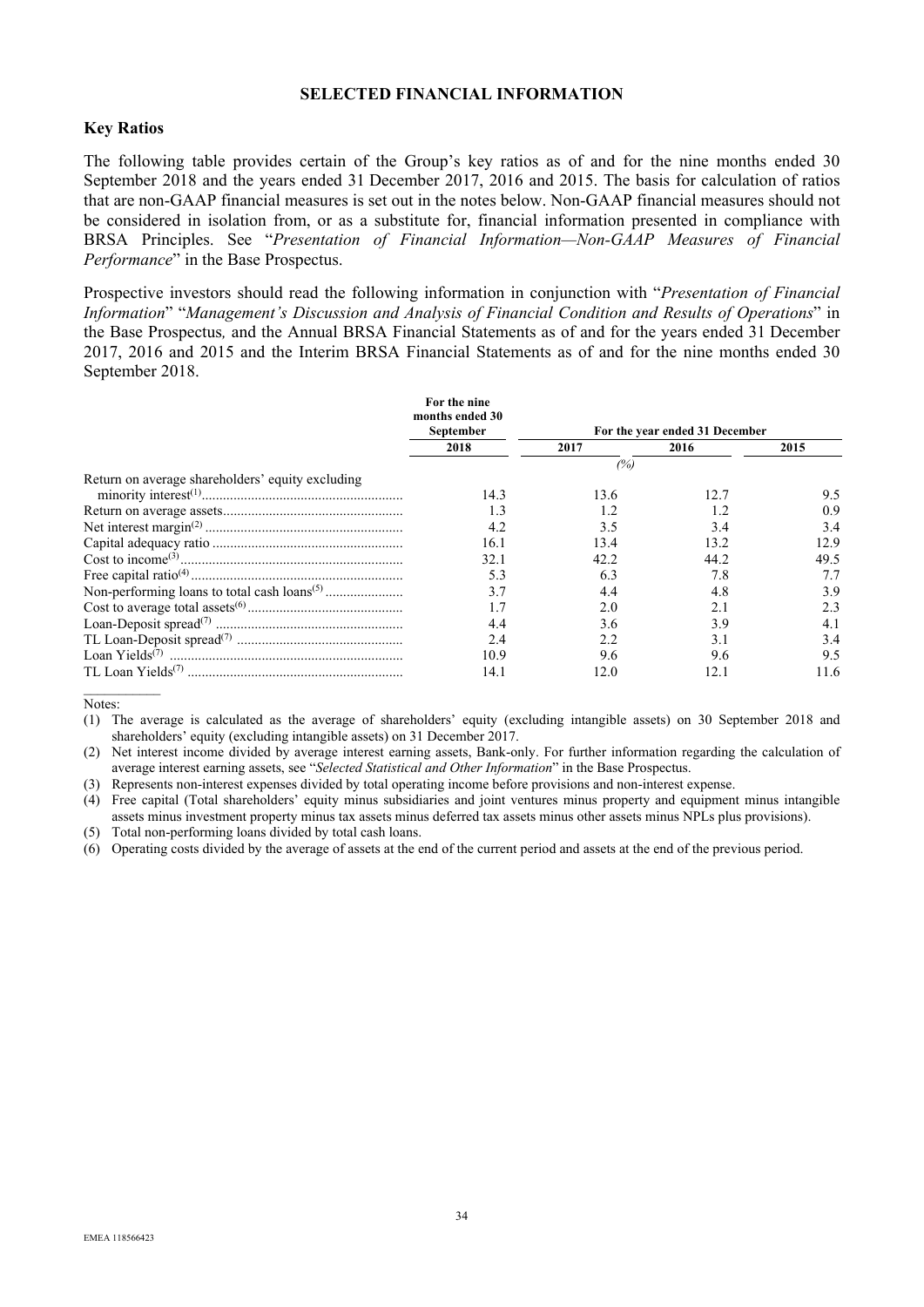#### (7) The table below shows the calculation of the Bank's Loan-Deposit Spreads and Loan Yields:

|                                  | 30 September 2018 | 31 December 2017 | 31 December 2016 | 31 December 2015 |
|----------------------------------|-------------------|------------------|------------------|------------------|
|                                  |                   | (TL thousands)   |                  |                  |
| Daily Annualisation              | 3.97              | 1.00             | 1.00             | 1.00             |
| <b>Interest</b><br>income<br>on  |                   |                  |                  |                  |
| Performing Loans                 | 17,634,523        | 17,427,860       | 15,192,080       | 12,728,380       |
|                                  | 13, 175, 624      | 13,671,107       | 12,179,977       | 10,419,453       |
| <b>Total Performing Loans </b>   | 238,837,899       | 192,882,576      | 170,506,256      | 147,274,109      |
|                                  | 126,243,565       | 123,649,321      | 104,490,268      | 96,690,031       |
| Performing<br>Average            |                   |                  |                  |                  |
|                                  | 215,860,237       | 181,694,416      | 158,890,183      | 134,005,831      |
|                                  | 124,946,443       | 114,069,794      | 100,590,149      | 89,783,573       |
| Performing Loan Yield            | 10.9%             | 9.6%             | 9.6%             | 9.5%             |
| TL Performing Loan Yield         | 14.1%             | 12.0%            | 12.1%            | 11.6%            |
| <b>Interest cost on Deposits</b> | 9,249,230         | 9,626,984        | 7,905,466        | 6,248,179        |
|                                  | 7,278,001         | 7,892,515        | 6,870,383        | 5,385,394        |
|                                  | 211,023,507       | 169, 347, 217    | 154,274,856      | 126,908,893      |
|                                  | 90,477,463        | 75,934,109       | 84,648,505       | 67,190,566       |
| Average Deposits <sup>(*)</sup>  | 190,185,362       | 161,811,036      | 140,591,874      | 116,014,616      |
|                                  | 83,205,786        | 80,291,307       | 75,919,535       | 65,683,246       |
| Cost of Deposit                  | 6.5%              | 5.9%             | 5.6%             | 5.4%             |
| Cost of Deposit (TL)             | 11.7%             | 9.8%             | $9.0\%$          | 8.2%             |
| Performing Loan - Deposit        |                   |                  |                  |                  |
|                                  | 4.4%              | $3.6\%$          | 3.9%             | 4.1%             |
| Performing Loan - Deposit        |                   |                  |                  |                  |
|                                  | 2.4%              | 2.2%             | 3.1%             | 3.4%             |
|                                  |                   |                  |                  |                  |

(\*) Average figures are calculated as the average between the figures for the beginning and end of the period.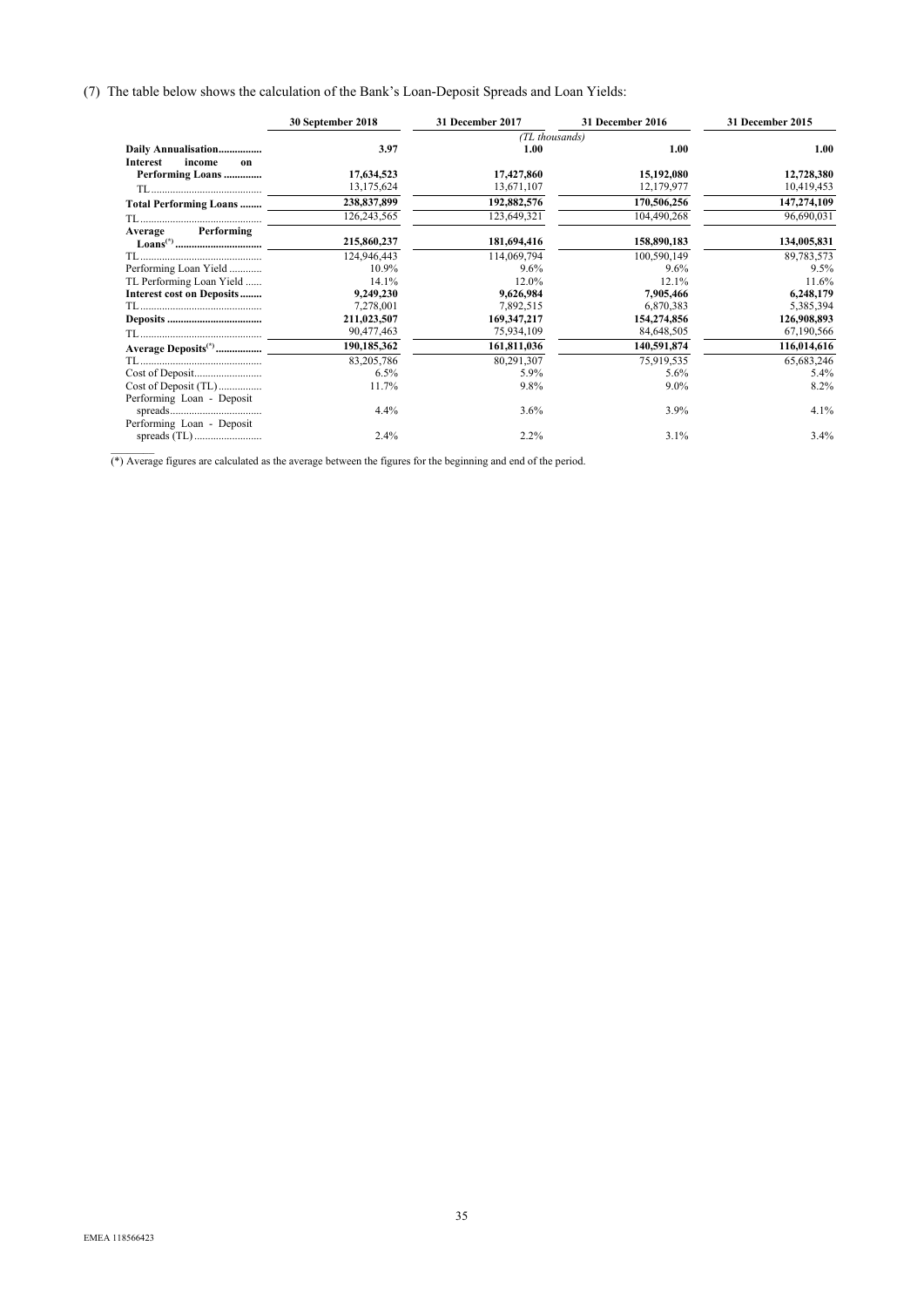# **TERMS AND CONDITIONS OF THE NOTES**

*The following are the Terms and Conditions of the Notes which (except for the paragraphs in italics) will be incorporated by reference into each Global Note (as defined below) and each definitive Note will have endorsed thereon or attached thereto such Terms and Conditions.* 

The USD 650,000,000 Perpetual Fixed Rate Resettable Additional Tier 1 Notes (the "**Notes**") are issued by Yapı ve Kredi Bankası A.Ş. (the "**Issuer**") pursuant to the Agency Agreement (as defined below).

References herein to the "**Notes**" shall mean:

- (a) in relation to any Notes represented by a global Note (a "**Global Note**"), units of each Specified Denomination in U.S. dollars;
- (b) any Global Note; and
- (c) any definitive Notes in registered form (whether or not issued in exchange for a Global Note in registered form).

The Notes have the benefit of an agency agreement dated 29 September 2017 as supplemented by the supplemental agency agreement dated 4 September 2018 and the second supplemental agency agreement dated 15 January 2019 (such agency agreement as further amended and/or supplemented and/or restated from time to time, the "**Agency Agreement**") and made between the Issuer, The Bank of New York Mellon, London Branch as fiscal agent and exchange agent (the "**Fiscal Agent**" and the "**Exchange Agent**", which expression shall, in each case, include any successor fiscal agent and exchange agent) and the other paying agents named therein (together with the Fiscal Agent, the "**Paying Agents**", which expression shall include any additional or successor paying agents), The Bank of New York Mellon, New York Branch as transfer agent (together with the Registrar, as defined below, the "**Transfer Agents**", which expression shall include any additional or successor transfer agent) and The Bank of New York Mellon SA/NV, Luxembourg Branch as registrar (the "**Registrar**", which expression shall include any successor registrar).

Any reference to "**Noteholders**" or "**holders**" in relation to any Notes shall mean the persons in whose name the Notes are registered and shall, in relation to any Notes represented by a Global Note, be construed as provided below.

The Noteholders are entitled to the benefit of a deed of covenant (such deed of covenant as modified and/or supplemented and/or restated from time to time), (the "**Deed of Covenant**") dated 29 September 2017 and made by the Issuer. The original of the Deed of Covenant is held by the common depositary for Euroclear Bank SA/NV ("**Euroclear**") and Clearstream Banking, S.A. ("**Clearstream, Luxembourg**").

Copies of the Agency Agreement, a deed poll (such deed poll as modified and/or supplemented and/or restated from time to time, the "**Deed Poll**") dated 29 September 2017 and made by the Issuer and the Deed of Covenant are available for inspection during normal business hours at the specified office of each of the Fiscal Agent, the Registrar and the other Paying Agents, the Exchange Agent and the other Transfer Agents (such agents and the Registrar being together referred to as the "**Agents**"). The Noteholders are deemed to have notice of, and are entitled to the benefit of, all the provisions of the Agency Agreement, the Deed Poll and the Deed of Covenant. The statements in these Terms and Conditions (the "**Conditions**") include summaries of, and are subject to, the detailed provisions of the Agency Agreement.

Words and expressions defined in the Agency Agreement shall have the same meanings where used in the Conditions unless the context otherwise requires or unless otherwise stated and *provided that*, in the event of inconsistency between the Agency Agreement and the Conditions, the Conditions will prevail.

# **1. FORM, DENOMINATION AND TITLE**

### **1.1 Form and Denomination**

The Notes are in registered form and, in the case of definitive Notes, serially numbered, and are issued in amounts of USD 200,000 and integral multiples of USD 1,000 thereafter (each, a "**Specified Denomination**"). Notes of one Specified Denomination may not be exchanged for Notes of another Specified Denomination.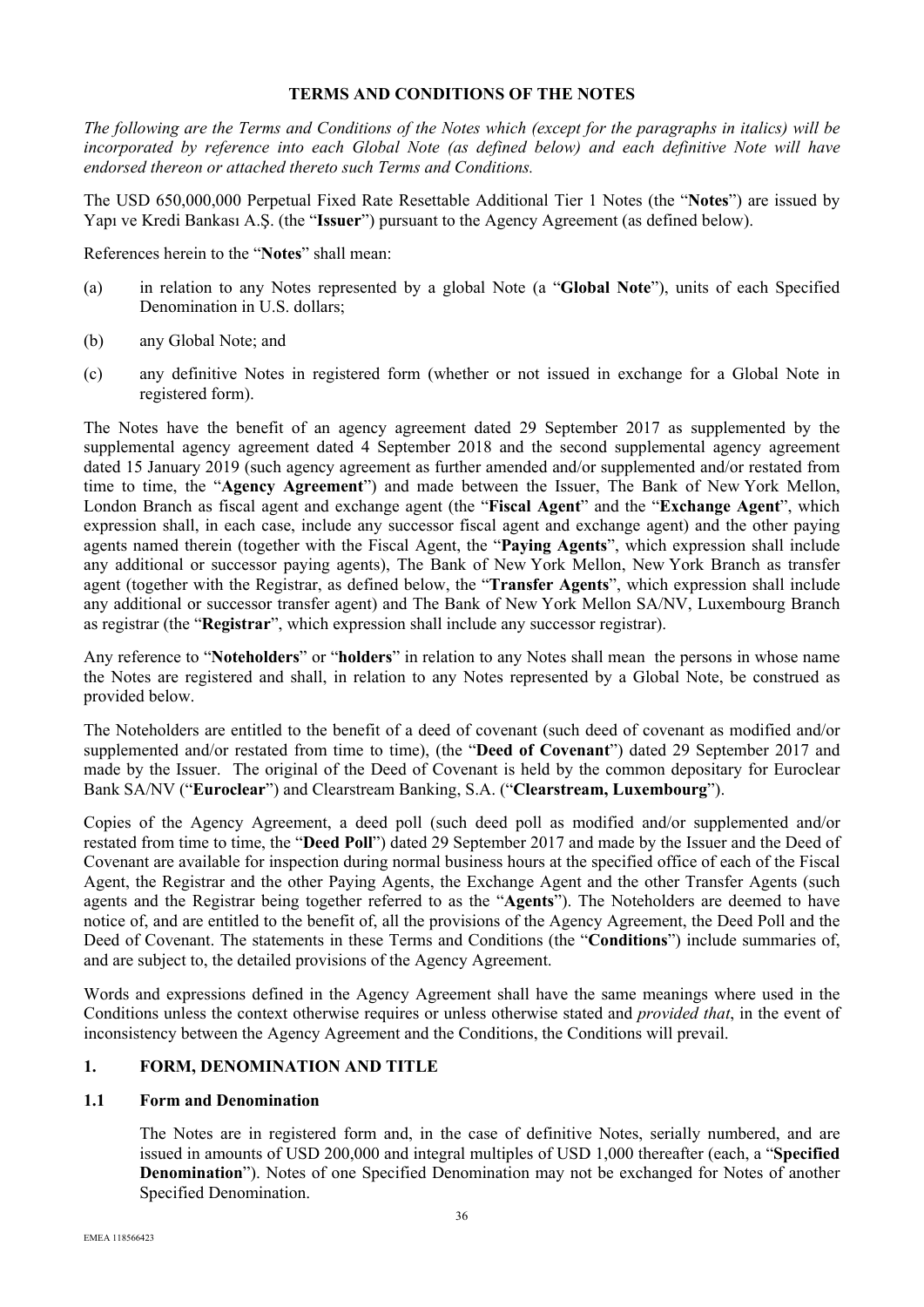The Notes are issued pursuant to the Turkish Commercial Code (No. 6102), the Capital Markets Law (No. 6362) of Turkey and the Communiqué on Debt Instruments Serial: VII, No: 128.8 of the Turkish Capital Markets Board (in Turkish: *Sermaye Piyasası Kurulu*) (the "**CMB**"). The proceeds of the Notes shall be fully paid in cash to the Issuer.

## **1.2 Title**

Subject as set out below, title to the Notes will pass upon registration of transfers in accordance with the provisions of the Agency Agreement. The Issuer and any Agent will (except as otherwise required by law) deem and treat the registered holder of any Note as the absolute owner thereof (whether or not overdue and notwithstanding any notice of ownership or writing thereon or notice of any previous loss or theft thereof) for all purposes but, in the case of any Global Note, without prejudice to the provisions set out in the next two succeeding paragraphs.

For so long as any of the Notes is represented by a Global Note deposited with and registered in the name of a nominee for a common depositary for Euroclear and/or Clearstream, Luxembourg, each person (other than Euroclear or Clearstream, Luxembourg) who is for the time being shown in the records of Euroclear or of Clearstream, Luxembourg as the holder of a particular nominal amount of such Notes (in which regard any certificate or other document issued by Euroclear or Clearstream, Luxembourg as to the nominal amount of such Notes standing to the account of any person shall be conclusive and binding for all purposes save in the case of manifest error) shall be treated by the Issuer and the Agents as the holder of such nominal amount of such Notes for all purposes other than with respect to the payment of principal or interest on such nominal amount of such Notes, for which purpose the registered holder of the relevant Global Note shall be treated by the Issuer and any Agent as the holder of such nominal amount of such Notes in accordance with and subject to the terms of the relevant Global Note and the expressions "**Noteholder**" and "**holder of Notes**" and related expressions shall be construed accordingly.

For so long as the Depository Trust Company ("**DTC**") or its nominee is the registered owner or holder of a Global Note, DTC or such nominee, as the case may be, will be considered the sole owner or holder of the Notes represented by such Global Note for all purposes under the Agency Agreement and the Notes except to the extent that in accordance with DTC's published rules and procedures any ownership rights may be exercised by its participants or beneficial owners through participants.

Notes which are represented by a Global Note will be transferable only in accordance with the rules and procedures for the time being of DTC, Euroclear and Clearstream, Luxembourg, as the case may be. References to DTC, Euroclear and/or Clearstream, Luxembourg shall, whenever the context so permits, be deemed to include a reference to any additional or alternative clearing system as may otherwise be approved by the Issuer and the Fiscal Agent.

### **2. TRANSFERS OF NOTES**

### **2.1 Transfers of interests in Global Notes**

Transfers of beneficial interests in Global Notes will be effected by DTC, Euroclear or Clearstream, Luxembourg, as the case may be, and, in turn, by other participants and, if appropriate, indirect participants in such clearing systems acting on behalf of transferors and transferees of such interests. A beneficial interest in a Global Note will, subject to compliance with all applicable legal and regulatory restrictions, be transferable for Notes in definitive form or for a beneficial interest in another Global Note only in a Specified Denomination and only in accordance with the rules and operating procedures for the time being of DTC, Euroclear or Clearstream, Luxembourg, as the case may be, and in accordance with the terms and conditions specified in the Agency Agreement. Transfers of a Global Note registered in the name of a nominee for DTC shall be limited to transfers of such Global Note, in whole but not in part, to another nominee of DTC or to a successor of DTC or such successor's nominee.

### **2.2 Transfers of Notes in definitive form**

Upon the terms and subject to the conditions set forth in the Agency Agreement, a Note in definitive form may be transferred in whole or in part (in a Specified Denomination). In order to effect any such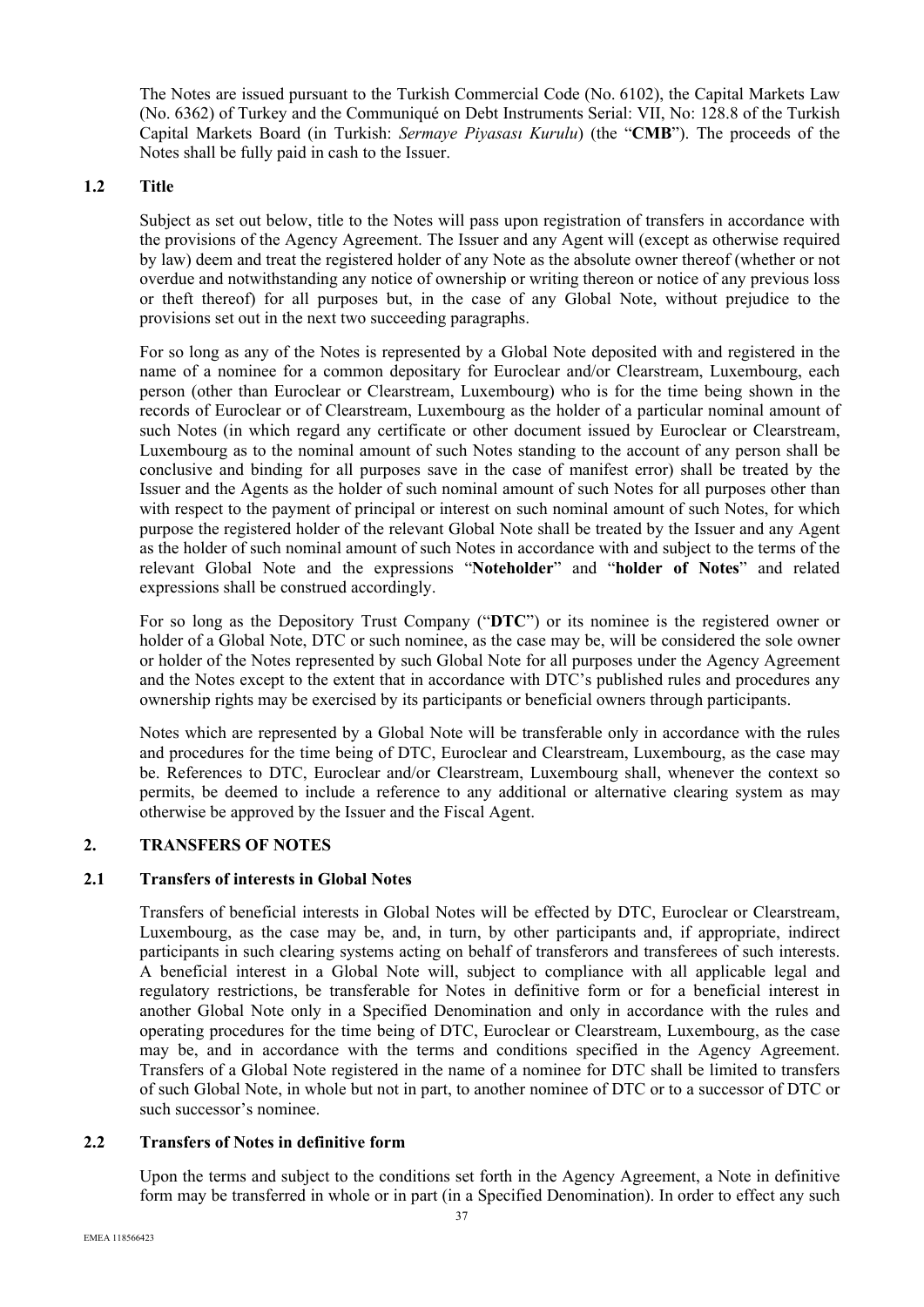transfer (a) the holder or holders must (i) surrender the Note for registration of the transfer of the Note (or the relevant part of the Note) at the specified office of any Transfer Agent, with the form of transfer thereon duly executed by the holder or holders thereof or his or their attorney or attorneys duly authorised in writing and (ii) complete and deposit such other certifications as may be required by the relevant Transfer Agent and (b) the relevant Transfer Agent must, after due and careful enquiry, be satisfied with the documents of title and the identity of the person making the request. Any such transfer will be subject to such reasonable regulations as the Issuer and the Registrar may from time to time prescribe (the initial such regulations being set out in Schedule 9 to the Agency Agreement). Subject as provided above, the relevant Transfer Agent will, within three business days (being for this purpose a day on which banks are open for business in the city where the specified office of the relevant Transfer Agent is located) of the request (or such longer period as may be required to comply with any applicable fiscal or other laws or regulations), authenticate and deliver, or procure the authentication and delivery of, at its specified office to the transferee or (at the risk of the transferee) send by uninsured mail, to such address as the transferee may request, a new Note in definitive form of a like aggregate nominal amount to the Note (or the relevant part of the Note) being transferred. In the case of the transfer of part only of a Note in definitive form, a new Note in definitive form in respect of the balance of the Note not transferred will be so authenticated and delivered or (at the risk of the transferor) sent by uninsured mail to the transferor.

### **2.3 Costs of registration**

Noteholders will not be required to bear the costs and expenses of effecting any registration of transfer as provided above, except for any costs or expenses of delivery other than by regular uninsured mail and except that the Issuer and/or Agent may require the payment of a sum sufficient to cover any stamp duty, tax or other governmental charge that may be imposed in relation to the registration and/or transfer.

# **3. STATUS OF THE NOTES**

#### **3.1 Subordination**

The Notes (and claims for payment by the Issuer in respect thereof) will constitute direct, unsecured and subordinated obligations of the Issuer and shall, in the case of a Subordination Event and for so long as that Subordination Event subsists, rank:

- (a) subordinate in right of payment to the payment of all Senior Obligations;
- (b) *pari passu* without any preference among themselves and with all Parity Obligations; and
- (c) in priority to all payments in respect of Junior Obligations.

By virtue of the subordination of the Notes, as set out in this Condition 3, no amount will, in the case of a Subordination Event and for so long as that Subordination Event subsists, be paid under the Notes until all payment obligations in respect of Senior Obligations have been satisfied.

### **3.2 No Set-off or Counterclaim**

All payment obligations of, and payments made by, the Issuer under and in respect of the Notes must be determined and made without reference to any right of set-off or counterclaim of any holder of the Notes, whether arising before or in respect of any Subordination Event. By virtue of the subordination of the Notes, following a Subordination Event and for so long as that Subordination Event subsists and prior to all payment obligations in respect of Senior Obligations having been satisfied, no holder of the Notes shall exercise any right of set-off or counterclaim in respect of any amount owed to such holder by the Issuer in respect of the Notes and any such rights shall be deemed to be waived.

### **3.3 No Link to Derivative Transactions**

The Issuer will not: (a) link its obligations in respect of the Notes to any derivative transaction or derivative contract or (b) provide in any manner for such obligations to be the subject of any guarantee or security, in each case in a way which would result in a violation of Article 7(2)(b) of the Equity Regulation.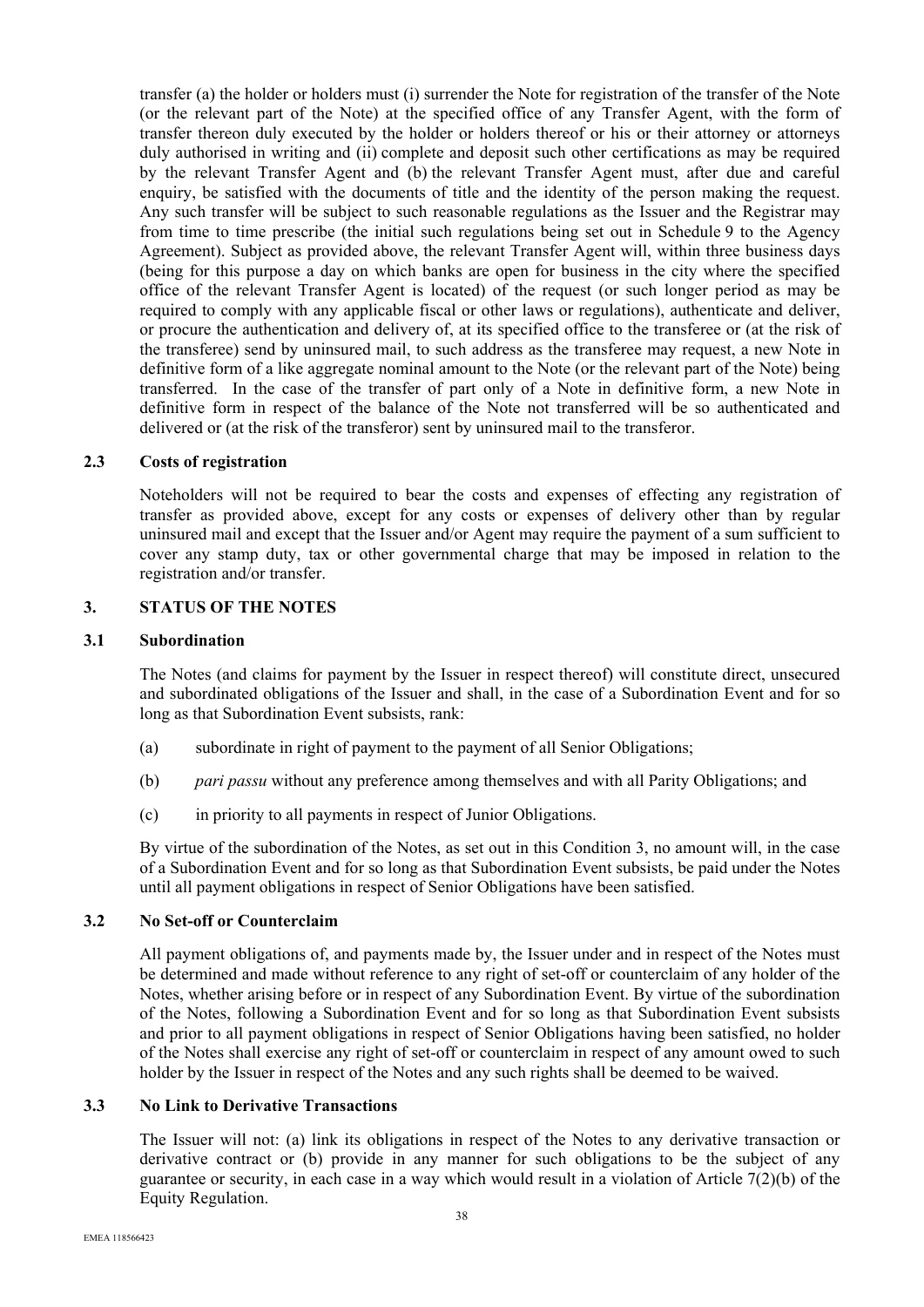### **3.4 Interpretation**

In these Conditions:

"**Additional Tier 1 capital**" means additional tier 1 capital as provided under Article 7 of the Equity Regulation.

"**Additional Tier 1 Instruments**" means any securities or other instruments that at the time of issuance constitute Additional Tier 1 capital of the Issuer.

**"BRSA"** means the Banking Regulation and Supervision Agency (*Bankacılık Düzenleme ve Denetleme Kurumu*) of Turkey or such other governmental authority in Turkey having primary bank supervisory authority with respect to the Issuer.

**"Equity Regulation"** means the BRSA Regulation on the Equity of Banks (published in the Official Gazette dated 5 September 2013 (No. 28756), with an effective date of 1 January 2014), as amended, modified, supplemented or superseded from time to time.

**"Junior Obligations"** means any class of share capital (including ordinary and preferred shares) of the Issuer together with any other payment obligations of the Issuer, which obligations in each case rank, or are expressed to rank, junior to the Issuer's obligations under the Notes.

**"Parity Obligations"** means any obligations of the Issuer in respect of any Additional Tier 1 Instruments, or other payment obligations or capital instruments of the Issuer, which in each case rank, or are expressed to rank, *pari passu* with the Issuer's obligations under the Notes.

**"Senior Obligations"** means any of the Issuer's present and future indebtedness and other obligations (including, without limitation, any obligations of the Issuer (a) in respect of any Senior Taxes, statutory preferences and other legally-required payments, (b) to depositors, trade creditors and other senior creditors, (c) obligations under hedging and other financial instruments, and (d) except as provided in (i), (ii) and (iii) below, to other subordinated creditors (including in respect of any Tier 2 Instruments)), other than its obligations under (i) the Notes, (ii) any Parity Obligations and (iii) any Junior Obligations.

**"Senior Taxes"** means any tax, levy, fund, impost, duty or other charge or withholding of a similar nature (including any related penalty or interest) including, without limitation, the Banking and Insurance Transactions Tax (*Banka ve Sigorta Muameleleri Vergisi*) imposed by Article 28 of the Expenditure Taxes Law (No. 6802), income withholding tax pursuant to the Decrees of the Council of Ministers of Turkey (No. 2009/14592, 2009/14593 and 2009/14594, as amended by No. 2011/1854 and 2010/1182), Articles 15 and 30 of the Corporate Income Tax Law (No. 5520) and Article 94 and Provisional Article 67 of the Income Tax Law (No. 193), any reverse VAT imposed by the VAT Law (No. 3065), any stamp tax imposed by the Stamp Tax Law (No. 488) and any withholding tax imposed by, or anti-tax haven regulations under, Article 30.7 of the Corporate Income Tax Law (No. 5520).

**"Subordination Event"** means any distribution of the assets of the Issuer on a dissolution, windingup or liquidation of the Issuer whether in bankruptcy, insolvency, receivership, voluntary or mandatory reorganisation of indebtedness (*konkordato*) or any analogous proceedings referred to in the Banking Law (No. 5411), the Turkish Commercial Code (No. 6102) or the Turkish Execution and Bankruptcy Code (No. 2004).

"**Tier 2 capital**" means tier 2 capital as provided under Article 8 of the Equity Regulation.

"**Tier 2 Instruments**" means any securities or other instruments that at the time of issuance constitute Tier 2 capital of the Issuer.

**"Turkey"** means the Republic of Turkey.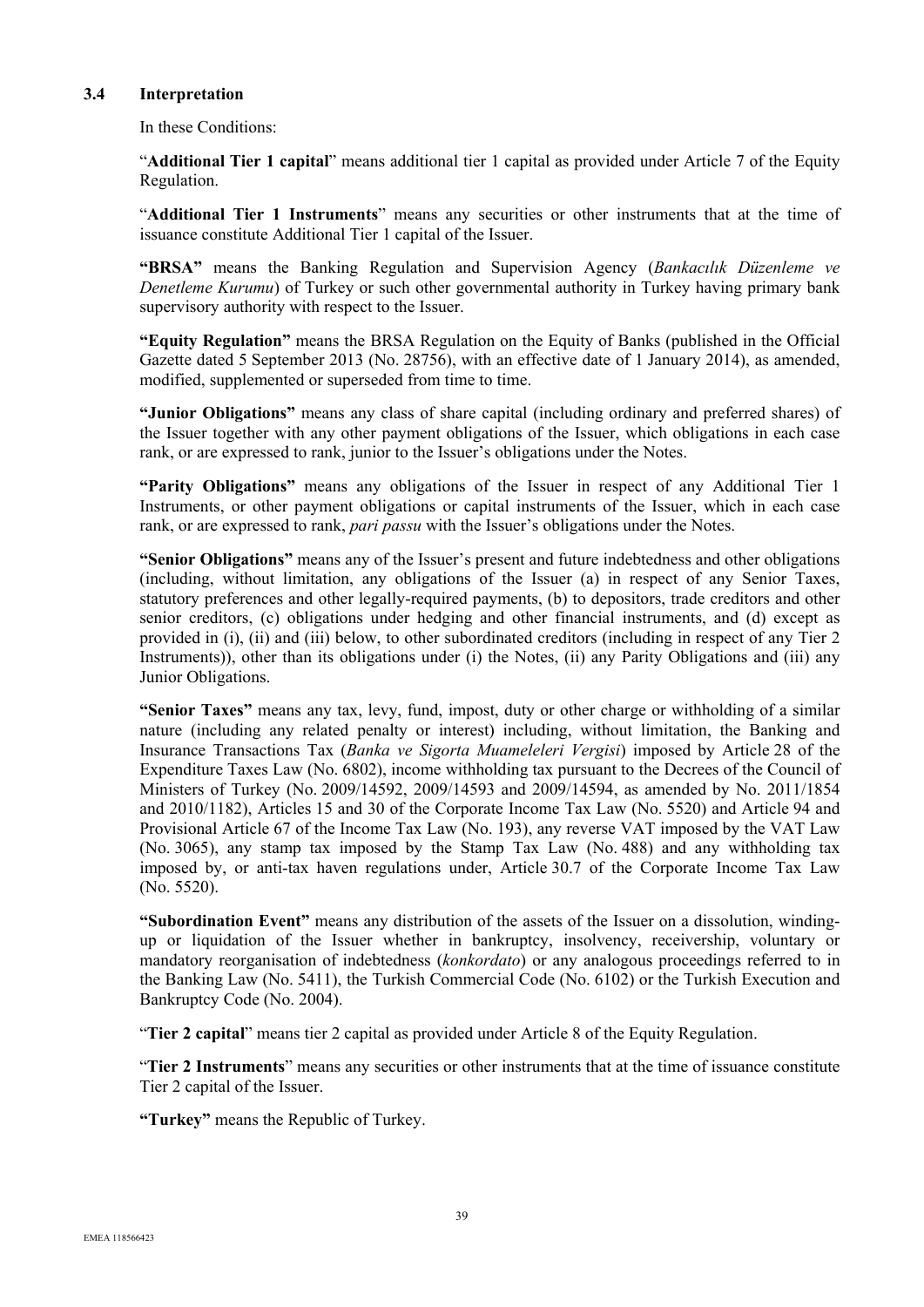# **4. COVENANTS**

### **4.1 Maintenance of Authorisations**

So long as any of the Notes remains outstanding (as defined in the Agency Agreement), the Issuer shall take all necessary actions to maintain, obtain and promptly renew, and do or cause to be done all things reasonably necessary to ensure the continuance of, all consents, permissions, licences, approvals and authorisations, and make or cause to be made all registrations, recordings and filings, which may at any time be required to be obtained or made in Turkey (including, for the avoidance of doubt, with the CMB and the BRSA) for (i) the execution, delivery or performance of the Agency Agreement, the Deed of Covenant, Deed Poll and the Notes or for the validity or enforceability thereof, or (ii) the conduct by it of the Permitted Business, save for any consents, permissions, licences, approvals, authorisations, registrations, recordings and filings (collectively, "**Permissions**") which are immaterial in the conduct by the Issuer of the Permitted Business. For the avoidance of doubt, any Permissions relating to the Issuer's ability or capacity to undertake its banking or financial advisory functions shall not be deemed to be immaterial in the conduct by the Issuer of its Permitted Business.

### **4.2 Transactions with Affiliates**

So long as any of the Notes remains outstanding, the Issuer shall not, and shall not permit any of its Subsidiaries to, in any 12 month period, (a) make any payment to, (b) sell, lease, transfer or otherwise dispose of any of its properties, revenues or assets to, (c) purchase any properties, revenues or assets from, or (d) enter into or make or amend any transaction, contract, agreement, understanding, loan, advance, indemnity or guarantee (whether related or not) with or, for the benefit of, any Affiliate (each, an "**Affiliate Transaction**") which Affiliate Transaction has (or, when taken together with any other Affiliate Transactions during such 12 month period, in the aggregate have) a value in excess of USD 50,000,000 (or its equivalent in any other currency) unless such Affiliate Transaction and each such other aggregate Affiliate Transaction is on terms that are no less favourable to the Issuer or the relevant Subsidiary than those that would have been obtained in a comparable transaction by the Issuer or such Subsidiary with an unrelated Person.

### **4.3 Financial Reporting**

So long as any of the Notes remains outstanding, the Issuer shall deliver to the Fiscal Agent:

- (a) not later than 120 days after the end of each financial year, English language copies of the Issuer's audited consolidated financial statements for such financial year, prepared in accordance with IFRS consistently applied and BRSA accounting standards ("**BRSAAS**"), including comparative financial information for the preceding financial year, and such financial statements of the Issuer shall be accompanied by the reports of the auditors thereon; and
- (b) not later than 90 days after the end of the first six months of each of the Issuer's financial years, English language copies of its unaudited consolidated financial statements for such six-month period, prepared in accordance with IFRS consistently applied and BRSAAS, including comparative financial information for the corresponding period of the previous financial year.

#### **4.4 Merger, Amalgamation, Consolidation, Sale, Assignment or Disposal**

So long as any of the Notes remains outstanding, the Issuer shall not merge, amalgamate or consolidate with or into, or sell, assign or otherwise dispose of all or substantially all of its property and assets (whether in a single transaction or a series of related transactions) to, any other person (a "**Successor Entity**") without the prior approval of the holders of the Notes by way of an Extraordinary Resolution unless either:

(a) the surviving legal entity following any such merger, amalgamation or consolidation is the Issuer; or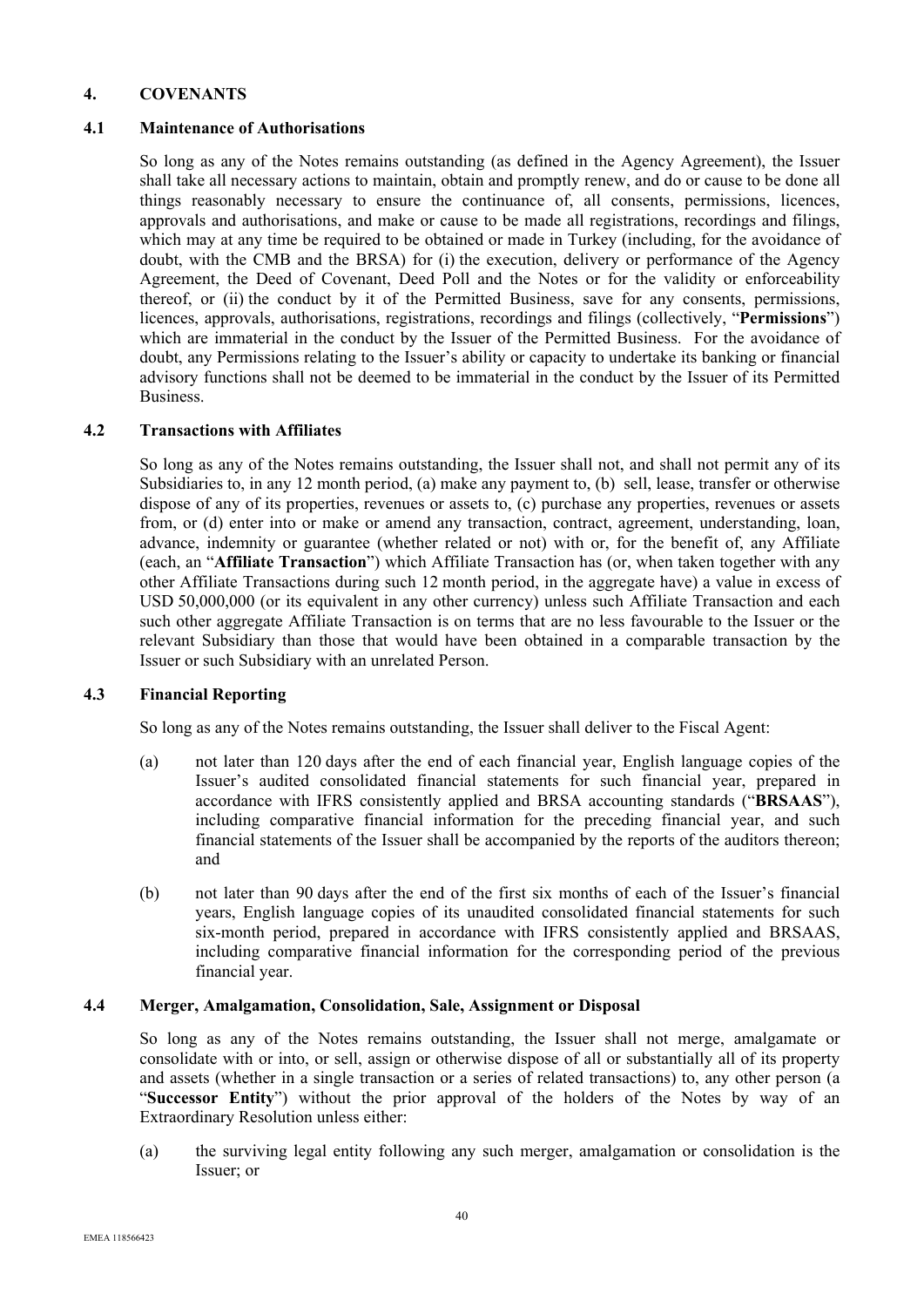- (b) (i) the Successor Entity is incorporated, domiciled and resident in Turkey and executes a deed poll and such other documents (if any) as may be necessary to give effect to its assumption of all of the obligations, covenants, liabilities and rights of the Issuer in respect of the Notes (together, the "**Documents**") and (without limiting the generality of the foregoing) pursuant to which the Successor Entity shall undertake in favour of each Noteholder to be bound by the Notes, these Conditions and the provisions of the Agency Agreement, the Deed of Covenant and the Deed Poll as fully as if it had been named in the Notes, these Conditions, the Agency Agreement, the Deed of Covenant and the Deed Poll in place of the Issuer; and
	- (ii) the Issuer (or the Successor Entity) delivers to the Fiscal Agent a legal opinion from a leading firm of lawyers in each of Turkey and England to the effect that, subject to no greater limitations as to enforceability than those which would apply in any event in the case of the Issuer, the Documents constitute or, when duly executed and delivered, will constitute, legal valid and binding obligations of the Successor Entity, with each such opinion to be dated not more than seven days prior to the date of such merger, amalgamation or consolidation or sale, assignment or other disposition,

and provided (A) none of the events or circumstances described in paragraphs (a), (b) or (c) in Condition 11 below has occurred and is continuing and (B) such merger, amalgamation or consolidation or sale, assignment or other disposition does not and would not (I) result in any other default or breach of the obligations and covenants of the Issuer under the Notes or of the Successor Entity on its assumption of such obligations and covenants in accordance with the provisions of Condition 4.4(b) or (II) otherwise have a Material Adverse Effect.

## **4.5 Interpretation**

In these Conditions:

"**Affiliate**" means, in respect of any specified Person, any other Person directly or indirectly controlling or controlled by or under direct or indirect common control with such specified Person, and, in the case of a natural Person, any immediate family member of such Person. For the purposes of this definition, "**control**", as used with respect to any Person, shall mean the possession, directly or indirectly, of the power to direct or cause the direction of the management or policies of such Person, whether through the ownership of voting securities, by agreement or otherwise. For the purposes of this definition, the terms "**controlling**"**,** "**controlled by**" and "**under common control with**" shall have corresponding meanings.

"**Group**" means the Issuer together with its consolidated Subsidiaries.

"**IFRS**" means the requirements of International Financial Reporting Standards (formerly International Accounting Standards) issued by the International Accounting Standards Board (the "IASB") and interpretations issued by the International Financial Reporting Interpretations Committee of the IASB (as amended, supplemented or re-issued from time to time).

"**Material Adverse Effect**" means a material adverse effect on: (i) the business, financial condition or results of operations of the Issuer or the Group, or (ii) the Issuer's ability to perform its obligations under the Notes, which, in the case of Condition 4.4(b) above, shall be determined by reference to the Issuer and the Group immediately prior to, and to the Successor Entity and the New Group immediately after, the relevant merger, amalgamation or consolidation or sale, assignment or other disposition.

"**New Group**" means the Successor Entity together with its consolidated Subsidiaries.

"**Permitted Business**" means any business which is the same as or related, ancillary or complementary to any of the businesses of the Issuer on the Issue Date (as defined below).

"**Person**" means (i) any individual, company, unincorporated association, government, state agency, international organisation or other entity and (ii) its successors and assigns.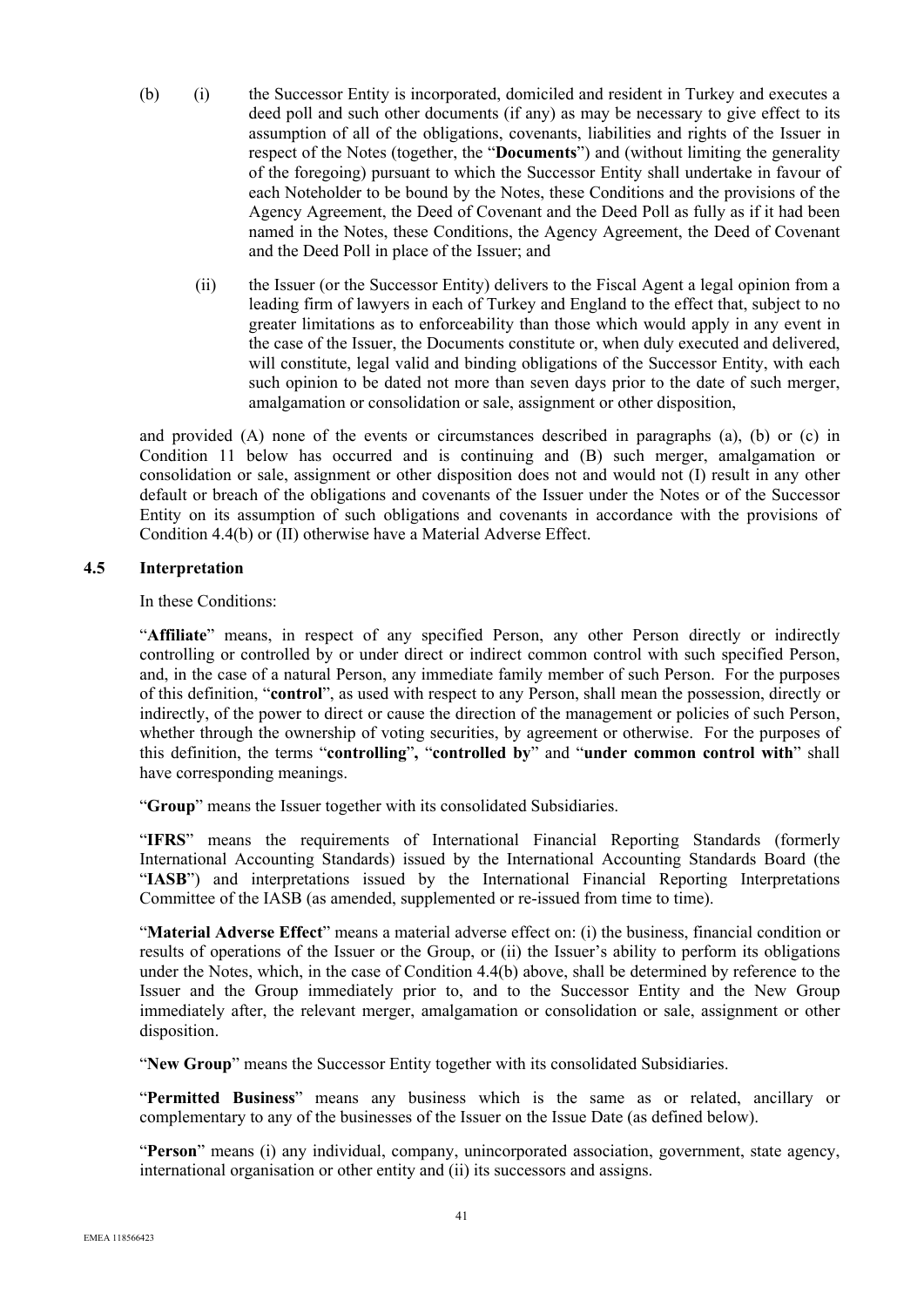"**Subsidiary**" means, in relation to any Person, any company (i) in which such Person holds a majority of the voting rights or (ii) of which such Person is a member and has the right to appoint or remove a majority of the board of directors or (iii) of which such Person is a member and controls a majority of the voting rights, and includes any company which is a Subsidiary of a Subsidiary of such Person.

## **5. INTEREST**

## **5.1 Interest Rate and Interest Payment Dates**

Each Note bears interest, in respect of the period from (and including):

- (a) the Issue Date to (but excluding) the First Reset Date, at the rate of 13.875 per cent. per annum (the "**Initial Interest Rate**"); and
- (b) each Reset Date to (but excluding) the next succeeding Reset Date (each a "**Reset Period**"), at the rate per annum equal to the aggregate of: (i) the Reset Margin and (ii) the 5 Year Mid-Swap Rate (the "**Reset Interest Rate**" and, together with the Initial Interest Rate, each, a "**Rate of Interest**"), as determined by the Fiscal Agent on the Reset Determination Date.

Interest will be payable semi-annually in arrear on each of 15 January and 15 July (each, an "**Interest**  Payment Date<sup>"</sup>) in each year, commencing on 15 July 2019.

In the case of any Write-Down (as defined in Condition 6.1 below) of the Notes and the cancellation pursuant to Condition 6.1 or 6.2, as the case may be, of any interest accrued and unpaid on the Notes in respect of the period from (and including) the Interest Payment Date immediately preceding the Write-Down Date (or, if none, the Issue Date) to (but excluding) the Write-Down Date, interest will be payable on the Notes on the Interest Payment Date immediately following such Write-Down in respect of (i) the period from (and including) the Write-Down Date to (but excluding) such Interest Payment Date, and (ii) the Prevailing Principal Amount of the outstanding Notes during that period.

### **5.2 Calculation of Interest**

Interest shall be calculated in respect of any period by applying the Rate of Interest to:

- (i) in the case of Notes which are represented by a Global Note, the aggregate Prevailing Principal Amount of the outstanding Notes represented by such Global Note, or
- (ii) in the case of Notes in definitive form, USD 1,000 (the "**Calculation Amount**"),

and, in each case, multiplying such sum by 30/360, and rounding the resultant figure to the nearest USD 0.01 (with USD 0.005 being rounded upwards). Where the Prevailing Principal Amount of a Note in definitive form is a multiple of the Calculation Amount, the amount of interest payable in respect of such Note shall be the product of the amount (determined in the manner provided above) for the Calculation Amount and the amount by which the Calculation Amount is multiplied to reach such Prevailing Principal Amount, without any further rounding. For any Prevailing Principal Amount of a Note in definitive form that is not a multiple of the Calculation Amount, the amount of interest payable in respect of such Prevailing Principal Amount shall be determined in the same manner as for a Global Note above.

### **5.3 Determination and Notification of Reset Interest Rate**

The Fiscal Agent will, at or as soon as practicable after the Relevant Time, determine the Reset Interest Rate and cause it to be notified to the Issuer and any stock exchange on which the Notes are for the time being listed and notice thereof to be published in accordance with Condition 14 as soon as possible after such determination but in no event later than the fourth London Business Day thereafter. For the purposes of this paragraph, the expression "**London Business Day**" means a day (other than a Saturday or a Sunday) on which banks and foreign exchange markets are open for general business in London.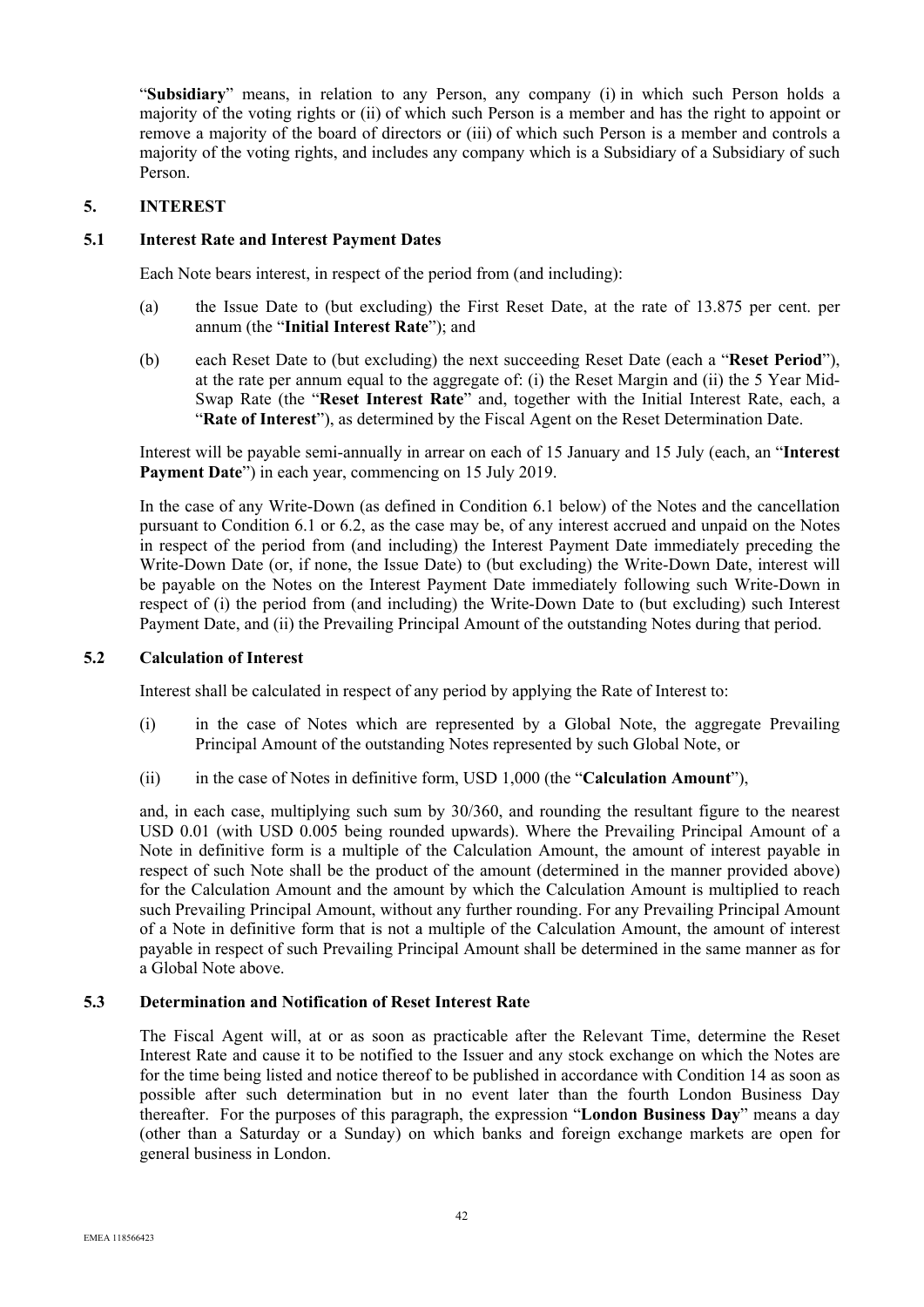# **5.4 Certificates to be Final**

All certificates, communications, opinions, determinations, calculations, quotations and decisions given, expressed, made or obtained for the purposes of the provisions of this Condition 5, shall (in the absence of wilful default, bad faith or manifest error) be binding on the Issuer, the Fiscal Agent, the other Agents and all Noteholders and (in the absence of wilful default or fraud) no liability to the Issuer or the Noteholders shall attach to the Fiscal Agent in connection with the exercise or non-exercise by it of its powers, duties and discretions pursuant to such provisions.

## **5.5 Optional Cancellation of Interest**

The Issuer may elect, in its sole and absolute discretion, to cancel any payment of interest in whole or in part at any time and for any reason. Following any such election, the Issuer shall give notice to Noteholders in accordance with Condition 14 and to the Fiscal Agent of the cancellation of such interest payment. Any failure by the Issuer to give any such notice to or otherwise to so notify Noteholders will not in any way impact on the effectiveness of, or otherwise invalidate, any such election, or give Noteholders any rights as a result of such failure.

## **5.6 Mandatory Cancellation of Interest**

- (a) Payments of interest in respect of the Notes shall be made only out of Distributable Items of the Issuer. To the extent that (i) the Issuer has insufficient Distributable Items to make any payment of interest in respect of the Notes scheduled for payment in the then current financial year and any other interest payments or distributions paid and/or required and/or scheduled to be paid out of Distributable Items in such financial year, in each case excluding any portion of such payments already accounted for in determining the Distributable Items of the Issuer, and/or (ii) the BRSA, in accordance with Applicable Banking Regulations then in force, requires the Issuer to cancel the relevant payment of interest in respect of the Notes in whole or in part, then the Issuer will, without prejudice to the right above to cancel all such payments of interest in respect of the Notes, make partial or, as the case may be, no such payment of interest in respect of the Notes.
- (b) No payment of interest will be made in respect of the Notes if and to the extent that such payment:
	- (i) would cause the Maximum Distributable Amount (if any) then applicable to the Issuer and/or the Group to be exceeded provided that a partial payment of interest may be made to the extent that such partial payment does not cause the relevant Maximum Distributable Amount to be exceeded; or
	- (ii) would cause a breach of any regulatory restriction or prohibition on payments on Additional Tier 1 Instruments pursuant to Applicable Banking Regulations.

### **5.7 Interest Payments Non-Cumulative**

Interest payments in respect of the Notes will be non-cumulative. Accordingly, if any payment of interest (or part thereof) is not made in respect of the Notes as a result of any election of the Issuer to cancel such payment of interest then the right of the Noteholders to receive the relevant interest payment (or part thereof) will be extinguished and the Issuer will have no obligation to pay such interest (or part thereof) or to pay any interest thereon, whether or not interest on the Notes is paid in respect of any future Interest Period.

### **5.8 Non-payment Evidence of Cancellation**

If the Issuer does not make any payment of interest (or part thereof) on any Interest Payment Date, such non-payment shall evidence the cancellation of such interest payment (or relevant part thereof) or, as appropriate, the Issuer's exercise of its discretion to cancel such interest payment (or relevant part thereof), and accordingly, such interest (or part thereof) shall not in any such case be due and payable.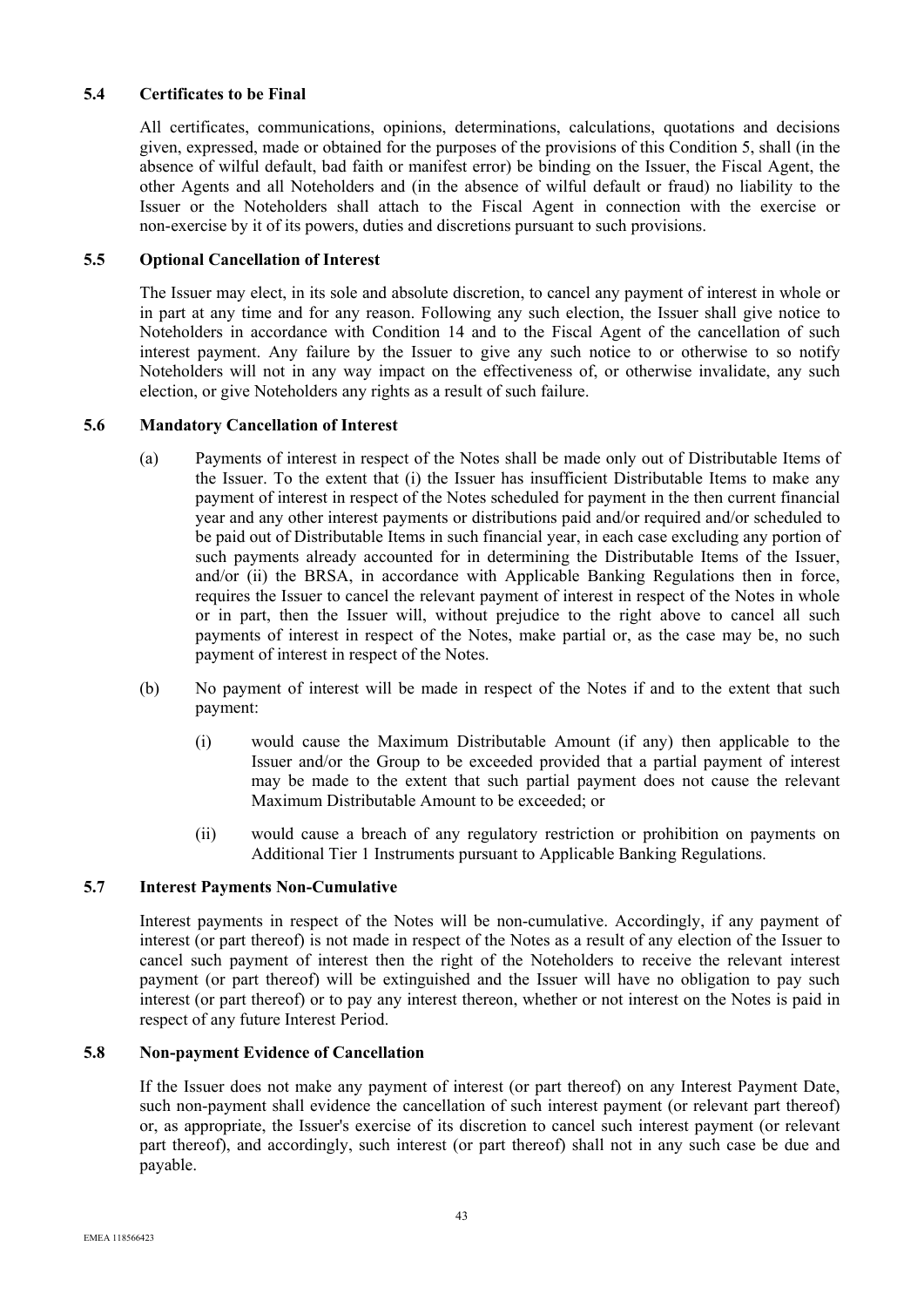# **5.9 Cancellation not an Event of Default**

No such election to cancel the payment of any interest (or part thereof) or non-payment of any interest (or part thereof) will constitute an event of default or the occurrence of any event related to the bankruptcy or insolvency of the Issuer or entitle Noteholders to take any action to cause the Issuer to be declared bankrupt or insolvent or for the dissolution, winding-up or liquidation of the Issuer or in any way limit or restrict the Issuer from making any payment of interest or equivalent payment or other distribution in connection with any Junior Obligation or Parity Obligation other than any payment to shareholders of the Issuer.

### **5.10 Capital Disqualification Event**

If a Capital Disqualification Event (as defined in Condition 8.4 below) has occurred in respect of the Notes and the Notes are no longer eligible to comprise (in whole and not, for the purposes of this Condition 5.10, part only) Additional Tier 1 capital of the Issuer, in the event that the Issuer does not exercise its option to redeem the Notes as provided in Condition 8.4, the interest cancellation provisions in Conditions 5.4 to 5.9 above shall cease to apply to the Notes and the Issuer shall no longer have the discretion to cancel any interest payments due on the Notes on any Interest Payment Date following the occurrence of that Capital Disqualification Event.

#### **5.11 Restrictions Following Non-Payment of Interest**

If, on any Interest Payment Date, any payment of interest in respect of the Notes scheduled to be made on such date is not made in full and cancelled pursuant to the above provisions:

- (a) the board of directors of the Issuer (the "Board of Directors") shall not directly or indirectly recommend or, if proposed by shareholders of the Issuer, shall recommend to reject to the shareholders of the Issuer, that any Distribution (other than in the form of Ordinary Shares or any other class of share capital of the Issuer) be paid or made on any Ordinary Shares or other class of share capital of the Issuer; and
- (b) the Issuer shall not directly or indirectly, redeem, purchase or otherwise acquire any Ordinary Shares or other class of share capital of the Issuer other than in relation to (a) transactions in securities effected by or for the account of customers of the Issuer or any of its subsidiaries or in connection with the distribution or trading of, or market making in respect of such securities; (b) the satisfaction by the Issuer or any of its subsidiaries of its obligations under any employee benefit plans or similar arrangements with or for the benefit of employees, officers or directors of the Issuer or any of its subsidiaries; (c) a reclassification of any share capital of the Issuer or of any of its subsidiaries or the exchange or conversion of one class or series of such share capital for another class or series of such share capital; or (d) the purchase of any share capital of the Issuer or fractional rights to such share capital pursuant to the provisions of any outstanding securities of the Issuer or any subsidiary being converted or exchanged for such share capital in order to fulfil its obligations under such outstanding securities;

in each case until the earliest of  $(x)$  the interest scheduled to be paid in respect of the Notes on any two consecutive Interest Payment Dates following any such cancellation of interest has been paid in full; or (y) all outstanding Notes having been redeemed or purchased and cancelled in full; or (z) the Prevailing Principal Amount of the Notes having been Written Down to zero.

#### **5.12 Interpretation**

In these Conditions:

"**5 Year Mid-Swap Rate**" means, for each Reset Period, the annual mid-swap rate for U.S. dollar swap transactions with a maturity of five years (quoted on a semi-annual basis), expressed as a percentage, which appears on the Screen Page as of the Relevant Time. If such rate does not appear on the Screen Page as of the Relevant Time, the 5 Year Mid-Swap Rate for the relevant Reset Period will be the percentage *per annum* determined by the Fiscal Agent on the basis of the arithmetic mean of the bid and offered rates quoted by the Reference Banks at the Relevant Time for the semi-annual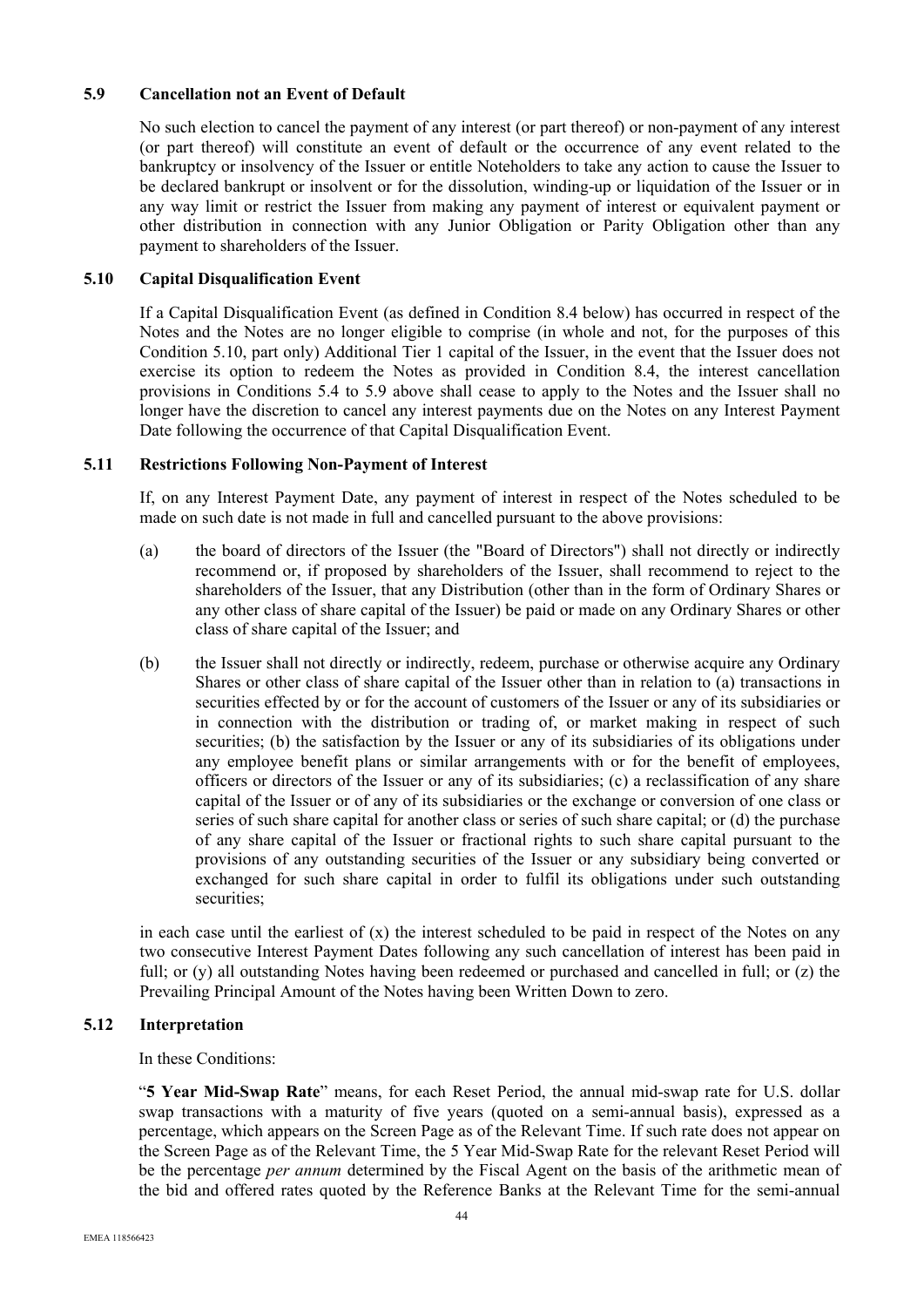fixed leg (calculated on a 30/360 day count basis) of a fixed-for-floating U.S. dollar interest rate swap transaction with an acknowledged dealer of good credit in the swap market, which swap transaction has a term of five years commencing on the relevant Reset Date and is in a Representative Amount, where the floating leg, (calculated on an Actual/360 day count basis) is equivalent to the rate for deposits in U.S. dollars for a three month period offered at the Relevant Time by the principal London offices of leading swap dealers in the New York City interbank market to prime banks in the London interbank market. The Fiscal Agent will request the principal office of each of the Reference Banks to provide such quotations. If three or more quotations are so provided, the 5 Year Mid-Swap Rate for the relevant Reset Period will be the percentage reflecting the arithmetic mean of those quotations, eliminating the highest such quotation (or, in the event of equality, one of the highest) and the lowest such quotation (or, in the event of equality, one of the lowest). If only two quotations are so provided, it will be the arithmetic mean of the quotations provided. If only one quotation is so provided, it will be such quotation. If no quotations are provided, the 5 Year Mid-Swap Rate for such Reset Period will be the 5 Year Mid-Swap Rate for the immediately preceding Reset Period or, if none, 2.630 per cent. per annum.

"**30/360**" means the number of days in the Interest Period or the Relevant Period, as the case may be, to (but excluding) the relevant payment date, divided by 360, calculated on the basis of a year of 360 days with twelve 30-day months.

"**Actual/360**" means the actual number of days in the Interest Period or the Relevant Period, as the case may be, to (but excluding) the relevant payment date, divided by 360.

"**Applicable Banking Regulations**" means at any time the laws, regulations, communiqués, regulatory decisions, requirements, guidelines and policies relating to capital adequacy then in effect in Turkey including, without limitation to the generality of the foregoing, the Banking Law (No. 5411), the Capital Adequacy Regulation, the Equity Regulation, the Capital Conservation and Countercyclical Buffer Regulation, the Regulation on Systemically Important Banks, the BRSA decision No. 6602 dated 18 December 2015 and those regulations, communiqués, decisions, requirements, guidelines and policies relating to capital adequacy of the BRSA to the extent then in effect in Turkey (whether or not any such requirements, guidelines or policies have the force of law and whether or not they are applied generally or specifically to the Issuer or the Group).

"**Applicable Distribution Regulations**" means at any time the laws, regulations, communiqués, regulatory decisions, requirements, guidelines and policies relating to the making of any distribution by the Issuer to its shareholders by way of dividend then in effect in Turkey including, without limitation to the generality of the foregoing, the Turkish Commercial Code (No. 6102), the Capital Markets Law (No. 6362), the Banking Law (No. 5411), the Capital Adequacy Regulation, the Equity Regulation, the Capital Conservation and Countercyclical Buffer Regulation, the Regulation on Systemically Important Banks, the BRSA decision No. 6602 dated 18 December 2015 and those regulations, communiqués, decisions, requirements, guidelines and policies relating to the making of any such distribution of the BRSA and the CMB to the extent then in effect in Turkey (whether or not any such requirements, guidelines or policies have the force of law and whether or not they are applied generally or specifically to the Issuer).

"**CMB**" means the Capital Markets Board (*Sermaye Piyasası Kurulu*) of Turkey.

"**Business Day**" means a day (other than a Saturday or Sunday) on which commercial banks and foreign exchange markets settle payments and are open for general business (including dealing in foreign exchange and foreign currency deposits) in Istanbul, London and New York City.

"**Capital Adequacy Regulation**" means the BRSA Regulation on the Measurement and Evaluation of the Capital Adequacy of Banks (published in the Official Gazette dated 23 October 2015 (No. 29511), with an effective date of 31 March 2016), as amended, modified, supplemented or superseded from time to time.

"**Capital Conservation and Countercyclical Buffer Regulation**" means the BRSA Regulation on Capital Conservation and the Countercyclical Buffer (published in the Official Gazette dated 5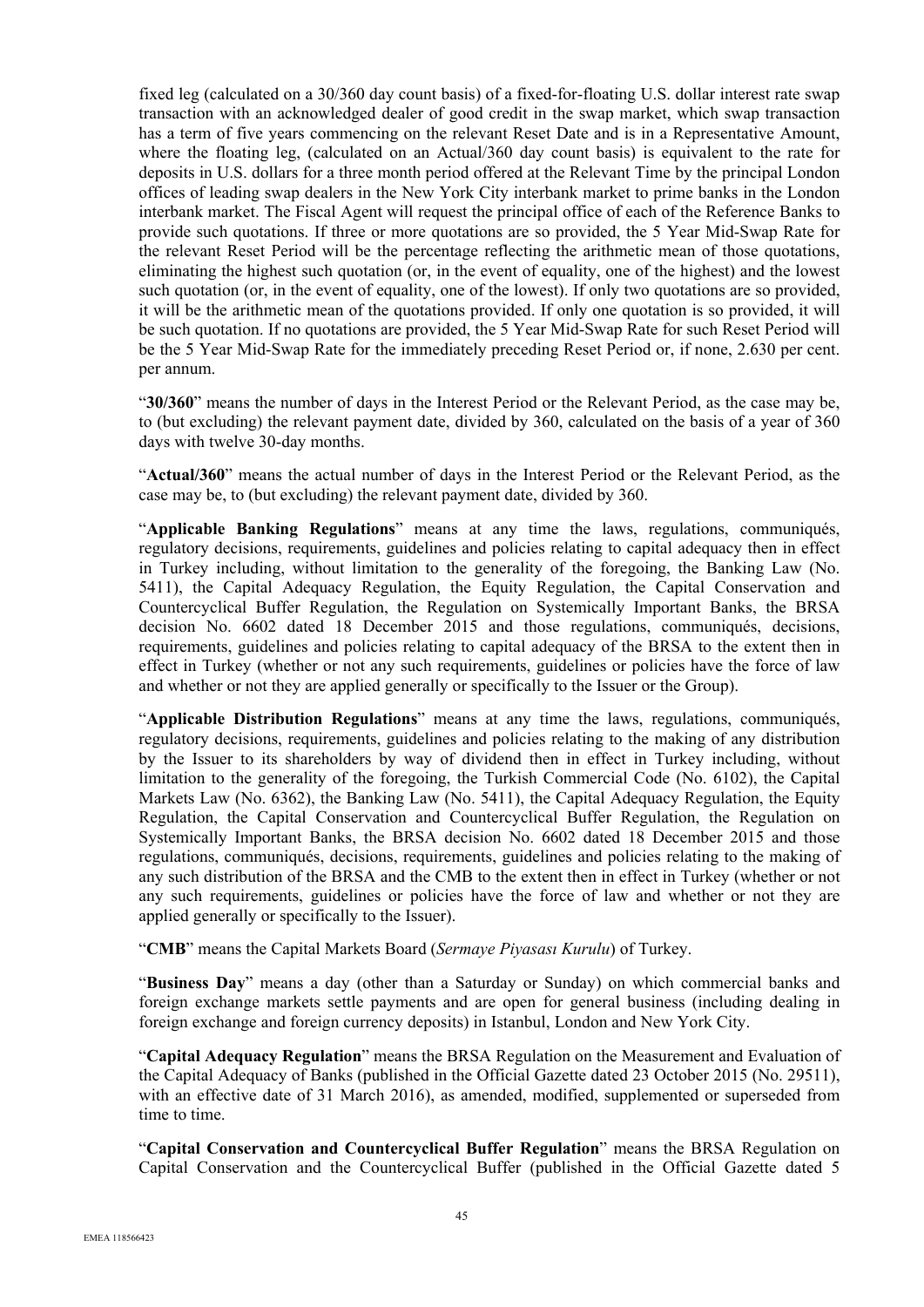November 2013 (No. 28812), with an effective date of 1 January 2014), as amended, modified, supplemented or superseded from time to time.

"**Distributable Items**" means those items eligible for distribution by the Issuer to its shareholders in any financial year of the Issuer by way of dividend in accordance with Applicable Distribution Regulations, including, without limitation, any retained earnings and other applicable reserves available for such distribution.

"**Distribution**" means any dividend or distribution to shareholders in respect of the Ordinary Shares or any other class of share capital of the Issuer, whether of cash, assets or other property (including a spin-off), and however described and whether payable out of a share premium account, profits, retained earnings or any other capital or revenue reserve or account, and including any distribution or payment to any shareholders of the Issuer upon or in connection with a reduction of capital.

"**First Reset Date**" means 15 January 2024.

"**Initial Principal Amount**" means USD 1,000 for each USD 1,000 of the Specified Denomination of the Notes as of the Issue Date.

"**Interest Period**" means the period from (and including) an Interest Payment Date (or, as the case may be, the Issue Date) to (but excluding) the next (or, as the case may be, first) Interest Payment Date.

"**Issue Date**" means 15 January 2019.

"**Maximum Distributable Amount**" means, at any time, any maximum distributable amount required to be calculated in accordance with Applicable Banking Regulations at such time.

"**Ordinary Shares**" means ordinary shares in the capital of the Issuer, each of which confers on the holder one vote at general meetings of the Issuer.

"**Prevailing Principal Amount**" means, in respect of a Note at any time, the Initial Principal Amount of that Note as reduced (on one or more occasions) by any Write-Down (as defined in Condition 6.1 below) at or prior to such time.

"**Reference Banks**" means five leading swap dealers in the New York City interbank market as selected by the Fiscal Agent after consultation with the Issuer.

"**Regulation on Systemically Important Banks**" means the BRSA Regulation on the Regulation on Systemically Important Banks (published in the Official Gazette dated 23 February 2016 (No.29633), with an effective date of 23 February 2016), as amended, modified, supplemented or superseded from time to time.

"**Relevant Period**" means the period from (and including) the most recent Interest Payment Date (or, if none, the Issue Date) to (but excluding) the relevant date of payment.

"**Relevant Time**" means at or around 11:00 a.m. (New York City time) on the Reset Determination Date.

"**Representative Amount**" means an amount that is representative of a single transaction in the relevant market at the Relevant Time.

"**Reset Date**" means the First Reset Date and every fifth anniversary thereof.

"**Reset Determination Date**" means, in relation to each Reset Date, the third Business Day immediately preceding such Reset Date.

"**Reset Margin**" means 11.245 per cent. per annum.

"**Screen Page**" means the display page on the relevant Reuters information service designated as the "ICESWAP1" page or such other page as may replace it on that information service, or on such other equivalent information service as may be nominated by the person providing or sponsoring such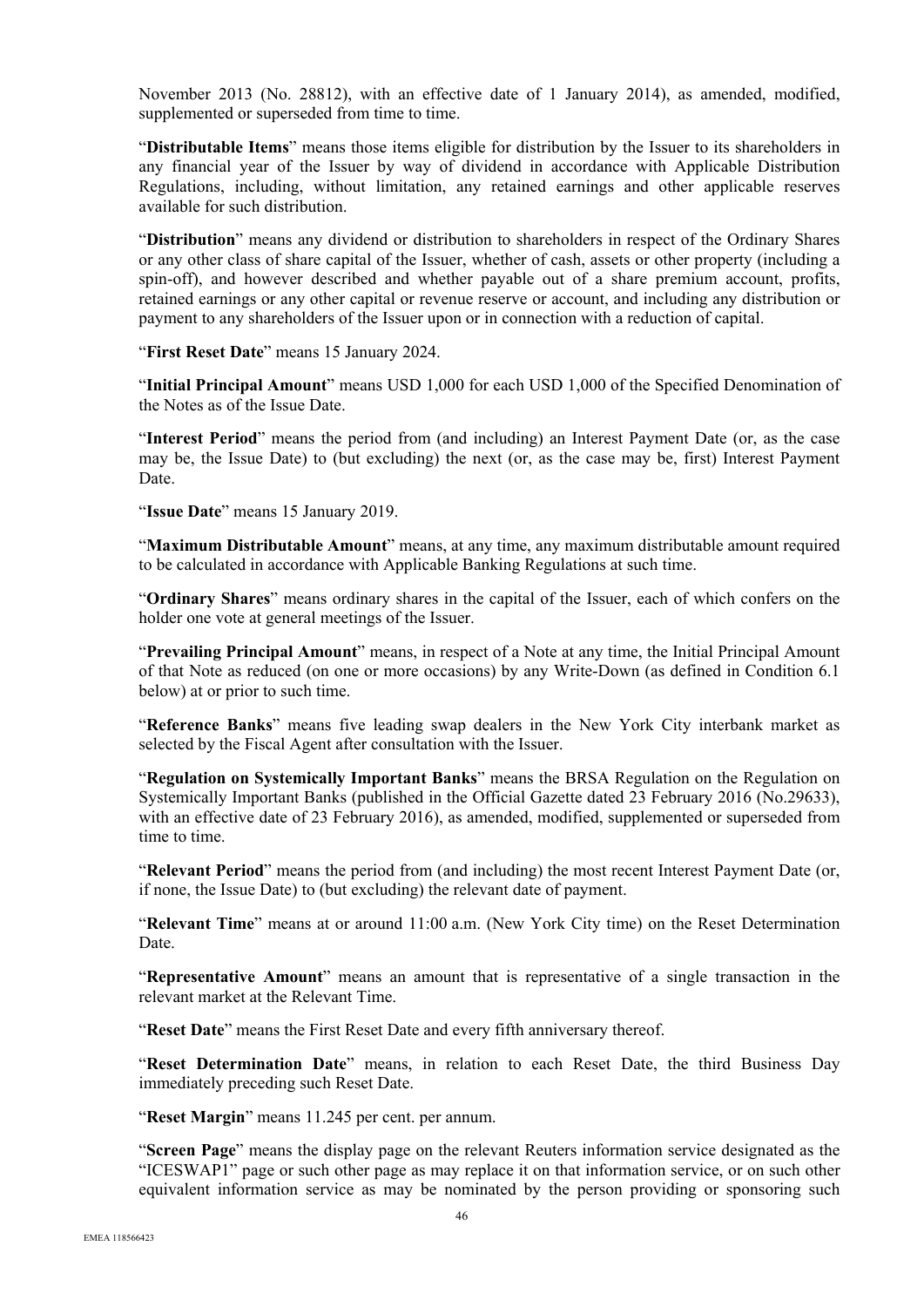information, in each case for the purpose of displaying equivalent or comparable rates to the 5-Year Mid-Swap Rate.

## **6. LOSS ABSORPTION UPON THE OCCURRENCE OF A TRIGGER EVENT OR A NON-VIABILITY EVENT AND REINSTATEMENT**

### **6.1 Trigger Event Write-Down of the Notes**

If at any time the CET1 Ratio of the Issuer and/or the Group, in each case as determined by the Issuer, is less than 5.125 per cent. (a "**Trigger Event**"), then the Issuer shall:

- (a) first, cancel any interest in respect of the Notes pursuant to Condition 5.5 accrued and unpaid to (but excluding) the Trigger Event Write-Down Date (including if payable on the Trigger Event Write-Down Date), together with any interest or equivalent payments that may be similarly cancelled in respect of any other securities or instruments of the Issuer the terms of which provide for such cancellation;
- (b) to the extent such cancellation of interest and any such equivalent payments is not sufficient to restore the CET1 ratio of the Issuer and/or the Group, as the case may be, to 5.125 per cent., on the Trigger Event Write-Down Date (without any requirement for the consent or approval of the Noteholders) reduce the then Prevailing Principal Amount of each Note by the relevant Trigger Event Write-Down Amount (any such reduction, a "**Trigger Event Write-Down**" and, together with a Non-Viability Event Write-Down (as defined in Condition 6.2 below), a "**Write-Down**", and "**Written Down**" and "**Writing Down**" shall be construed accordingly); and
- (c) immediately notify the BRSA that a Trigger Event has occurred.

Promptly upon the occurrence of a Trigger Event, the Issuer shall give notice to Noteholders in accordance with Condition 14 and to the Fiscal Agent, which notice, in addition to specifying that a Trigger Event has occurred, shall specify (i) the date on which the Trigger Event Write-Down shall occur (the "**Write-Down Date**"), which shall be as soon as practicable and in any event by such date as Applicable Banking Regulations may require and (ii) if then determined, the Trigger Event Write-Down Amount (together, a "**Trigger Event Notice**"). If the Trigger Event Write-Down Amount has not been determined when the Trigger Event Notice is given, the Issuer shall, as soon as practicable following such determination, give notice to Noteholders in accordance with Condition 14 and to the Fiscal Agent of the Trigger Event Write-Down Amount.

Any failure by the Issuer to give any such notice to or otherwise to so notify Noteholders will not in any way impact on the effectiveness of, or otherwise invalidate, any Trigger Event Write-Down, or give Noteholders any rights as a result of such failure.

Any Trigger Event Write-Down of the Notes will be effected, save as may otherwise be required by Applicable Banking Regulations, (i) such that each Note will be Written-Down *pro rata* with the other Notes and (ii) taking into account the write-down or conversion into equity of each other Trigger Event Loss Absorbing Instrument to the extent required to restore the CET1 Ratio of the Issuer and/or the Group to the lower of (A) the Specified Trigger Threshold of such other Trigger Event Loss Absorbing Instrument and (B) 5.125 per cent.

To the extent such write-down or conversion of any other Trigger Event Loss Absorbing Instrument is not possible for any reason, this shall not in any way impact on any Trigger Event Write-Down of the Notes. The only consequence shall be that the Notes will be Written-Down and the Trigger Event Write-Down Amount determined as provided below without taking into account any such write down or conversion of such other Trigger Event Loss Absorbing Instrument.

Following the giving of a Trigger Event Notice which specifies a Trigger Event Write-Down of the Notes, the Issuer shall procure that:

(I) a similar notice is, or has been, given in respect of each other Trigger Event Loss Absorbing Instrument (in each case, in accordance with, and to the extent required by, its terms); and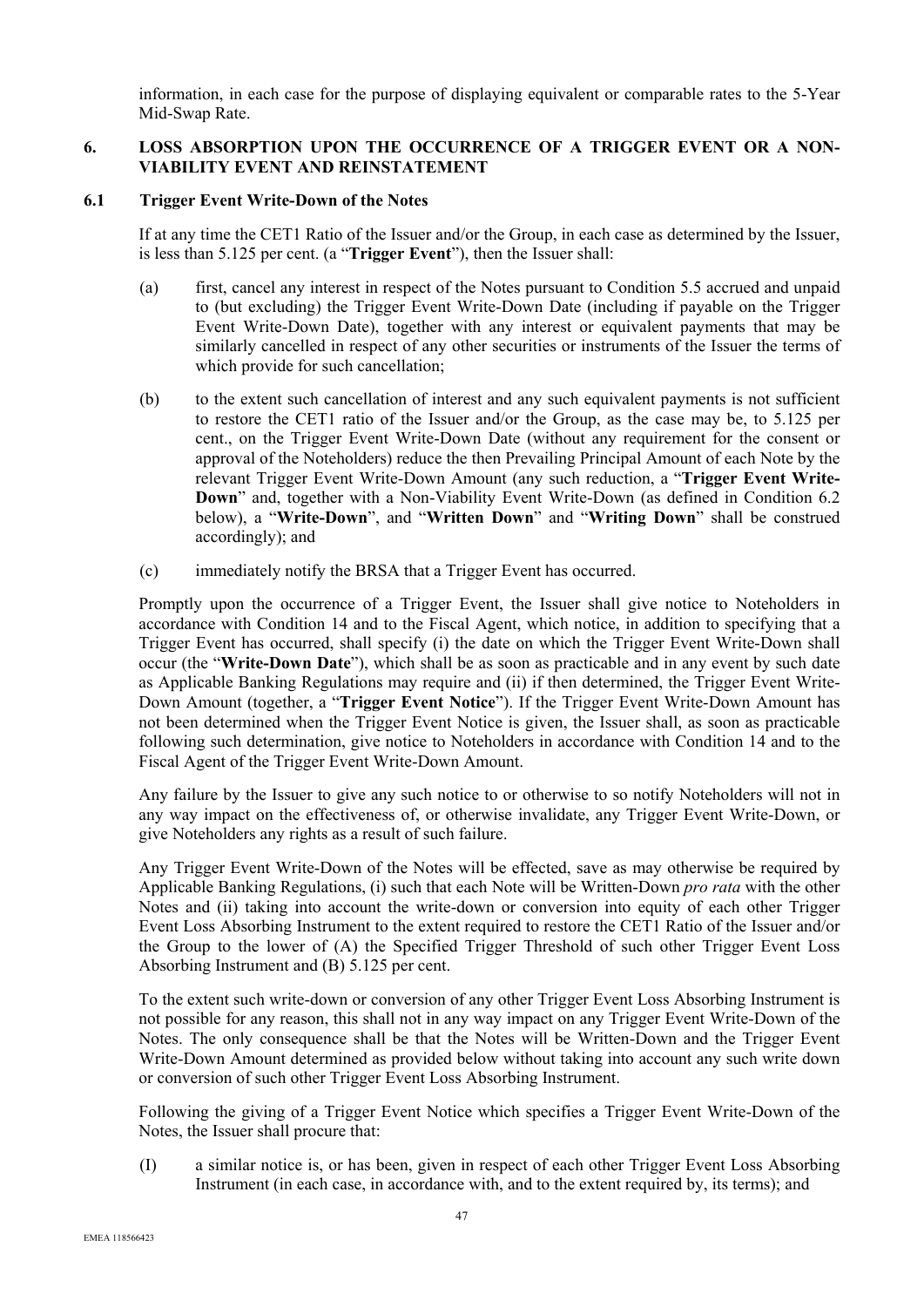(II) to the extent possible, the prevailing principal amount outstanding of each such other Trigger Event Loss Absorbing Instrument is written down or converted into equity in accordance with its terms prior to or, as appropriate, as soon as reasonably practicable following the giving of such Trigger Event Notice.

The Issuer shall calculate and publish the CET1 ratios of the Issuer and the Group on at least a quarterly basis.

## **6.2 Non-Viability Event Write-Down of the Notes**

*Under Article 7(2)(j) of the Equity Regulation, to be eligible for inclusion as Additional Tier 1 capital of the Issuer, it should, among other things, be possible pursuant to the terms of the Notes for the Notes to be written-down or converted into equity of the Issuer upon the decision of the BRSA in the event it is probable that (a) the operating licence of the Issuer may be revoked or (b) shareholder rights, and the management and supervision of the Issuer, may be transferred to the SDIF, in each case pursuant to Article 71 of the Banking Law (No. 5411) (as further defined below, a Non-Viability Event). For the purposes of the Notes, the Issuer has elected pursuant to Article 7(2)(j) of the Equity Regulation to provide for the permanent write-down of the Notes and not their conversion into equity on the occurrence of a Non-Viability Event as follows.* 

If a Non-Viability Event occurs at any time, the Issuer shall cancel any interest in respect of the Notes pursuant to Condition 5.5 accrued and unpaid to (but excluding) the date of occurrence of that Non-Viability Event (including if payable on such date) and:

- (a) *pro rata* with the other Notes and any other Parity Loss Absorbing Instruments; and
- (b) in conjunction with, and such that no Non-Viability Event Write-Down (as defined below) shall take place without there also being:
	- (i) the maximum possible reduction in the principal amount of, and/or corresponding conversion into equity being made in respect of, all Junior Loss Absorbing Instruments in accordance with the provisions of such Junior Loss Absorbing Instruments; and
	- (ii) the implementation of Statutory Loss-Absorption Measures, involving the absorption by all other Junior Obligations (including CET1 Capital (*Çekirdek Sermaye*)) to the maximum extent allowed by law of the relevant loss(es) giving rise to the Non-Viability of the Issuer within the framework of the procedures and other measures by which the relevant loss(es) of the Issuer giving rise to the Non-Viability Event may be absorbed by such Junior Obligations pursuant to Article 71 of Banking Law (No. 5411) and/or otherwise under Turkish law and regulations,

reduce the then Prevailing Principal Amount of each outstanding Note by the relevant Non-Viability Event Write-Down Amount (any such reduction, a "**Non-Viability Event Write-Down**").

For these purposes, any determination of a Non-Viability Event Write-Down Amount shall take into account the absorption of the relevant loss(es) by all Junior Obligations to the maximum extent possible or otherwise allowed by law and the Writing Down of the Notes *pro rata* with any other Parity Loss Absorbing Instruments, thereby maintaining the respective rankings described under Condition 3.1 above.

*In conjunction with any determination by the BRSA of the Issuer's Non-Viability, losses may be absorbed by shareholders of the Issuer pursuant to Article 71 of the Banking Law (No. 5411) upon: (a) the transfer of shareholders' rights (except to dividends) and the management and supervision of the Issuer to the SDIF, on the condition that such loss(es) are deducted from the capital of the shareholders or (b) the revocation of the Issuer's operating licence and its liquidation. However, the Non-Viability Event Write-Down of the Notes under the Equity Regulation may take place before any such transfer or liquidation.*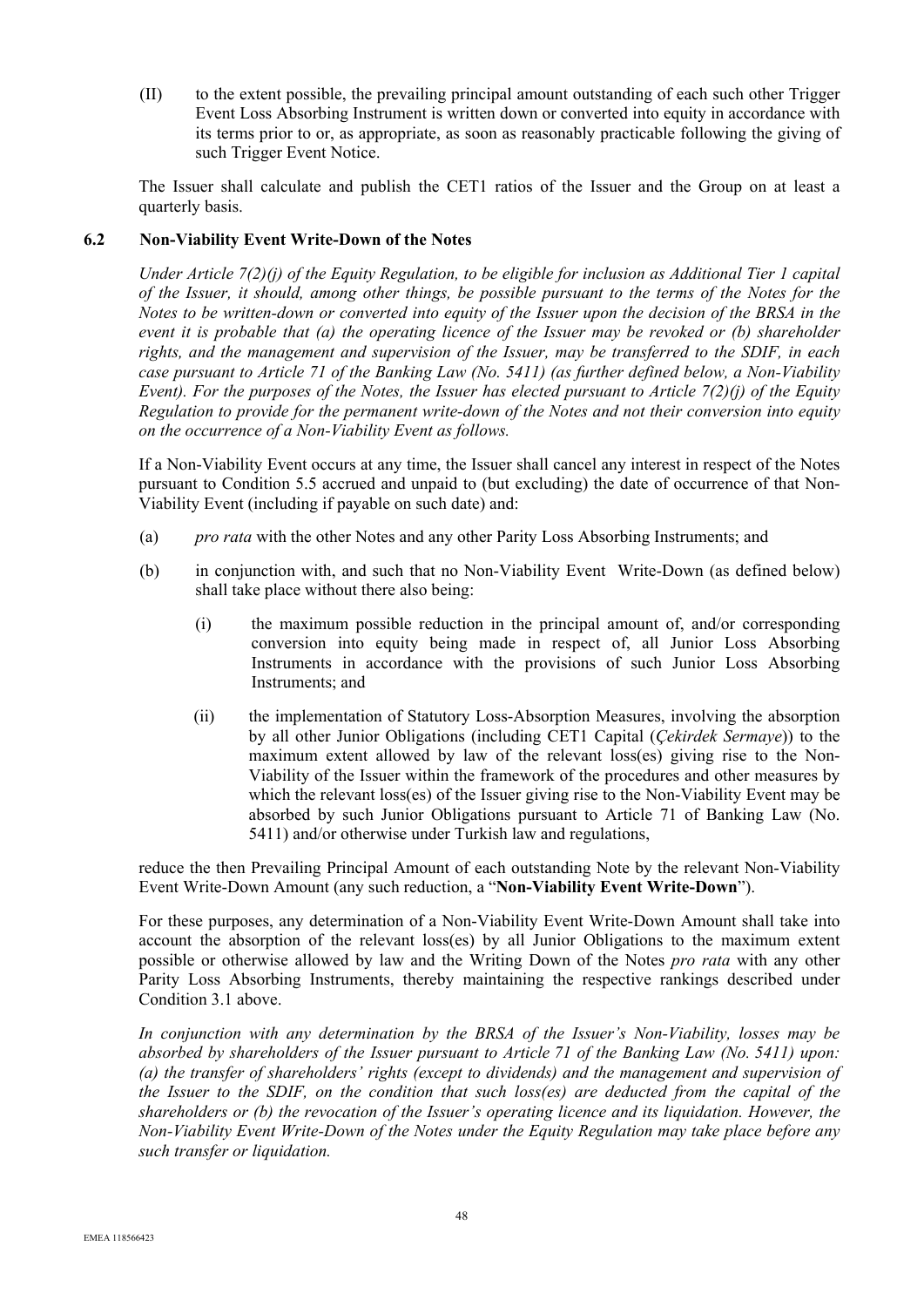*Pursuant to the first paragraph of this Condition 6.2, while the Notes may be Written-Down before any transfer or liquidation as described in the preceding paragraph, it is essential that the Non-Viability Event Write-Down takes place in conjunction with such transfer to the SDIF or revocation of the Issuer's operating licence and the possibility of its liquidation pursuant to Article 71 of the Banking Law (No. 5411) in order that the respective rankings described in Condition 3.1 are maintained and the relevant loss(es) are absorbed by Junior Obligations to the maximum extent possible. In this respect, such action will be taken as is decided by the Board of the BRSA. Where a Non-Viability Event Write-Down of the Notes does take place before the liquidation of the Issuer, Noteholders would only be able to claim and prove in respect of the Prevailing Principal Amount of the outstanding Notes following the Non-Viability Event Write-Down.* 

*Prior to any such determination of Non-Viability by the BRSA, in those circumstances where the BRSA considers preventative action is warranted, there are a number of measures that may be taken by the BRSA under Articles 68 to 70 of the Banking Law (No. 5411) as a form of early intervention, including corrective, rehabilitative and restrictive measures. In addition to the measures referred to in those Articles, the BRSA may also request other measures. These may include the BRSA calling for an increase in the bank's own funds, which the BRSA may look for the bank to achieve through, among other things, the issue of further shares (whether to existing or new shareholders). The scope and manner of implementation of the measures described above that may be taken pursuant to Articles 68 to 70 of the Banking Law (No. 5411) will be decided solely by the Board of the BRSA. The transfer of shareholders' rights (except to dividends) and the management and supervision of the Issuer to the SDIF under Article 71 of the Banking Law (No. 5411) on the condition that losses are deducted from the capital of existing shareholders will also take place only upon the decision of the Board of the BRSA. See further "Risk Factors – Risks Relating to the Structure of the Notes —Potential Permanent Write-Down – The Prevailing Principal Amount outstanding of the Notes will be permanently Written-Down by the amount determined by the BRSA upon the occurrence of a Non-Viability Event with respect to the Issuer".* 

The Issuer shall notify the Noteholders of any Non-Viability Event in accordance with Condition 14 as soon as practicable upon receiving notice thereof from the BRSA; *provided that* prior to the publication of such notice the Issuer shall deliver to the Fiscal Agent the statement(s) in writing received from (or published by) the BRSA of its determination of such Non-Viability Event. The Issuer shall further notify the Noteholders in accordance with Condition 14 and deliver to the Fiscal Agent the statement(s) in writing received from (or published by) the BRSA specifying the Non-Viability Event Write-Down Amount as soon as practicable upon receiving notice thereof from the BRSA.

Any failure by the Issuer to give any such notice to or otherwise to so notify Noteholders will not in any way impact on the effectiveness of, or otherwise invalidate, any Non-Viability Event Write-Down, or give Noteholders any rights as a result of such failure.

### **6.3 No Event of Default**

The occurrence of a Trigger Event, a Non-Viability Event or any Write-Down will not constitute an event of default or the occurrence of any event related to the bankruptcy or insolvency of the Issuer or entitle Noteholders to take any action to cause the Issuer to be declared bankrupt or insolvent or for the dissolution, winding-up or liquidation of the Issuer.

### **6.4 Write-Down may occur on more than one occasion and Noteholders will have no further Claim in respect of Written-Down Amount**

A Trigger Event or a Non-Viability Event may occur on more than one occasion and the Notes may be Written-Down on more than one occasion, with each such Write-Down to involve the reduction of the then Prevailing Principal Amount of the outstanding Notes by the relevant Write-Down Amount.

Noteholders will have no further claim against the Issuer in respect of any Written-Down Amount of the Notes and if, at any time, the Notes are Written-Down in full, the Notes shall be cancelled and Noteholders will have no further claim against the Issuer in respect of any such Notes.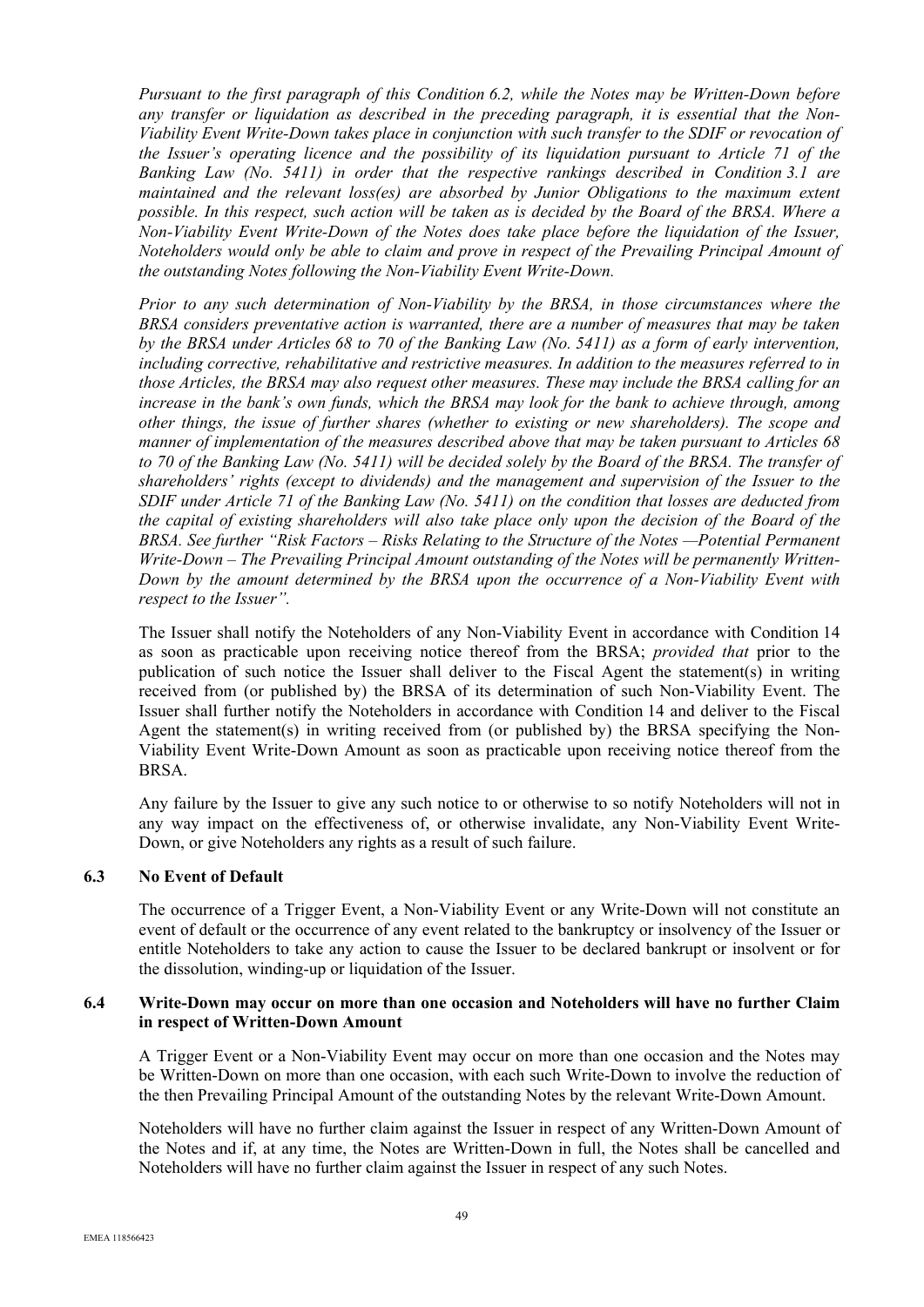# **6.5 Reinstatement**

To the extent the Prevailing Principal Amount of the Notes is less than their Initial Principal Amount at any time as a result of a Trigger Event Write-Down, the Issuer may increase the Prevailing Principal Amount of each Note (a "**Write-Up**") up to a maximum of its Initial Principal Amount. Any Write-up (including the amount of such Write-Up) shall be:

- (1) subject to compliance with Applicable Banking Regulations and, if required by Applicable Banking Regulations, to having obtained the prior approval of the BRSA;
- (2) in the sole and absolute discretion of the Issuer;
- (3) effected only to the extent that both a positive Solo Distributable Net Profit and a positive Consolidated Distributable Net Profit are recorded;
- (4) effected on a *pro rata* basis with the other Notes and any Written-Down Additional Tier 1 Instruments of the Issuer or the Group that have terms permitting a principal write-up to occur on a basis similar to that set out in these provisions in the circumstances existing on the date of the relevant Write-Up;
- (5) subject to the Maximum Distributable Amount (if any) then applicable to the Issuer and/or the Group (when the amount of the Write-Up is aggregated together with any other Relevant Distributions) not being exceeded thereby; and
- (6) effected only if the sum of:
	- (i) the aggregate amount of the relevant Write-Up on all of the Notes;
	- (ii) the aggregate amount of any payments of interest in respect of the Notes that were paid on the basis of a Prevailing Principal Amount lower than the Initial Principal Amount at any time after the end of the previous financial year;
	- (iii)the aggregate amount of the increase in principal amount of each such Written-Down Additional Tier 1 Instrument at the time of the relevant Write-Up and the increase in principal amount of the Notes and any such Written-Down Additional Tier 1 Instrument as a result of any previous write-up since the end of the previous financial year; and
	- (iv) the aggregate amount of any payments of interest or distributions in respect of each such Written-Down Additional Tier 1 Instrument that were paid on the basis of a principal amount lower than the principal amount it was issued with at any time after the end of the previous financial year,

does not exceed the Maximum Write-Up Amount.

In addition, no Write-Up shall be effected:

- (a) if a Trigger Event has occurred in respect of which the Trigger Event Write-Down has not yet occurred;
- (b) if a Trigger Event has occurred in respect of which the Trigger Event Write-Down has occurred but the CET 1 Capital Ratio of the Issuer and/or the Group has not been restored to at least 5.125 per cent.;
- (c) if the Write-Up (together with any corresponding write-up of all other Written-Down Additional Tier 1 Instruments of the Issuer or the Group that have terms providing for such write-up) would cause a Trigger Event to occur;
- (d) if a Non-Viability Event has occurred at any time subsequent to a Trigger Event insofar as the amount of the Notes Written-Down pursuant to that Trigger Event is concerned; or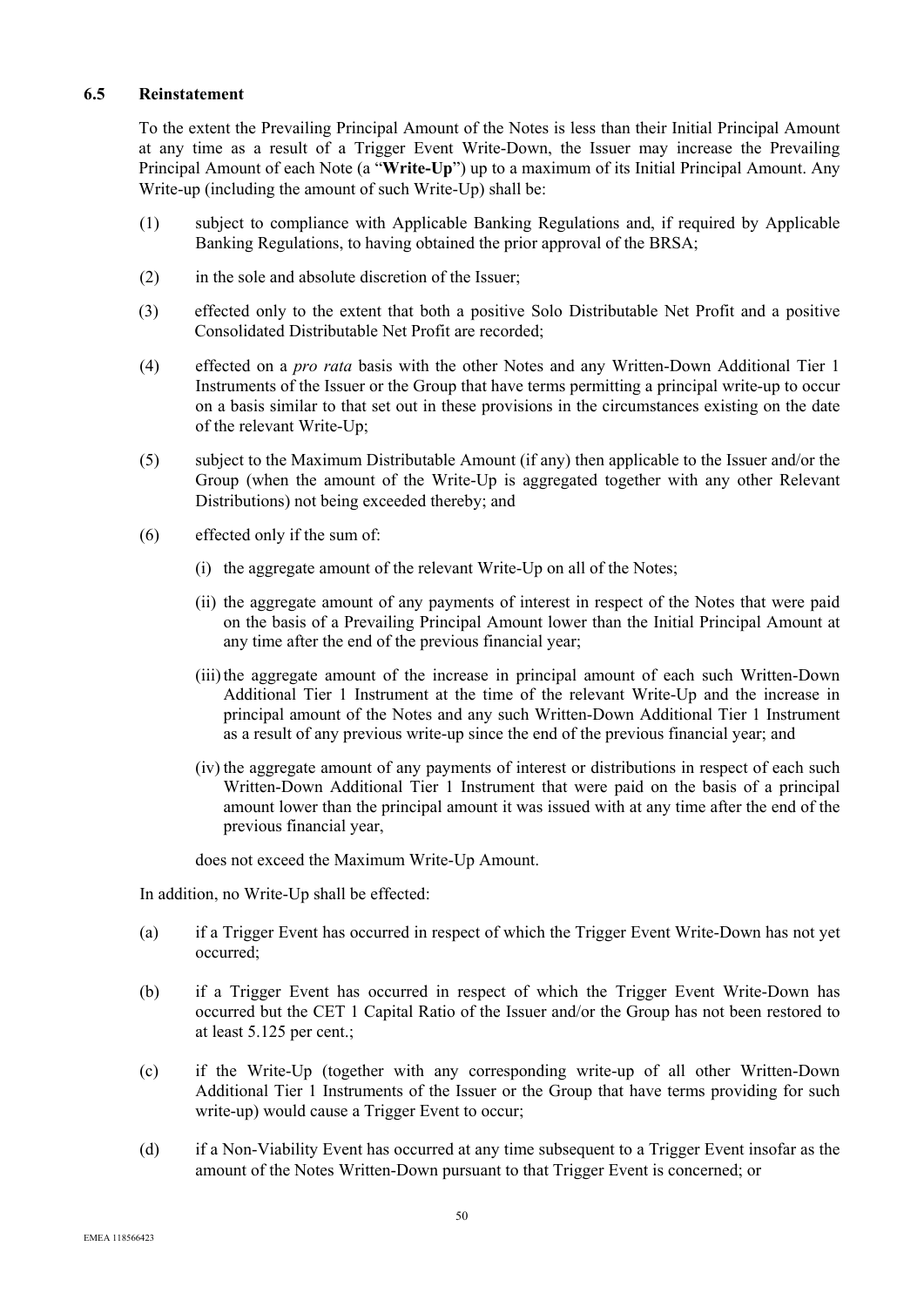(e) in respect of any Written-Down Amount (as defined below) of the Notes that has been Written-Down pursuant to a Non-Viability Event Write-Down.

The Issuer will further not write-up or otherwise reinstate the principal amount of any Written-Down Additional Tier 1 Instruments of the Issuer or the Group that have terms permitting a write-up of such principal amount to occur on a similar basis to that set out in these provisions unless it does so on a *pro rata* basis with a Write-Up of the Notes.

A Write-Up may be made on more than one occasion in accordance with these provisions until the Prevailing Principal Amount of the Notes has been reinstated to the Initial Principal Amount.

Any decision by the Issuer to effect or not to effect any Write-Up pursuant to these provisions on any occasion shall not preclude it from effecting or not effecting any Write-Up on any other occasion pursuant to these provisions.

If the Issuer decides to Write-Up the Notes pursuant to these provisions, notice (a "**Write-Up Notice**") of such Write-Up shall be given to Noteholders specifying the amount of any Write-Up (as a percentage of the Initial Principal Amount of a Note that results in a *pro rata* increase in the Prevailing Principal Amount of each Note) and the date on which such Write-Up shall take effect and to the Fiscal Agent. Such Write-Up Notice shall be given at least ten Business Days prior to the date on which the relevant Write-Up is to become effective.

#### **6.6 Interpretation**

For the purposes of this Condition 6:

"**Accounting Currency**" means Turkish Lira or such other primary currency used in the presentation of the Issuer's consolidated financial statements from time to time.

"**CET1 Capital**" means, at any time, the common equity tier 1 Capital (*Çekirdek Sermaye*) of the Issuer or the Group, respectively, as calculated by the Issuer in accordance with Applicable Banking Regulations at such time, including any applicable transitional, phasing in or similar provisions.

"**CET1 Ratio**" means, at any time, with respect to the Issuer or the Group, as the case may be, the ratio (expressed as a percentage) of the aggregate amount (in the Accounting Currency) of the CET1 Capital of the Issuer or the Group, respectively, at such time divided by the Risk Weighted Assets Amount of the Issuer or the Group, respectively, at such time, all as calculated by the Issuer in accordance with Applicable Banking Regulations at such time.

"**Consolidated Distributable Net Profit**" means the consolidated net profit of the Group, as calculated and set out in the most recent published audited annual consolidated financial statements of the Group, less any items (i) required to be deducted prior to any distribution of such net profit by the Issuer to its shareholders or (ii) not otherwise eligible for such distribution, in each case in accordance with Applicable Distribution Regulations.

"**Junior Loss Absorbing Instruments**" means any Non-Viability Event Loss Absorbing Instrument that is or represents a Junior Obligation.

### "**Maximum Write-Up Amount**" means the lower of:

- (i) the Solo Distributable Net Profit multiplied by the sum of the aggregate Initial Principal Amount of the Notes and the aggregate initial principal amount of all Written-Down Additional Tier 1 Instruments of the Issuer, and divided by the total Tier 1 capital of the Issuer as at the date of the relevant Write-Up; and
- (ii) the Consolidated Distributable Net Profit multiplied by the sum of the aggregate Initial Principal Amount of the Notes and the aggregate initial principal amount of all Written-Down Additional Tier 1 Instruments of the Group, and divided by the total Tier 1 capital of the Group as at the date of the relevant Write-Up,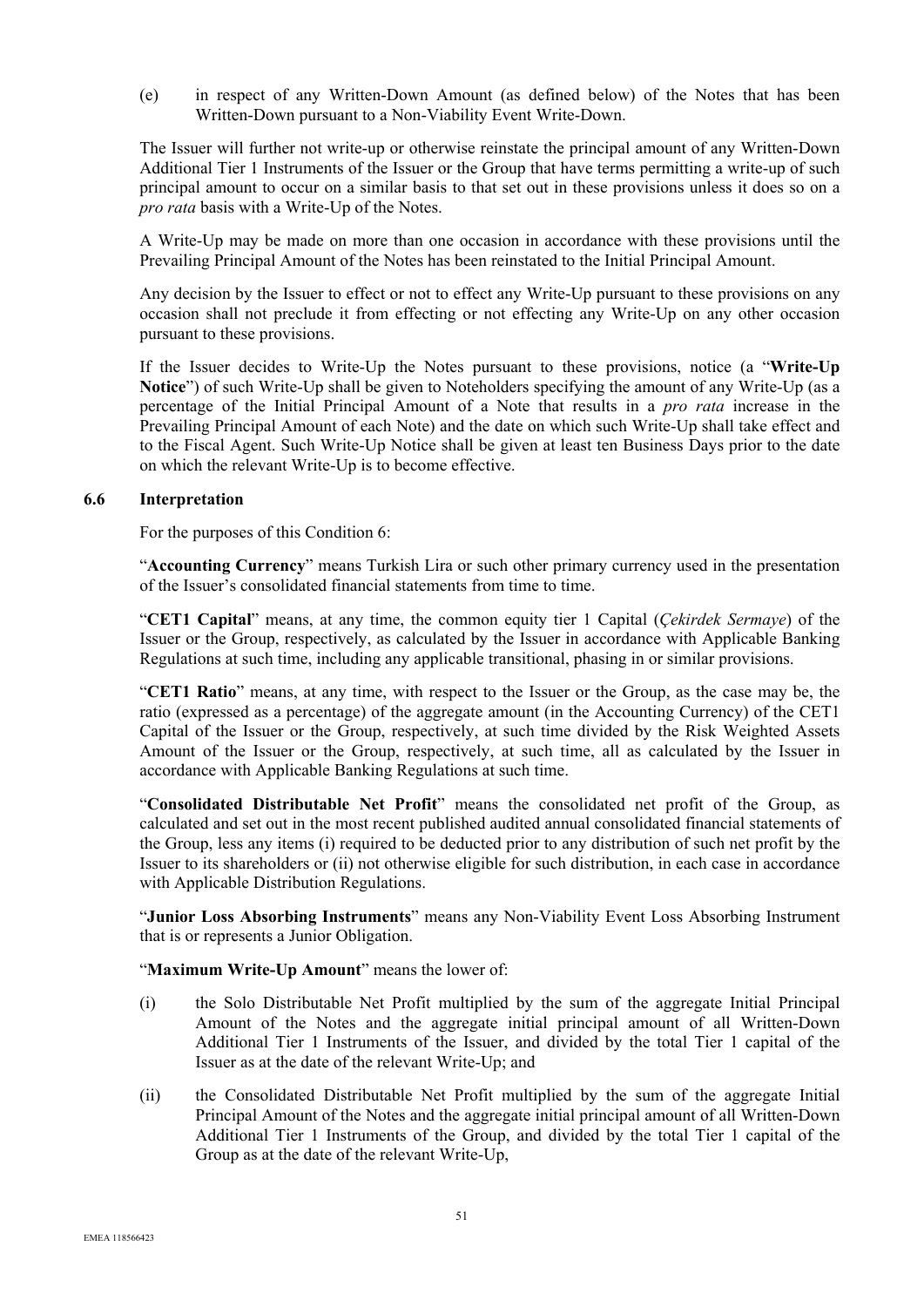or any higher amount permissible pursuant to Applicable Banking Regulations in force on the date of the relevant Write-Up.

"**Non-Viable**" means, in the case of the Issuer, where the Issuer is at the point at which the BRSA may determine pursuant to Article 71 of the Banking Law (No. 5411) that: (i) its operating licence is to be revoked and the Issuer liquidated or (ii) the rights of all of its shareholders (except to dividends), and the management and supervision of the Issuer, are to be transferred to the SDIF on the condition that losses are deducted from the capital of existing shareholders, and "**Non-Viability**" shall be construed accordingly.

"**Non-Viability Event**" means the determination by the BRSA that, upon the incurrence of a loss by the Issuer (on a consolidated or non-consolidated basis), the Issuer has become, or it is probable that the Issuer will become, Non-Viable.

"**Non-Viability Event Loss Absorbing Instrument**" means any security or other instrument or payment obligation that has provision for all or some of its principal amount to be reduced and/or converted into equity (in accordance with its terms or otherwise) on the occurrence or as a result of a Non-Viability Event (which shall not include ordinary shares or any other instrument that does not have such provision in its terms or otherwise but which is subject to any Statutory Loss Absorption Measure).

"**Non-Viability Event Write-Down Amount**", in respect of an outstanding Note, means the amount by which the Prevailing Principal Amount of such Note as of the date of the relevant Non-Viability Event Write-Down is to be Written-Down, which shall be determined as described in Condition 6.2 and may be all or part only of such Prevailing Principal Amount, in each case as specified in writing (including by way of publication) by the BRSA (together with a Trigger Event Write-Down Amount, a "**Write-Down Amount**", and "**Written-Down Amount**" shall be construed accordingly.

*While a Non-Viability Event Write-Down of the Notes may take place before the absorption of the relevant loss(es) giving rise to the Non-Viability Event to the maximum extent possible by Junior Obligations, such loss absorption would need to be taken into account by the BRSA, where relevant, in the determination of the Non-Viability Event Write-Down Amount in order for the respective rankings described in Condition 3.1 to be maintained on any Write-Down as provided in Condition 6.2.*

"**Parity Loss Absorbing Instruments**" means any Non-Viability Event Loss Absorbing Instrument that is or represents a Parity Obligation.

"**Relevant Distributions**" means distributions of the Issuer or the Group, as applicable, of the kind the payment of which from the Distributable Items of the Issuer or the Group, respectively, is subject to the Maximum Distributable Amount not being exceeded by such payment.

"**Risk Weighted Assets Amount**" means at any time, with respect to the Issuer or the Group, as the case may be, the aggregate amount (in the Accounting Currency) of the risk weighted assets or equivalent of the Issuer or the Group, respectively, as calculated by the Issuer in accordance with Applicable Banking Regulations at such time.

"**SDIF**" means the Savings Deposit Insurance Fund (*Tasarruf Mevduatı Sigorta Fonu*) of Turkey,

"**Solo Distributable Net Profit**" means the non-consolidated net profit of the Issuer, as calculated and set out in the most recent published audited annual non-consolidated financial statements of the Issuer, less any items (i) required to be deducted prior to any distribution of such net profit by the Issuer to its shareholders or (ii) not otherwise eligible for such distribution, in each case in accordance with Applicable Distribution Regulations.

"**Statutory Loss Absorption Measure**" means the transfer of shareholders' rights and the management and supervision of the Issuer to the SDIF pursuant to Article 71 of the Banking Law (No. 5411) or any analogous procedure or other measure under the laws of Turkey by which the relevant loss(es) of the Issuer giving rise to the Non-Viability Event may be absorbed by Junior Obligations.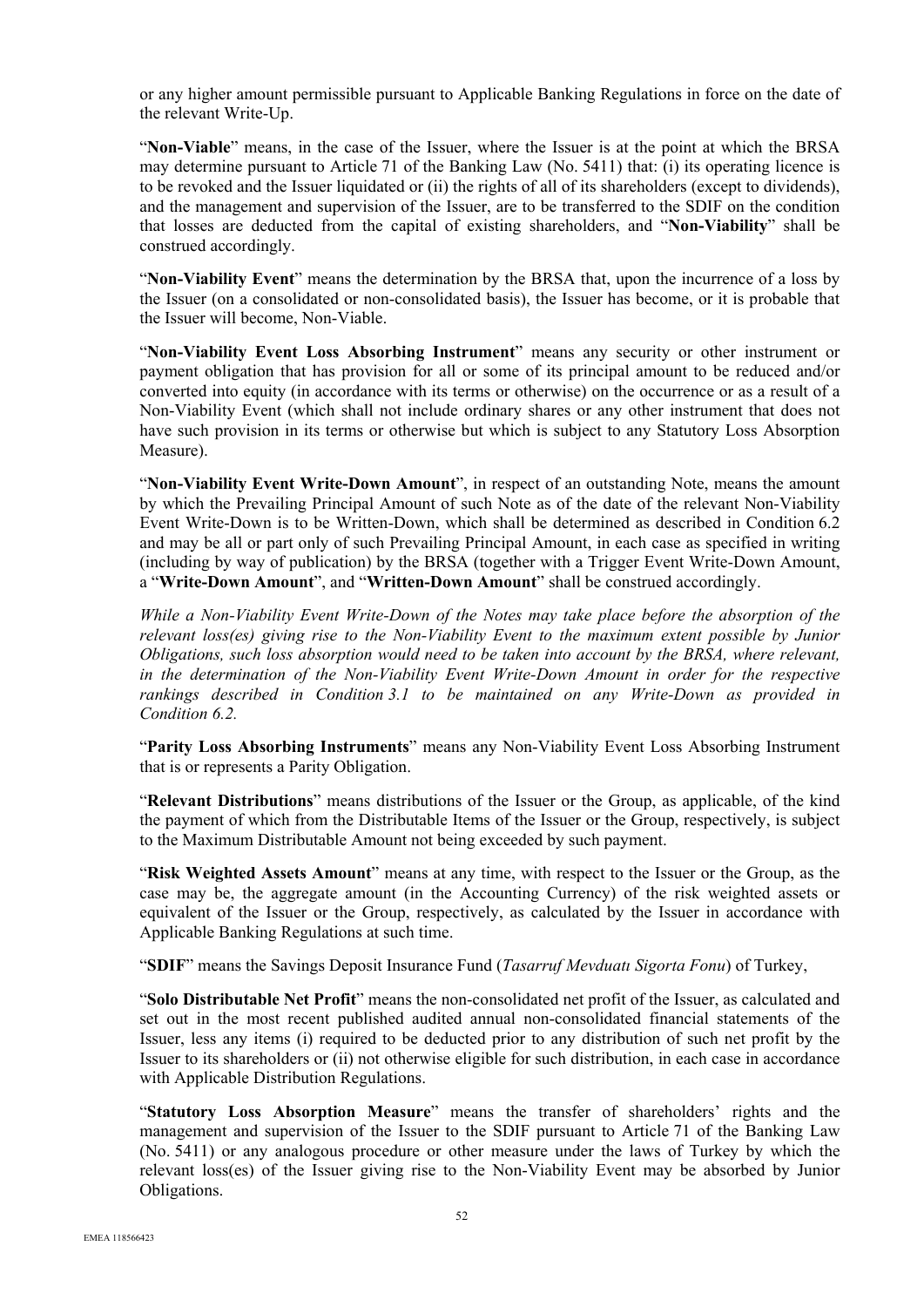"**Tier 1 capital**" means tier 1 capital as provided under Article 5 of the Equity Regulation.

"**Trigger Event Loss Absorbing Instrument**" means, at any time, any instrument (other than the Notes) issued directly or indirectly by the Issuer or any other member of the Group which has terms pursuant to which all or some of its principal amount may be written down (whether on a permanent or temporary basis) or converted into equity (in each case in accordance with its terms) on the occurrence, or as a result, of the CET1 Ratio of the Issuer and/or the Group, as applicable, falling below a specified threshold (the "**Specified Trigger Threshold**").

"**Trigger Event Write-Down Amount**" means save as may otherwise be required by Applicable Banking Regulations, the amount by which the then Prevailing Principal Amount of each outstanding Note is to be Written Down *pro rata* with the other Notes pursuant to a Trigger Event Write-Down, which amount shall be determined by the Issuer as:

- (i) the amount of such Prevailing Principal Amount that (together with the *pro rata* write down or conversion to the extent possible of any other Trigger Event Loss Absorbing Instruments) would be sufficient to restore the CET1 ratio of the Issuer and/or the Group, as the case may be, to at least 5.125 per cent. (but without taking into account for these purposes any further write down or conversion of any other Trigger Event Loss Absorbing Instruments in accordance with their terms by any amount greater than the *pro rata* amount necessary to so restore such CET1 ratios); or
- (ii) if such Write-Down (together with the write down or conversion to the extent possible of any other Trigger Event Loss Absorbing Instruments) would be insufficient to so restore such CET1 ratio(s), the amount necessary to reduce the Prevailing Principal Amount of each Note to one cent.

"**Written-Down Additional Tier 1 Instruments**" means, at any time, any instrument (other than the Notes) issued directly or indirectly by the Issuer or the Group, which qualifies as Additional Tier 1 capital of the Issuer or the Group, respectively, and which, immediately prior to the relevant Write-Up, has a prevailing principal amount lower than the principal amount that it was issued with due to such principal amount having been written down (other than as a result of a Non-Viability Event).

# **7. PAYMENTS**

### **7.1 Method of payment**

Subject as provided below, payments will be made by credit or transfer to an account in U.S. dollars (or any account to which U.S. dollars may be credited or transferred) maintained by the payee or, at the option of the payee, by a cheque in U.S. dollars drawn on a bank that processes payments in U.S. dollars.

Payments in respect of principal and interest on the Notes will be subject in all cases to: (i) any fiscal or other laws and regulations applicable thereto in the place of payment, but without prejudice to the provisions of Condition 9 and (ii) any withholding or deduction required pursuant to an agreement described in Section 1471(b) of the U.S. Internal Revenue Code of 1986, as amended (the "**Code**"), or otherwise imposed pursuant to Sections 1471 through 1474 of the Code and any regulations or agreements thereunder or official interpretations thereof ("**FATCA**") or any law implementing an intergovernmental approach to FATCA.

### **7.2 Payments in respect of Notes**

Payments of principal in respect of each Note (whether or not in global form) will be made against surrender (or, in the case of part payment of any sum due, presentation and endorsement) of the Note at the specified office of the Registrar or any of the Paying Agents. Such payments will be made by transfer to the Designated Account (as defined below) of the holder (or the first named of joint holders) of the Note appearing in the register of holders of the Notes maintained by the Registrar outside of the United Kingdom (the "**Register**") at (i) where in global form, the close of the business day (being for this purpose a day on which Euroclear and Clearstream, Luxembourg and/or DTC, as the case may be, are open for business) before the relevant due date, and (ii) in all other cases, the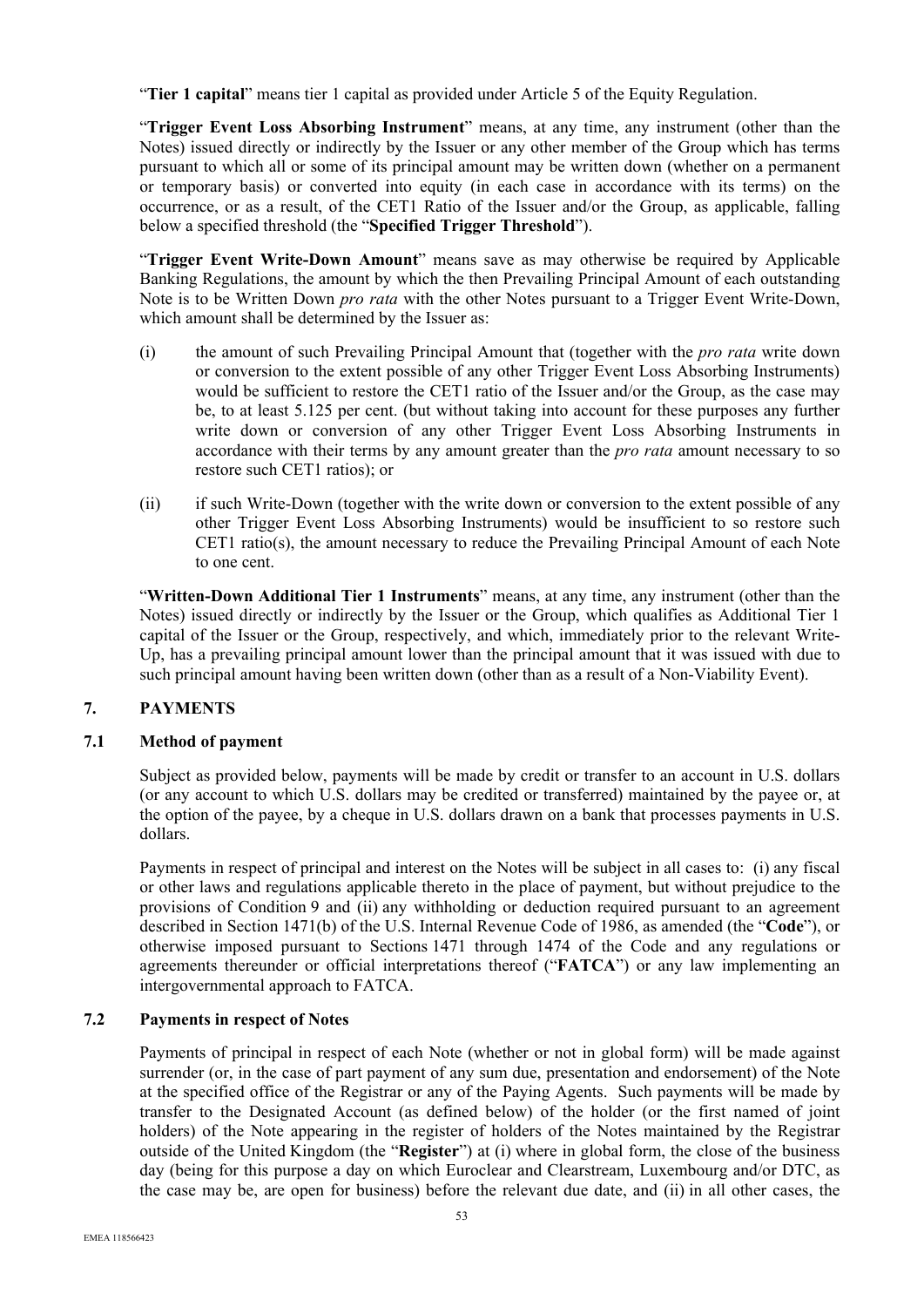close of business on the 15th day (or, if such 15th day is not a day on which banks are open for business in the city where the specified office of the Registrar is located, the first such day prior to such 15th day) before the relevant due date (the "**Record Date**"). Notwithstanding the previous sentence, if (a) a holder does not have a Designated Account or (b) the principal amount of the Notes held by a holder is less than USD 250,000, payment will instead be made by a cheque in U.S. dollars drawn on a Designated Bank (as defined below). For these purposes, "**Designated Account**" means the account maintained by a holder with a Designated Bank and identified as such in the Register and "**Designated Bank**" means a bank which processes payments in U.S dollars.

Payments of interest in respect of each Note (whether or not in global form) will be made by a cheque in U.S. dollars drawn on a Designated Bank and mailed by uninsured mail on the business day in the city where the specified office of the Registrar is located immediately preceding the relevant due date to the holder (or the first named of joint holders) of the Note appearing in the Register at the close of business on the relevant Record Date at the address of such holder shown in the Register on the Record Date and at that holder's risk. Upon application of the holder to the specified office of the Registrar not less than three business days in the city where the specified office of the Registrar is located before the due date for any payment of interest in respect of a Note, the payment may be made by transfer on the due date in the manner provided in the preceding paragraph. Any such application for transfer shall be deemed to relate to all future payments of interest (other than interest due on redemption) in respect of the Notes which become payable to the holder who has made the initial application until such time as the Registrar is notified in writing to the contrary by such holder. Payment of the interest due in respect of each Note on redemption will be made in the same manner as payment of the principal amount of such Note.

Holders of Notes will not be entitled to any interest or other payment for any delay in receiving any amount due in respect of any Note as a result of a cheque posted in accordance with this Condition arriving after the due date for payment or being lost in the post. No commissions or expenses shall be charged to such holders by the Registrar in respect of any payments of principal or interest in respect of the Notes.

Neither the Issuer nor the Agents will have any responsibility or liability for any aspect of the records relating to, or payments made on account of, beneficial ownership interests in the Global Notes or for maintaining, supervising or reviewing any records relating to such beneficial ownership interests.

# **7.3 General provisions applicable to payments**

The holder of a Global Note shall be the only person entitled to receive payments in respect of Notes represented by such Global Note and the Issuer will be discharged by payment to, or to the order of, the holder of such Global Note in respect of each amount so paid. Each of the persons shown in the records of Euroclear, Clearstream, Luxembourg or DTC as the beneficial holder of a particular nominal amount of Notes represented by such Global Note must look solely to Euroclear, Clearstream, Luxembourg or DTC, as the case may be, for his share of each payment so made by the Issuer to, or to the order of, the holder of such Global Note.

## **7.4 Payment Day**

If the date for payment of any amount in respect of any Note is not a Payment Day, the holder thereof shall not be entitled to payment until the next following Payment Day in the relevant place and shall not be entitled to further interest or other payment in respect of such delay. For these purposes, "**Payment Day**" means any day which is a day (other than a Saturday or Sunday) on which commercial banks and foreign exchange markets settle payments and are open for general business (including dealing in foreign exchange and foreign currency deposits) in:

- (a) Istanbul, London and New York City; and
- (b) in the case of Notes in definitive form only, the relevant place of presentation.

### **7.5 Interpretation of principal and interest**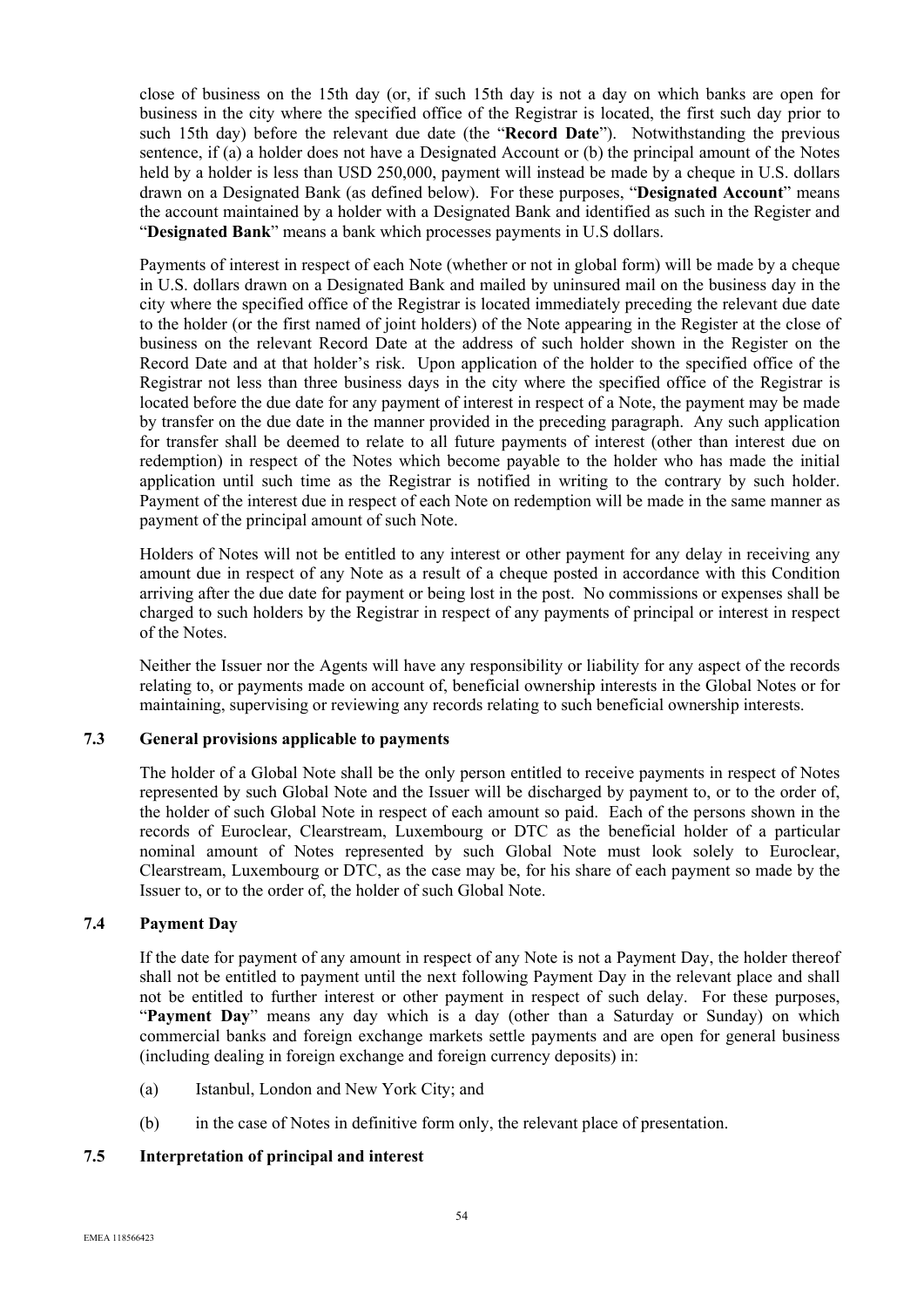Any reference in the Conditions to principal or interest in respect of the Notes shall be deemed to include, as applicable, any additional amounts which may be payable with respect to such principal or interest under Condition 9.

### **8. REDEMPTION AND PURCHASE**

### **8.1 No fixed maturity**

The Notes are perpetual securities with no fixed maturity or date for redemption and are only redeemable in accordance with the following provisions of this Condition 8.

## **8.2 Redemption at the option of the Issuer**

The Issuer may, having given not less than 30 nor more than 60 days' notice to the Noteholders in accordance with Condition 14 (which notice shall be irrevocable and shall specify the date fixed for redemption), redeem all, but not some only, of the Notes then outstanding, subject (if required by applicable law) to having obtained the prior approval of the BRSA, on any Reset Date, at their then Prevailing Principal Amount together with interest accrued and unpaid to (but excluding) the relevant Reset Date.

### **8.3 Redemption for tax reasons**

If as a result of any change in, or amendment to, the laws or regulations of a Relevant Jurisdiction (as defined in Condition 9.1) or any change or clarification in the application or official interpretation of the laws or regulations of a Relevant Jurisdiction, which change, amendment or clarification becomes effective after 15 January 2019, on the next Interest Payment Date the Issuer would:

- (a) be required to (i) pay additional amounts as provided or referred to in Condition 9 and (ii) make any withholding or deduction for, or on account of, any Taxes imposed or levied by or on behalf of the Relevant Jurisdiction, where such requirement cannot be avoided by the Issuer taking reasonable measures available to it as determined in good faith by the Board of Directors of the Issuer; or
- (b) no longer be entitled to claim a deduction in calculating its tax liability in a Relevant Jurisdiction in respect of the payment of interest to be made on the next Interest Payment Date, or the value of such deduction to the Issuer, as compared to what it would have been on 15 January 2019, is reduced,

(each a "**Tax Event**") then the Issuer may at its option, having given not less than 30 and not more than 60 days' notice to the Noteholders in accordance with Condition 14 (which notice shall be irrevocable and shall specify the date fixed for redemption), redeem all, but not some only, of the Notes then outstanding, subject (if required by applicable law) to having obtained the prior approval of the BRSA, at any time at their then Prevailing Principal Amount together with interest accrued and unpaid to (but excluding) the date of redemption. Prior to the publication of any notice of redemption pursuant to this Condition 8.3, the Issuer shall deliver to the Fiscal Agent: (i) a certificate signed by two Directors of the Issuer stating that the requirement referred to in sub-paragraphs (a) and (b) above will apply on the next Interest Payment Date and, in the case of sub-paragraph (a), cannot be avoided by the Issuer taking reasonable measures available to it, (ii) the BRSA's written approval for such redemption of the Notes (if so required) and (iii) an opinion of independent legal advisers, in the case of sub-paragraph (a) above or independent tax advisers, in the case of sub-paragraph (b) above, in each case, of recognised standing to the effect that the Issuer (A) in the case of sub-paragraph (a) above, has or will become obliged to pay such additional amounts as a result of the change, amendment or clarification or (B) in the case of sub-paragraph (b) above, is or will no longer be entitled to claim such deduction or the value of such deduction has or will be so reducted.

# **8.4 Redemption upon a Capital Disqualification Event**

If a Capital Disqualification Event occurs at any time after the Issue Date, the Issuer may, having given not less than 30 nor more than 60 days' notice to the Noteholders in accordance with Condition 14 (which notice shall be irrevocable and shall specify the date fixed for redemption), redeem all, but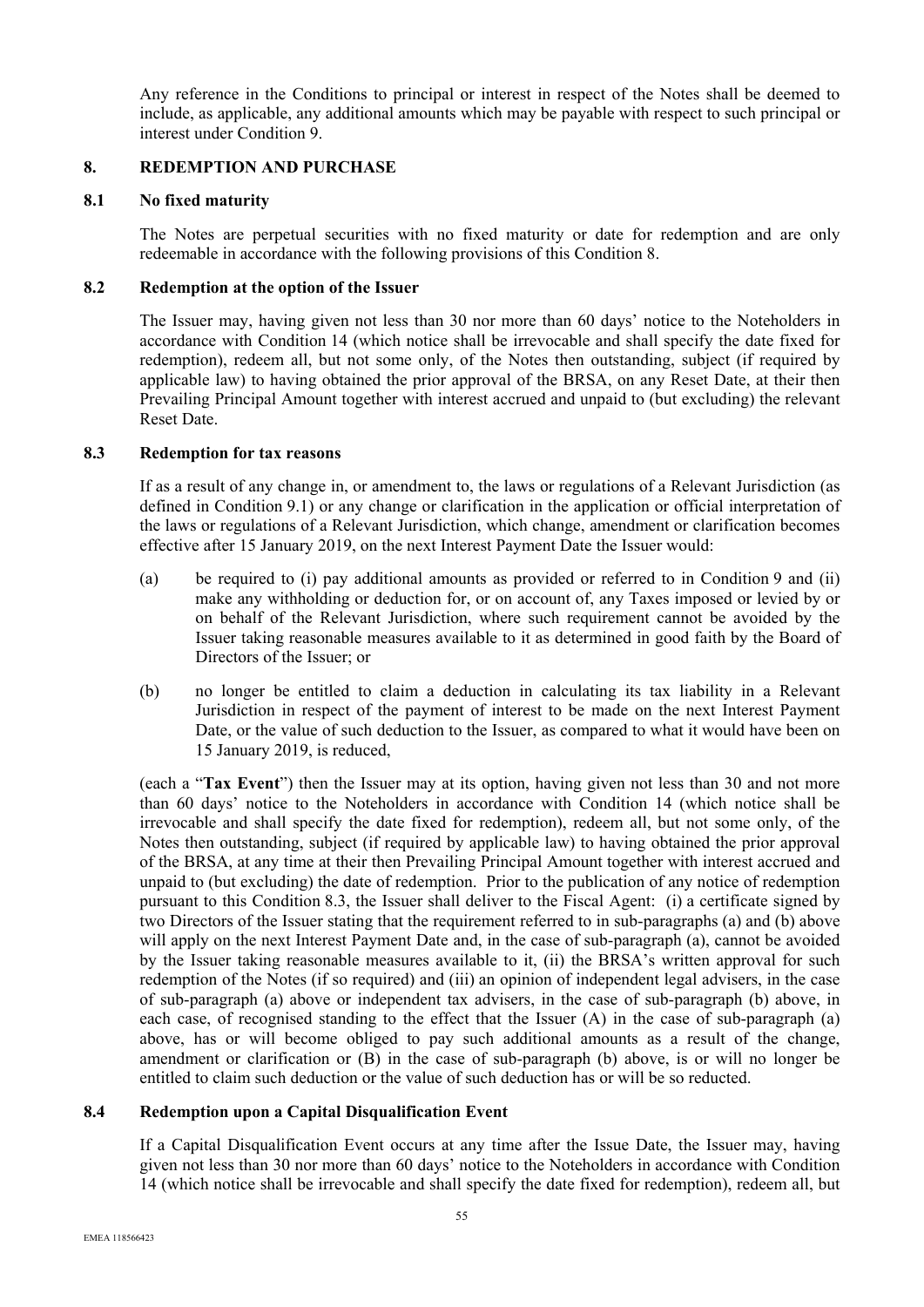not some only, of the Notes then outstanding at any time at their then Prevailing Principal Amount together with interest accrued and unpaid to (but excluding) the date of redemption. Prior to the publication of any notice of redemption pursuant to this Condition 8.4, the Issuer shall deliver to the Fiscal Agent: (a) the required confirmation in writing by the BRSA, if applicable, of the occurrence of the relevant Capital Disqualification Event and (b) a certificate signed by two Directors of the Issuer stating that such Capital Disqualification Event has occurred.

For the purposes of this Condition 8.4, "**Capital Disqualification Event**" means if, as a result of any change in applicable law (including the Equity Regulation), or the application or official interpretation thereof, which change in application or official interpretation is confirmed in writing by the BRSA, all or any part of the aggregate Prevailing Principal Amount of the outstanding Notes is not eligible for inclusion as Additional Tier 1 capital of the Issuer (save where such exclusion is only as a result of any applicable limitation on the amount of such capital).

### **8.5 Substitution or Variation instead of Redemption**

If at any time a Tax Event or a Capital Disqualification Event occurs, the Issuer may, instead of giving notice to redeem the Notes pursuant to Condition 8.3 or 8.4, as the case may be, but subject to compliance with Applicable Banking Regulations and the approval of the BRSA and having given not less than 30 nor more than 60 days' notice to the Noteholders in accordance with Condition 14 (which notice shall be irrevocable), at any time (without any requirement for the consent or approval of the Noteholders) either substitute all (but not some only) of the Notes for, or vary the terms of the Notes accordingly, provided that they remain or, as appropriate, so that they become, Qualifying Additional Tier 1 Securities.

If the Issuer has given a notice of substitution or variation of the Notes pursuant to this Condition 8.5 and, after giving such notice but prior to the date of such substitution or variation (as the case may be) a Trigger Event or a Non-Viability Event occurs, the relevant notice of substitution or variation shall be automatically rescinded and shall be of no force and effect, the Notes will not be substituted or varied on the scheduled substitution or variation date and, instead, a Write-Down shall occur in respect of the Notes as described under Condition 6.

Following the occurrence of a Trigger Event, the Issuer shall not be entitled to give a notice of substitution or variation of the Notes pursuant to this Condition 8.5 before the Write-Down Date. Following the occurrence of a Non-Viability Event, the Issuer shall not be entitled to give a notice of substitution or variation of the Notes pursuant to this Condition 8.5.

For the purposes of this Condition 8.5, "**Qualifying Additional Tier 1 Securities**" means any securities or other instruments issued directly or indirectly by the Issuer that:

- (a) have terms not materially less favourable to a Noteholder, as reasonably determined by the Issuer following the advice of an independent financial institution of international standing, than the terms of the Notes, provided that they shall (i) include a ranking at least equal to that of the Notes, (ii) have the same interest rate and Interest Payment Dates as those from time to time applying to the Notes, (iii) have the same redemption rights as the Notes, (iv) comply with the then current requirements of Applicable Banking Regulations in relation to Additional Tier 1 capital, and (v) preserve any existing rights under the Notes to any accrued interest which has not been paid in respect of the period from (and including) the Interest Payment Date last preceding the date of substitution or variation; and
- (b) are listed on a recognised stock exchange if the Notes were so listed immediately prior to such substitution or variation.

### **8.6 Purchases by the Issuer or Subsidiaries**

Except to the extent permitted by applicable law, the Notes shall not be purchased by, or otherwise assigned and/or transferred to, or for the benefit of, (a) any entity which is controlled by the Issuer or over which the Issuer has significant influence (as contemplated in the Banking Law (No. 5411) and the Equity Regulation) (a "**Related Entity**") or (b) the Issuer. If so permitted and subject to having obtained the prior approval of the BRSA, the Issuer or any Related Entity may purchase or otherwise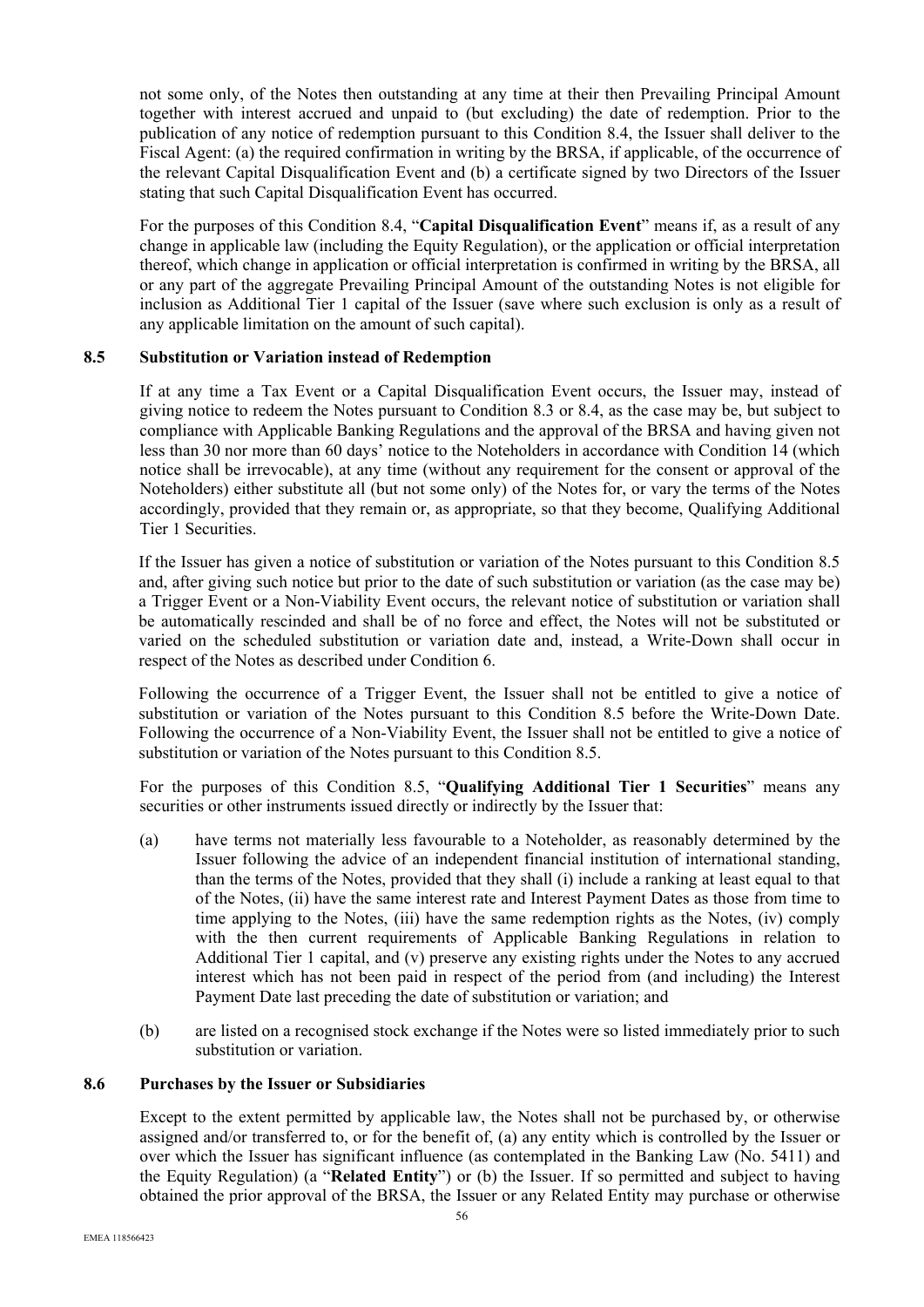acquire Notes in any manner and at any price in the open market or otherwise. Subject to applicable law, such Notes may be held, reissued, resold or, at the option of the Issuer or any such Related Entity, surrendered to any Paying Agent and/or the Registrar for cancellation.

### **8.7 Cancellation**

All Notes which are redeemed pursuant to this Condition 8 will forthwith be cancelled. All Notes so cancelled and any Notes purchased and cancelled pursuant to Condition 8.6 shall be forwarded to the Fiscal Agent and cannot be reissued or resold.

## **8.8 No other optional redemption or purchase**

Neither the Issuer nor any Related Entity may redeem or purchase the Notes, as applicable, other than as provided in this Condition 8.

# **9. TAXATION**

## **9.1 Payment without Withholding**

All payments of principal and interest in respect of the Notes by or on behalf of the Issuer will be made without withholding or deduction for or on account of any present or future taxes, duties, assessments or governmental charges of whatever nature ("**Taxes**") imposed or levied by or on behalf of any Relevant Jurisdiction unless such withholding or deduction is required by law. In such event, the Issuer will pay such additional amounts as shall be necessary in order that the net amounts received by the holders of the Notes after such withholding or deduction shall equal the respective amounts of principal and interest which would otherwise have been receivable in respect of the Notes, in the absence of such withholding or deduction; except that no such additional amounts shall be payable with respect to any Note:

- (a) presented for payment by or on behalf of a holder who is liable for Taxes in respect of the Note by reason of his having some connection with any Relevant Jurisdiction other than the mere holding of such Note; or
- (b) where such withholding or deduction would not have been imposed but for the failure of the applicable holder or beneficial owner of such payment to comply with any certification, identification, information, documentation or other reporting requirement to the extent (a) such compliance is required by applicable law, administrative practice or an applicable treaty as a precondition to exemption from, or reduction in the rate of deduction or withholding of, such Taxes and (b) such obligor shall have notified such recipient in writing that such recipient will be required to comply with such requirement; or
- (c) presented for payment in Turkey; or
- (d) presented for payment more than 30 days after the Relevant Date (as defined below) except to the extent that the holder thereof would have been entitled to an additional amount on presenting the same for payment on the last day of the period of 30 days assuming that day to have been a Payment Day (as defined in Condition 7.4).

Notwithstanding any other provision of these Conditions, in no event will the Issuer be required to pay any additional amounts in respect of the Notes for, or on account of, any withholding or deduction required pursuant to FATCA (including pursuant to any agreement described in Section 1471(b) of the Code) or any law implementing an intergovernmental approach to FATCA.

For the purposes of these Conditions:

(i) "**Relevant Date"** means with respect to any payment, the date on which such payment first becomes due, except that, if the full amount of the money payable has not been duly received by the Fiscal Agent, on or prior to the due date, it means the date on which, the full amount of such moneys having been so received, notice to that effect is duly given to the Noteholders in accordance with Condition 14.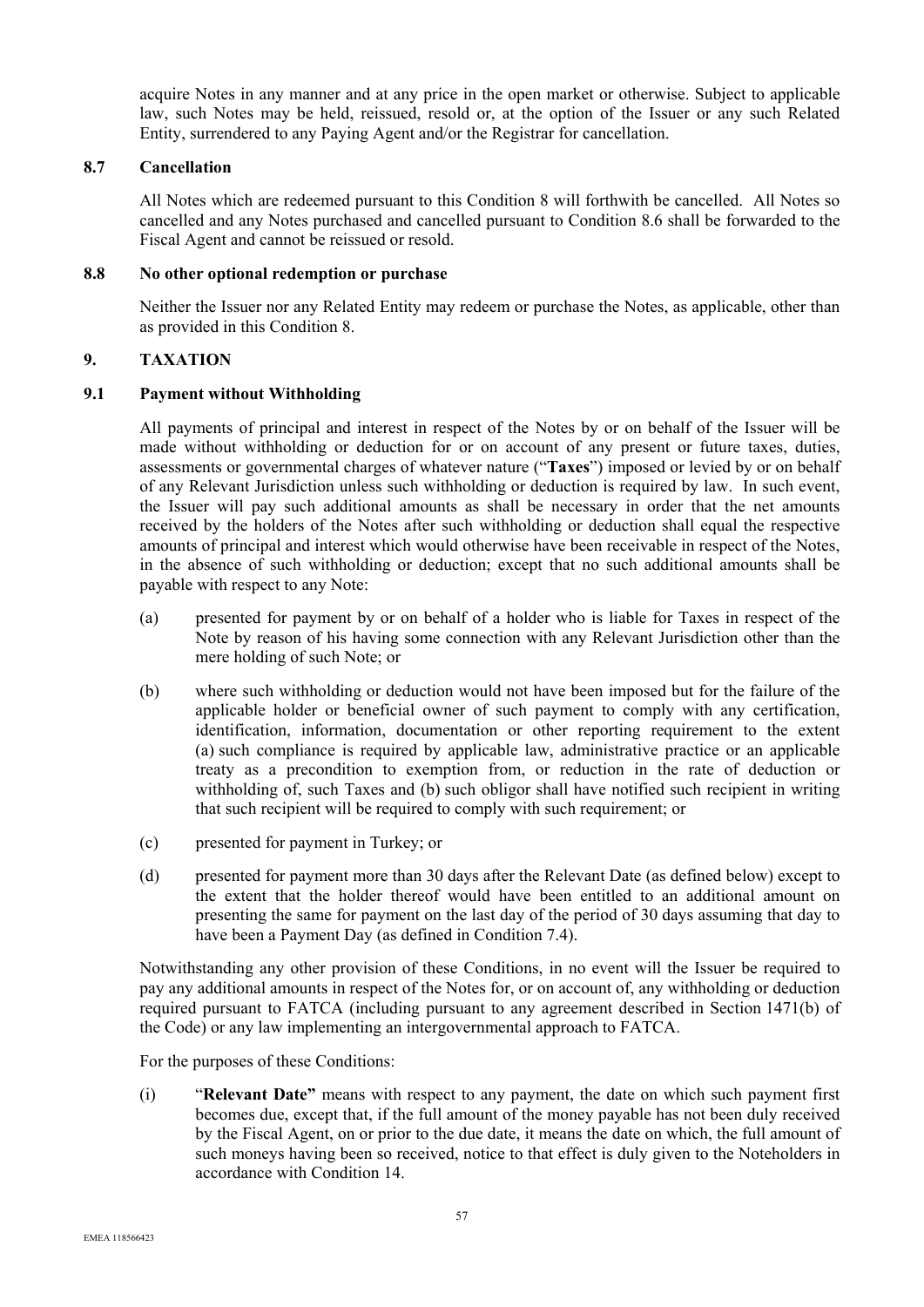(ii) "**Relevant Jurisdiction"** means Turkey or any political subdivision or any authority thereof or therein having power to tax or any other jurisdiction or any political subdivision or any authority thereof or therein having power to tax to which the Issuer becomes subject in respect of payments made by it of principal and interest on the Notes.

### **9.2 Additional Amounts**

Any reference in these Conditions to any amounts payable in respect of the Notes shall be deemed also to refer to any additional amounts which may be payable under this Condition 9.

#### **10. PRESCRIPTION**

The Notes will become void unless claims in respect of principal and/or interest are made within a period of 10 years (in the case of principal) and five years (in the case of interest) from the Relevant Date (as defined in Condition 9) therefor.

### **11. ENFORCEMENT**

If:

- (a) a Subordination Event occurs; or
- (b) any order is made by any competent court, or resolution is passed for the winding up, dissolution or liquidation of the Issuer,

the holder of any Note may claim or prove in the winding-up, dissolution or liquidation of the Issuer but may take no further or other action to enforce, claim or prove for any payment by the Issuer in respect of the Notes and may only claim such payment in the winding-up, dissolution or liquidation of the Issuer.

In any of the events or circumstances described in (a) or (b) above the holder of any outstanding Note may give notice to the Issuer that the Note is, and it shall accordingly forthwith become, immediately due and repayable at its then Prevailing Principal Amount, together with interest accrued and unpaid to (but excluding) the date of repayment (if not cancelled pursuant to Condition 5), subject to the subordination provisions described under Condition 3.1 above.

The holder of any Note may at its discretion institute such proceedings against the Issuer as it may think fit to enforce any obligation, condition, undertaking or provision binding on the Issuer under the Notes (other than, without prejudice to the provisions above, any obligation for the payment of any principal or interest in respect of the Notes), provided that the Issuer shall not by virtue of the institution of any such proceedings be obliged to pay any amount or amounts sooner than the same would otherwise have been payable by it, except with the prior approval of the BRSA.

No remedy against the Issuer other than as provided above shall be available to the holders of Notes, whether for the recovery of amounts owing in respect of the Notes or in respect of any breach by the Issuer of any of its obligations, covenants or undertakings under the Notes.

# **12. REPLACEMENT OF NOTES**

Should any Note be lost, stolen, mutilated, defaced or destroyed, it may be replaced at the specified office of the Registrar upon payment by the claimant of such costs and expenses as may be incurred in connection therewith and on such terms as to (a) evidence of such loss, theft, mutilation, defacement or destruction and (b) indemnity as the Issuer may reasonably require. Mutilated or defaced Notes must be surrendered before replacements will be issued.

#### **13. AGENTS**

The names of the initial Agents and their initial specified offices are set out in the Agency Agreement.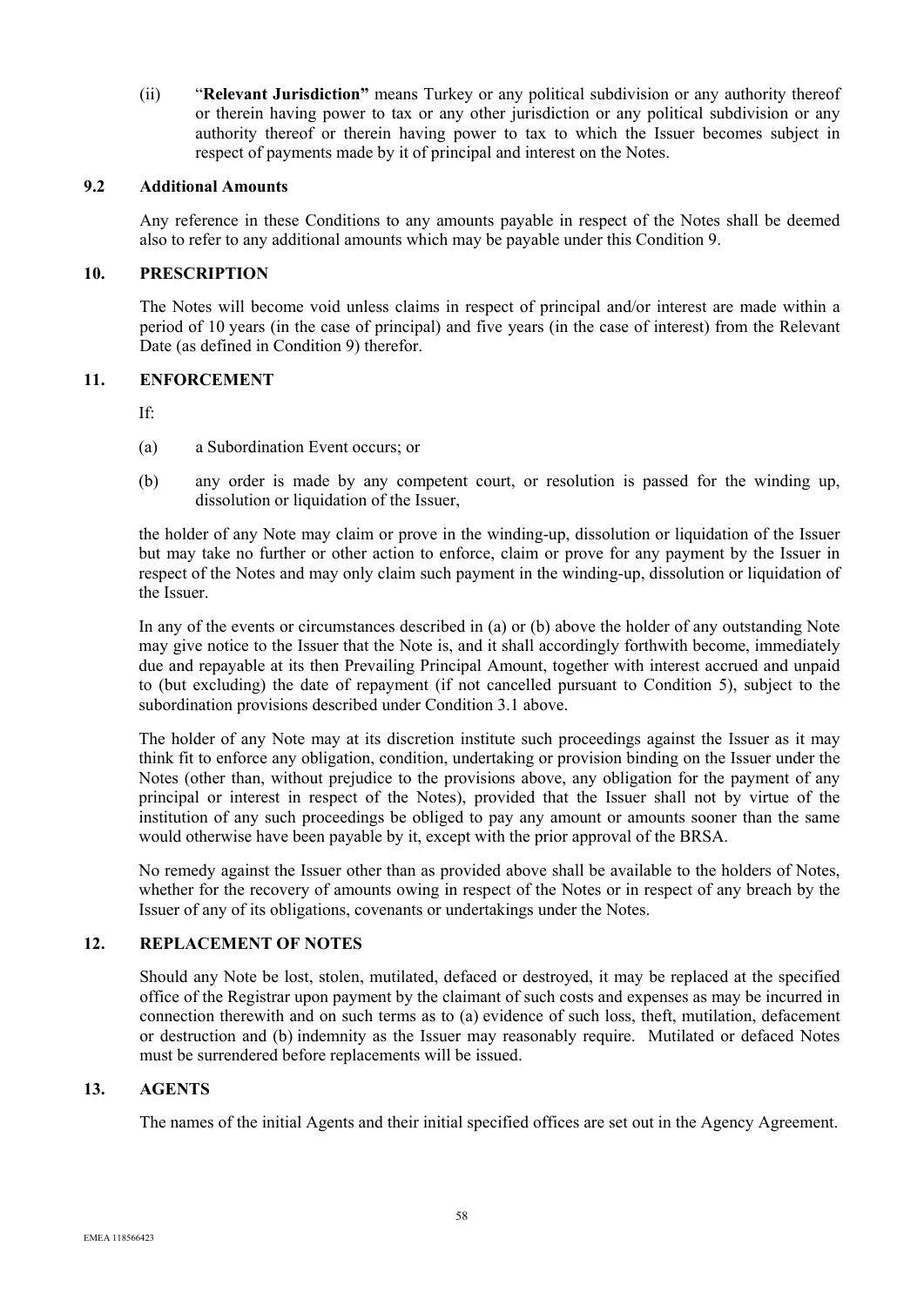The Issuer is entitled to vary or terminate the appointment of any Agent and/or appoint additional or other Agents and/or approve any change in the specified office through which any Agent acts, *provided that*:

- (a) there will at all times be a Fiscal Agent and a Registrar;
- (b) so long as the Notes are listed on any stock exchange or admitted to trading by any other relevant authority, there will at all times be a Transfer Agent (which may be the Registrar) with a specified office in such place as may be required by the rules and regulations of the relevant stock exchange or other relevant authority; and
- (c) there will at all times be a Paying Agent in a jurisdiction other than the jurisdiction in which the Issuer is incorporated.

In acting under the Agency Agreement, the Agents act solely as agents of the Issuer and do not assume any obligation to, or relationship of agency or trust with, any Noteholder. The Agency Agreement contains provisions permitting any entity into which any Agent is merged or converted or with which it is consolidated or to which it transfers all or substantially all of its assets to become the successor agent.

### **14. NOTICES**

All notices regarding the Notes will be deemed to be validly given if sent by first class mail or (if posted to an address overseas) by airmail to the holders (or the first named of joint holders) at their respective addresses recorded in the Register and will be deemed to have been given on the fourth day after mailing and, in addition, for so long as any Notes are listed on a stock exchange or are admitted to trading by another relevant authority and the rules of that stock exchange or relevant authority so require, such notice will be published in a daily newspaper of general circulation in the place or places required by those rules.

For so long as any Global Notes representing the Notes are held in their entirety on behalf of Euroclear and/or Clearstream, Luxembourg and/or DTC, there may be substituted for such publication in such newspaper(s) or such mailing the delivery of the relevant notice to Euroclear and/or Clearstream, Luxembourg and/or DTC for communication by them to the holders of the Notes and, in addition, for so long as any Notes are listed on a stock exchange or are admitted to trading by another relevant authority and the rules of that stock exchange or relevant authority so require, such notice will be published in a daily newspaper of general circulation in the place or places required by those rules. Any such notice to Euroclear and/or Clearstream, Luxembourg and/or DTC shall be deemed to have been given to the holders of the Notes on the second business day after the day on which the said notice was given to Euroclear and/or Clearstream, Luxembourg and/or DTC, as applicable.

### **15. MEETINGS OF NOTEHOLDERS AND MODIFICATION**

#### **15.1 Meetings of Noteholders**

The Agency Agreement contains provisions for convening meetings of the Noteholders to consider any matter affecting their interests, including the sanctioning by Extraordinary Resolution of a modification of the Notes or any of the provisions of the Agency Agreement. Such a meeting may be convened by the Issuer and shall be convened by the Issuer if required in writing by Noteholders holding not less than five per cent. of the then Prevailing Principal Amount of the Notes for the time being remaining outstanding. The quorum at any such meeting for passing an Extraordinary Resolution is one or more persons holding or representing not less than 50 per cent. of the then Prevailing Principal Amount of the Notes for the time being outstanding, or at any adjourned meeting one or more persons being or representing Noteholders whatever the Prevailing Principal Amount of the Notes so held or represented, except that at any meeting the business of which includes the modification of certain provisions of these Conditions (including (i) modifying any date for redemption of the Notes or reducing or cancelling the nominal amount payable on redemption, (ii) reducing or cancelling the amount payable or modifying the payment date in respect of any interest in respect of the Notes or varying the method of calculating the rate of interest in respect of the Notes or modifying the provisions of Conditions 5.6 or 5.11, (iii) modifying Condition 3 by way of any further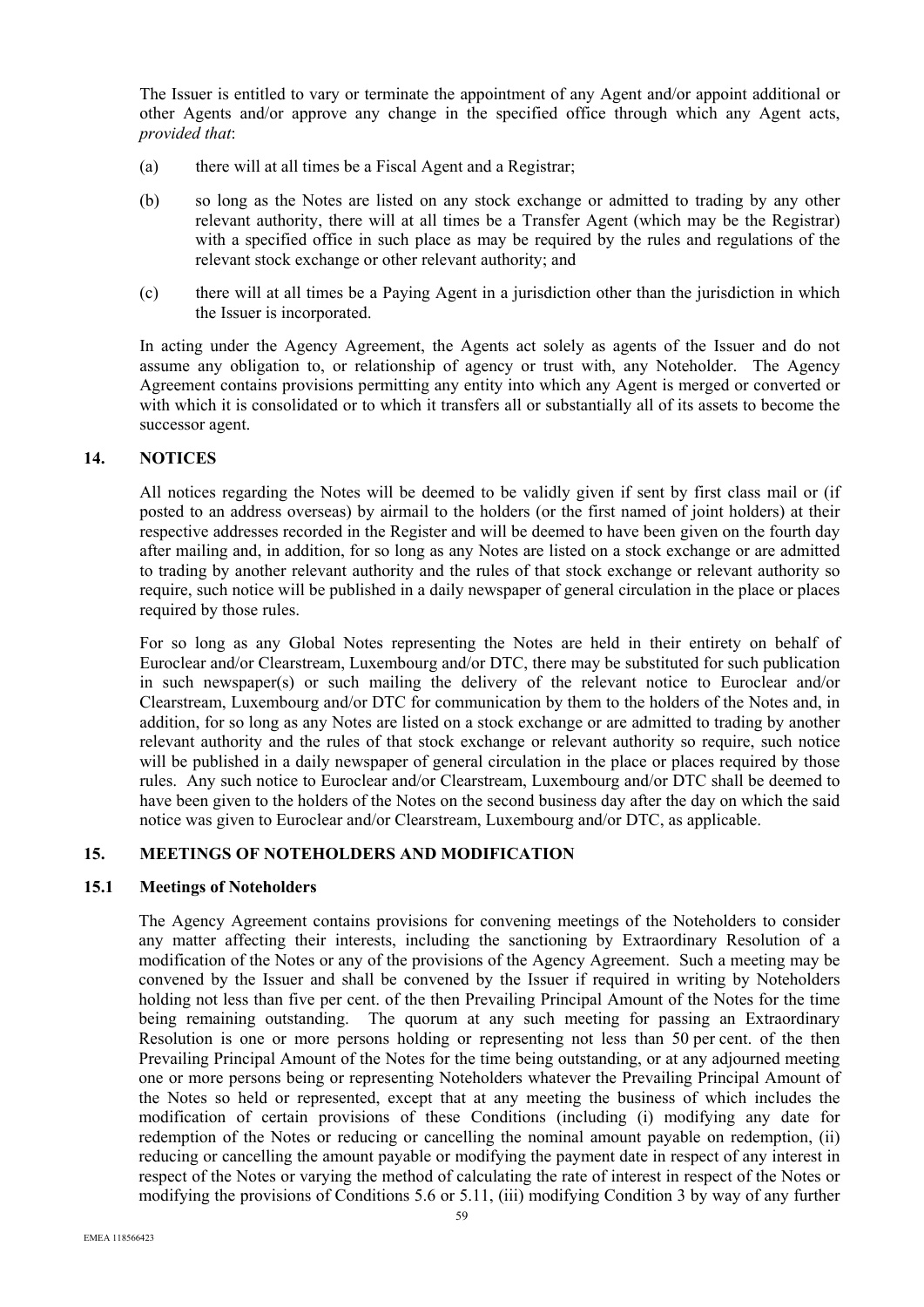subordination of the Notes or the imposition of any further restriction or limitation on the rights or claims of Noteholders, (iv) modifying the currency in which payments under the Notes are to be made or (v) modifying Conditions 6 or 18) (each a "**Reserved Matter**"), the quorum shall be one or more persons holding or representing not less than two-thirds of the then Prevailing Principal Amount of the Notes for the time being outstanding, and, for so long as a majority of the Prevailing Principal Amount of the Notes for the time being outstanding are held, directly or indirectly, by any of the Controlling Shareholders and their Affiliates, not less than 50 per cent. of the then Prevailing Principal Amount of the Notes for the time being outstanding held by persons other than the Controlling Shareholders and their Affiliates, or at any adjourned such meeting one or more persons holding or representing not less than one-third of the then Prevailing Principal Amount of the Notes for the time being outstanding and, for so long as a majority of the Prevailing Principal Amount of the Notes for the time being outstanding are held, directly or indirectly, by any of the Controlling Shareholders and their Affiliates, not less than 25 per cent. of the then Prevailing Principal Amount of the Notes for the time being outstanding held by persons other than the Controlling Shareholders and their Affiliates. An Extraordinary Resolution passed at any meeting of the Noteholders shall be binding on all the Noteholders, whether or not they are present at the meeting.

For the purposes of these Conditions:

An "**Extraordinary Resolution"** means (a) a resolution passed at a meeting of the Noteholders duly convened and held in accordance with the provisions of the Agency Agreement by a majority consisting of not less than 75 per cent. of the persons voting on the resolution upon a show of hands or, if a poll was duly demanded, by a majority consisting of not less than 75 per cent. of the votes given on the poll and, in each such case, for so long as a majority of the Prevailing Principal Amount of the Notes for the time being outstanding are held, directly or indirectly, by any of the Controlling Shareholders and their Affiliates and the Extraordinary Resolution is to effect any Reserved Matter, a majority of not less than 51 per cent. of the persons voting and holding or representing or votes given on the poll in respect of Notes held by persons other than the Controlling Shareholders and their Affiliates or (b) a resolution in writing signed by or on behalf of all the Noteholders, which resolution in writing may be contained in one document or in several documents in similar form each signed by or on behalf of one or more of the Noteholders; and

"**Controlling Shareholders**" means any of Koç Financial Services, Koç Holding A.S. or UniCredit S.p.A or if Koç Financial Services, Koç Holding A.S. and/or UniCredit S.p.A do not control the Issuer at the relevant time, any other Person or Persons, directly or indirectly, controlling the Issuer at such time, with the term "**control**" and "**controlling**" for the purposes of this definition having the meaning given in the definition of "**Affiliate**" in Condition 4.5.

### **15.2 Modification**

The Fiscal Agent and the Issuer may agree, without the consent of the Noteholders, to any modification of any of these Conditions, the Deed of Covenant or any of the provisions of the Agency Agreement which is, in the opinion of the Issuer, either (i) for the purpose of curing any ambiguity or of curing, correcting or supplementing any manifest or proven error or any other defective provision contained herein or therein or (ii) following the advice of an independent financial institution of international standing, not materially prejudicial to the interests of the Noteholders.

Any such modification shall be binding on the Noteholders and, unless the Fiscal Agent agrees otherwise any such modification shall be notified by the Issuer to the Noteholders in accordance with Condition 14 as soon as practicable thereafter.

## **16. FURTHER ISSUES**

The Issuer may from time to time without the consent of the Noteholders, create and issue further notes having terms and conditions the same as the Notes, or the same in all respects save for the amount and date of the first payment of interest thereon, the date from which interest starts to accrue, the issue date and the issue price, so that the same shall be consolidated and form a single Series with the outstanding Notes.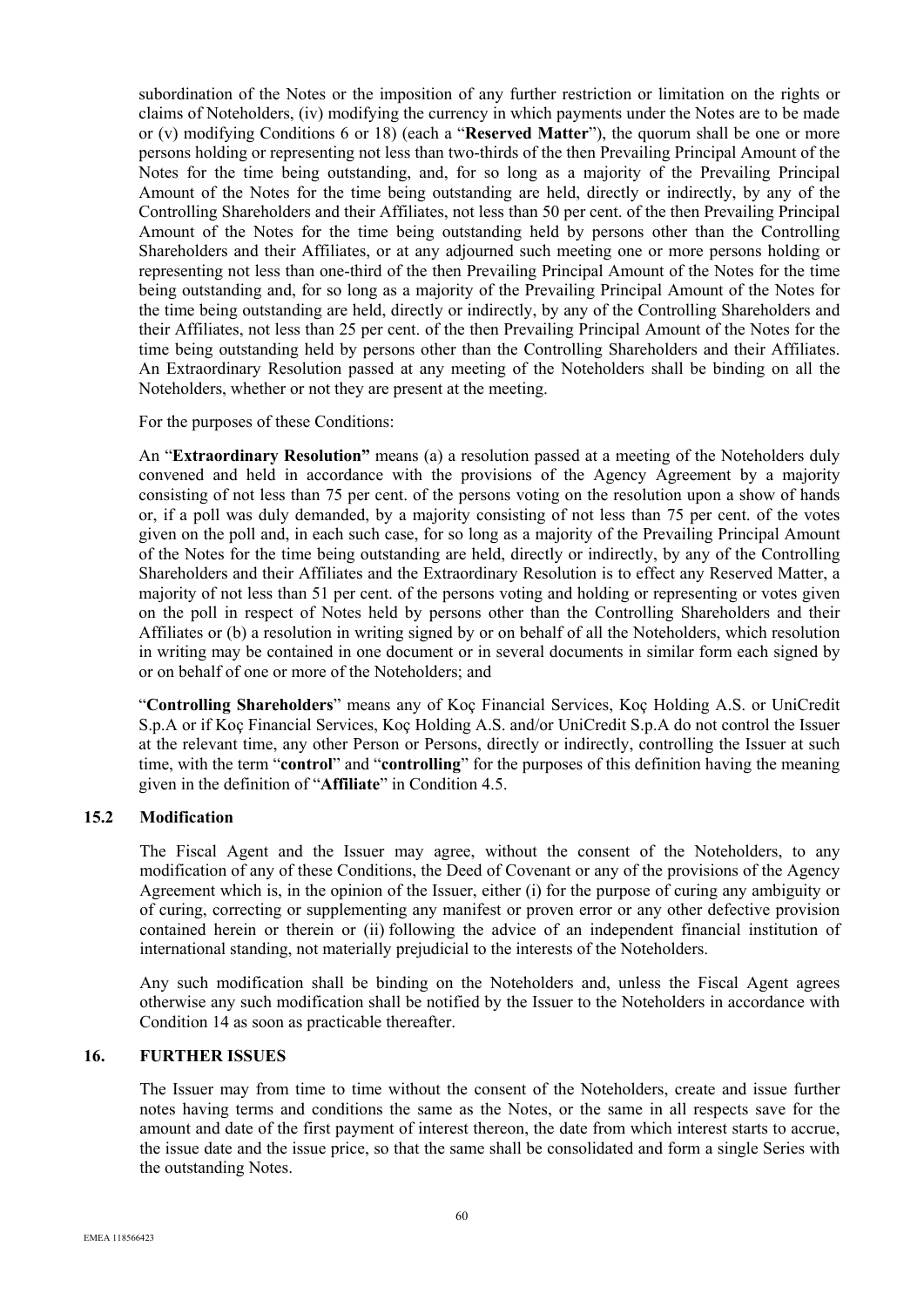# **17. CONTRACTS (RIGHTS OF THIRD PARTIES) ACT 1999**

No person shall have any right to enforce any term or condition of this Note under the Contracts (Rights of Third Parties) Act 1999, but this does not affect any right or remedy of any person which exists or is available apart from that Act.

## **18. GOVERNING LAW AND SUBMISSION TO JURISDICTION**

### **18.1 Governing law**

The Agency Agreement, the Deed of Covenant, the Deed Poll and the Notes and any non-contractual obligations arising out of or in connection with the Agency Agreement, the Deed of Covenant, the Deed Poll and the Notes, are and shall be governed by, and construed in accordance with, English law, except for the provisions of Condition 3, which are and shall be governed by, and construed in accordance with, Turkish law.

### **18.2 Submission to jurisdiction**

The Issuer irrevocably agrees, for the benefit of the Noteholders, that the High Court of Justice of England and Wales in London (and any competent United Kingdom appellate court in respect of any appeal relating to any judgment or order originally of the High Court of Justice of England and Wales) is to have exclusive jurisdiction to settle any disputes which may arise out of or in connection with the Notes (including a dispute relating to any non-contractual obligations arising out of or in connection with the Notes) and accordingly submits to the exclusive jurisdiction of the High Court of Justice of England and Wales in London (and any competent United Kingdom appellate court in respect of any appeal relating to any judgment or order originally of the High Court of Justice of England and Wales).

The Issuer waives any objection to the High Court of Justice of England and Wales in London (and any competent United Kingdom appellate court in respect of any appeal relating to any judgment or order originally of the High Court of Justice of England and Wales) on the grounds that they are an inconvenient or inappropriate forum. To the extent allowed by law, the Noteholders may take any suit, action or proceedings (together referred to as "**Proceedings**") arising out of or in connection with the Notes (including any Proceeding relating to any non-contractual obligations arising out of or in connection with the Notes) against the Issuer in any other court of competent jurisdiction and concurrent Proceedings in any number of jurisdictions.

### **18.3 Consent to Enforcement**

The Issuer agrees, without prejudice to the enforcement of a judgment obtained in the High Court of Justice of England and Wales in London (and any competent United Kingdom appellate court in respect of any appeal relating to any judgment or order originally of the High Court of Justice of England and Wales)according to the provisions of Article 54 of the International Private and Procedural Law of Turkey (No. 5718), that in the event that any action is brought in relation to the Issuer in a court in Turkey in connection with the Notes, in addition to other permissible legal evidence pursuant to the Civil Procedure Code of Turkey (No. 6100), any judgment obtained in the High Court of Justice of England and Wales in London (and any competent United Kingdom appellate court in respect of any appeal relating to any judgment or order originally of the High Court of Justice of England and Wales)in connection with such action shall constitute conclusive evidence of the existence and amount of the claim against the Issuer, pursuant to the provisions of the first paragraph of Article 193 of the Civil Procedure Code of Turkey (No. 6100) and Articles 58 and 59 of the International Private and Procedural Law of Turkey (No. 5718).

## **18.4 Appointment of Process Agent**

Service of process may be made upon the Issuer at the offices of UniCredit S.P.A. located at Moor House, 120 London Wall, London EC2Y 5ET, United Kingdom, in respect of any Proceedings in England and undertakes that in the event of such process agent ceasing so to act it will appoint another person as its agent for that purpose.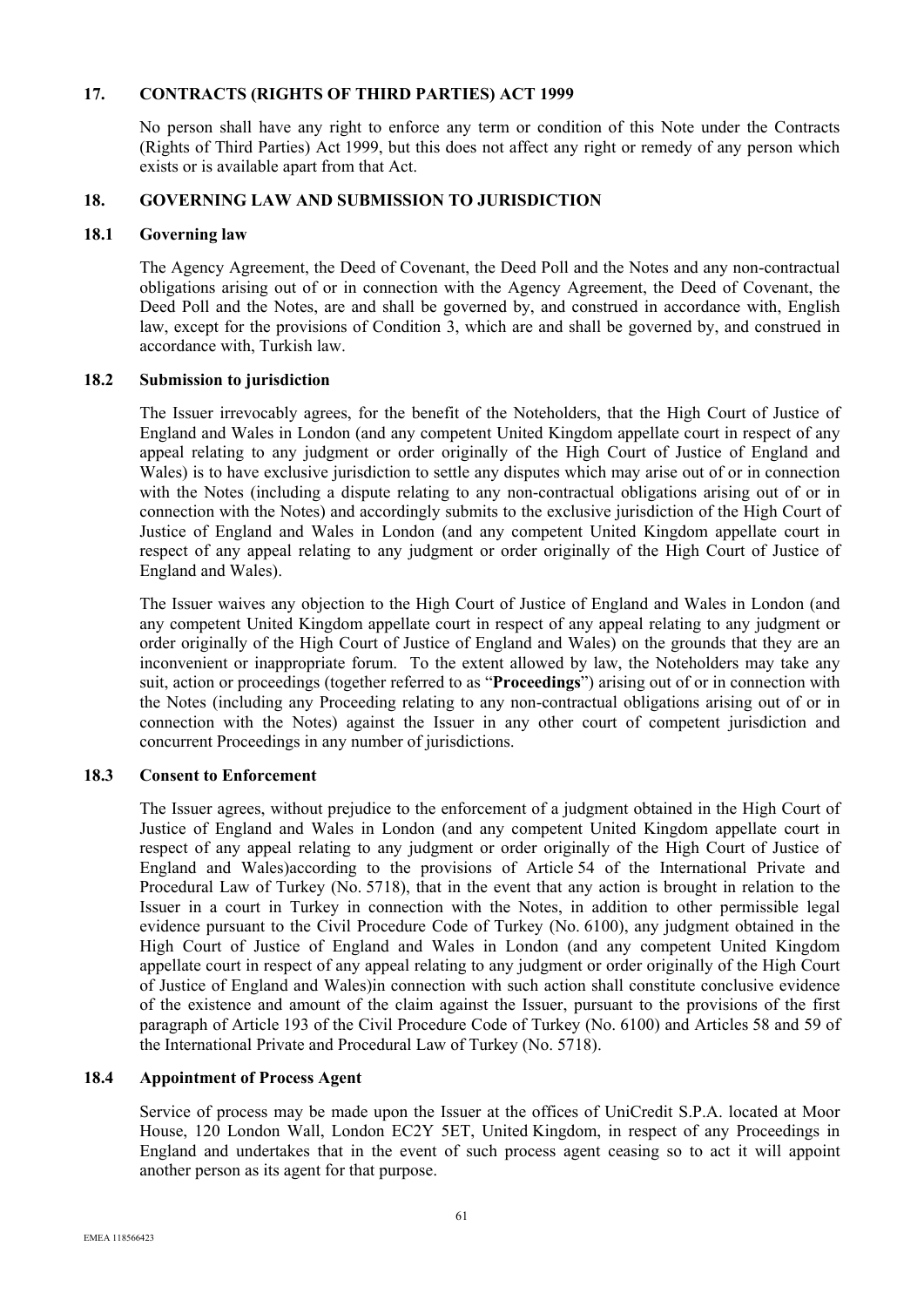# **18.5 Other documents**

The Issuer has in the Agency Agreement, the Deed of Covenant and the Deed Poll submitted to the jurisdiction of the High Court of Justice of England and Wales in London (and any competent United Kingdom appellate court in respect of any appeal relating to any judgment or order originally of the High Court of Justice of England and Wales) and appointed an agent for service of process, in terms substantially similar to those set out above.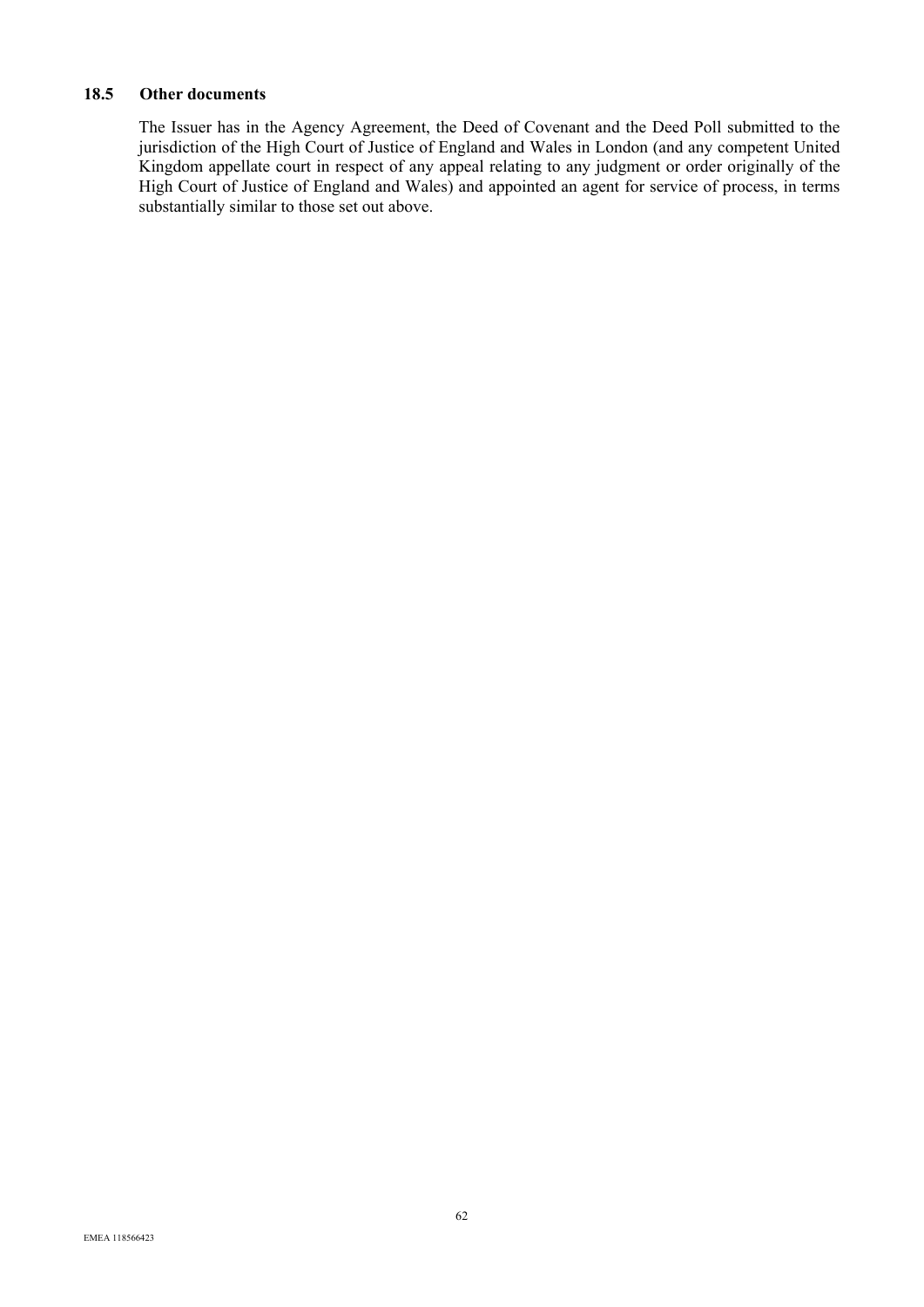## **TAXATION**

*See the section in the Base Prospectus entitled "Taxation" for the other tax considerations applicable to the Notes.* 

#### **Certain U.S. Federal Income Tax Considerations**

The following summary describes certain U.S. federal income tax consequences of the acquisition, ownership and disposition of a Note. This summary deals only with a Note held by a U.S. Holder (as defined below) whose functional currency is the U.S. dollar that acquires the Note in this Offering from the Joint Bookrunners and holds it as a capital asset. This summary does not address all aspects of U.S. federal income taxation that may be applicable to particular U.S. Holders subject to special U.S. federal income tax rules, including, among others, tax-exempt organisations, financial institutions, dealers and traders in securities or currencies, U.S. Holders that will hold a Note as part of a "straddle," hedging transaction, "conversion transaction" or other integrated transaction for U.S. federal income tax purposes, U.S. Holders that enter into "constructive sale" transactions with respect to the Notes, U.S. Holders that directly, indirectly or constructively own 10% or more of the total voting power or value of all of the Issuer's outstanding stock, U.S. Holders liable for alternative minimum tax and certain U.S. expatriates or to persons required for U.S. federal income tax purposes to conform the timing of income accruals with respect to the Notes to their financial statements under section 451 of the Code (as defined below). In addition this summary does not address consequences to U.S. Holders of the acquisition, ownership and disposition of a Note under any other U.S. federal tax laws (e.g. Medicare, estate or gift tax laws) or under the tax laws of any state, locality or other political subdivision of the United States or other countries or jurisdictions.

As used herein, the term "**U.S. Holder**" means a beneficial owner of a Note that is for U.S. federal income tax purposes: (a) an individual who is a citizen or resident of the United States, (b) a corporation created or organised in or under the laws of the United States, any state thereof or the District of Columbia, (c) an estate, the income of which is subject to U.S. federal income taxation regardless of its source, or (d) a trust that is subject to U.S. tax on its worldwide income regardless of its source.

If an entity or arrangement treated as a partnership for U.S. federal income tax purposes holds a Note, the U.S. federal income tax treatment of a partner will generally depend upon the status of the partner and the activities of the partnership. Therefore, a partnership holding a Note and its partners should consult their own tax advisors regarding the U.S. federal income tax consequences of the acquisition, ownership and disposition of a Note.

The discussion below is based upon the U.S. Internal Revenue Code of 1986, as amended (the "**Code**"), Treasury Regulations thereunder, judicial and administrative interpretations thereof, and the income tax treaty between the United States and the government of the Republic of Turkey (the "**Treaty**") all as in effect as of the date of this Prospectus and any of which may at any time be repealed, revoked or modified or subject to differing interpretations, potentially retroactively, so as to result in U.S. federal income tax consequences different from those discussed below.

The summary of the U.S. federal income tax consequences set out below is for general information only. Prospective purchasers should consult their tax advisors as to the particular tax consequences to them of owning the Notes, including the applicability and effect of state, local, foreign and other tax laws and possible changes in tax law.

Except as otherwise noted, the summary assumes that the Issuer is not a passive foreign investment company (a "**PFIC**") for U.S. federal income tax purposes. If the Issuer were to be a PFIC for any year, materially adverse consequences could result for U.S. Holders.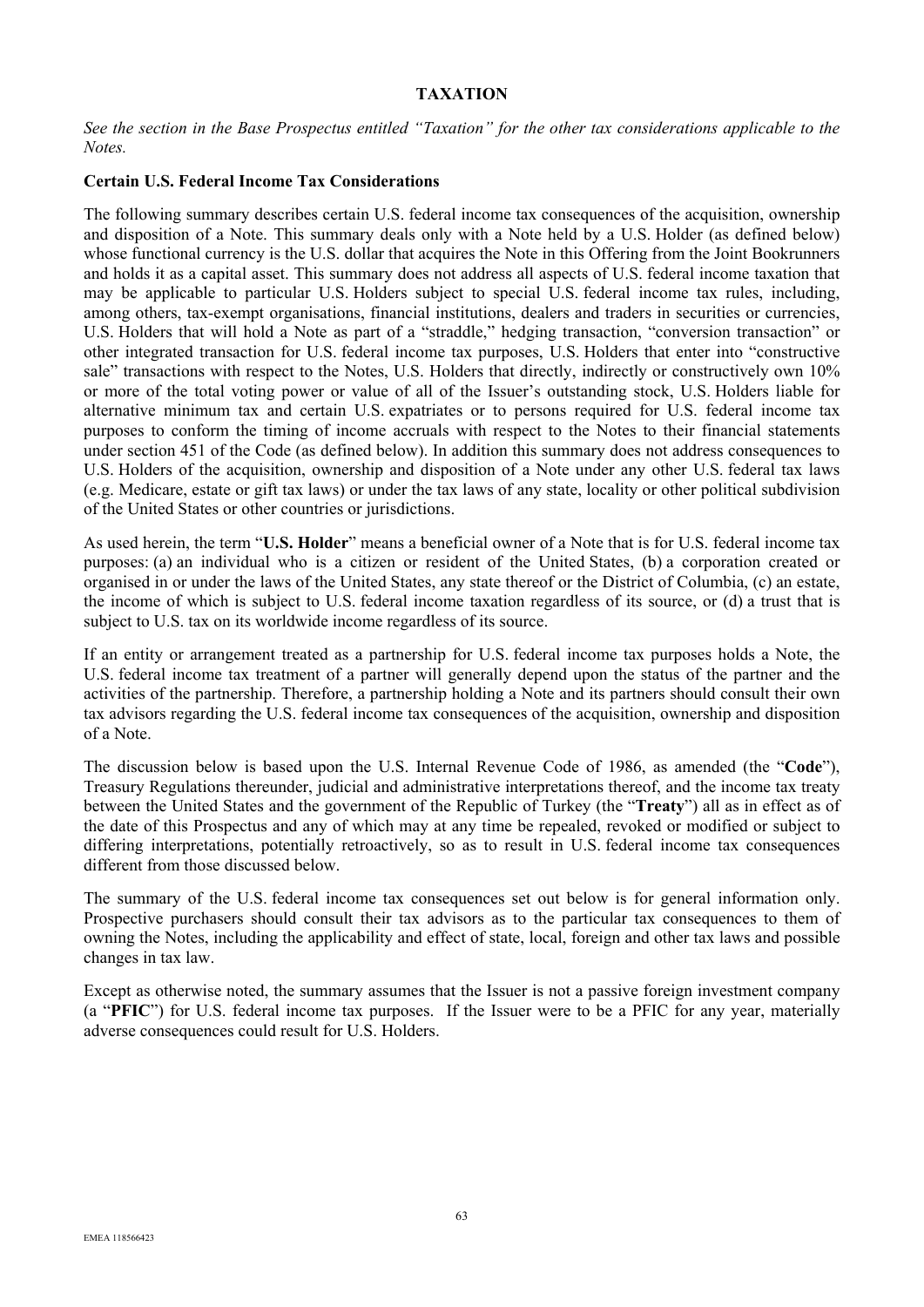## *U.S. Federal Income Tax Characterization of the Notes*

The determination of whether an obligation represents debt, equity, or some other instrument or interest for U.S. federal income tax purposes is based on all the relevant facts and circumstances. Despite the fact that the Notes are denominated as debt, the Notes should be treated as an equity interest in the Issuer for U.S. federal income tax purposes. The Notes have several equity-like features, including (1) the absence of a fixed maturity date, (2) provisions for the cancellation of interest payments and the write-down of principal, (3) the subordination of the Notes to senior obligations of the Issuer, and (4) the lack of default provisions. By purchasing a Note, each holder agrees to treat the Note as an equity interest in the Issuer for U.S. federal income tax purposes. Accordingly, each "interest" payment should be treated as a distribution by the Issuer with respect to such equity interest, and any reference in this discussion to "dividends" or "distributions" refers to the "interest" payments on the Notes. Each prospective investor should consult its own tax adviser about the proper characterization of the Notes for U.S. federal income tax purposes. The remainder of this discussion assumes that the Notes will be characterized as equity in the Issuer for U.S. federal income tax purposes.

## *Payments of Interest*

Distributions paid by the Issuer out of current or accumulated earnings and profits (as determined for U.S. federal income tax purposes) generally will be taxable to a U.S. Holder as dividend income, and will not be eligible for the dividends received deduction allowed to corporations. Distributions in excess of current and accumulated earnings and profits will be treated as a non-taxable return of capital to the extent of the U.S. Holder's basis in the Notes and thereafter as capital gain. However, the Issuer does not maintain calculations of its earnings and profits in accordance with U.S. federal income tax accounting principles. U.S. Holders should therefore assume that any distribution by the Issuer with respect to Notes will be reported as ordinary dividend income. U.S. Holders should consult their own tax advisers with respect to the appropriate U.S. federal income tax treatment of any distribution received from the Issuer.

Distributions paid by the Issuer generally will be taxable to a non-corporate U.S. Holder at the reduced rates normally applicable to long-term capital gains, provided the Issuer qualifies for the benefits of the Treaty, which the Issuer believes to be the case, and certain other conditions are met. A U.S. Holder will not be able to claim the reduced rates on distributions received from the Issuer if the Issuer is treated as a PFIC for the taxable year in which the dividends are received or the preceding taxable year. See "Passive Foreign Investment Company Considerations" below.

Subject to applicable limitations, Turkish taxes withheld from the distributions on the Notes at a rate not exceeding the rate provided in the Treaty (if applicable) will be creditable against the U.S. Holder's U.S. federal income tax liability (or at a U.S. Holder's election, may be deducted in computing taxable income if the U.S. Holder has elected to deduct all foreign income taxes for the taxable year). The limitation on foreign taxes eligible for the U.S. foreign tax credit is calculated separately with respect to specific "baskets" of income. For this purpose, the dividends should generally constitute "passive category income," or in the case of certain U.S. Holders, "general category income." The rules governing foreign tax credits are complex, and U.S. Holders should consult their tax advisers regarding the creditability of foreign taxes based on their particular circumstances.

## *Sale or other Disposition*

Upon a sale or other disposition of Notes, a U.S. Holder generally will recognize capital gain or loss (assuming, in the case of a redemption, the U.S. Holder does not own, and is not deemed to own, any of our ordinary shares) for U.S. federal income tax purposes equal to the difference, if any, between the amount realized on the sale or other disposition and the U.S. Holder's adjusted tax basis in the Notes. This capital gain or loss will be long-term capital gain or loss if the U.S. Holder's holding period in the Notes exceeds one year and will generally be U.S.-source. Certain non-corporate U.S. Holders may be eligible for reduced rates of taxation on long-term capital gains. The deductibility of capital losses is subject to limitations.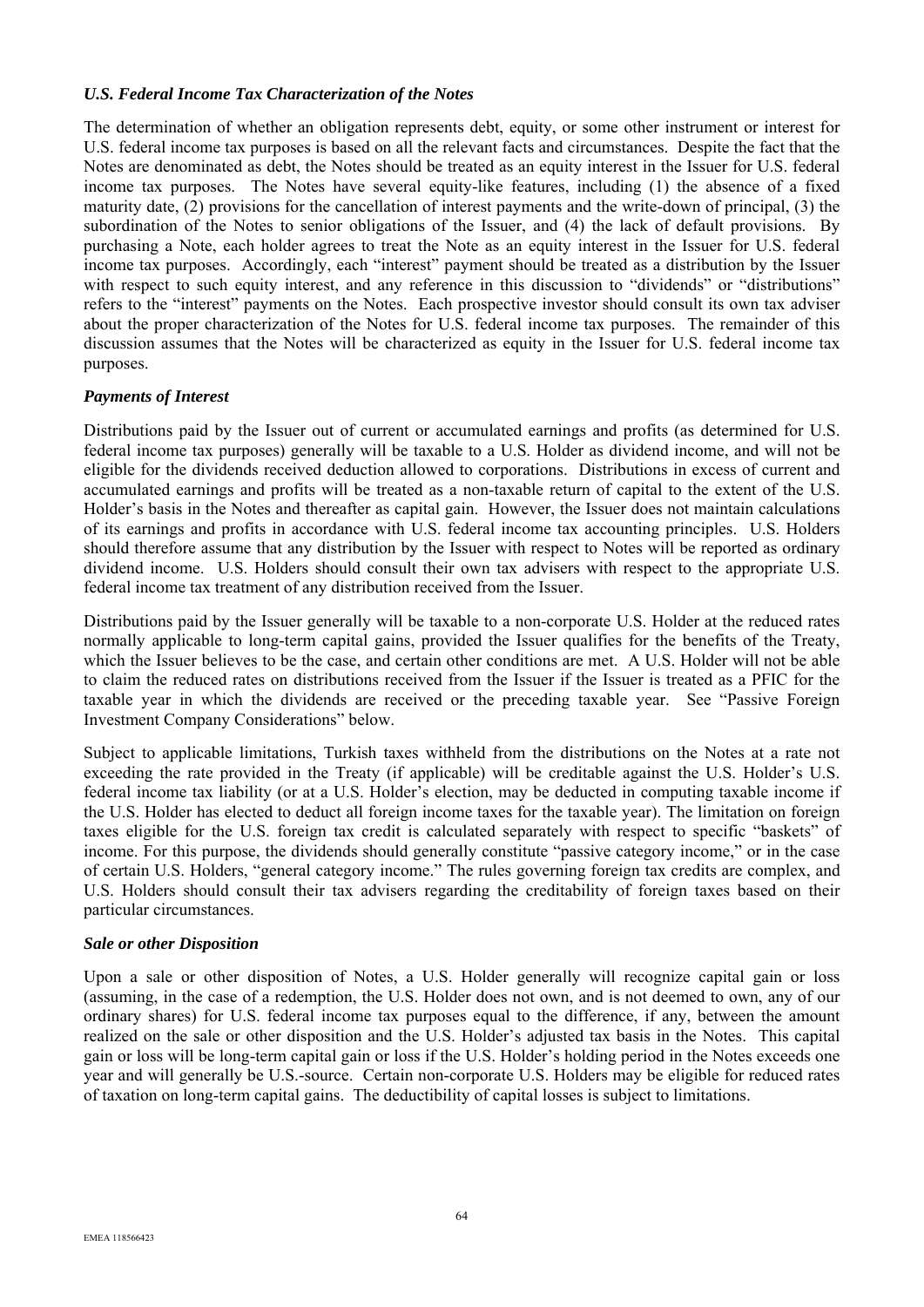## *Passive Foreign Investment Company Considerations*

A foreign corporation will be a PFIC for any taxable year in which, after taking into account the income and assets of the corporation and certain subsidiaries pursuant to applicable "look-through rules," either (i) at least 75% of its gross income is "passive income" or (ii) at least 50% of the average value of its assets is attributable to assets which produce passive income or are held for the production of passive income. Passive income generally includes interest, dividends, rents, royalties and certain gains, subject to certain active business exceptions, including exceptions for certain active banking income and for certain dealer income. The application of the PFIC rules to banks is unclear under present U.S. federal income tax law. Banks generally derive a substantial part of their income from assets that are interest bearing or that otherwise could be considered passive under the PFIC rules. The IRS has issued a notice in 1989 (Notice 89-81, the "Notice") and proposed regulations in 1996 and amended in 1998 (collectively, the "Proposed Regulations") that exclude from passive income any income derived in the active conduct of a banking business by a qualifying foreign bank (the "active bank exception"). The Proposed Regulations are proposed to be effective for taxable years beginning after December 31, 1994 and provide that taxpayers may apply the Proposed Regulations to a taxable year beginning after December 31, 1986, provided it is consistently applied to that taxable year and all subsequent taxable years. The IRS notice and Proposed Regulations have different requirements for qualifying as a foreign bank, and for determining the banking income that may be excluded from passive income under the active bank exception. Under both the Notice and Proposed Regulations, loans made in the ordinary course of a banking business are not treated as passive assets.

Based upon certain management estimates and proposed Treasury regulations, the Issuer believes that it should qualify as an active bank and does not believe it was a PFIC for its taxable year ending 31 December 2017 and does not expect to be a PFIC for its current taxable year or the foreseeable future. However, because there are uncertainties as to the characterization of certain of the Issuer's income and assets, and because the Issuer's possible status as a PFIC must be determined annually and may be subject to change, there can be no assurance that the Issuer will not be considered a PFIC for any taxable year. If the Issuer were a PFIC for any year in which a U.S. Holder owns Notes, the U.S. Holder may be subject to adverse tax consequences including increased tax rates and interest charges on gains and certain distributions. Additionally, distributions paid by the Issuer would not be eligible for the reduced rates of tax described above under "Payments of Interest". Prospective purchasers should consult their tax advisers regarding the potential application of the PFIC regime.

# *Information reporting and backup withholding*

Information returns may be filed with the IRS (unless the U.S. Holder establishes, if requested to do so, that it is an exempt recipient) in connection with payments on the Notes, and the proceeds from the sale, exchange or other disposition of Notes. If information reports are required to be made, a U.S. Holder may be subject to U.S. backup withholding if it fails to provide its taxpayer identification number, or to establish that it is exempt from backup withholding. The amount of any backup withholding imposed on a payment will be allowed as a credit against any U.S. federal income tax liability of a U.S. Holder and may entitle the U.S. Holder to a refund, provided the required information is timely furnished to the IRS.

U.S. Holders should consult their own tax advisors regarding any filing and reporting obligations they may have as a result of their acquisition, ownership or disposition of Notes.

# *Foreign Financial Asset Reporting*

Certain U.S. Holders who are individuals (and some specified entities) are required to report information relating to an interest in the Notes, subject to certain exceptions (including an exception for Notes held in accounts maintained by financial institutions). U.S. Holders are urged to consult their tax advisors regarding their information reporting obligations, if any, with respect to their ownership and disposition of the Notes.

**THE ABOVE SUMMARIES ARE NOT INTENDED TO CONSTITUTE A COMPLETE ANALYSIS OF ALL TAX CONSEQUENCES RELATING TO THE INVESTMENT IN THE NOTES. PROSPECTIVE INVESTORS SHOULD CONSULT THEIR OWN TAX ADVISORS CONCERNING THE TAX CONSEQUENCES OF THEIR PARTICULAR SITUATIONS. THIS DISCUSSION IS BASED UPON LAWS AND RELEVANT INTERPRETATIONS THEREOF IN EFFECT AS OF THE DATE OF THIS PROSPECTUS.**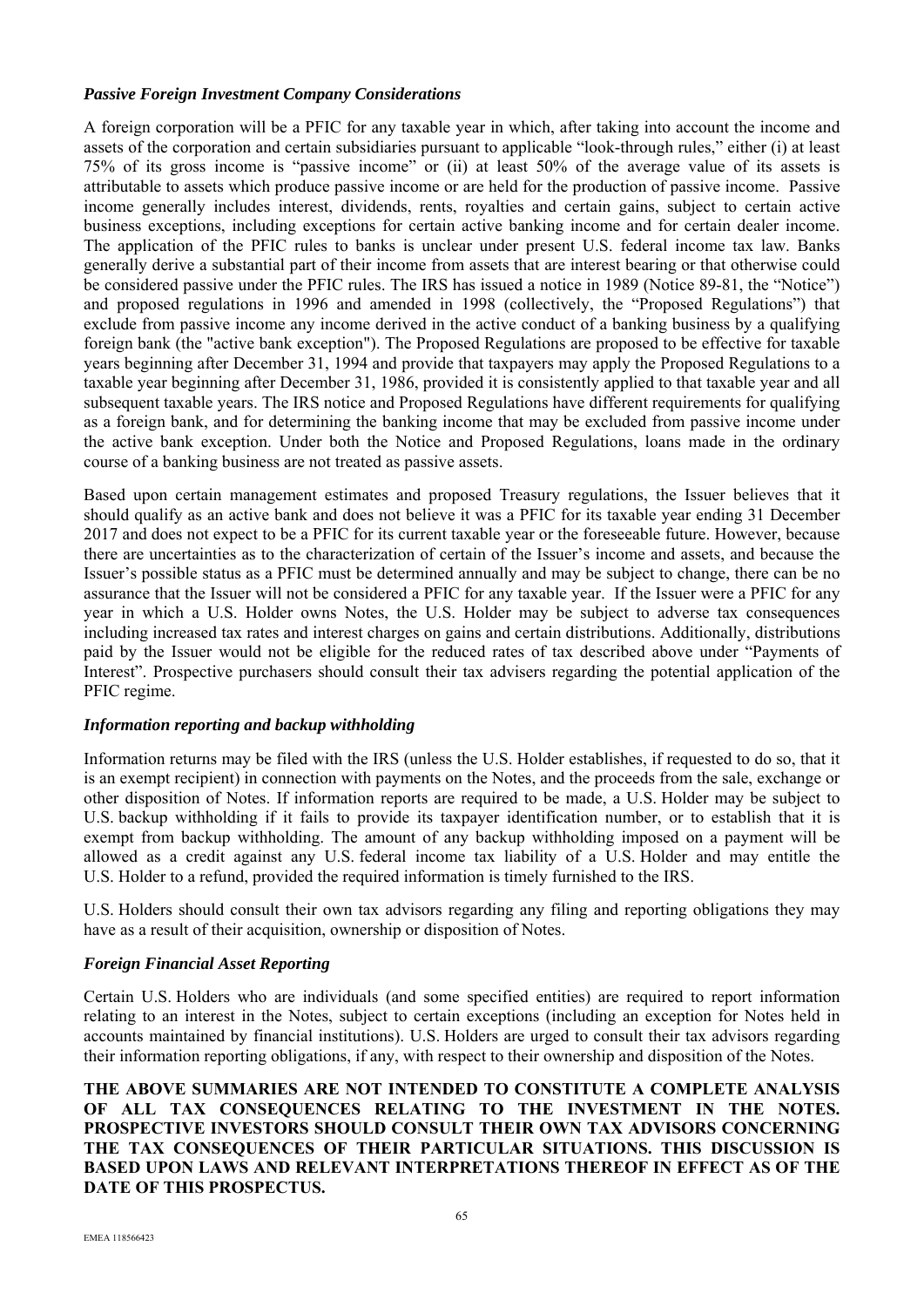#### **SUBSCRIPTION AND SALE**

None of the Issuer and the Joint Bookrunners represents that the Notes may at any time lawfully be sold in compliance with any applicable registration or other requirements in any jurisdiction, or pursuant to any exemption available thereunder, or assumes any responsibility for facilitating such sale. The Issuer intends to offer the Notes through the Joint Bookrunners and their broker-dealer affiliates, as applicable, named below. Subject to the terms and conditions stated in a subscription agreement dated on or about 11 January 2019 (the "**Subscription Agreement**"), among the Joint Bookrunners and the Issuer, each of the Joint Bookrunners has severally agreed to purchase, and the Issuer has agreed to sell to each of the Joint Bookrunners, the principal amount of the Notes set forth opposite each Bookrunner's name below.

|                          | Principal        |
|--------------------------|------------------|
|                          | <b>Amount of</b> |
|                          | <b>Notes</b>     |
| <b>Joint Bookrunners</b> | $(U.S.$ dollars) |
|                          | 130,000,000      |
|                          | 130,000,000      |
|                          | 130,000,000      |
|                          | 130,000,000      |
|                          | 130,000,000      |
|                          | 650,000,000      |

The Subscription Agreement provides that the obligations of the Joint Bookrunners to purchase the Notes are subject to approval of legal matters by counsel and to other conditions. The Joint Bookrunners must purchase all the Notes if they purchase any of the Notes. The offering of the Notes by the Joint Bookrunners is subject to receipt and acceptance and subject to the Joint Bookrunners' right to reject any order in whole or in part.

The Issuer has been informed that the Joint Bookrunners propose to resell the Notes at the offering prices set forth on the cover page of this Prospectus within the United States to persons reasonably believed to be qualified institutional buyers (as defined in Rule 144A) in reliance upon Rule 144A, and to non-U.S. persons outside the United States in reliance upon Regulation S. See "*Subscription and Sale and Transfer Restrictions*" in the Base Prospectus*.* The prices at which the Notes are offered may be changed at any time without notice.

#### *Broker commissions*

To the extent permitted by local law, the Joint Bookrunners and Issuer have agreed that commissions may be offered to certain brokers, financial advisors and other intermediaries based upon the amount of investment in the Notes purchased by such intermediary and/or its customers. Each such intermediary is required by law to comply with any disclosure and other obligations related thereto, and each customer of any such intermediary is responsible for determining for itself whether an investment in the Notes is consistent with its investment objectives.

The shareholders of KFS (Koç Holding and UniCredit) may purchase up to 80% of the Notes offered. The holding and any sale of Notes by these parties may adversely affect the liquidity of the Notes and may also affect the prices of the Notes in the secondary market, particularly if some or all of these holders elect to sell their Notes at the same time. Koç Holding and UniCredit have agreed with the Issuer not to sell or otherwise transfer or dispose of, directly or indirectly, other than any transfer to any of their affiliates, any of their interests in any Notes purchased in the initial offering of the Notes for a period of 180 days from the Issue Date. Under the Agency Agreement, there is no restriction on the exercise of voting rights with respect to the Notes held by the Controlling Shareholders (as defined in Condition 15.1) (which as of the date of this Prospectus are KFS, Koç Holding and UniCredit) and their Affiliates but provision is included for the quorum at any meeting for passing an Extraordinary Resolution to effect any Reserved Matter (as defined in Condition 15.1) for so long as a majority of the Prevailing Principal Amount of the Notes for the time being outstanding are held directly or indirectly by any of the Controlling Shareholders and their Affiliates to be subject to persons holding or representing Notes held by persons other than the Controlling Shareholders and their Affiliates being at such meeting as further set out in Condition 15.1. For such an Extraordinary Resolution to be passed it must also be passed by a majority voting in respect of the Notes held by persons that are not the Controlling Shareholders or any of their Affiliates. For further information, see Condition 15.1. The interests of the shareholders of KFS may differ from the interests of other Noteholders.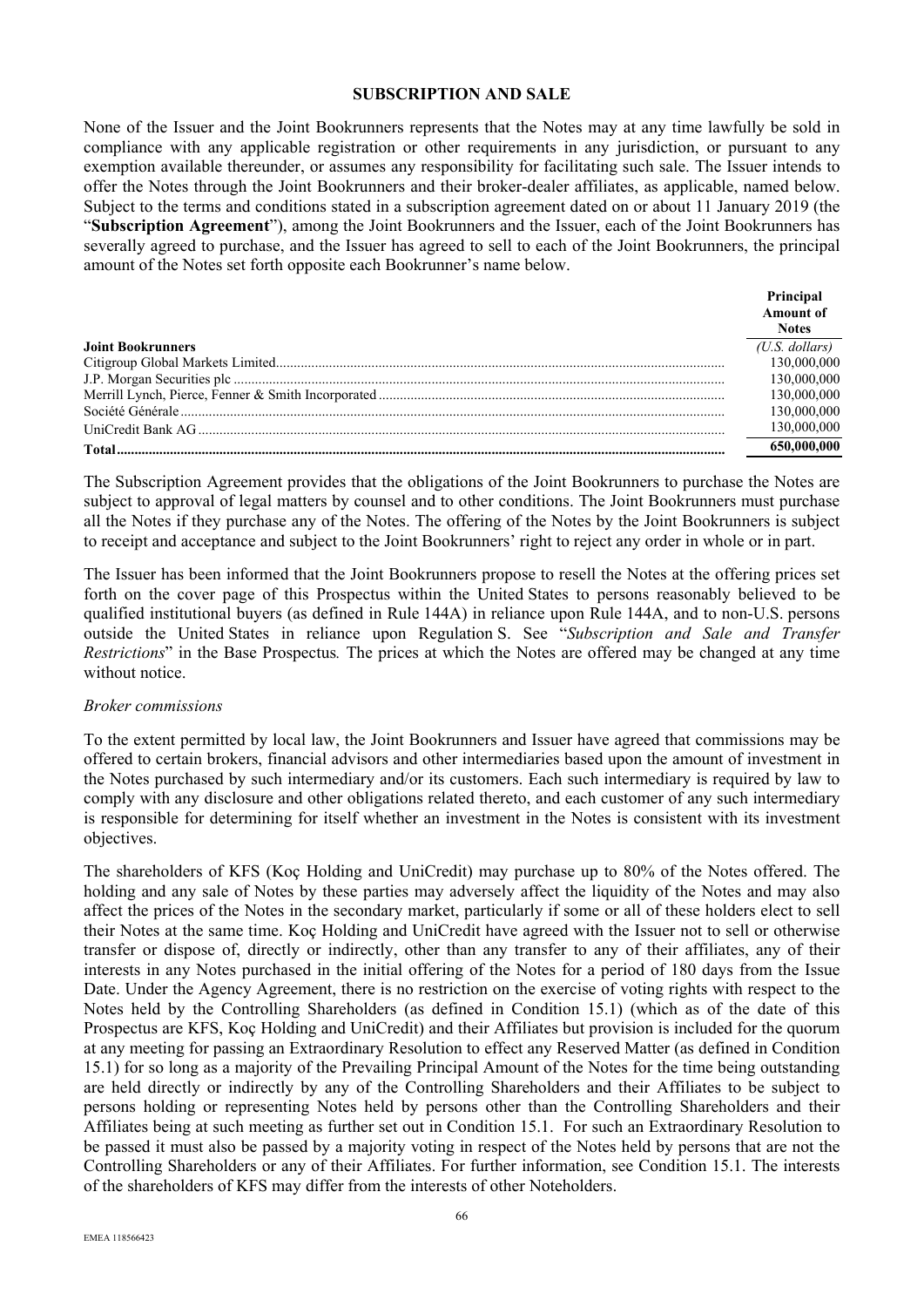#### **GENERAL INFORMATION**

The Bank is registered at the Istanbul Trade Registry under number 32736. It has its principal office at Yapı Kredi Plaza, D Blok, Levent 34330 Istanbul, Republic of Turkey. Its telephone number is +90 212 339 7011. The Legal Entity Identifier of the Bank is B85ZYWEZ5IZCZ2WNIO12.

## **Authorisation**

The establishment of the Programme and the issuance and sale of the Notes by the Issuer and the execution and delivery by the Issuer of the documents in relation thereto have been authorised pursuant to the authority of the officers of the Issuer under resolutions of its Board of Directors dated 4 September 2013, 27 November 2013, 10 February 2014, 26 February 2015, 25 February 2016, 22 February 2017 and 26 February 2018.

## **Listing**

Application has been made to list the Notes on Euronext Dublin, through the Listing Agent, Arthur Cox Listing Services Limited ("**ACLSL**"). ACLSL is acting solely in its capacity as listing agent for the Issuer in relation to the Notes and is not itself seeking admission to the Official List or to trading on the Main Securities Market. It is expected that admission of the Notes to listing on the Official List and to trading on the Main Securities Market will be granted on or about 15 January 2019, subject only to the issue of the Notes. The total expenses related to the admission to trading of the Notes are expected to be approximately EUR 4,790.

## **Clearing Systems**

The Unrestricted Global Certificate has been accepted for clearance through Euroclear and Clearstream, Luxembourg (ISIN XS1867595750 and Common Code 186759575). Application has been made for acceptance of the Restricted Global Certificate into DTC's book-entry settlement system (ISIN US984848AL55, Common Code 193678564 and CUSIP 984848 AL5).

## **Significant or Material Adverse Change**

There has been no material adverse change in the financial position or prospects of either the Issuer or the Group since 31 December 2017, being the end of the last financial period for which the Group's audited financial statements have been published, and there has been no significant change in the financial or trading position of either the Issuer or the Group since 30 September 2018.

## **Financial Statements and Auditor**

The Annual BRSA Financial Statements incorporated by reference into this Prospectus have been audited, without qualification (i) as of and for the year ended 31 December 2017, in accordance with the communiqué "Independent Audit of Banks" published by the BRSA in the Official Gazette No. 29314 dated 2 April 2015 and with the Independent Auditing Standards (which is a part of the Turkish Auditing Standards promulgated by the POA), by PwC, located at BJK Plaza, Süleyman Seba Caddessi No: 48, B Blok, Kat: 9 Akaretler Beşiktaş 34357, Istanbul, Republic of Turkey, as stated in the convenience translations into English of the relevant PwC report incorporated by reference into this Prospectus and (ii) as of and for the year ended 31 December 2016, in accordance with the communiqué "Independent Audit of Banks" published by the BRSA in the Official Gazette No. 29314 dated 2 April 2015 and with the Independent Auditing Standards which is a part of the Turkish Auditing Standards promulgated by the POA and (iii) as of and for the year ended 31 December 2015, in accordance with the "Regulation on Authorization and Activities of Institutions to Conduct Independent Audit in Banks" published in the Official Gazette dated 1 November 2006 and numbered 26333 and with the Independent Auditing Standards (which are a part of Turkish Auditing Standards promulgated by the POA), in each case of (ii) and (iii) above by EY, located at Maslak Mahallesi, Eski Büyükdere Caddesi No: 27, Daire: 54 57 59, Kat: 2 3 4, Sariyer/Istanbul, Republic of Turkey, as stated in the convenience translations into English of the relevant EY's reports incorporated by reference into this Prospectus.

The Interim BRSA Financial Statements as of and for the nine month period ended 30 September 2018, the six month period ended 30 June 2018, the three month period ended 31 March 2018, the nine month period ended 30 September 2017, for the six month period ended 30 June 2017, for the three month period ended 31 March 2017, for the nine month period ended 30 September 2016, for the six month period ended 30 June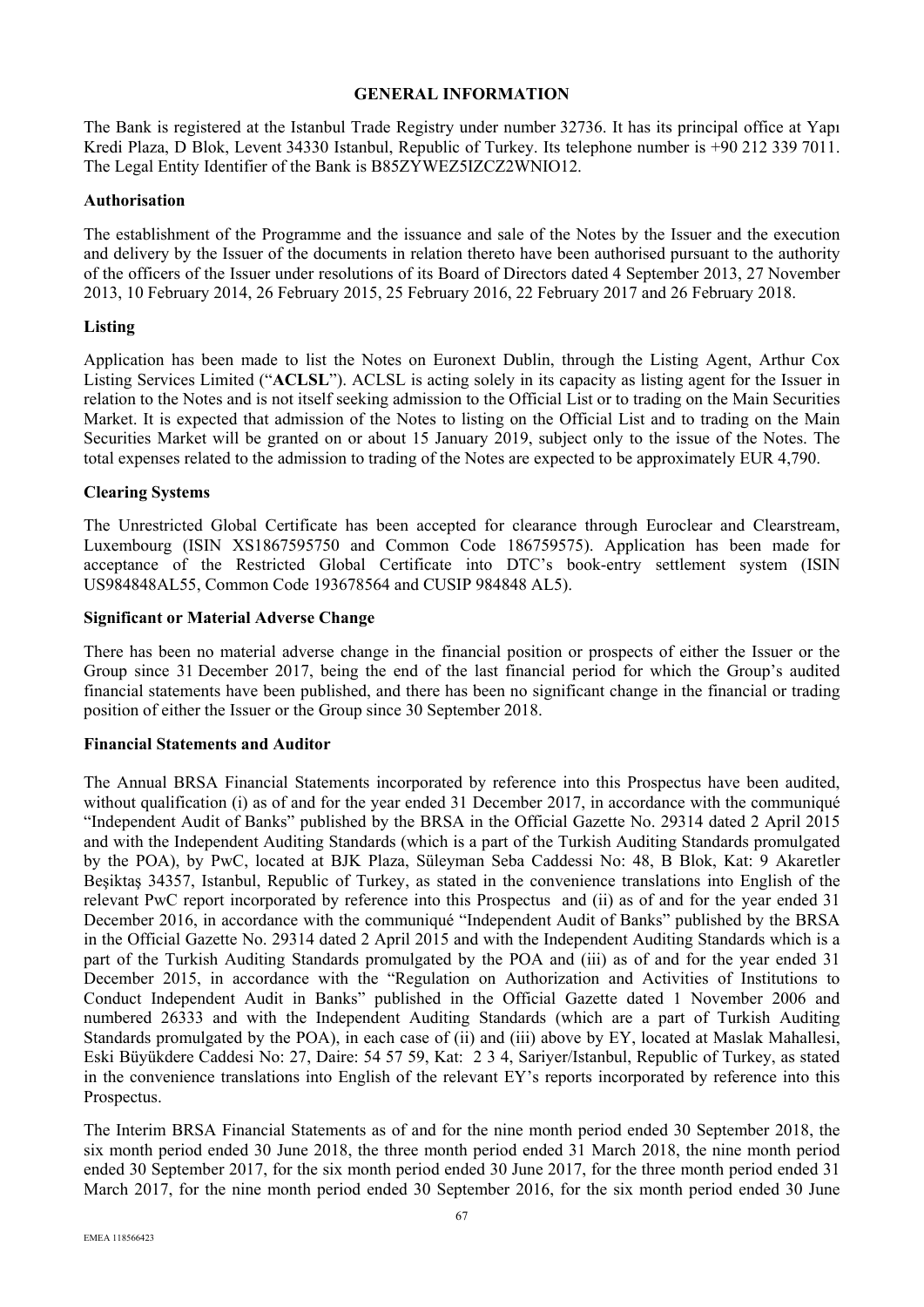2016, for the three month period ended 31 March 2016, for the nine month period ended 30 September 2015, for the six month period ended 30 June 2015 and for the three month period ended 31 March 2015 incorporated by reference into this Prospectus have been reviewed in accordance with the Standard on Review Engagements (SRE) 2410, "Limited Review of Interim Financial Information Performed by the Independent Auditor of the Entity". See the English convenience translations of the relevant PwC's and EY's reports incorporated by reference herein. With respect to the unaudited interim BRSA Financial Statements as of and for the nine month period ended 30 September 2018, the six month period ended 30 June 2018, the three month period ended 31 March 2018, for the nine month period ended 30 September 2017, for the six month period ended 30 June 2017 and for the three month period ended 31 March 2017, PwC has reported that it applied limited procedures in accordance with professional standards for a review of such information; however, its report states that it did not audit and does not express an opinion on such interim financial information. With respect to the unaudited interim BRSA Financial Statements as of and for the nine month period ended 30 September 2016, for the six month period ended 30 June 2016, for the three month period ended 31 March 2016, for the nine month period ended 30 September 2015, for the six month period ended 30 June 2015 and for the three month period ended 31 March 2015, EY has reported that it applied limited procedures in accordance with professional standards for a review of such information; however, its report states that it did not audit and does not express an opinion on such interim financial information.

Pursuant to the Turkish Commercial Code, indepent auditors can be appointed up to a total term of seven years (either consecutive or separately) within a 10 year period. Following the expiration of the seven year term, the same independent auditor cannot be appointed for the same company at least for three years. Accordingly, following the expiration of the seven years term of EY, the Bank has appointed PwC as its independent auditor effective as of 1 January 2017, and for a term of three years.

EY (a member firm of Ernst & Young Global Limited) and PwC (a member firm of PricewaterhouseCoopers International Limited) are authorised by the CMB, BRSA, Turkish Treasury, EMRA and Public Oversight Accounting and Auditing Standard Authority Board to conduct independent audits. The Bank's financial statements are prepared on a quarterly basis, semi-annual and annual basis in accordance with BRSA.

## **Litigation**

Save as disclosed on page 214 under the title "*Legal Proceedings*" of the Base Prospectus, there are no governmental, legal or arbitration proceedings (including any such proceedings which are pending or threatened of which the Bank is aware), which may have, or have had, during the 12 months prior to the date of this Prospectus, a significant effect on the Group's consolidated financial position or profitability.

## **Documents**

The following documents will be available in electronic form for inspection (in English except as specified) for so long as the Notes are outstanding:

- the Bank's articles of association (as amended from time to time) (in Turkish with certified English translations);
- the convenience translations into English of the audited BRSA Financial Statements as of and for the years ended 31 December 2017, 2016 and 2015, together with the respective independent auditors' reports;
- when published, the most recently published audited annual financial statements of the Issuer and the most recently published unaudited interim financial statements of the Issuer, in each case the convenience translation into English and together with any audit or review reports prepared in connection therewith. The Issuer currently prepares audited consolidated and unconsolidated financial statements in accordance with BRSA Principles on an annual basis, audited consolidated and unaudited unconsolidated financial statements in accordance with IFRS on an annual basis, unaudited consolidated and unconsolidated interim financial statements in accordance with BRSA Principles on a quarterly basis, and unaudited consolidated interim financial statements in accordance with IFRS on a semi-annual basis (though the Issuer's IFRS financial statements do not constitute a part of, and are not incorporated by reference into, this Prospectus);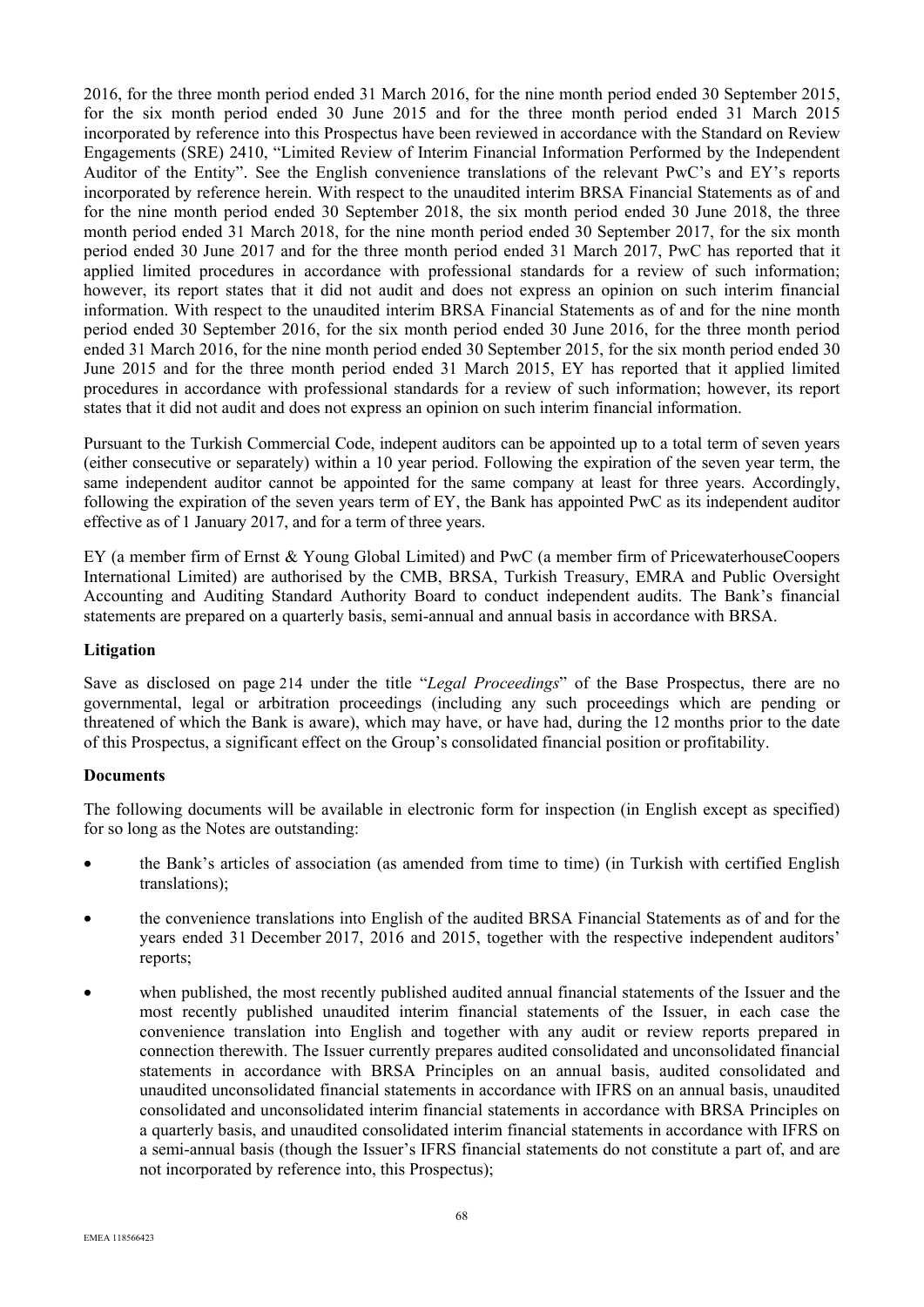- the Agency Agreement (including the forms of the Notes);
- the Deed of Covenant:
- the Deed Poll; and
- a copy of this Prospectus and the Base Prospectus.

The convenience translations into English of copies of the latest audited annual and unaudited half-yearly interim reports of the Bank delivered pursuant to Condition 4 may be obtained from the registered office of the Issuer.

In addition, copies of this Prospectus, each document incorporated by reference and the financial statements listed below will be available on the websites of the Issuer and Euronext Dublin at the respective locations:

(i) the Base Prospectus dated 4 September 2018, published on the website of Euronext Dublin at:

https://www.ise.ie/debt\_documents/Base%20Prospectus\_8a7c4f7b-0dfb-47d9-b7c7- 0a70a2d76708.PDF;

(ii) the First Supplement to the Base Prospectus dated 13 November 2018 which is published on the website of Euronext Dublin at:

https://www.ise.ie/debt\_documents/Supplements\_32f8ebda-25cd-4eb0-8255-78b7da8b6c74.PDF;

(iii) the convenience translations into English of the BRSA condensed consolidated interim financial statements and related notes of the Group as of and for the nine month period ended 30 September 2018 and the review report of PwC thereon, which are published on the Bank's website at:

https://www.yapikredi.com.tr/medium/file/30-september-2018-consolidatedfinancials\_48908/download;

(iv) the convenience translations into English of the BRSA condensed consolidated interim financial statements and related notes of the Group as of and for the six month period ended 30 June 2018 and the review report of PwC thereon, which are published on the Bank's website at:

https://www.yapikredi.com.tr/medium/file/30-june-2018-consolidated-financials\_46880/download;

(v) the convenience translations into English of the BRSA condensed consolidated interim financial statements and related notes of the Group as of and for the three month period ended 31 March 2018 and the review report of PwC thereon, which are published on the Bank's website at:

https://www.yapikredi.com.tr/medium/file/31-march-2018-consolidated-financials\_44649/download;

(vi) the convenience translations into English of the BRSA consolidated financial statements and related notes of the Group as of and for the year ended 31 December 2017 and the audit report of PwC thereon, which are published on the Bank's website at:

https://www.yapikredi.com.tr/medium/file/31-december-2017-consolidatedfinancials\_42455/download;

(vii) the convenience translations into English of the BRSA condensed consolidated interim financial statements and related notes of the Group as of and for the nine month period ended 30 September 2017 and the review report of PwC thereon, which are published on the Bank's website at:

https://www.yapikredi.com.tr/medium/file/30-september-2017-consolidatedfinancials\_39349/download;

(viii) the convenience translations into English of the BRSA condensed consolidated interim financial statements and related notes of the Group as of and for the six month period ended 30 June 2017 and the review report of PwC thereon, which are published on the Bank's website at:

https://www.yapikredi.com.tr/medium/file/30-june-2017-consolidated-financials\_36927/download;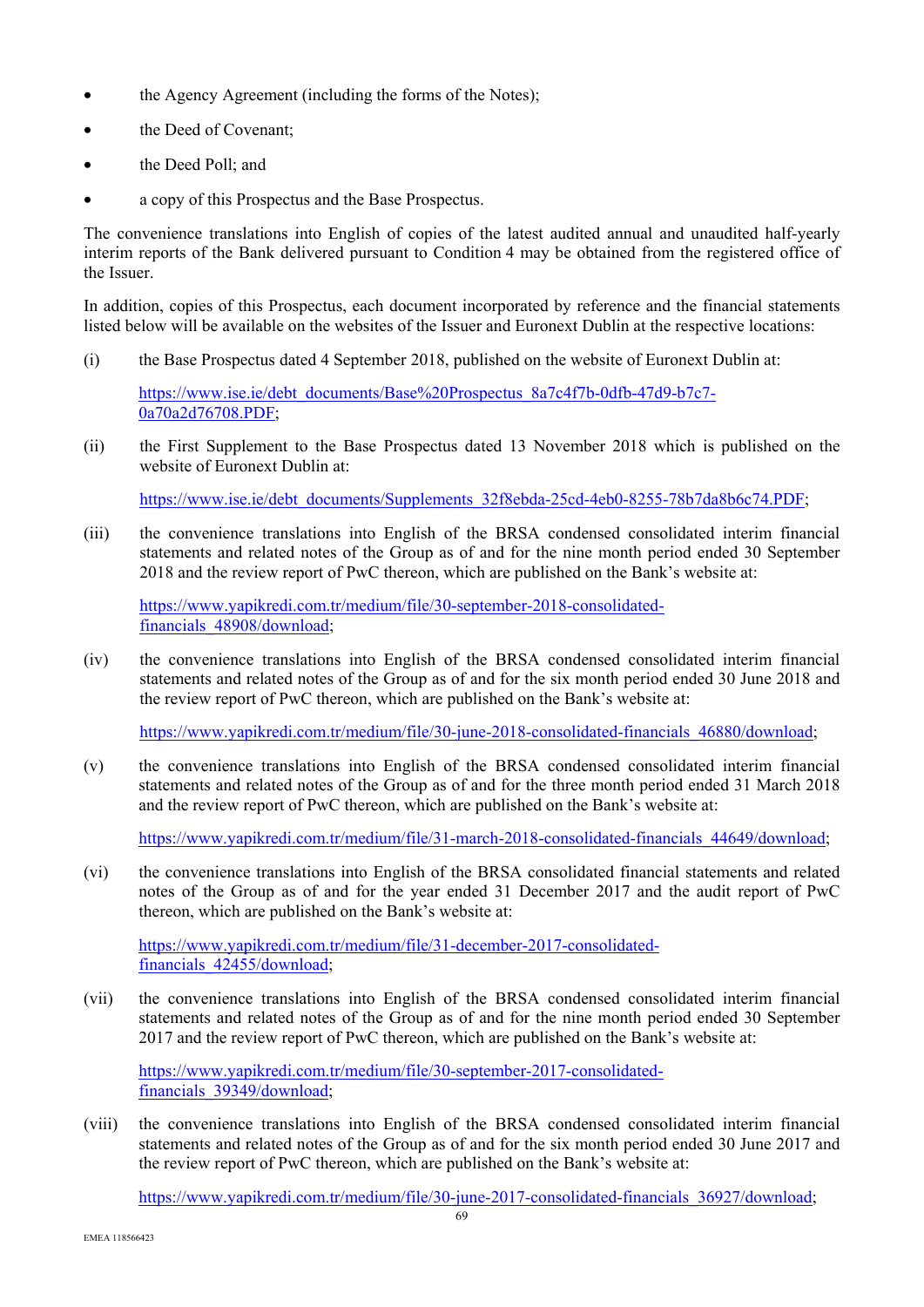(ix) the convenience translations into English of the BRSA condensed consolidated interim financial statements and related notes of the Group as of and for the three month period ended 31 March 2017 and the review report of PwC thereon, which are published on the Bank's website at:

https://www.yapikredi.com.tr/medium/file/31-march-2017-consolidated-financials\_33553/download;

(x) the convenience translations into English of the BRSA consolidated financial statements and related notes of the Group as of and for the year ended 31 December 2016 and the audit report of EY thereon, which are published on the Bank's website at:

https://www.yapikredi.com.tr/medium/file/31-december-2016-consolidatedfinancials\_31247/download;

(xi) the convenience translations into English of the BRSA consolidated financial statements and related notes of the Group as of and for the nine month period ended 30 September 2016 (with 30 September 2015 comparatives for the statement of income) and the review report of EY thereon, which are published on the Bank's website at:

https://www.yapikredi.com.tr/medium/file/30-september-2016-consolidatedfinancials\_27873/download;

(xii) the convenience translations into English of the BRSA consolidated financial statements and related notes of the Group as of and for the six month period ended 30 June 2016 (with 30 June 2015 comparatives for the statement of income) and the review report of EY thereon, which are published on the Bank's website at:

https://www.yapikredi.com.tr/medium/file/30-june-2016-signed\_25768/download;

(xiii) the convenience translations into English of the BRSA consolidated financial statements and related notes of the Group as of and for the three month period ended 31 March 2016 (with 31 March 2015 comparatives for the statement of income) and the review report of EY thereon, which are published on the Bank's website at:

https://www.yapikredi.com.tr/medium/file/31-march-2016-signed\_25016/download;

(xiv) the convenience translations into English of the BRSA consolidated financial statements and related notes of the Group as of and for the year ended 31 December 2015 and the audit report of EY thereon, which are published on the Bank's website at:

https://www.yapikredi.com.tr/medium/file/31-december-2015-signed\_23945/download.aspx;

(xv) the convenience translations into English of the BRSA consolidated financial statements and related notes of the Group as of and for the nine month period ended 30 September 2015 (with 30 September 2014 comparatives for the statement of income) and the review report of EY thereon, which are published on the Bank's website at:

https://www.yapikredi.com.tr/medium/file/30-september-2015-signed\_22688/download;

(xvi) the convenience translations into English of the BRSA consolidated financial statements and related notes of the Group as of and for the six month period ended 30 June 2015 (with 30 June 2014 comparatives for the statement of income) and the review report of EY thereon, which are published on the Bank's website at:

https://www.yapikredi.com.tr/medium/file/30-june-2015-signed\_21941/download;

(xvii) the convenience translations into English of the BRSA consolidated financial statements and related notes of the Group as of and for the three month period ended 31 March 2015 (with 31 March 2014 comparatives for the statement of income) and the review report of EY thereon, which are published on the Bank's website at:

https://www.yapikredi.com.tr/medium/file/31-march-2015-signed\_20621/download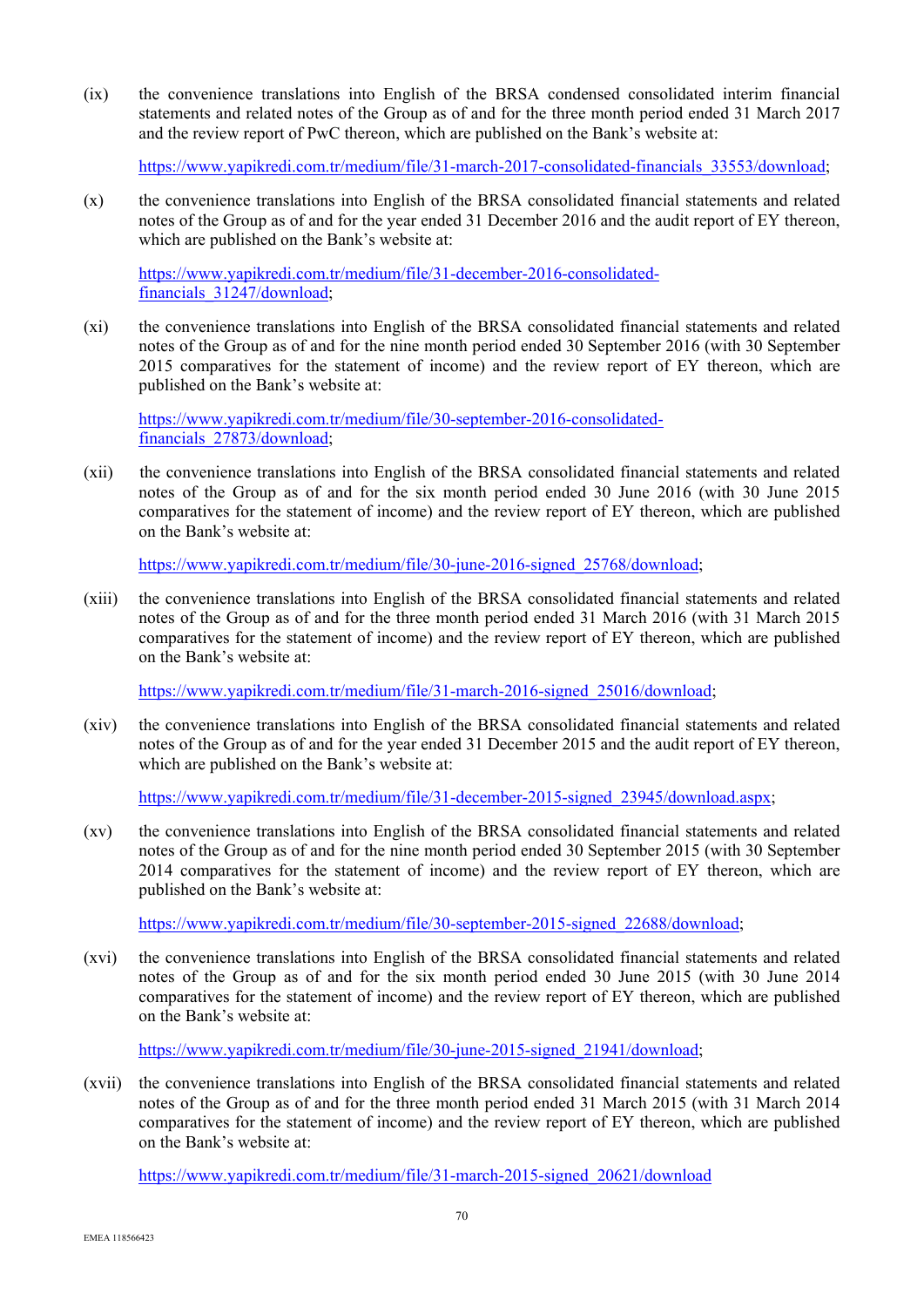(xviii) the convenience translations into English of the BRSA unconsolidated financial statements and related notes of the Bank as of and for the nine months ended 30 September 2018 (with 30 September 2017 comparatives) and the review report of PwC thereon, which are published on the Bank's website at:

https://www.yapikredi.com.tr/medium/file/30-september-2018-unconsolidatedfinancials\_48912/download;

(xix) the convenience translations into English of the BRSA unconsolidated financial statements and related notes of the Bank as of and for the six months ended 30 June 2018 (with 30 June 2017 comparatives) and the review report of PwC thereon, which are published on the Bank's website at:

https://www.yapikredi.com.tr/medium/file/30-june-2018-unconsolidated-financials 46882/download;

(xx) the convenience translations into English of the BRSA unconsolidated financial statements and related notes of the Bank as of and for the three months ended 31 March 2018 (with 31 March 2017 comparatives) and the review report of PwC thereon which are published on the Bank's website at:

https://www.yapikredi.com.tr/medium/file/31-march-2018-unconsolidatedfinancials\_44650/download;

(xxi) the convenience translations into English of the BRSA unconsolidated financial statements and related notes of the Bank as of and for the year ended 31 December 2017 and the audit report of PwC thereon, which are published on the Bank's website at:

https://www.yapikredi.com.tr/medium/file/31-december-2017-unconsolidatedfinancials\_42454/download;

(xxii) the convenience translations into English of the BRSA unconsolidated financial statements and related notes of the Bank as of and for the nine months ended 30 September 2017 (with 30 September 2016 comparatives) and the audit report of PwC thereon which are published on the Bank's website at:

https://www.yapikredi.com.tr/medium/file/30-september-2017-unconsolidatedfinancials\_39348/download;

(xxiii) the convenience translations into English of the BRSA unconsolidated financial statements and related notes of the Bank as of and for the six months ended 30 June 2017 (with 30 June 2016 comparatives) and the review report of PwC thereon which are published on the Bank's website at:

https://www.yapikredi.com.tr/medium/file/30-june-2017-unconsolidated-financials\_36928/download;

(xxiv) the convenience translations into English of the BRSA unconsolidated financial statements and related notes of the Bank as of and for the three months ended 31 March 2017 (with 31 March 2016 comparatives) and the review report of PwC thereon which are published on the Bank's website at:

https://www.yapikredi.com.tr/medium/file/31-march-2017-unconsolidatedfinancials\_33532/download;

(xxv) the convenience translations into English of the BRSA unconsolidated financial statements and related notes of the Bank as of and for the year ended 31 December 2016 and the audit report of EY thereon, which are published on the Bank's website at:

https://www.yapikredi.com.tr/medium/file/31-december-2016-unconsolidatedfinancials\_31248/download;

(xxvi) the convenience translations into English of the BRSA unconsolidated financial statements and related notes of the Bank as of and for the nine months ended 30 September 2016 (with 30 September 2015 comparatives) and the review report of EY thereon which are published on the Bank's website at:

https://www.yapikredi.com.tr/medium/file/30-september-2016-unconsolidatedfinancials\_27875/download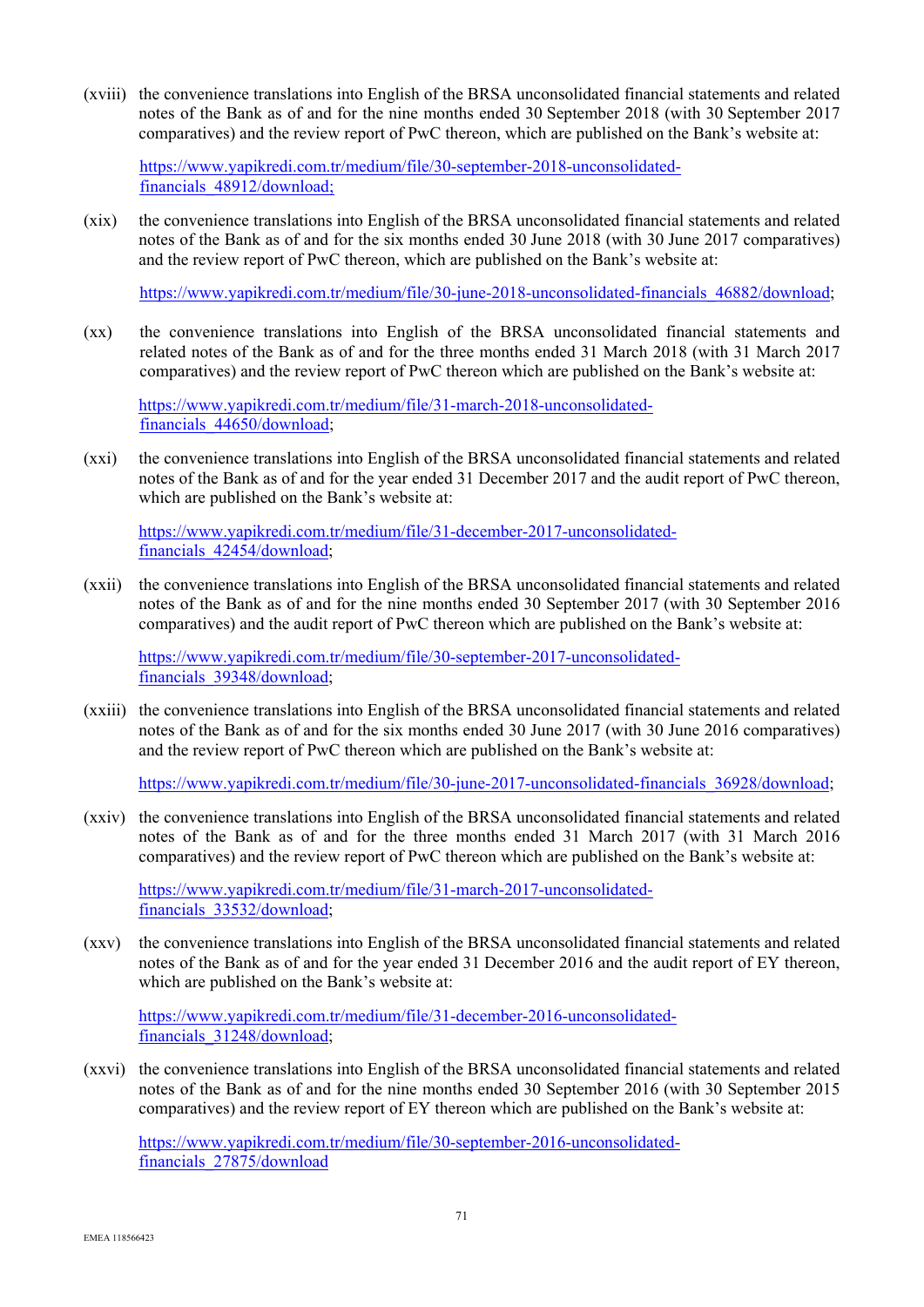(xxvii) the convenience translations into English of the BRSA unconsolidated financial statements and related notes of the Bank as of and for the six months ended 30 June 2016 (with 31 June 2015 comparatives) and the review report of EY thereon which are published on the Bank's website at:

https://www.yapikredi.com.tr/medium/file/30-june-2016-signed\_25774/download

(xxviii) the convenience translations into English of the BRSA unconsolidated financial statements and related notes of the Bank as of and for the three months ended 31 March 2016 (with 31 March 2015 comparatives) and the review report of EY thereon which are published on the Bank's website at:

https://www.yapikredi.com.tr/medium/file/31-march-2016-signed\_27325/download

(xxix) the convenience translations into English of the BRSA unconsolidated financial statements and related notes of the Bank as of and for the year ended 31 December 2015 and the audit report of EY thereon, which are published on the Bank's website at:

https://www.yapikredi.com.tr/medium/file/31-december-2015-signed\_23947/download.aspx;

(xxx) the convenience translations into English of the BRSA unconsolidated financial statements and related notes of the Bank as of and for the nine months ended 30 September 2015 (with 30 September 2014 comparatives) and the review report of EY thereon which are published on the Bank's website at:

https://www.yapikredi.com.tr/medium/file/30-september-2015\_22691/download;

(xxxi) the convenience translations into English of the BRSA unconsolidated financial statements and related notes of the Bank as of and for the six months ended 30 June 2015 (with 30 June 2014 comparatives) and the audit report of EY thereon which are published on the Bank's website at:

https://www.yapikredi.com.tr/medium/file/30-june-2015\_21927/download;

(xxxii) the convenience translations into English of the BRSA unconsolidated financial statements and related notes of the Bank as of and for the three months ended 31 March 2015 (with 31 March 2014 comparatives) and the review report of EY thereon which are published on the Bank's website at:

https://www.yapikredi.com.tr/medium/file/31-march-2015\_20619/download;

Such websites are not, and should not be deemed to, constitute a part of, or be incorporated into, this Prospectus.

The translations from Turkish into English of the Bank's articles of association and financial statements referred to above are direct and accurate. In the event of a discrepancy, the original version prevails.

## **Material Contracts**

The Bank has not entered into any material contract outside the ordinary course of its business, which could result in the Bank being under an obligation or entitlement that is material to its ability to meet its obligations in respect of the Notes.

#### **Interests in the Offer**

Save as described in "*Subscription and Sale and Transfer and Selling Restrictions*" in the Base Prospectus and except for the fees payable to the Joint Bookrunners, the Fiscal Agent and the other Agents, so far as the Issuer is aware, no person involved in the issue of the Notes has an interest that is material to the issue of the Notes.

## **Foreign Text**

The language of this Prospectus is English. Certain legislative references and technical terms have been cited in their original language in order that the correct technical meaning may be ascribed to them under applicable law.